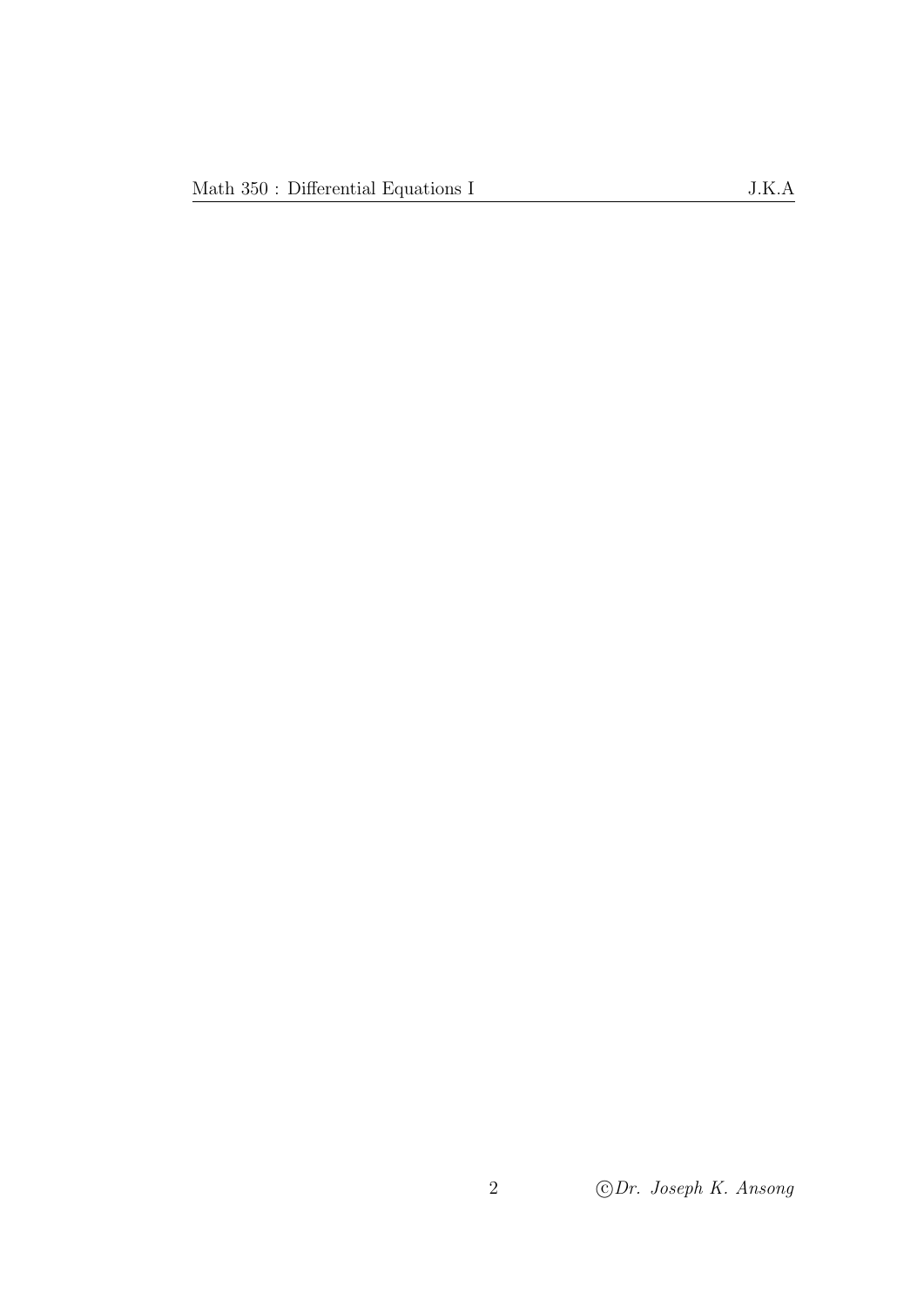# **Contents**

| $\mathbf{1}$ |                                                  | Definitions & Terminology                                                                                                                                                                                                               |  |  |              | $\mathbf{1}$   |  |  |
|--------------|--------------------------------------------------|-----------------------------------------------------------------------------------------------------------------------------------------------------------------------------------------------------------------------------------------|--|--|--------------|----------------|--|--|
|              | 1.1                                              |                                                                                                                                                                                                                                         |  |  | $\mathbf{1}$ |                |  |  |
|              | 1.2                                              | Classifications and Terminology                                                                                                                                                                                                         |  |  |              | $\sqrt{2}$     |  |  |
|              | 1.3                                              | Solution of a differential equation $\ldots \ldots \ldots \ldots \ldots$                                                                                                                                                                |  |  |              | $\overline{4}$ |  |  |
|              | 1.4                                              |                                                                                                                                                                                                                                         |  |  |              | 6              |  |  |
| $\bf{2}$     | 9<br><b>First Order Differential Equations</b>   |                                                                                                                                                                                                                                         |  |  |              |                |  |  |
|              | 2.1                                              |                                                                                                                                                                                                                                         |  |  | 9            |                |  |  |
|              | 2.2                                              | Linear First-Order Equations                                                                                                                                                                                                            |  |  | 12           |                |  |  |
|              | 2.3                                              |                                                                                                                                                                                                                                         |  |  | 15           |                |  |  |
|              | 2.4                                              | Substitutions and Transformations                                                                                                                                                                                                       |  |  | 18           |                |  |  |
|              |                                                  | Homogeneous equations<br>2.4.1                                                                                                                                                                                                          |  |  | 19           |                |  |  |
|              |                                                  | Equations of the form $dy/dx = G(ax + by) \dots$<br>2.4.2                                                                                                                                                                               |  |  | 22           |                |  |  |
|              |                                                  | Bernoulli equation response to the contract of the set of the set of the set of the set of the set of the set of the set of the set of the set of the set of the set of the set of the set of the set of the set of the set of<br>2.4.3 |  |  | 23           |                |  |  |
| 3            | Linear Second Order Differential Equations<br>25 |                                                                                                                                                                                                                                         |  |  |              |                |  |  |
|              | 3.1                                              | Homogeneneous Linear Equations                                                                                                                                                                                                          |  |  | 25           |                |  |  |
|              | 3.2                                              |                                                                                                                                                                                                                                         |  |  | 27           |                |  |  |
|              |                                                  | The Method of undetermined coefficients<br>3.2.1                                                                                                                                                                                        |  |  | 28           |                |  |  |
|              |                                                  | The Method of variation of parameters<br>3.2.2                                                                                                                                                                                          |  |  | 33           |                |  |  |
|              | 3.3                                              | Equations with Variable Coefficients                                                                                                                                                                                                    |  |  | 37           |                |  |  |
|              |                                                  | Representation of Solutions to IVPs<br>3.3.1                                                                                                                                                                                            |  |  | 39           |                |  |  |
|              |                                                  | 3.3.2                                                                                                                                                                                                                                   |  |  | 42           |                |  |  |
|              |                                                  | Cauchy-Euler (or Equidimensional) Equations<br>3.3.3                                                                                                                                                                                    |  |  | 44           |                |  |  |
| 4            |                                                  | Series Solutions of Differential Equations                                                                                                                                                                                              |  |  | 49           |                |  |  |
|              | 4.1                                              |                                                                                                                                                                                                                                         |  |  | 49           |                |  |  |
|              | 4.2                                              | Power Series Solutions to Linear Differential Equations                                                                                                                                                                                 |  |  | 53           |                |  |  |
|              |                                                  | 4.2.1                                                                                                                                                                                                                                   |  |  | 63           |                |  |  |
|              |                                                  | Series Solutions about Regular Singular Points<br>4.2.2                                                                                                                                                                                 |  |  | 64           |                |  |  |
|              |                                                  | 4.2.3                                                                                                                                                                                                                                   |  |  | 66           |                |  |  |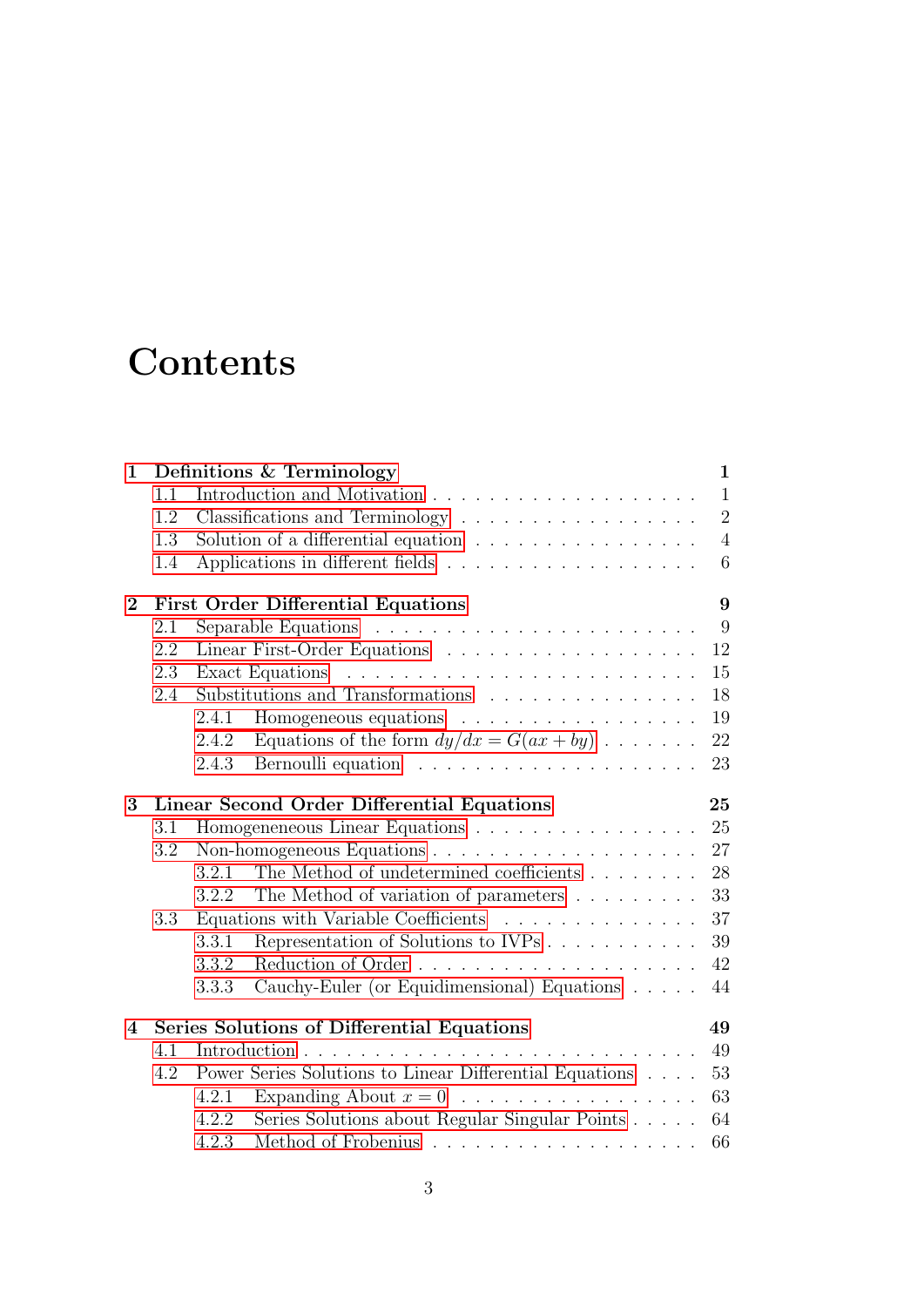|                            | Math 350 : Differential Equations I               |  |     |
|----------------------------|---------------------------------------------------|--|-----|
| 4.2.4                      | Form of a Second Linearly Independent Solution 70 |  |     |
| Laplace Transforms<br>5    |                                                   |  | 73  |
| 5.0.5                      | Table of Laplace Transforms 77                    |  |     |
| 5.0.6                      | Properties of Laplace Transforms 78               |  |     |
|                            | 5.0.7 Inverse Laplace Transforms 79               |  |     |
| 5.0.8                      |                                                   |  |     |
|                            | 5.0.9 IVPs with Non-zero Initial Conditions 87    |  |     |
|                            | 5.0.10 Transforms of Discontinuous Functions 88   |  |     |
|                            |                                                   |  |     |
|                            |                                                   |  |     |
| <b>Fourier Series</b><br>6 |                                                   |  | 103 |
|                            |                                                   |  |     |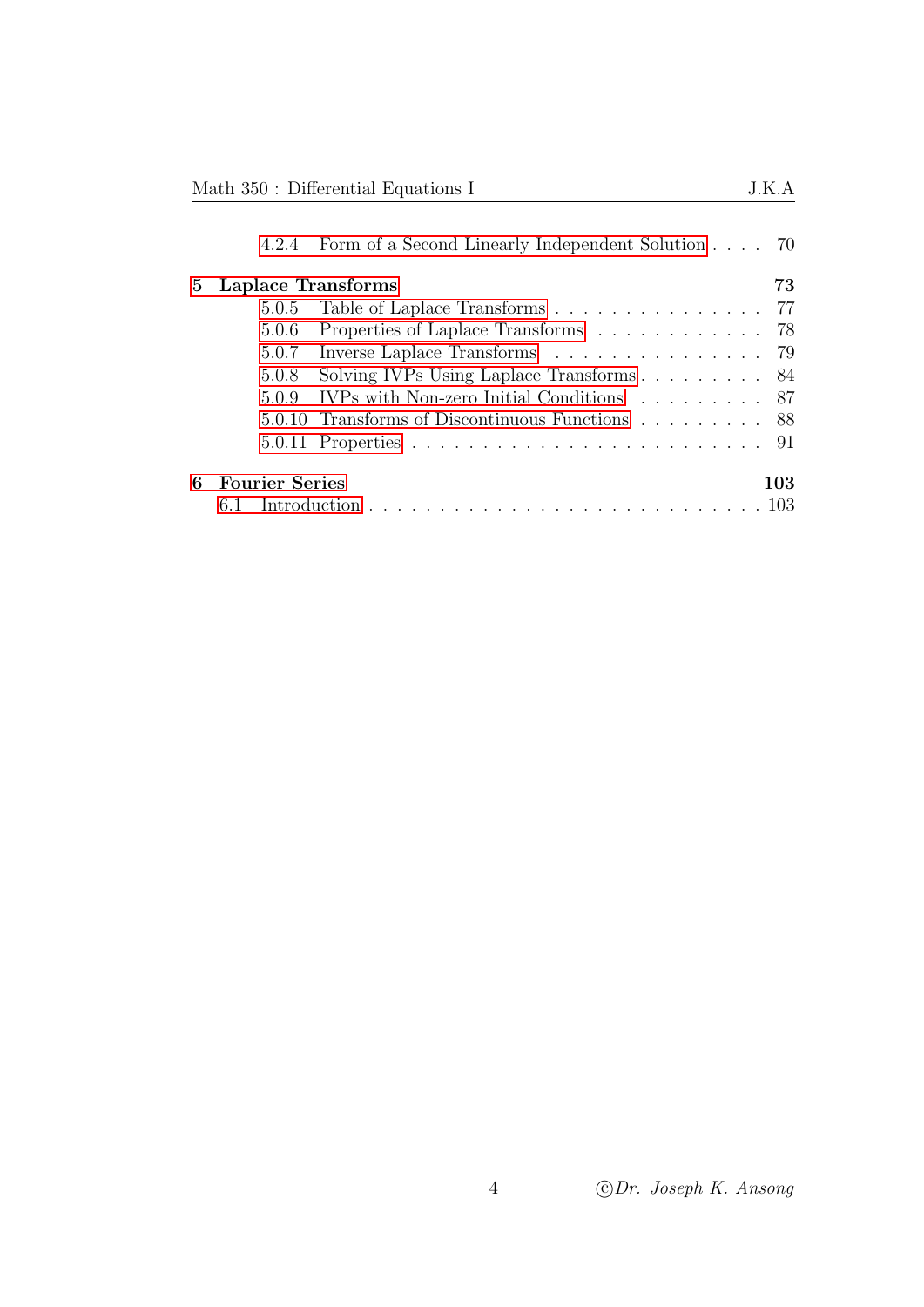## <span id="page-4-0"></span>Chapter 1

## Definitions & Terminology

## <span id="page-4-1"></span>1.1 Introduction and Motivation

Mathematical models play a critial role in the sciences and engineering by helping us gain a better understanding of real life phenomena. The models are generally simplified versions of the actual physical phenomena under investigation. They are simplified because the parameters governing the natural phenomena may is often not completely understood or may be too complicated to be represented mathematically. The development of mathematical models usually result in an equation or a set of equations specifying how an unknown function (say  $\phi(t)$ ) changes with respect to a variable (say t). Such an equation is referred to as a differential equation. For example, the variation in the population of mosquitoes in a certain village may be represented by the differential equation

<span id="page-4-2"></span>
$$
\frac{dM}{dt} = kM,\t\t(1.1)
$$

where M is the number (population) of mosquitos at time t, and k is a known constant (obtained from observational or experimental data). Fortunately for us, equation [\(1.1\)](#page-4-2) can be solved easily using integration techniques learned in your Calculus class. Re-writing the equation and integrating results in

<span id="page-4-3"></span>
$$
\frac{dM}{M} = kdt,
$$
  

$$
\int \frac{dM}{M} = \int kdt,
$$
  

$$
\ln(M) = kt + C_1,
$$
  

$$
M = e^{kt + C_1} = e^{C_1}e^{kt}
$$
  

$$
M(t) = Ce^{kt}.
$$
 (1.2)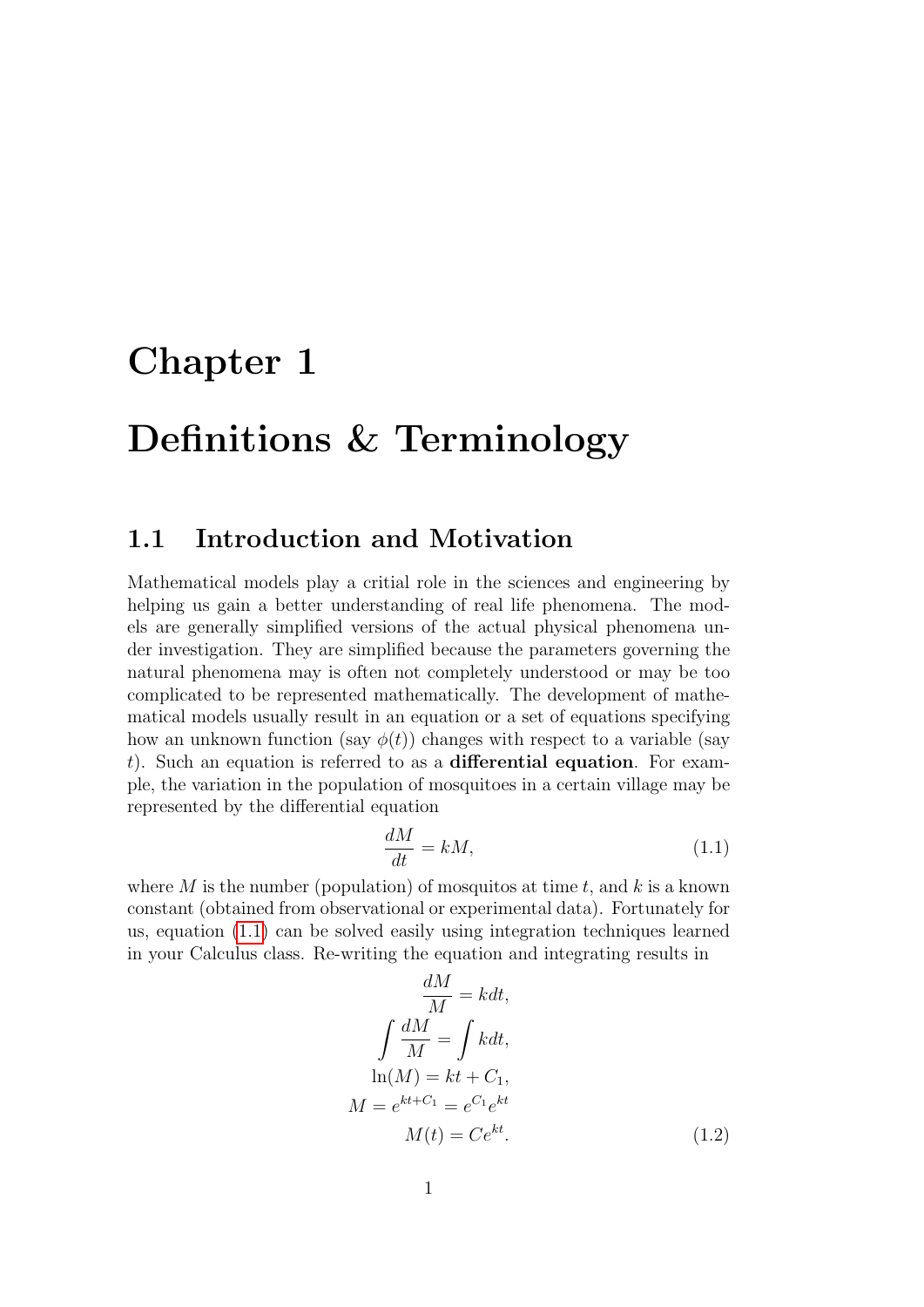The integration constant  $C$  can be determined if we know the initial population of mosquitoes. Equation [\(1.2\)](#page-4-3) then helps us to predict the population of mosquitoes at a future time. For instance, if  $k = -5$ , and if initially (at  $t = 0$ ) the population of mosquitoes is 1000, then we have

<span id="page-5-2"></span>
$$
1000 = Ce^{5 \times 0} = C,
$$
  

$$
\implies M(t) = 1000e^{-5t}.
$$
 (1.3)

Thus, our simple model may now be used to predict the decline in the population of mosquitoes in the village. A differential equation (e.g. equation [1.1\)](#page-4-2) with the initial value specified (e.g.  $M = 1000$  at  $t = 0$ ; as in the above example) is called an Initial Value Problem (IVP).

Notice that the solution to a differential equation is not a number but a function (see equation [1.2\)](#page-4-3), and contains arbitrary "constants of integration". The presence of these arbitrary constants implies that there is generally no unique solution to a differential equation. Thus, equation [\(1.2\)](#page-4-3) is referred to as the general solution since there are infinitely many solutions; there is a solution for every  $C$ . Three of such solutions are displayed in Figure [1.1.](#page-5-1) The solution for a particular value of C (as in equation [1.3\)](#page-5-2) is called a particular solution to the differential equation.



<span id="page-5-1"></span>Figure 1.1: Three solutions of  $M(t) = Ce^{kt}$  for  $k = -1$ .

### <span id="page-5-0"></span>1.2 Classifications and Terminology

The unknown function in a differential equation (e.g.  $M$  in equation [1.1\)](#page-4-2) is called the **dependent variable** and the others (e.g.  $t$  in equation [1.1\)](#page-4-2)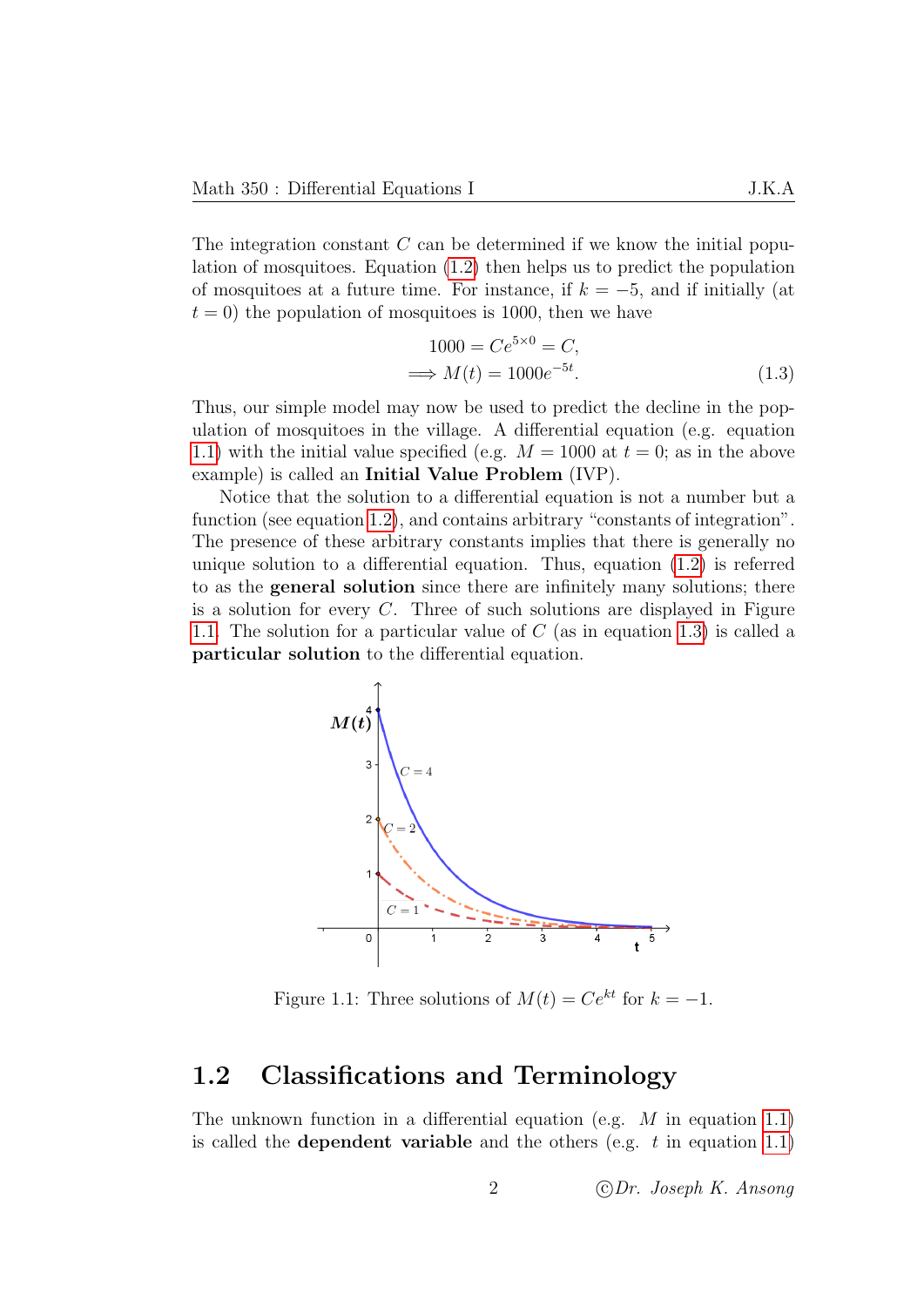is called the independent variable. It is usually clear from the equation which variable is dependent and which is independent.

Definition 1. [Differential Equation]

A differential equation is an equation involving the rate of change of a quantity. That is, it involves a function and its derivatives.

An ordinary differential equation (ODE) is a differential equation in which only the derivatives of the unknown function with respect to one independent variable appear in the equation. A partial differential equation (PDE) is a differential equation in which partial derivatives of the unknown function with respect to at least two independent variables appear in the equation. Examples of ODEs are

$$
\frac{dy}{dt} + kt = 10,
$$
  

$$
\frac{d^2y}{dx^2} + a\frac{dy}{dx} + by = x^2.
$$
 (1.4)

The following are some examples of PDEs

<span id="page-6-0"></span>
$$
\frac{\partial u^2}{\partial x^2} + \frac{\partial v}{\partial x} = 0,
$$
  

$$
\frac{\partial \phi}{\partial x} + b \frac{\partial \phi}{\partial y} + b = 0.
$$

The order of a differential equation is the order of the highest derivative appearing in the equation. Examples of first order equations are

$$
\frac{dx}{dt} + x = 0, \text{ and } \frac{dy}{dx} + 3xy = 0,
$$

and the following are second order equations:

$$
\frac{d^2y}{dx^2} + cy = 0, \text{ and } \frac{d^2x}{dt^2} + \left(\frac{dx}{dt}\right)^3 = 0.
$$

The constants appearing in a differential equation are called coefficients or **parameters**. For example the constant  $k$  appearing in equation  $(1.1)$ , and the constants  $a$  and  $b$  in equation  $(1.4)$ .

A first order ODE is called explicit if it can be written in the form

$$
\frac{dy}{dx} = f(x, y),\tag{1.5}
$$

<span id="page-6-1"></span>3 c Dr. Joseph K. Ansong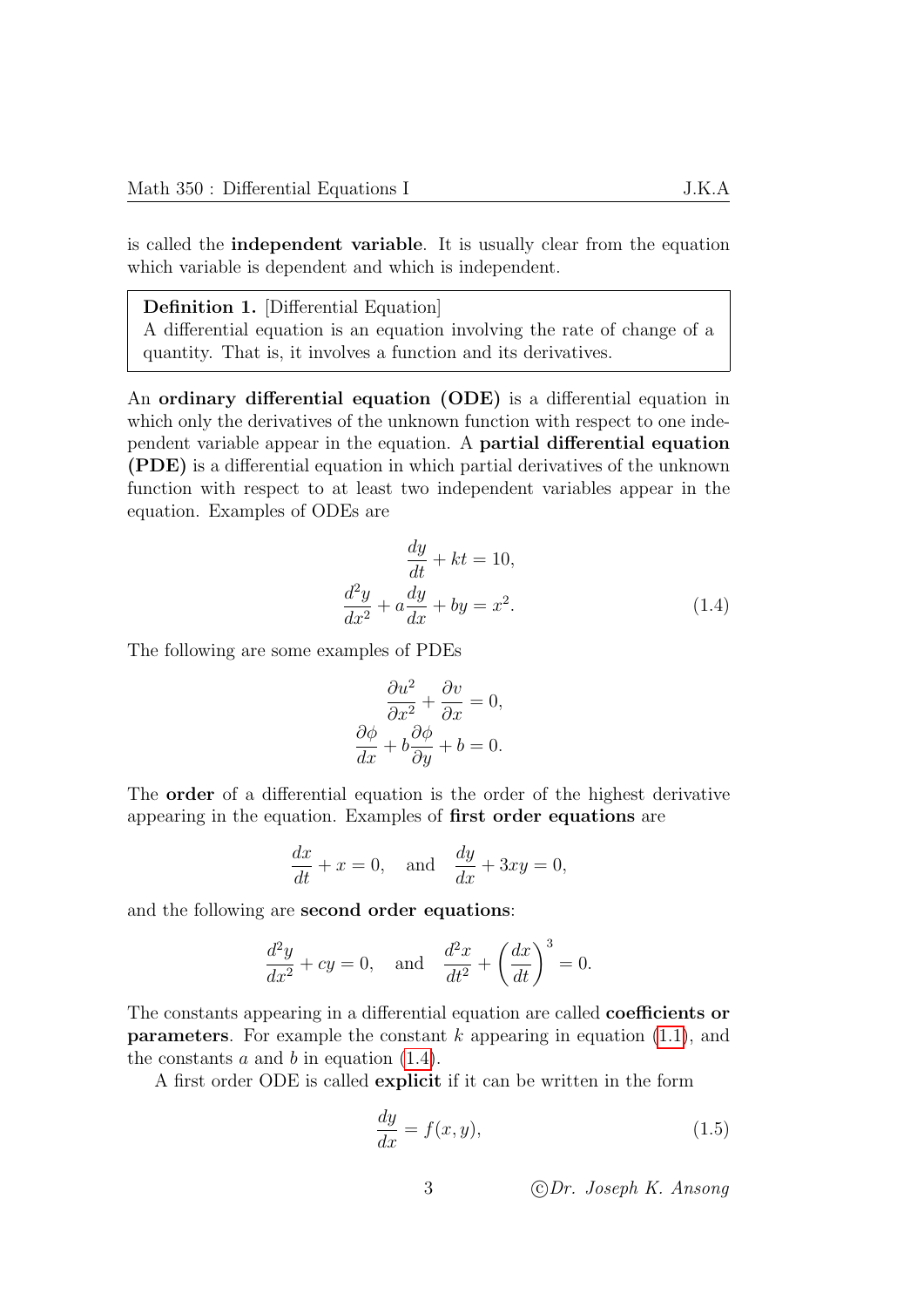for a real-valued function  $f$  of two variables. Otherwise it is said to be implicit. An example of a first order implicit differential equation is an equation of the form

$$
F\left(x,y,\frac{dy}{dx}\right) = 0,
$$

where  $F$  is a continuous function. If the above equation can be solved for  $dy/dx$  (or if  $dy/dx$  can be isolated), then we may obtain an explicit differential equation of the form in [\(1.5\)](#page-6-1).

The general form for an nth-order differential equation can be expressed in the form

$$
F\left(x, y, \frac{dy}{dx}, \cdots, \frac{d^{n}y}{dx^{n}}\right) = 0,
$$
\n(1.6)

where it is assumed that the equation holds for all  $x$  in an open interval  $(a < x < b$ , where a or b could be infinite). If the highest-order term can be isolated, then we can write [\(1.6\)](#page-7-1) in the explicit form

$$
\frac{d^n y}{dx^n} = f\left(x, y, \frac{dy}{dx}, \dots, \frac{d^{n-1} y}{dx^{n-1}}\right) = 0.
$$
\n(1.7)

Equation  $(1.7)$  is often preferred to  $(1.6)$  for computational and theoretical purposes.

### <span id="page-7-0"></span>1.3 Solution of a differential equation

Definition 2. [Explicit Solution] A function  $\phi(x)$  that when substituted for y in equation [\(1.5\)](#page-6-1) satisfies the equation for all  $x$  in an interval  $I$  is called an explicit solution to the equation on I.

**Example 1.** Show that  $\phi(x) = x - 1 + ce^{-x}$  is an explicit solution to the linear equation

$$
\frac{dy}{dx} + y = x,
$$

where  $c$  is a constant.

The point is to show that  $y = \phi(x)$  satisfies the given equation.

<span id="page-7-2"></span><span id="page-7-1"></span>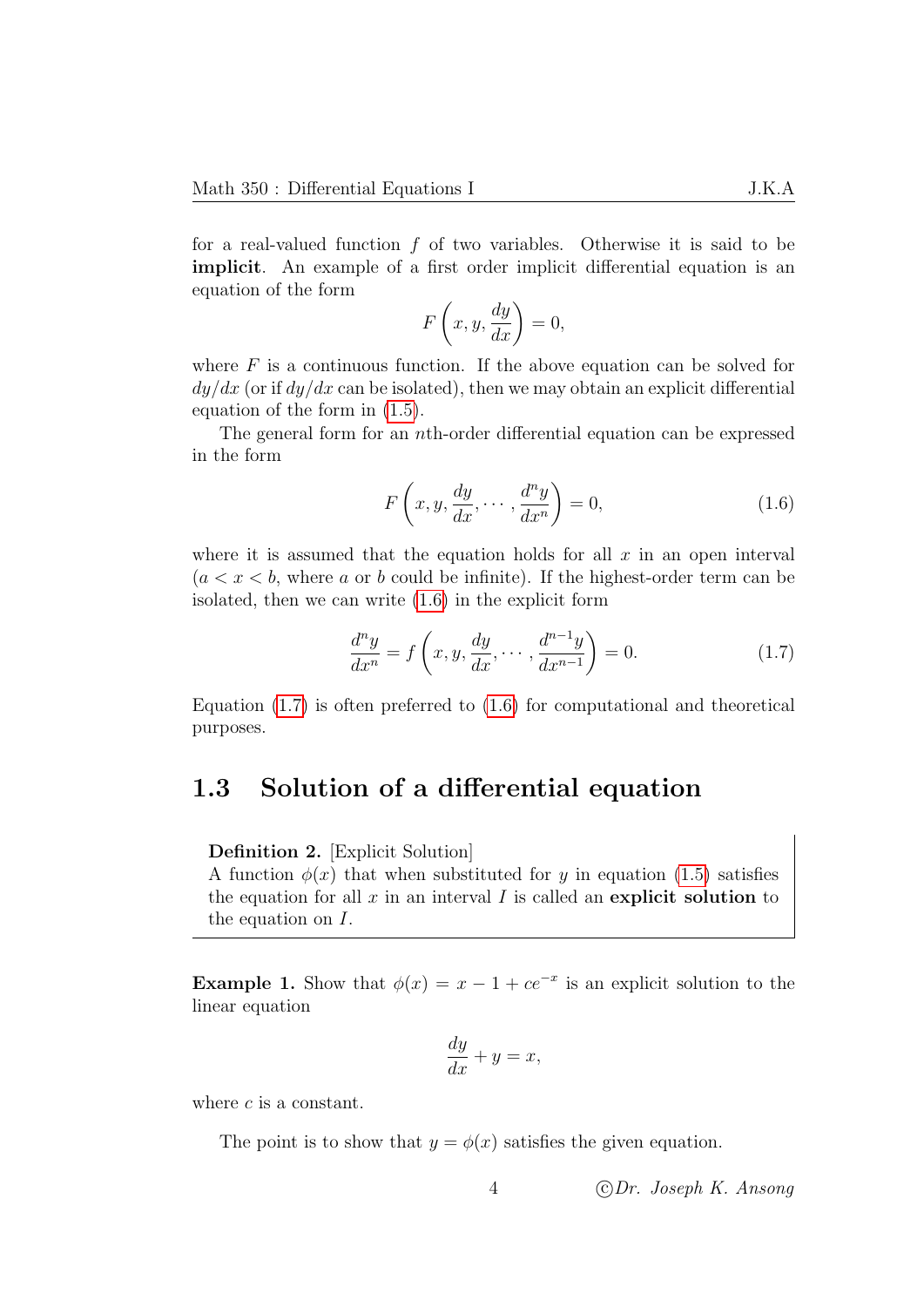**Solution.** Let  $y = \phi(x) = x - 1 + ce^{-x}$ 

$$
\implies \frac{dy}{dx} = 1 - ce^{-x}
$$

Note that the equations above are defined for all real  $x$ . Substituting into the differential equation gives

$$
\frac{dy}{dx} + y = (1 - ce^{-x}) + (x - 1 + ce^{-x})
$$
  
= x. (1.8)

Hence,  $\phi(x) = x - 1 + ce^{-x}$  is an explicit solution for all real x.

**Example 2.** Show that  $\phi(x) = x^2 - x^{-1}$  is an explicit solution to the linear equation

<span id="page-8-0"></span>
$$
\frac{d^2y}{dx^2} - \frac{2}{x^2}y = 0\tag{1.9}
$$

Solution. Let

$$
y = \phi(x) = x^2 - x^{-1} \implies \frac{dy}{dx} = 2x + x^{-2}
$$

$$
\implies \frac{d^2y}{dx^2} = 2 - 2x^{-3}.
$$

Note that these expressions are defined for all  $x \neq 0$ . Substituting them into [\(1.9\)](#page-8-0), we get

$$
\frac{d^2y}{dx^2} - \frac{2}{x^2}y = (2 - 2x^{-3}) - \frac{2}{x^2}(x^2 - x^{-1})
$$

$$
= (2 - 2x^{-3}) - (2 - 2x^{-3})
$$

$$
= 0.
$$

Since this is true for any  $x \neq 0$ , the function  $\phi(x) = x^2 - x^{-1}$  is an explicit solution to [\(1.9\)](#page-8-0) on  $(-\infty, 0)$  and  $(0, \infty)$ .

**Example 3.** Check whether the function  $y = \int_0^x$ 0 √  $1 + t^3 dt + C$ ,  $-1 <$  $x < \infty$ , is a solution to the linear equation

$$
\frac{dy}{dx} = \sqrt{1 + x^3}
$$

on the given interval, where  $C$  is a constant.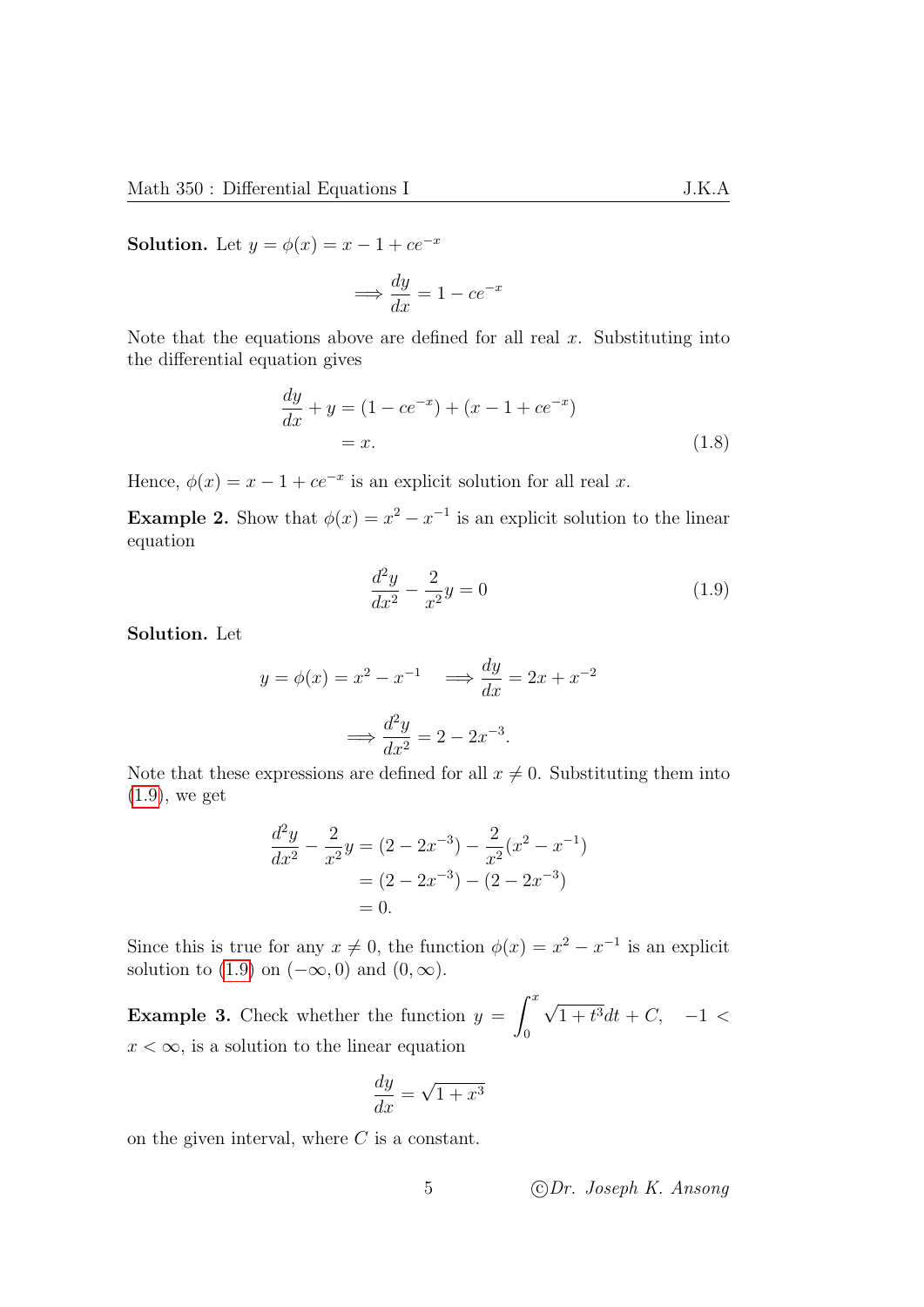Solution. Applying the fundamental theorem of calculus, we can differentiate

$$
y = \int_0^x \sqrt{1 + t^3} dt + C,
$$

to get

$$
\frac{dy}{dx} = \frac{d}{dx}\left(\int_0^x \sqrt{1+t^3}dt\right) + 0 = \sqrt{1+x^3}.
$$

So yes, the given function is a solution to the differential equation.

**Definition 3** (Implicit Solution). A relation  $G(x, y) = 0$  is said to be an implicit solution to equation  $(1.6)$  on the interval I if it defines one or more explicit solutions on I.

Example 4. Verify that

$$
x + y + e^{xy} = 0,
$$

is an implicit solution to the equation

$$
(1 + xe^{xy})\frac{dy}{dx} + 1 + ye^{xy} = 0.
$$

**Solution.** We assume that a function  $y(x)$  exists and also differentiable (by the so-called implicit function theorem). Applying the technique of implicit differentiation, we differentiate both sides of  $x + y + e^{xy} = 0$  to get:

$$
\frac{d}{dx}(x+y+e^{xy}) = 1 + \frac{dy}{dx} + e^{xy}\left(y+x\frac{dy}{dx}\right)
$$

$$
= 1 + \frac{dy}{dx} + ye^{xy} + xe^{xy}\frac{dy}{dx}
$$

$$
= (1+xe^{xy})\frac{dy}{dx} + 1 + ye^{xy} = 0,
$$

where the last expression is identical to the given differential equation. Thus,  $x + y + e^{xy} = 0$  is an implicit solution on some interval.

## <span id="page-9-0"></span>1.4 Applications in different fields

In this section, we state some differential equations that arise in a variety of subject areas.

1. **Population model:** Let  $p(t)$  be the population of a species at time t. The growth of the population is governed by the logistic model (or differential equation):

$$
\frac{dp}{dt} = k_1 p - k_2 \frac{p(p-1)}{2}
$$
 (1.10)

6 c Dr. Joseph K. Ansong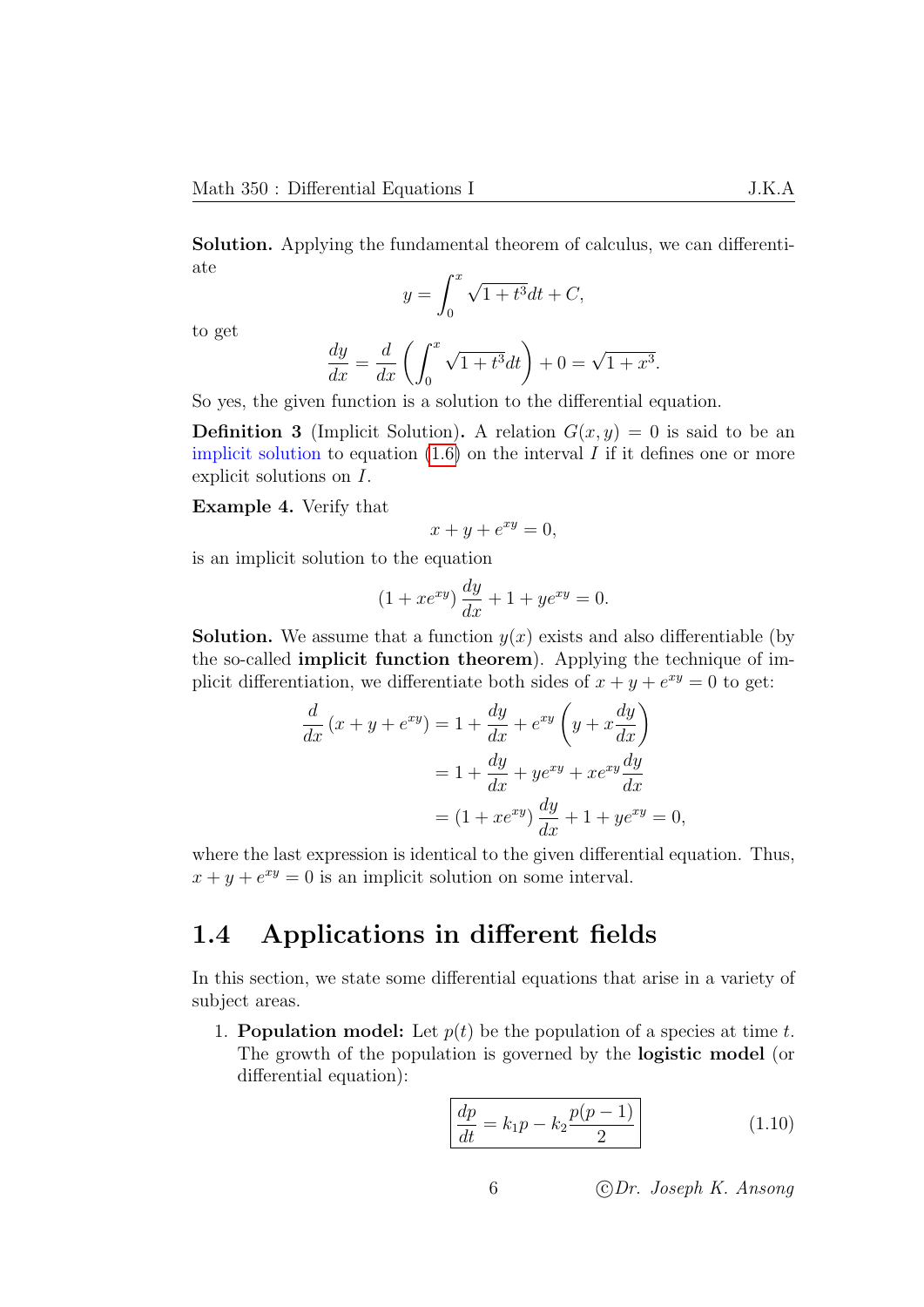or

$$
\frac{dp}{dt} = -Ap(p - p_1), \quad p(0) = p_0,
$$
\n(1.11)

where  $A = k_2/2$  and  $p_1 = 2k_1/k_2 + 1$  are constants to be determined. Note that if  $k_2 = 0$ , the logistic model reduces to the simple (or Malthusian) model we introduced earlier for the growth of mosquitoes (equation [1.1\)](#page-4-2).

2. Electricity: The time variation of electric charge Q in an electric circuit with inductance  $L$ , resistance  $R$ , capacitance  $C$ , and with an externally applied voltage (or electromotive force) is governed by the differential equation

$$
L\frac{d^2Q}{dt^2} + R\frac{dQ}{dt} + \frac{1}{C}Q = E(t).
$$
 (1.12)

3. Psychology: One model in psychology of the learning of a task by an individual learner, p, is given by

$$
\frac{dy}{dt} = \frac{2p}{\sqrt{n}} \left[ y^{3/2} \left( 1 - y \right)^{3/2} \right],
$$
\n(1.13)

where y represents the learner's skill level as a function of time,  $t$ , and  $n$  is the nature of the task to be learned. Both  $p$  and  $n$  are constants.

4. **Black-Scholes equation:** The value  $V(x,t)$  of an option to by or sell a stock with price  $x$  at time  $t$  is governed by the partial differential equation

$$
\left[\frac{\partial V}{\partial t} + \frac{1}{2}\sigma^2 x^2 \frac{\partial^2 V}{\partial x^2} + rx \frac{\partial V}{\partial t} - rV\right]
$$
 (1.14)

where the constant r is a prevailing risk-free interest rate, and  $\sigma^2$  is a measure of the volatility of the investor's return on this particular stock.

5. Predator-Prey model: In ecology, the population dynamics of competing species in which one is a predator with population  $x_2$ , and the other its prey with population  $x_1$  is governed by the Lotka-Volterra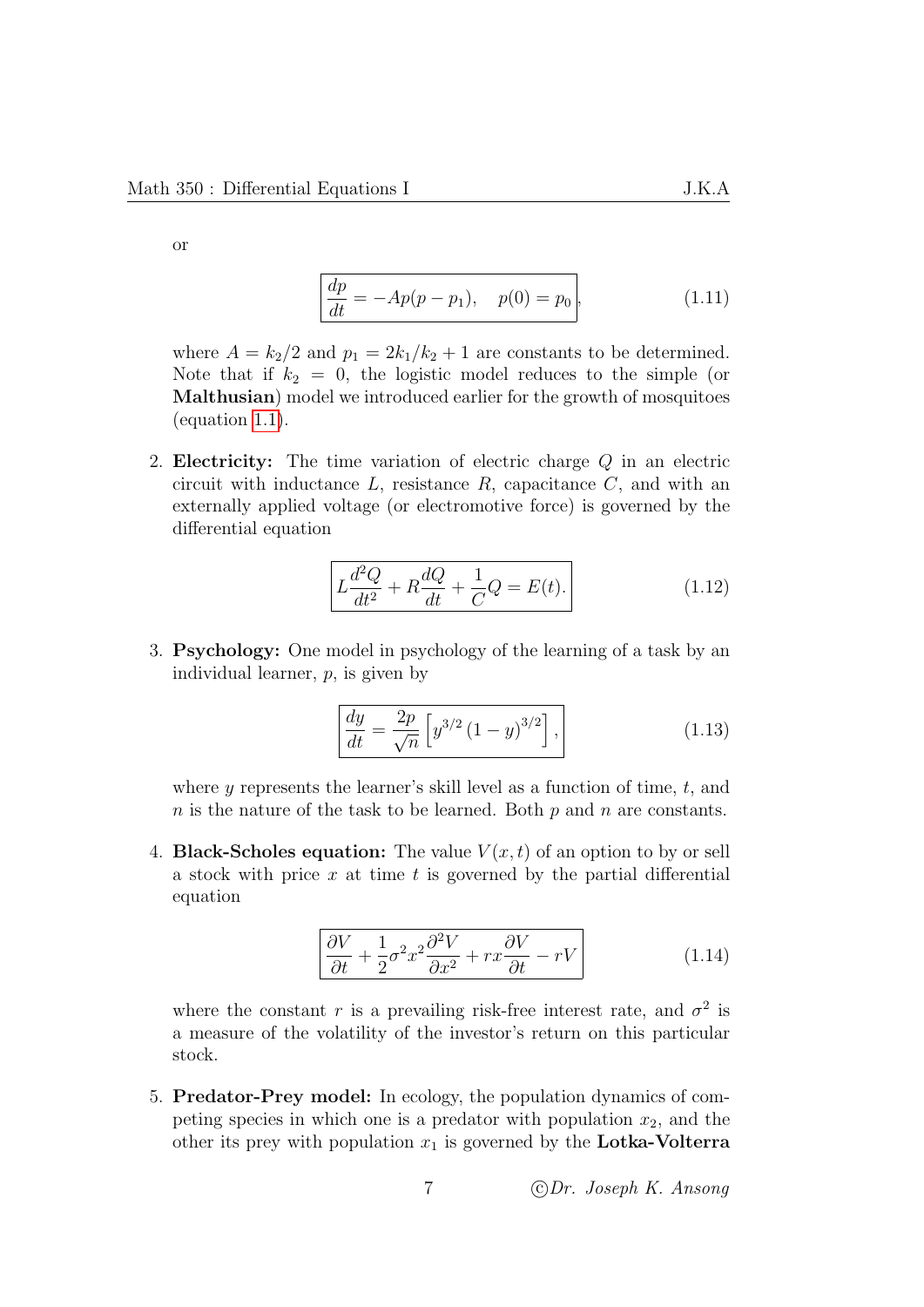system of equations

$$
\frac{dx_1}{dt} = Ax_1 - Bx_1x_2,
$$
  

$$
\frac{dx_2}{dt} = -Cx_2 + Dx_1x_2,
$$

where  $A, B, C, D$  are positive constants.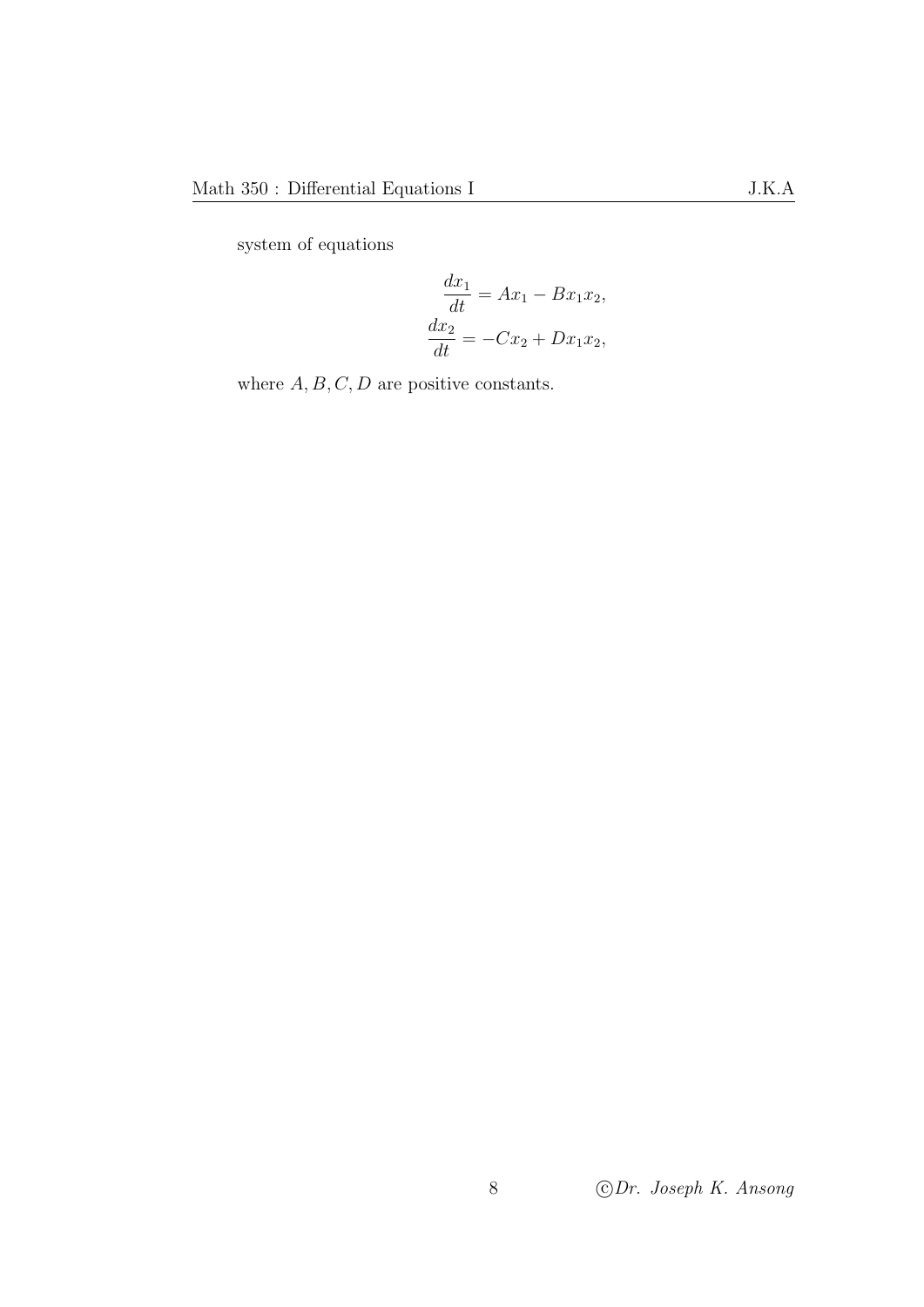## <span id="page-12-0"></span>Chapter 2

# First Order Differential Equations

## <span id="page-12-1"></span>2.1 Separable Equations

Definition 4 (Separable Equations). A first order differential equation

$$
\frac{dy}{dx} = f(x, y)
$$

is said to be separable if  $f(x, y)$  can be written as the product of a function  $g(x)$  that depends on only x and a function  $h(y)$  that depends on only  $y$  such that

$$
\frac{dy}{dx} = h(y)g(x) \tag{2.1}
$$

### Method of Solution

To solve

$$
\frac{dy}{dx} = h(y)g(x),\tag{2.2}
$$

separate variables to get

$$
\frac{dy}{h(y)} = g(x)dx, \quad h(y) \neq 0.
$$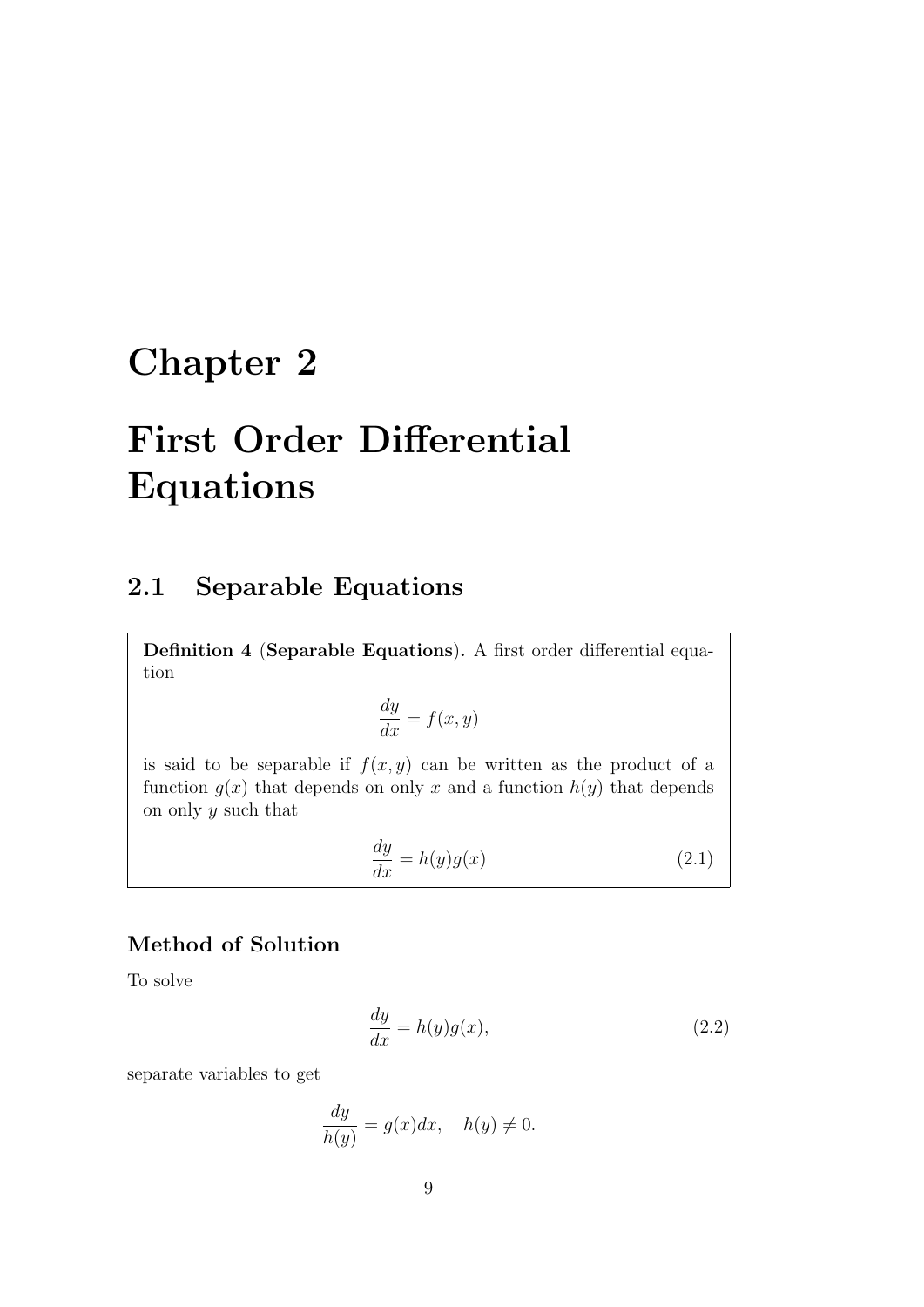Now integrate both sides:

$$
\int \frac{dy}{h(y)} = \int g(x)dx, \quad h(y) \neq 0.
$$

The result of the integration above yields the solution to the differential equation.

Example 5. Solve the following differential equations

$$
\frac{dy}{dx} = \frac{1}{xy^3}
$$

Solution.

$$
\frac{dy}{dx} = \frac{1}{xy^3}.
$$
  
\n
$$
\implies y^3 dy = \frac{dx}{x},
$$
  
\n
$$
\implies \int y^3 dy = \int \frac{dx}{x},
$$
  
\n
$$
\implies \frac{1}{4}y^4 = \ln(x) + C_1,
$$
  
\n
$$
\implies y^4 = [\ln(x) + 4C_1] = [\ln(x) + C],
$$
  
\n
$$
y = [\ln(x) + C]^{1/4}
$$

Example 6. Solve the following differential equations

$$
\frac{dy}{dx} = y(2 + \sin x) \tag{2.3}
$$

Solution.

$$
\frac{dy}{dx} = y(2 + \sin x),
$$
  
\n
$$
\implies \int \frac{dy}{y} = \int (2 + \sin x) dx,
$$
  
\n
$$
\implies \ln(y) = 2x - \cos(x) + C_1,
$$
  
\n
$$
\implies y = e^{2x - \cos x + C_1} = e^{C_1} e^{2x - \cos(x)},
$$
  
\n
$$
\therefore y = Ke^{2x - \cos(x)}.
$$

Example 7. Solve

$$
(1+x)dy - ydx = 0
$$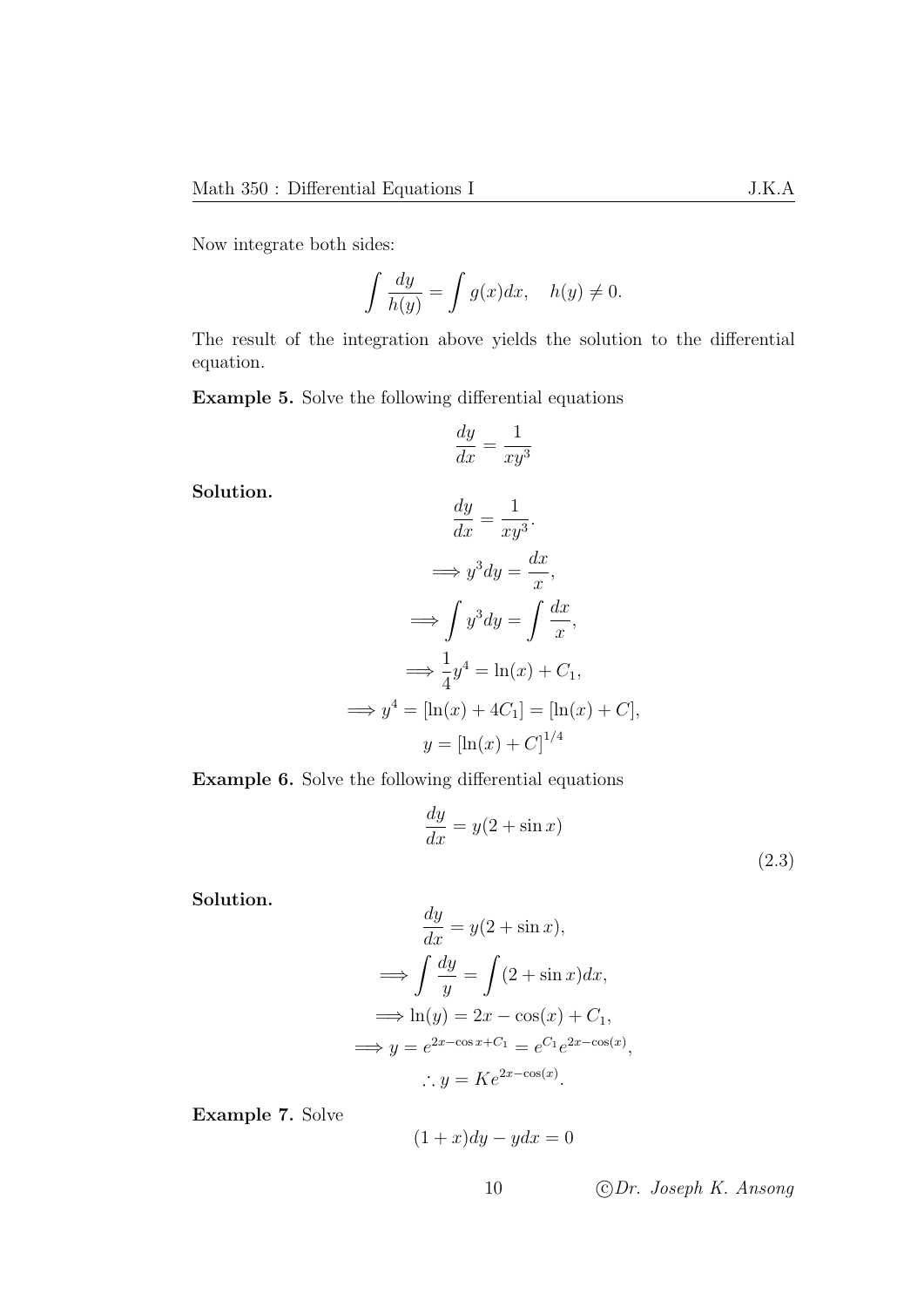Solution.

$$
(1+x)dy - ydx = 0
$$
  
\n
$$
\implies \frac{dy}{y} = \frac{1}{1+x}dx
$$
  
\n
$$
\implies \int \frac{dy}{y} = \int \frac{1}{1+x}dx
$$
  
\n
$$
\implies \ln|y| = \ln|1+x| + C_1
$$
  
\n
$$
\implies \ln\left|\frac{y}{1+x}\right| = C_1
$$
  
\n
$$
\implies \frac{y}{1+x} = \pm e^{C_1} = C
$$
  
\n
$$
\implies y = C(1+x),
$$

where  $C$  is an arbitrary constant.

Example 8. Solve

$$
\frac{dy}{dx} = y^2 - 9
$$

Solution.

$$
\int \frac{dy}{y^2 - 9} = \int dx, \quad y \neq \pm 3
$$

Now, we use partial fractions to write:

$$
\frac{1}{y^2 - 9} = \frac{1}{(y - 3)(y + 3)} \equiv \frac{A}{y - 3} + \frac{B}{y + 3},
$$
  

$$
\implies 1 = A(y + 3) + B(y - 3),
$$
  

$$
y = 3: \quad 6A = 1, \implies A = \frac{1}{6}
$$
  

$$
y = -3: \quad 1 = -6B, \implies B = -\frac{1}{6}
$$
  

$$
\frac{1}{y^2 - 9} = \frac{1/6}{y - 3} + \frac{-1/6}{y + 3}
$$

So the integral becomes

$$
\int \left[ \frac{1/6}{y-3} + \frac{-1/6}{y+3} \right] dy = \int dx
$$
  

$$
\frac{1}{6} \ln|y-3| - \frac{1}{6} \ln|y+3| = x + C_1
$$
  
11 *©Dr. Joseph K. Ansong*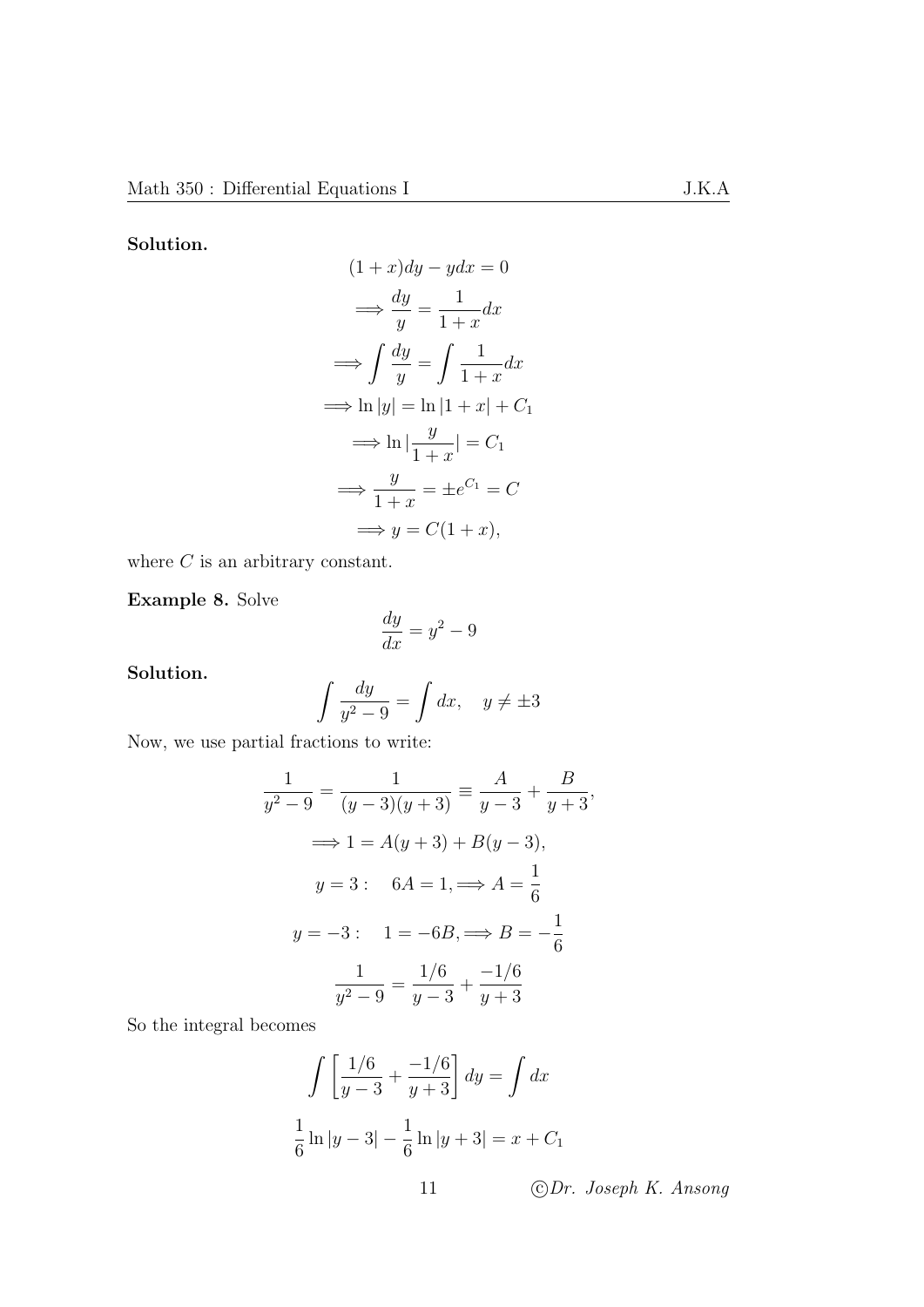$$
\ln\left|\frac{y-3}{y+3}\right| = 6x + C_2, \quad C_2 = 6C_1
$$

$$
\frac{y-3}{y+3} = \pm e^{C_2}e^{6x} = Ce^{6x}
$$

Thus,

$$
y = 3\left(\frac{1 + Ce^{6x}}{1 - Ce^{6x}}\right).
$$

## <span id="page-15-0"></span>2.2 Linear First-Order Equations

A linear first order differential equation is an equation of the form

$$
a_1(x)\frac{dy}{dx} + a_0(x)y = b(x).
$$

To solve the differential equation, we first write it in a standard form

<span id="page-15-1"></span>
$$
\frac{dy}{dx} + P(x)y = Q(x). \tag{2.4}
$$

Now suppose that equation [\(2.4\)](#page-15-1) could be simplified by multiplying by some function, say  $\mu(x)$ , such that

$$
\mu(x)\frac{dy}{dx} + \mu(x)P(x)y = \mu(x)Q(x)
$$
\n(2.5)

and that

<span id="page-15-3"></span><span id="page-15-2"></span>
$$
\frac{d}{dx}[\mu(x)y] = \mu(x)Q(x). \tag{2.6}
$$

Then it will be easy to integrate the equation above and obtain a solution to the differential equation. Notice that equations [\(2.5\)](#page-15-2) and [\(2.6\)](#page-15-3) imply that we can compute the function  $\mu(x)$ :

<span id="page-15-4"></span>
$$
\mu'(x) = \mu(x)P(x)
$$
  
\n
$$
\implies \int \frac{d\mu}{\mu} = \int P(x)dx
$$
  
\n
$$
\implies \mu(x) = e^{\int P(x)dx}.
$$
\n(2.7)

So from equation [\(2.6\)](#page-15-3) we get the solution

$$
\mu(x)y = \int \mu(x)Q(x)dx
$$
  

$$
\therefore y = \frac{1}{\mu(x)} \int \mu(x)Q(x)dx,
$$
 (2.8)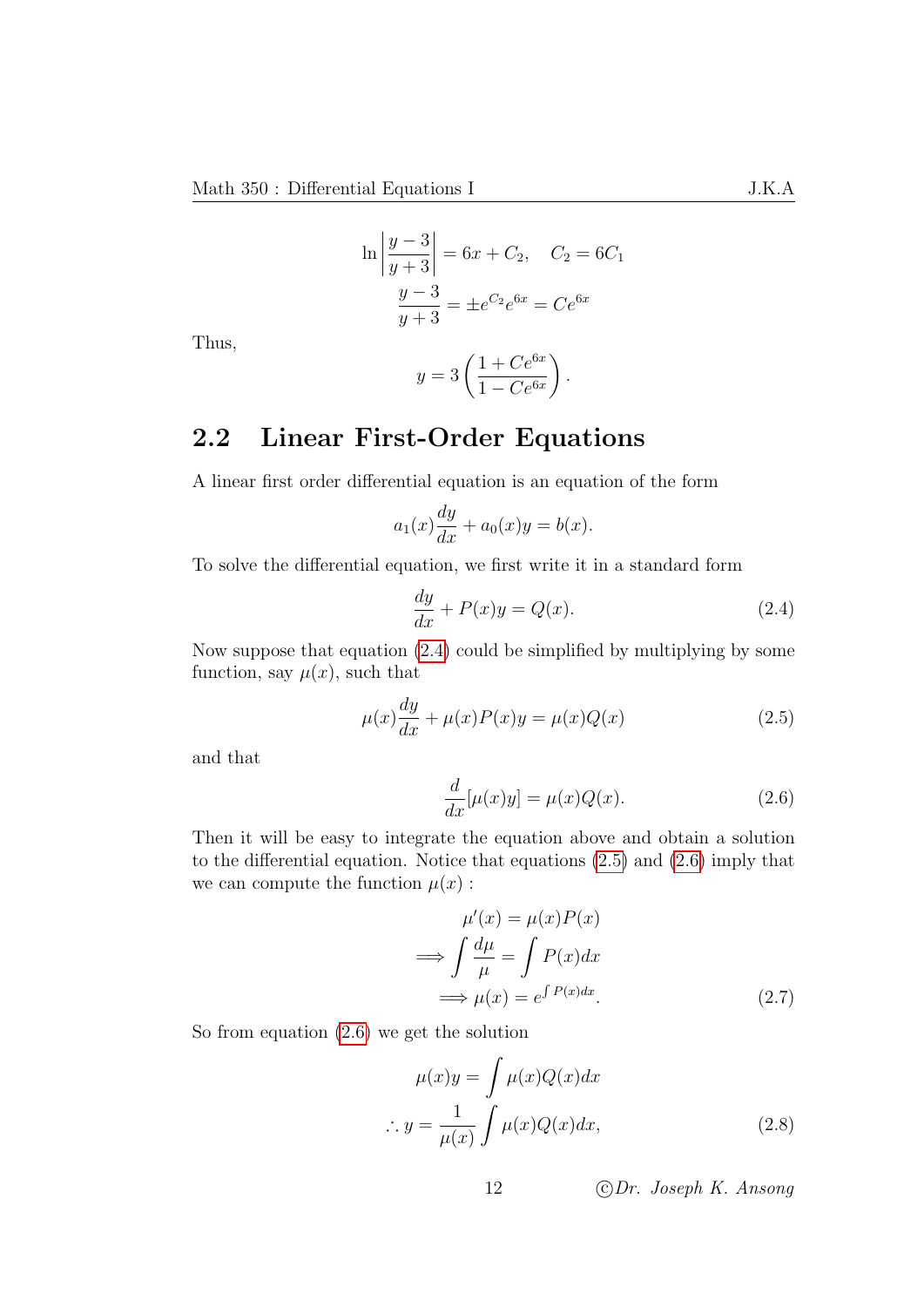where  $\mu(x)$  is given by equation [\(2.7\)](#page-15-4). The function  $\mu(x)$  is called the **inte**grating factor of the differential equation.

<span id="page-16-0"></span>(2.9)

Below is a summary of the approach outlined above.

a) Write the linear equation in a standard form

$$
\frac{dy}{dx} + P(x)y = Q(x). \tag{2.10}
$$

b) Calculate the integrating factor:

$$
\mu(x) = e^{\int P(x)dx}
$$

c) Multiply [\(2.10\)](#page-16-0) by  $\mu(x)$  such that

$$
\frac{d}{dx}\left[\mu(x)y\right] = \mu(x)Q(x)
$$

d) Integrate the equation above to get

$$
y = \frac{1}{\mu(x)} \int \mu(x) Q(x) dx
$$

Example 9. Solve the following IVP

$$
\frac{dy}{dx} + 4y - e^{-x} = 0, \quad y(0) = \frac{4}{3}.
$$

Solution.

$$
\frac{dy}{dx} + 4y - e^{-x} = 0
$$

$$
\implies \frac{dy}{dx} + 4y = e^{-x}
$$

$$
\mu(x) = e^{\int 4dx} = e^{4x}
$$

where we have ignored the constant of integration because it cancels out in the subsequent steps. Thus

$$
e^{4x}\frac{dy}{dx} + 4xe^{4x} = e^{3x}
$$

$$
\implies \frac{d}{dx} \left[e^{4x}y\right] = e^{3x}
$$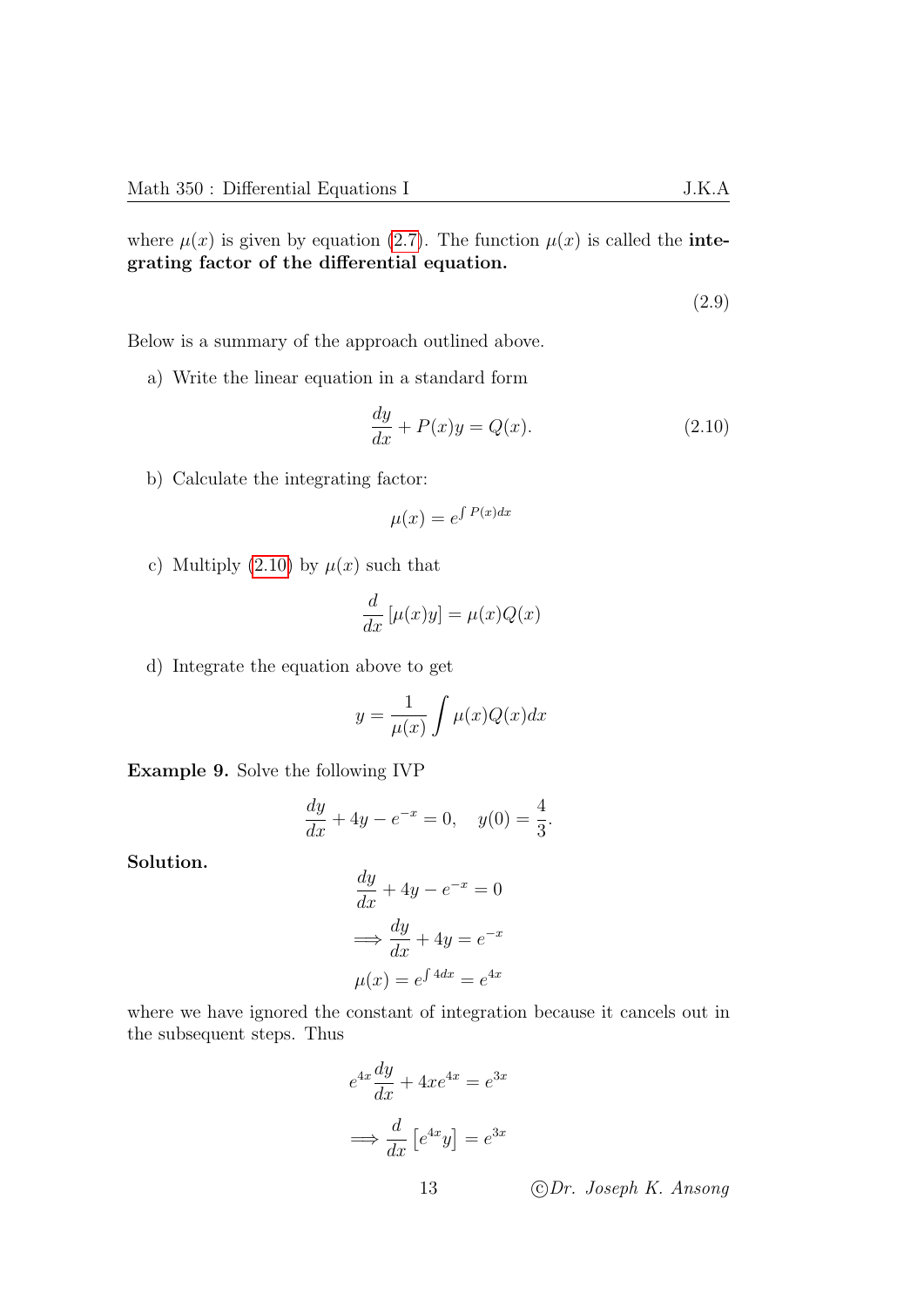$$
\implies e^{4x}y = \int e^{3x}dx = \frac{1}{3}e^{3x} + C
$$

$$
\implies y = \frac{1}{3}e^{-x} + Ce^{-4x}
$$

Applying the initial condition, we have

$$
x = 0, y = \frac{4}{3}, \Longrightarrow \frac{4}{3} = \frac{1}{3} + C, \Longrightarrow C = 1
$$

$$
\therefore y = \frac{1}{3}e^{-x} + e^{-4x}.
$$

Example 10. Solve the differential equation

$$
x\frac{dy}{dx} - 4y = x^6 e^x
$$

Solution. Re-write in a standard form to get

dy

$$
\frac{dy}{dx} - 4\frac{y}{x} = x^5 e^x, \quad x \neq 0
$$

$$
\mu = e^{\int -\frac{4}{x} dx} = e^{-4\ln|x|} = e^{\ln x^{-4}} = x^{-4}
$$

$$
\implies x^{-4} \frac{dy}{dx} - 4x^{-5}y = xe^x
$$

$$
\implies \frac{d}{dx} [x^{-4}y] = xe^x
$$

$$
\implies x^{-4}y = \int xe^x dx
$$

Using integration by parts, we let

$$
I = \int xe^x dx
$$
  

$$
\implies I = xe^x - e^x + C = e^x(x - 1) + C
$$

Thus

$$
x^{-4}y = e^{x}(x - 1) + C
$$
  
 
$$
\therefore y = x^{4}e^{x}(x - 1) + Cx^{4}.
$$

EXERCISE 1. Solve

1) 
$$
\frac{dy}{dx} - y = e^{3x}
$$
  
2) 
$$
\frac{dr}{d\theta} + r \tan \theta = \sec \theta
$$
  
3) 
$$
\frac{dy}{dx} = \frac{y}{x} + 2x + 1
$$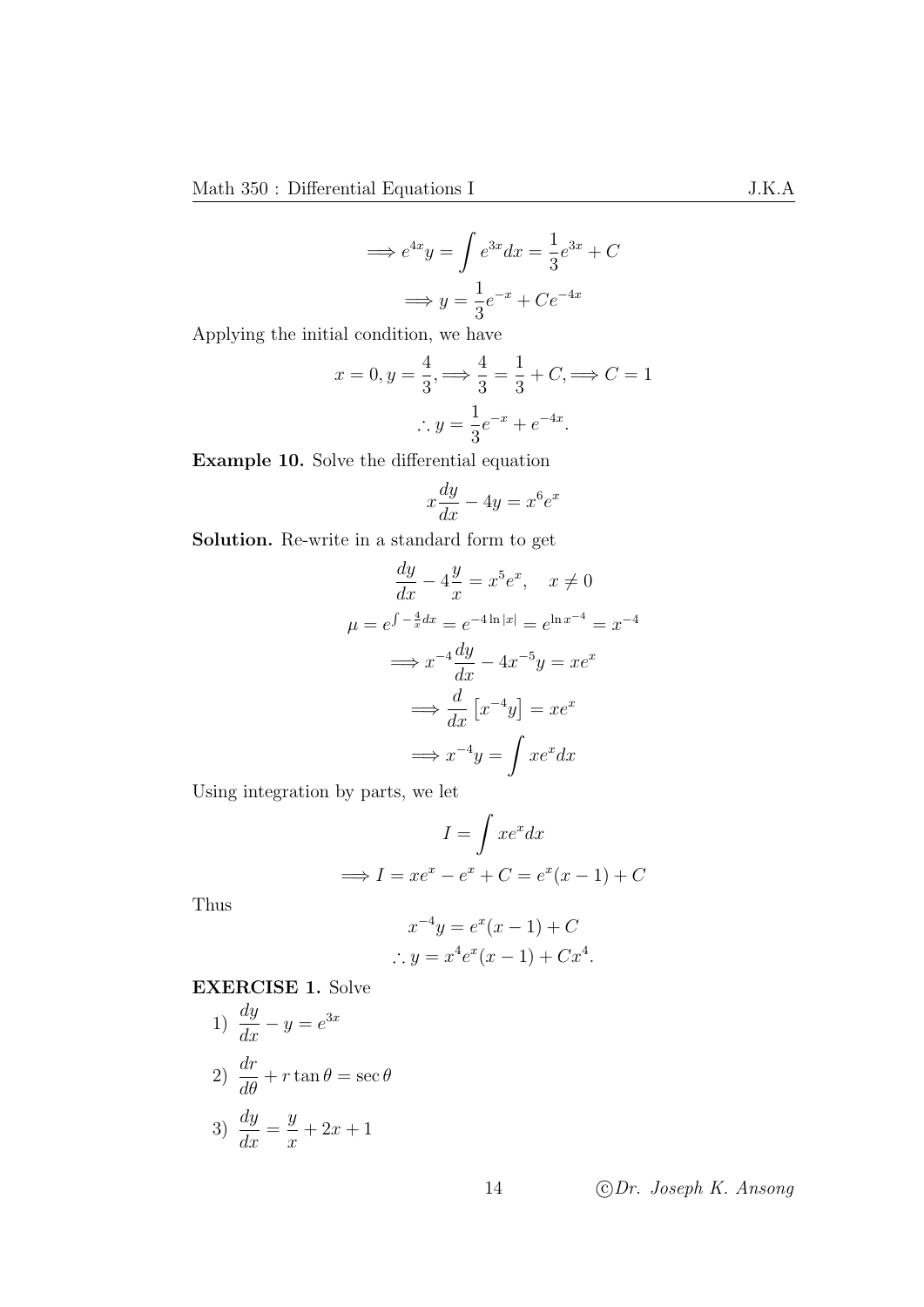### <span id="page-18-0"></span>2.3 Exact Equations

Definition 5. Consider the total differential of a continuous function  $F(x, y)$  such that

$$
dF(x,y) = \frac{\partial F}{\partial x}dx + \frac{\partial F}{\partial y}dy = M(x,y)dx + N(x,y)dy
$$
 (2.11)

in a rectangle  $R$ , where

<span id="page-18-1"></span>
$$
M(x,y) = \frac{\partial F}{\partial x}, \qquad N(x,y) = \frac{\partial F}{\partial y}.
$$
 (2.12)

Equation  $(2.11)$  is an exact equation in R if

$$
dF(x, y) = M(x, y)dx + N(x, y)dy = 0.
$$
 (2.13)

Remark. Equation [\(2.13\)](#page-18-2) shows that the solution to the exact equation is the level curves

<span id="page-18-2"></span>
$$
F(x,y) = C
$$

where  $C$  is an arbitrary constant. The following theorem gives a simple test to determine if a given differential form,  $M(x, y)dx + N(x, y)dy$ , is exact.

Theorem 1 (Test for Exactness). Suppose the first partial derivatives of  $M(x, y)$  and  $N(x, y)$  are continuous in a rectangle R. Then the differential equation

$$
M(x, y)dx + N(x, y)dy = 0
$$

is an exact equation in  $R$  if and only if the compatibility condition

$$
\frac{\partial M}{\partial y}(x,y) = \frac{\partial N}{\partial x}(x,y)
$$
\n(2.14)

holds for all  $(x, y)$  in R.

Example 11. Determine whether the following equation is exact. If it is, then solve it.

$$
(2xy + 3)dx + (x2 – 1)dy = 0.
$$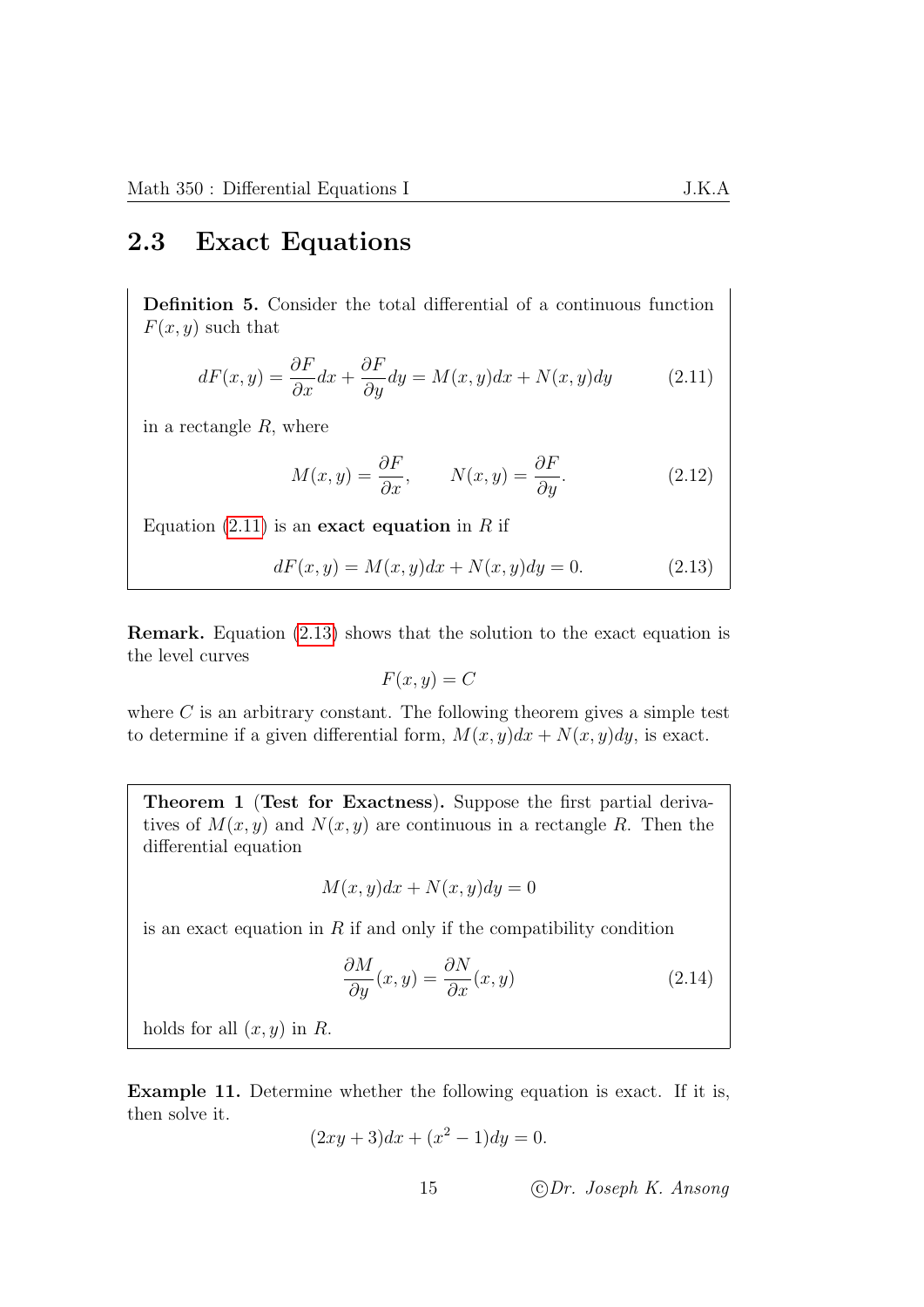Solution. Let

$$
M = (2xy + 3), \qquad N = (x^{2} - 1)
$$
  
\n
$$
\implies \frac{\partial M}{\partial y} = 2x, \text{ and } \frac{\partial N}{\partial x} = 2x
$$
  
\n
$$
\implies \frac{\partial M}{\partial y} = 2x = \frac{\partial N}{\partial x}
$$

Therefore, the equation is exact. Now

$$
M = \frac{\partial F}{\partial x} = 2xy + 3
$$

$$
\implies F = \int (2xy + 3)dx = x^2y + 3x + g(y)
$$

where  $g(y)$  is any arbitrary function of y. The "constant" of integration in this case is a function of y,  $g(y)$ , because  $F(x, y)$  is a function of both x and y and we integrated with respect to x. We need to solve for  $g(y)$  by using the fact that  $\partial F/\partial y = N$ :

$$
\frac{\partial F}{\partial y} = x^2 + g'(y) = x^2 - 1,
$$

where we first differentiated the previous equation and equated the result to N. Thus

$$
g'(y) = -1, \implies g(y) = -y
$$

Thus, we get

$$
F = x^2y + 3x - y.
$$

So the implicit solution,  $F(x, y) = C$ , to the equation is given by

$$
x^2y + 3x - y = C
$$

where  $C$  is an arbitrary constant. In this case, we may solve explicitly for  $y$ to get

$$
y = \frac{C - 3x}{x^2 - 1}.
$$

Remark. (1) In most cases it is not necessary to look for an explicit solution. The implicit solution  $F(x, y) = C$  suffices.

(2) It is not necessary to include a constant of integration after solving, for example,  $g'(y) = -1$ . This is because any additional constant would finally be combined with  $C$  to get another constant.

16 c Dr. Joseph K. Ansong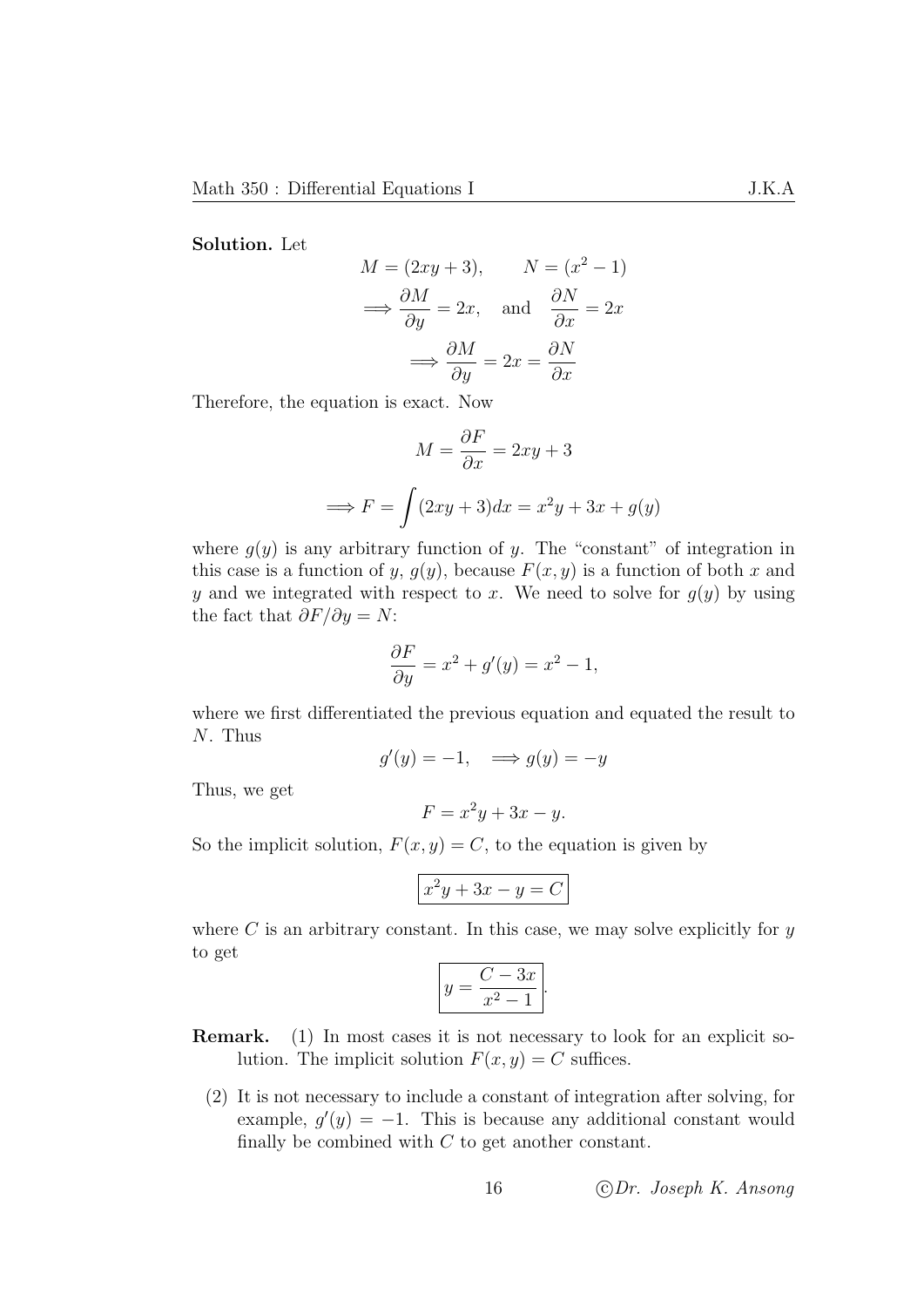- (3) One good check of your solution procedure, in the present case, is to ensure that the resulting expression for  $g(y)$  is a function of only y. If not, then there is something wrong with your algebra or solution approach.
- (4) An alternative approach to the solution is to start from

$$
\frac{\partial F}{\partial y} = x^2 - 1,
$$

such that

$$
F = \int (x^2 - 1) dy = x^2 y - y + h(x),
$$

where the "constant" of integration in this case,  $h(x)$ , must be a function of only x since  $F(x, y)$  is a function of x and y and we integrated with respect to  $y$ . Now

$$
\frac{\partial F}{\partial x} = M \Longrightarrow 2xy + h'(x) = 2xy + 3
$$

$$
\Longrightarrow h'(x) = 3, \Longrightarrow h(x) = 3x.
$$

Note how the equation for  $h(x)$  contains only the variable x, telling us that we are on the right track. Hence, we get

$$
F(x, y) = x^2y - y + 3x
$$

which is the same as the expression for  $F$  obtained using the first approach. So the solution becomes  $x^2y - y + 3x = C$  as expected.

Example 12. Solve the initial value problem

$$
\begin{cases} \left( ye^{xy} - \frac{1}{y} \right) dx + \left( xe^{xy} + \frac{x}{y^2} \right) dy = 0 \\ y(1) = 1. \end{cases}
$$

Solution. We first check whether the differential form is exact. Let

$$
M = \left( y e^{xy} - \frac{1}{y} \right), \quad N = \left( x e^{xy} + \frac{x}{y^2} \right).
$$

So we have

$$
\frac{\partial M}{\partial y} = e^{xy} + xye^{xy} + \frac{1}{y^2}
$$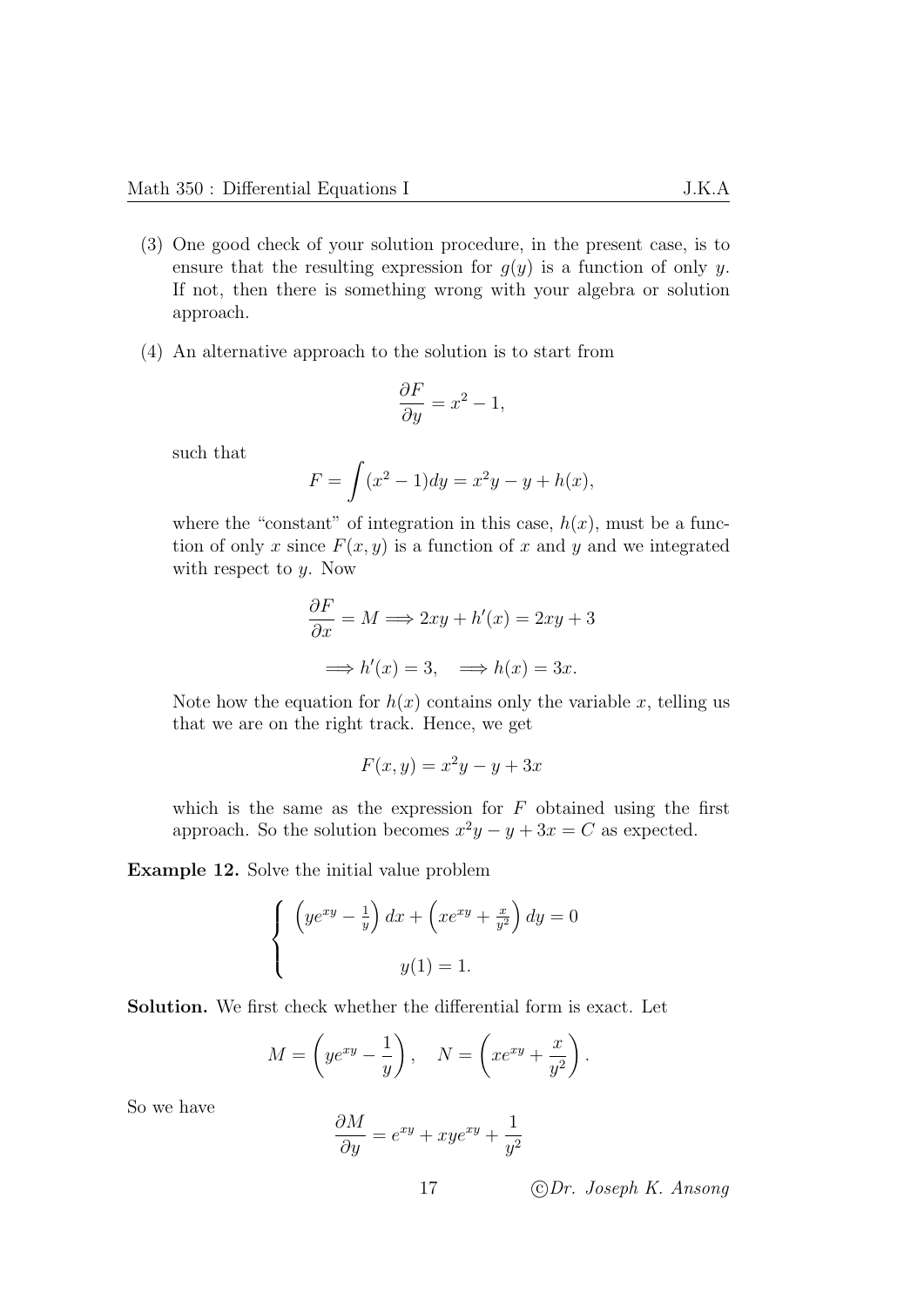and

$$
\frac{\partial N}{\partial x} = e^{xy} + xye^{xy} + \frac{1}{y^2}.
$$

Thus, the equation is exact since

$$
\frac{\partial M}{\partial y} = \frac{\partial N}{\partial x}.
$$

Let

$$
M = \frac{\partial F}{\partial x} = ye^{xy} - \frac{1}{y}
$$

$$
\implies F(x, y) = \int \left( ye^{xy} - \frac{1}{y} \right) dx = e^{xy} - \frac{x}{y} + g(y).
$$

Now

$$
N = \frac{\partial F}{\partial y} \implies xe^{xy} + \frac{x}{y^2} + g'(y) = xe^{xy} + \frac{x}{y^2},
$$
  

$$
\implies g'(y) = 0, \implies g(y) = C_1,
$$

where  $C_1$  is a constant. Thus, the solution  $F(x, y) = C_2$  becomes

$$
e^{xy} - \frac{x}{y} + C_1 = C_2
$$

$$
\therefore \boxed{e^{xy} - \frac{x}{y} = C}
$$

where  $C = C_2 - C_1$  is a constant. Using the initial condition  $y(1) = 1$  (i.e.  $x=1, y=1$ , we have

$$
e^{(1)(1)} - \frac{1}{1} = C \implies C = e - 1.
$$

Hence, the solution becomes

$$
e^{xy} - \frac{x}{y} = e - 1.
$$

## <span id="page-21-0"></span>2.4 Substitutions and Transformations

So far we have studied separable, linear and exact equations. Some differential equations do not fall into any these categories. However, after applying some transformations and substitutions, it is possible to turn some them into a form that we know how to solve using the previous methods. We will look at some these transformations in this section. Specifically, we will learn about homogeneous equations, then equations of the form  $dy/dx = G(ax + by)$ , and finally **Bernoulli equations**.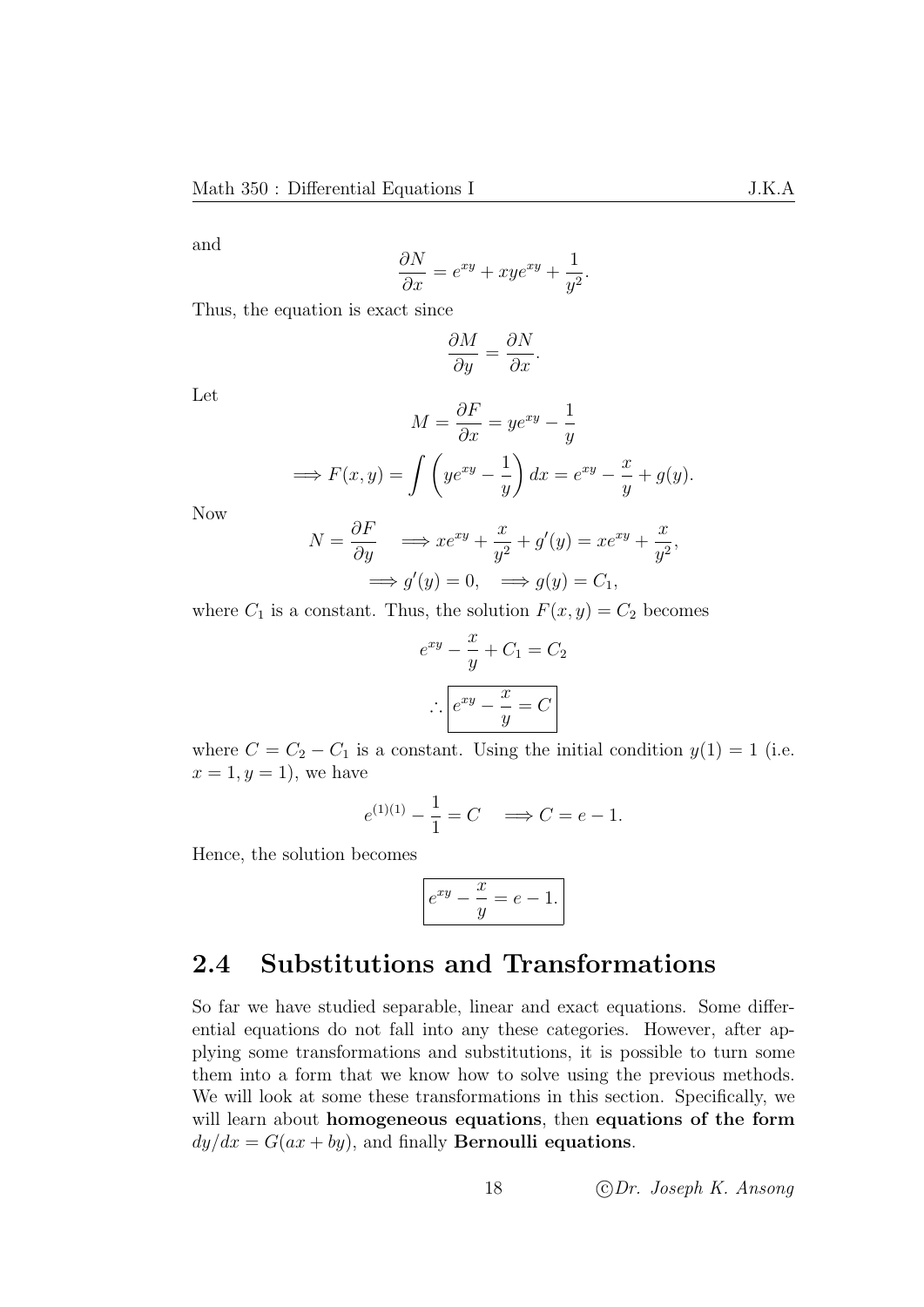#### <span id="page-22-0"></span>2.4.1 Homogeneous equations

Definition 6. Consider the differential equation

<span id="page-22-1"></span>
$$
\frac{dy}{dx} = f(x, y). \tag{2.15}
$$

If  $f(x, y)$  can be expressed as a ratio  $y/x$  alone, then equation [\(2.15\)](#page-22-1) is said to be a homogeneous equation.

Remark (Test). If

$$
f(xt, yt) = f(x, y) \text{ for all } t \neq 0
$$

then the equation is homogeneous.

#### Solution approach

From [\(2.15\)](#page-22-1) we have

$$
\frac{dy}{dx} = G\left(\frac{y}{x}\right),\,
$$

where  $G(y/x)$  is the transformed version of  $f(x, y)$ . Let

$$
v = \frac{y}{x} \quad \Longrightarrow \frac{dy}{dx} = G(v).
$$

We can differentiate  $y = vx$  using the product rule to get

$$
\frac{dy}{dx} = v + x\frac{dv}{dx} = G(v),
$$

which is now a separable equation. To see this, we re-write the equation as

$$
x\frac{dv}{dx} = G(v) - v
$$

$$
\implies \frac{dv}{G(v) - v} = \frac{dx}{x}
$$

.

We then integrate both sides of the equation:

$$
\int \frac{dv}{G(v) - v} = \int \frac{dx}{x},
$$

to get v. Once v is obtained, we can use the transformation  $v = y/x$  to get an implicit or explicit solution in terms of  $x$  and  $y$ .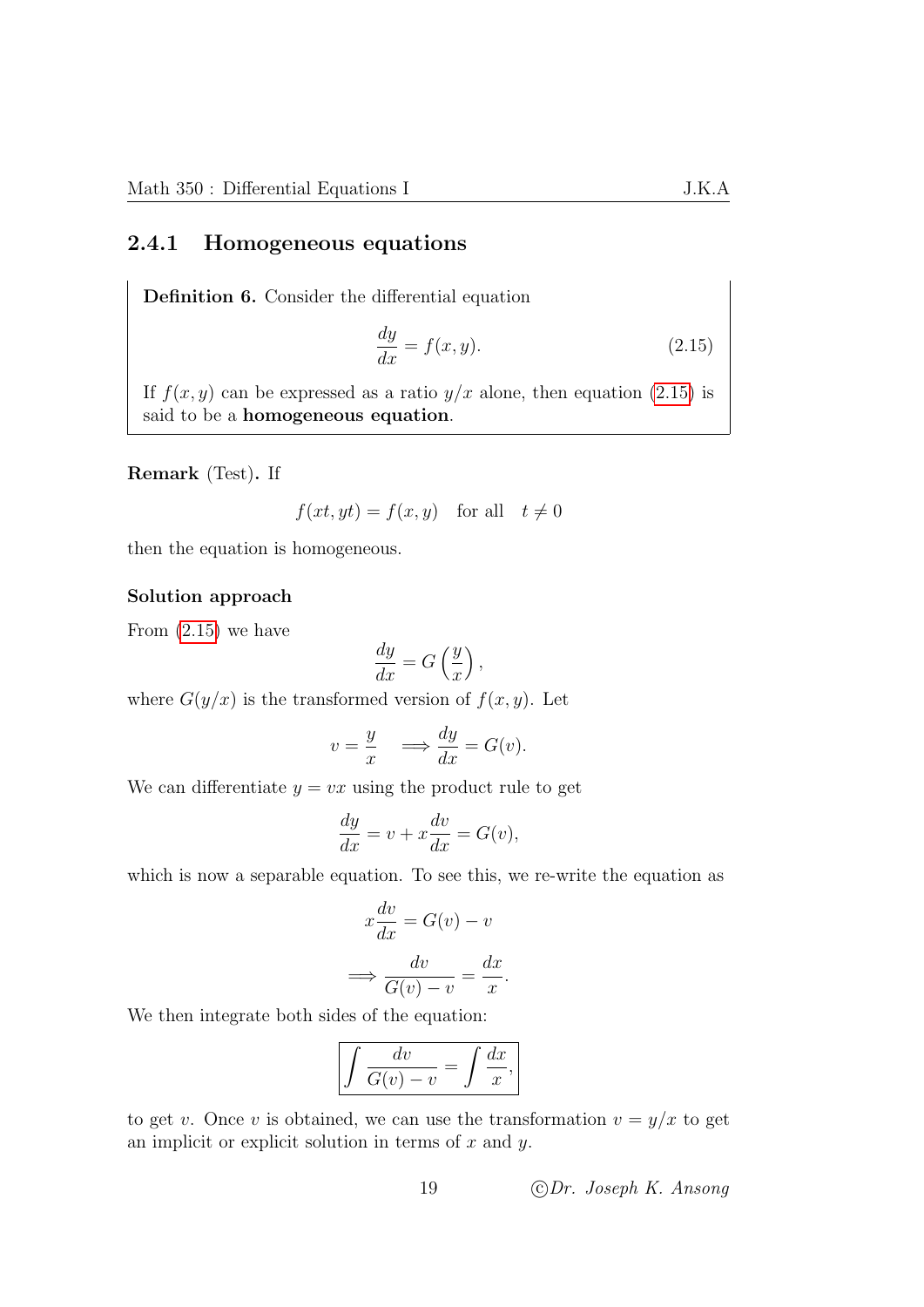Example 13. Determine whether the differential equation is homogeneous. If it is, then solve it using the method for homogeneous first order differential equations.

dy  $\frac{dy}{dx} =$  $y^2$  $\frac{y}{xy+y^2}.$ 

Solution. Let

$$
f(x,y) = \frac{y^2}{xy + y^2}
$$

Then

$$
f(xt, ty) = \frac{(ty)^2}{(tx)(ty) + (ty)^2} = \frac{t^2y^2}{t^2xy + t^2y^2} = \frac{y^2}{xy + y^2} = f(x, y).
$$

So the equation is homogeneous. We can express the right hand side as ratio  $y/x$  alone, by dividing both the numerator and the denominator by  $x^2$  to get

$$
\frac{dy}{dx} = \frac{(y/x)^2}{(y/x) + (y/x)^2}
$$

Let  $v = y/x$ , then

$$
\frac{dy}{dx} = \frac{v^2}{v + v^2}.
$$

Differentiating  $y = vx$  using the product rule results in

$$
\frac{dy}{dx} = v + x\frac{dv}{dx} = \frac{v^2}{v + v^2}
$$

$$
\implies v + x\frac{dv}{dx} = \frac{v}{1 + v}
$$

$$
\implies x\frac{dv}{dx} = \frac{v}{1 + v} - v = \frac{-v^2}{1 + v}
$$

$$
\implies \int \frac{1 + v}{v^2} dv = -\int \frac{1}{x} dx
$$

$$
\implies \int \left(\frac{1}{v^2} + \frac{1}{v}\right) dv = -\ln|x| + C
$$

$$
\implies -\frac{1}{v} + \ln|v| = -\ln|x| + C
$$

Substitute  $v = y/x$  into the equation above to get

$$
-\frac{x}{y} + \ln\left|\frac{y}{x}\right| = -\ln|x| + C
$$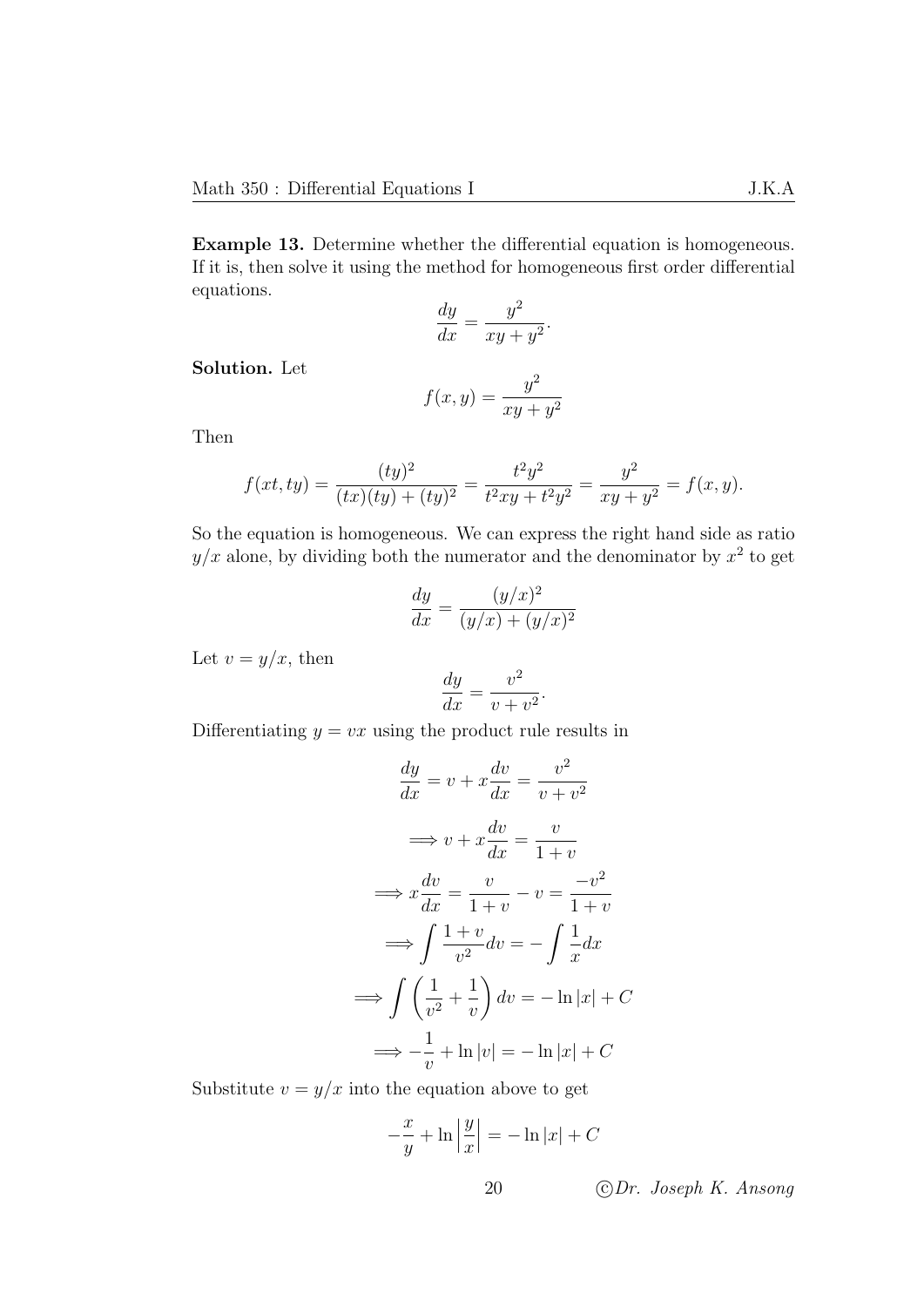$$
\implies -\frac{x}{y} + \ln|y| - \ln|x| = -\ln|x| + C
$$

The term  $-\ln|x|$  cancels out, so we get

$$
-\frac{x}{y} + \ln|y| = C
$$
  

$$
\implies -x + y \ln|y| = Cy
$$
  

$$
\therefore \boxed{y \ln|y| = Cy + x.}
$$

Example 14. Solve the differential equation

$$
(y^2 - xy)dx + x^2 dy = 0.
$$

Solution. It is straightforward to check that the equation is not exact. Now re-writing the equation, we get

$$
\frac{dy}{dx} = \frac{xy - y^2}{x^2} = \frac{y}{x} - \left(\frac{y}{x}\right)^2,
$$

so we see that the equation is homogeneous. Let  $v = y/x$ 

$$
\Longrightarrow \frac{dy}{dx} = v - v^2.
$$

Differentiating  $y = vx$  using the product rule and equating the result to the equation above, we get

$$
v + x\frac{dv}{dx} = v - v^2
$$

$$
\implies x\frac{dv}{dx} = -v^2
$$

$$
\implies -\int \frac{1}{v^2} dv = \int \frac{1}{x} dx
$$

$$
\implies \frac{1}{v} = \ln|x| + C \implies v = \frac{1}{\ln|x| + C}
$$

But  $y = vx$ , so we get

$$
y = \frac{x}{\ln|x| + C}.
$$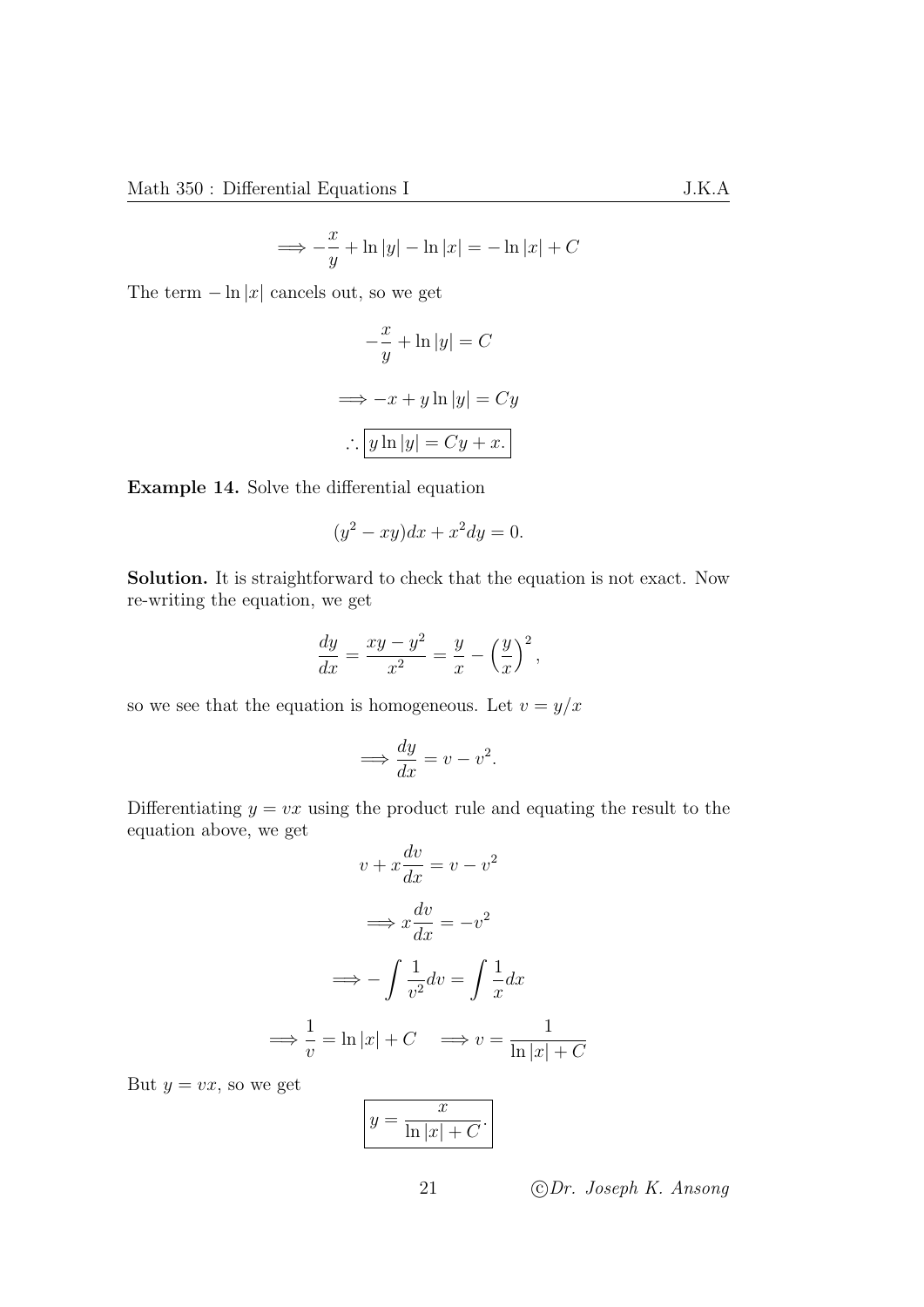### <span id="page-25-0"></span>2.4.2 Equations of the form  $dy/dx = G(ax + by)$

#### Solution Approach

Consider a differential equation of the form

<span id="page-25-2"></span><span id="page-25-1"></span>
$$
\frac{dy}{dx} = G(ax + by).
$$
\n(2.16)

Make the substitution

$$
z = ax + by \tag{2.17}
$$

$$
\implies \frac{dz}{dx} = a + b\frac{dy}{dx} \quad \implies \frac{dy}{dx} = \frac{1}{b}\frac{dz}{dx} - \frac{a}{b} \tag{2.18}
$$

So from [\(2.16\)](#page-25-1) we get

$$
\frac{1}{b}\frac{dz}{dx} - \frac{a}{b} = G(z)
$$

$$
\implies \frac{dz}{dx} - a = bG(z) \implies \frac{dz}{dx} = a + bG(z),
$$

which is now a separable equation. So separating variables and integrating, we get

$$
\int \frac{dz}{a + bG(z)} = \int dx.
$$

After solving for  $z$ , we then plug it into  $(2.17)$  for the solution.

Example 15. Solve the differential equation

$$
\frac{dy}{dx} = (x + y + 2)^2
$$

Solution. Let

$$
z = x + y + 2
$$

$$
\implies \frac{dz}{dx} = 1 + \frac{dy}{dx} \implies \frac{dy}{dx} = \frac{dz}{dx} - 1.
$$

Substituting into the differential equation yields

$$
\frac{dz}{dx} - 1 = z^2 \implies \frac{dz}{dx} = 1 + z^2
$$

$$
\int \frac{1}{1 + z^2} dz = \int dx
$$

$$
\implies \tan^{-1} z = x + C,
$$

$$
\implies z = \tan(x + C).
$$

$$
\implies x + y + 2 = \tan(x + C)
$$

$$
\therefore \boxed{y = \tan(x + C) - x - 2.}
$$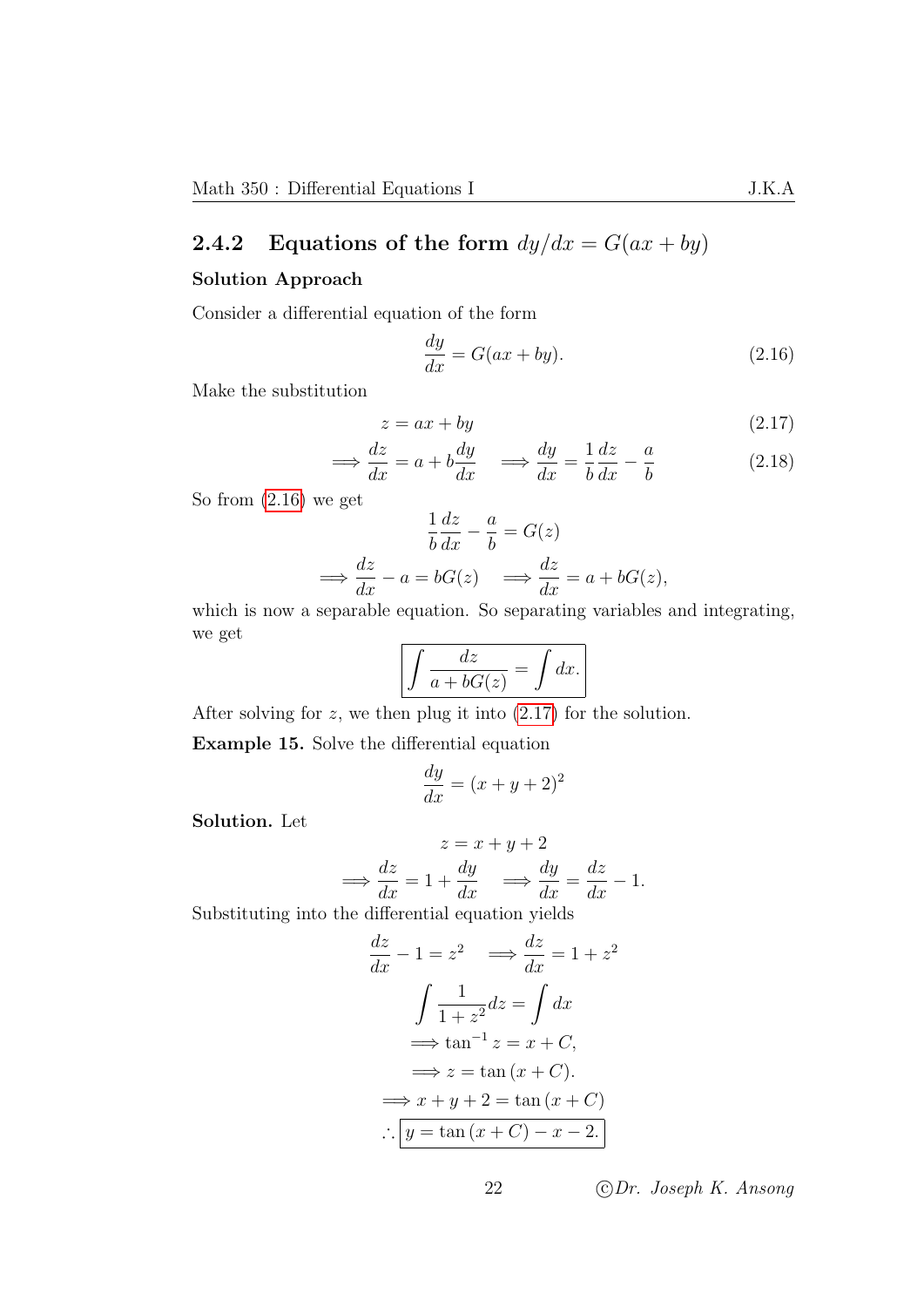#### <span id="page-26-0"></span>2.4.3 Bernoulli equation

Definition 7. A first-order differential equation that can be written in the form

$$
\frac{dy}{dx} + P(x)y = Q(x)y^n,
$$
\n(2.19)

where  $P(x)$  and  $Q(x)$  are continuous on an interval  $(a, b)$  and n is a real number is called a Bernoulli equation.

#### Solution Approach

Note that when  $n = 0$  or 1, the equation is either linear or separable and can easily be solved. For other values of n, first divide through by  $y^n$  to get the equation

$$
y^{-n}\frac{dy}{dx} + P(x)y^{1-n} = Q(x),
$$

and let

$$
v = y^{1-n}.
$$
  
\n
$$
\implies \frac{dv}{dx} = (1-n)y^{-n}\frac{dy}{dx}
$$
  
\n
$$
\implies \frac{1}{1-n}\frac{dv}{dx} = y^{-n}\frac{dy}{dx}, \quad n \neq 1
$$

Substituting into the modified differential equation, we get

$$
\frac{1}{1-n}\frac{dv}{dx} + P(x)v = Q(x)
$$

$$
\implies \frac{dv}{dx} + (1-n)P(x)v = (1-n)Q(x)
$$

Note that the above equation is now a linear equation in terms of  $v$  since  $(1 - n)$  is just a real number. To see this, you can let  $P_1(x) = (1 - n)P(x)$ and  $Q_1(x) = (1 - n)Q(x)$  and get the linear first order equation:

$$
\frac{dv}{dx} + P_1(x)v = Q_1(x).
$$

Example 16. Solve the following equation

$$
\frac{dy}{dx} + \frac{y}{x} = x^2 y^2
$$

$$
J.K.
$$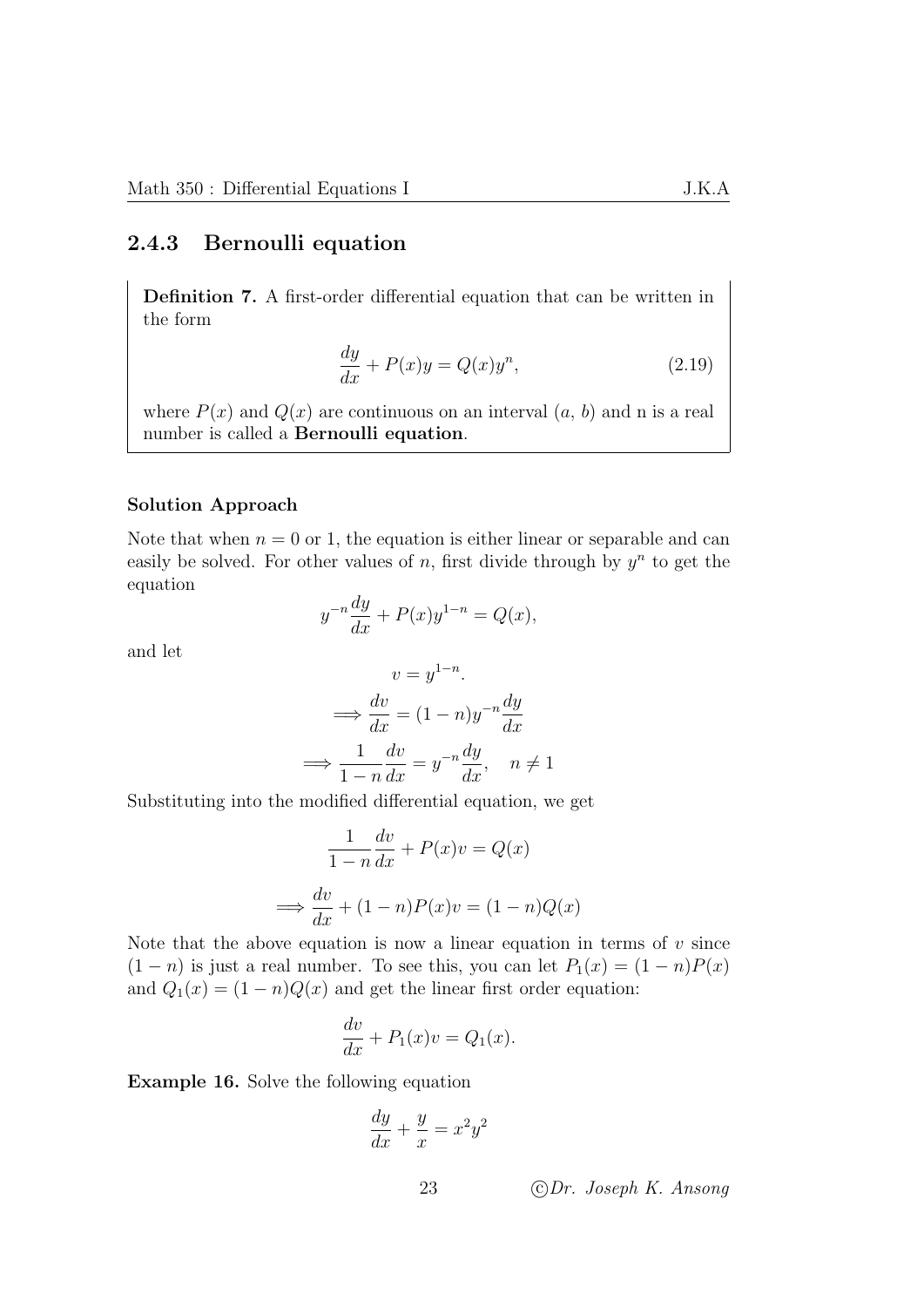#### Solution.

$$
\frac{dy}{dx} + \frac{y}{x} = x^2 y^2
$$

The  $y^2$  on the right-hand side tells us that we are dealing with a Bernoulli equation. Dividing through by  $y^2$ , we get

$$
y^{-2}\frac{dy}{dx} + \frac{1}{x}y^{-1} = x^2
$$

Let

$$
v = y^{-1}
$$

$$
\implies \frac{dv}{dx} = -y^{-2}\frac{dy}{dx}
$$

$$
\implies -\frac{dv}{dx} + \frac{1}{x}v = x^2 \implies \frac{dv}{dx} - \frac{1}{x}v = -x^2.
$$

Note that the final equation is a linear equation with integrating factor

$$
\mu = e^{-\int 1/x} = e^{-\ln|x|} = e^{\ln|1/x|} = \frac{1}{x}.
$$

Multiplying through by the integrating factor and re-arranging, we get

$$
\implies \frac{d}{dx} \left[ \frac{1}{x} v \right] = -x
$$

$$
\implies \frac{1}{x} v = -\int x dx = -\frac{1}{2} x^2 + C.
$$

$$
\implies v = -\frac{1}{2} x^3 + C x
$$

Since  $v = y^{-1}$ , we get

$$
y = \frac{1}{\frac{1}{2}x^3 + Cx} = \frac{2}{x^3 + C_1x}, \quad C_1 = 2C.
$$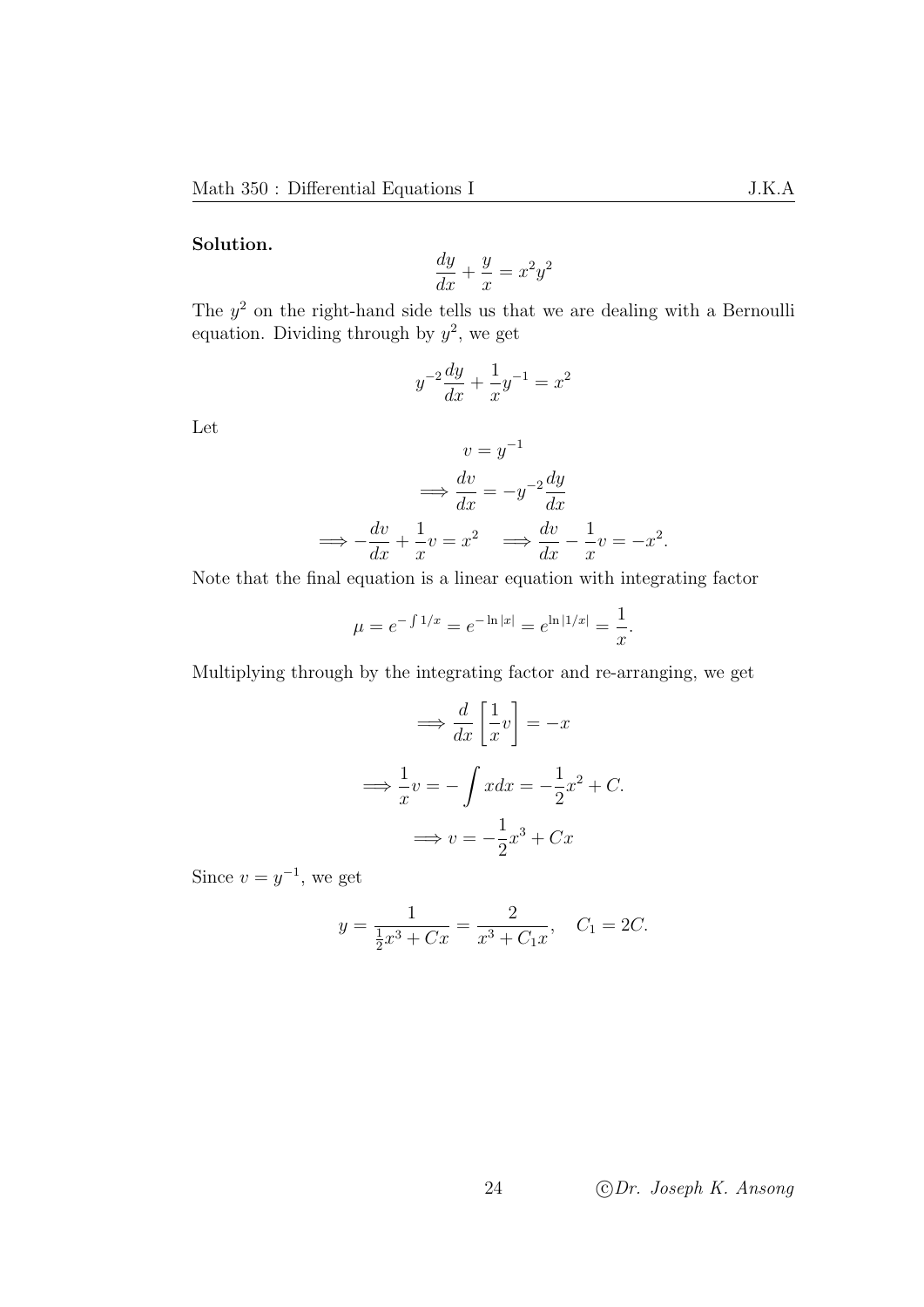## <span id="page-28-0"></span>Chapter 3

# Linear Second Order Differential Equations

Second order differential equations arise in many applications such as the vibrations of mass-spring oscillators. This chapter presents the analytical techniques for solving such equations.

## <span id="page-28-1"></span>3.1 Homogeneneous Linear Equations

Consider the equation

<span id="page-28-4"></span>
$$
ay''(t) + by'(t) + cy(t) = f(t).
$$
\n(3.1)

If  $f(t) \equiv 0$ , the resulting equation is called a homogeneous ordinary differential equation such that

$$
ay''(t) + by'(t) + cy(t) = 0.
$$
\n(3.2)

The function  $f(t)$  is called the " nonhomogeneity" of the general equation. The following approach is used to obtain a general solution to [\(3.2\)](#page-28-2):

a) Assume a solution of the form  $y = e^{rt}$  and substitute into [\(3.2\)](#page-28-2) to get the characteristic or auxilliary equation:

<span id="page-28-3"></span><span id="page-28-2"></span>
$$
ar^2 + br + c = 0.
$$
 (3.3)

b) Find the roots of [\(3.3\)](#page-28-3) to get

$$
r_1 = \frac{-b + \sqrt{b^2 - 4ac}}{2a},
$$

$$
r_2 = \frac{-b - \sqrt{b^2 - 4ac}}{2a}.
$$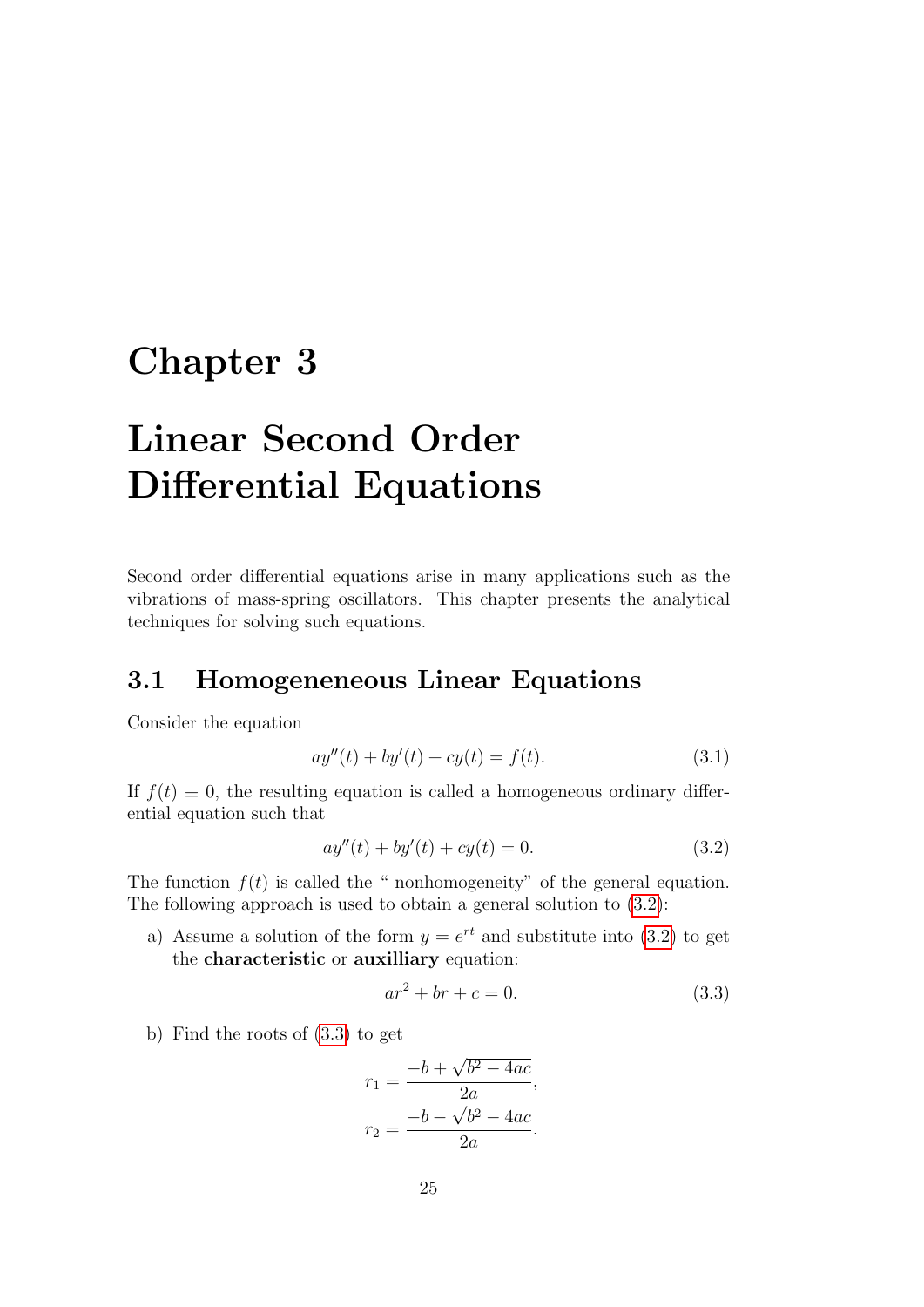(i) If  $b^2 - 4ac > 0$ , the roots  $r_1$  and  $r_2$  are **real and distinct**. Then the solutions are  $y_1 = e^{r_1 t}$  and  $y_2 = e^{r_2 t}$ . Combining the solutions gives the general solution

$$
y = C_1 e^{r_1 t} + C_2 e^{r_2 t}
$$

where  $C_1$  and  $C_2$  are unknown constants, often determined from given conditions on the equation.

(ii) If  $b^2 - 4ac = 0$ , then  $r_1$  and  $r_2$  are **real repeated roots**, and the solutions are given by  $y_1 = e^{r_1 t}$  and  $y_2 = t e^{r_1 t}$ . The general solution is then given by

$$
y = C_1 e^{r_1 t} + C_2 t e^{r_1 t}
$$

(iii) If  $b^2 - 4ac < 0$ , then  $r_1$  and  $r_2$  are **complex conjugate roots** such that  $r_1 = \alpha + i\beta$  and  $r_2 = \alpha - i\beta$ . The solutions are  $y_1 = e^{\alpha t} \cos(\beta t)$ , and  $y_2 = e^{\alpha t} \sin(\beta t)$ , and the general solution is given by

$$
y = C_1 e^{\alpha t} \cos(\beta t) + C_2 e^{\alpha t} \sin(\beta t).
$$

#### Example 17. Find the general soltution to the following equations

- a)  $y'' y' 2y = 0$
- b)  $y'' + 8y' + 16y = 0$

c) 
$$
y'' - 6y' + 10y = 0
$$

Solution. (a)

$$
y'' - y' - 2y = 0
$$

Substitute  $y = e^{rt}$  into the equation to get

$$
r^{2} - r - 2 = 0
$$

$$
\implies (r - 2)(r + 1) = 0
$$

$$
\implies r = 2, -1
$$

So we get

$$
y = C_1 e^{2t} + C_2 e^{-t}.
$$

(b)

$$
y'' + 8y' + 16y = 0
$$
  
\n
$$
\implies r^2 + 8r + 16 = 0, \implies (r+4)^2 = 0,
$$
  
\n
$$
\implies r = -4, -4,
$$

are repeated roots.

$$
\therefore \boxed{y = C_1 e^{-4t} + C_2 t e^{-4t}}.
$$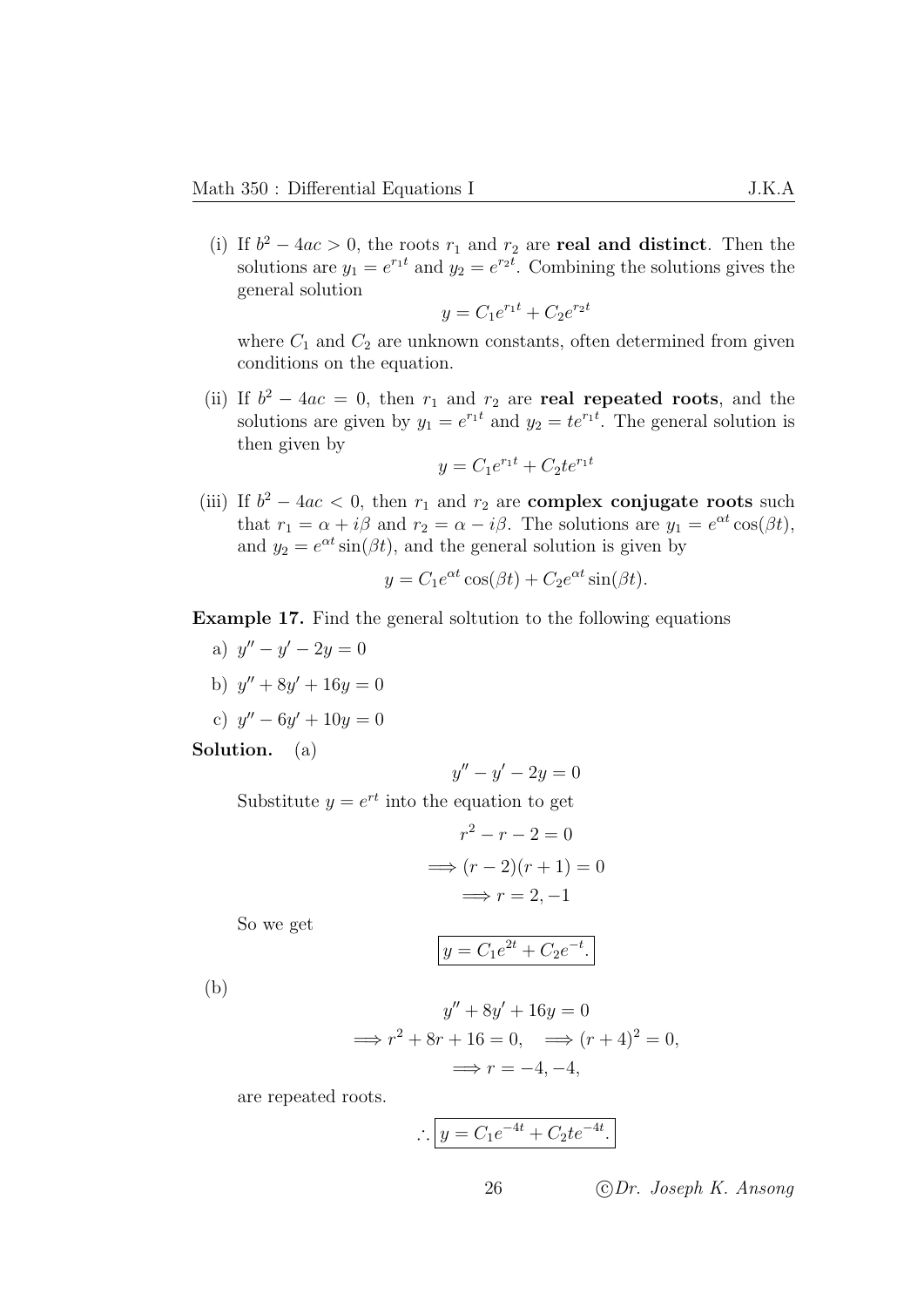(c)

$$
y'' - 6y' + 10y = 0
$$

$$
\implies r^2 - 6r + 10 = 0,
$$

$$
\implies r = \frac{6 \pm \sqrt{36 - 40}}{2} = \frac{6 \pm 2i}{2} = 3 \pm i
$$

$$
\implies \alpha = 3, \quad \beta = 1.
$$

Thus, the general solution is given by

$$
y = C_1 e^{3t} \cos(t) + C_2 e^{3t} \sin(t).
$$

Example 18. Solve the initial value problem:

$$
y'' + 2y' - 8y = 0,
$$
  

$$
y(0) = 3, \quad y'(0) = -12.
$$

Solution.

$$
y'' + 2y' - 8y = 0,
$$
  

$$
\implies r^2 + 2r - 8 = 0, \implies (r + 4)(r - 2) = 0
$$
  

$$
\implies r = -4, 2
$$
  

$$
\implies y = C_1 e^{-4t} + C_2 e^{2t}
$$

Applying the initial conditions:

$$
y(0) = 3 \Longrightarrow C_1 + C_2 = 3
$$

$$
y'(0) = -12 \Longrightarrow -4C_1 + 2C_2 = -12
$$

$$
\Longrightarrow 2C_1 - C_2 = 6
$$

Solving the two equations  $C_1 + C_2 = 3$  and  $2C_1 - C_2 = 6$  simultaneously, we get

$$
C_1 = 3, \quad \text{and} \quad C_2 = 0.
$$

$$
\therefore \boxed{y = 3e^{-4t}}.
$$

## <span id="page-30-0"></span>3.2 Non-homogeneous Equations

If  $f(t) \neq 0$  in equation [\(3.1\)](#page-28-4), the equation is said to be non-homogeneous. There are two main analytical methods for solving non-homogeneous equations: The method of undetermined coefficients and the method of variation of parameters.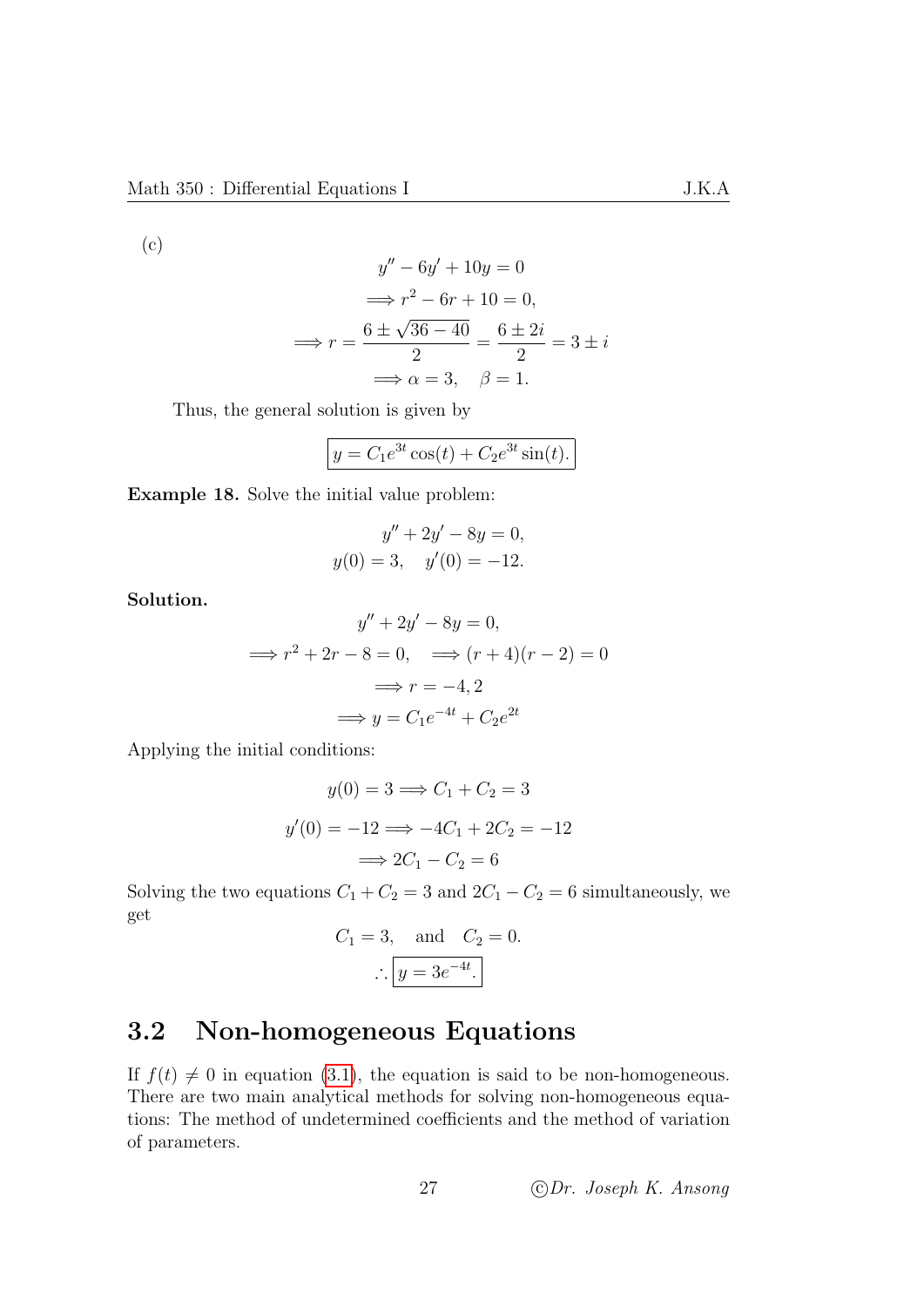#### <span id="page-31-0"></span>3.2.1 The Method of undetermined coefficients

By this method, we first determine the solution to the homogeneous form of the equation (say  $y_h$ ) as discussed in the previous section. Depending on the form of the non-homogeneous term  $f(t)$ , there are various techniques of obtaining the **particular solution** (say  $y_p$ ) to the nonhomogeneous part of the equation as explained below. Since the differential equation is linear, the general solution,  $y$ , is obtained by summing the homogeneous and particular solutions to get

$$
y=y_h+y_p,
$$

by employing the so called superposition principle.

#### Solution Approach

(a) To find a particular solution to the differential equation

<span id="page-31-2"></span><span id="page-31-1"></span>
$$
ay'' + by' + cy = kt^m e^{rt},
$$
\n
$$
(3.4)
$$

assume the following form for the particular solution:

$$
y_p(t) = t^s (A_m t^m + \dots + A_1 t + A_0) e^{rt}
$$
\n(3.5)

with

(i)  $s = 0$  if r is not a root of the **characteristic equation** 

(ii)  $s = 1$  if r is a root of the characteristic equation

(iii)  $s = 2$  if r is a double root of the characteristic equation

(b) To find a particular solution to the differential equation of the form

$$
ay'' + by' + cy = kt^m e^{\alpha t} \cos(\beta t)
$$

or

<span id="page-31-3"></span>
$$
ay'' + by' + cy = kt^m e^{\alpha t} \sin(\beta t),
$$

assume the following form for the particular solution:

$$
y_p(t) = t^s (A_m t^m + \dots + A_1 t + A_0) e^{\alpha t} \cos(\beta t) +
$$
  

$$
t^s (B_m t^m + \dots + B_1 t + B_0) e^{\alpha t} \sin(\beta t)
$$
 (3.6)

with

(i)  $s = 0$  if  $\alpha + i\beta$  is not a root of the characteristic equation.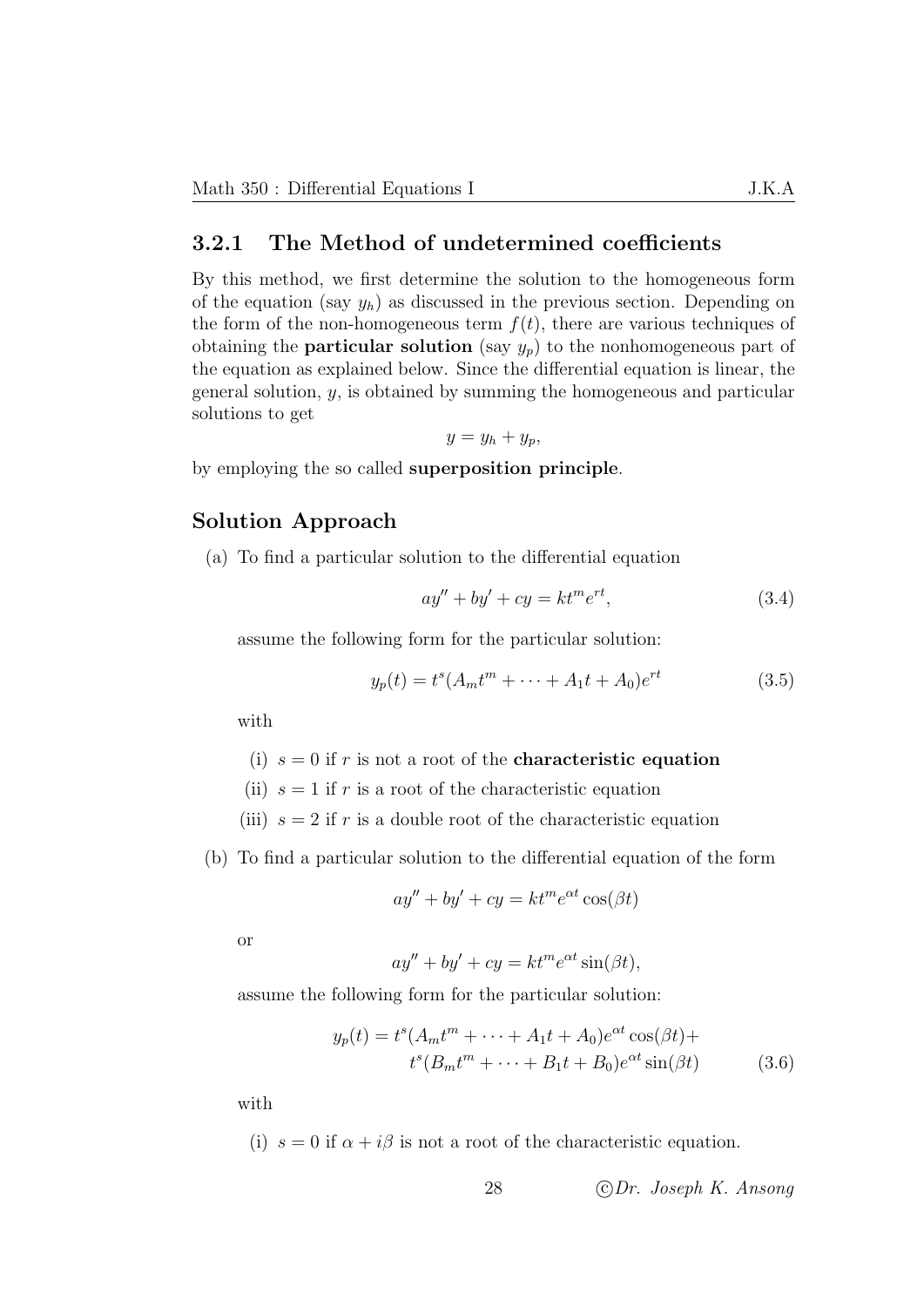In the above, the  $A's$  and  $B's$  are constants.

Example 19. Find the particular solution of the following equations

- (a)  $y'' y = -11t + 1$
- (b)  $2y'' + y = 9e^{2t}$

$$
(c) y'' - y = t \sin(t)
$$

Solution. (a)

$$
y'' - y = -11t + 1
$$

Comparing this equation to the form  $(3.4)$ , we find that  $r = 0$  and  $m = 1$ . Now the characteristic equation is given by

$$
r^2 - 1 = 0,
$$

and the roots of the characteristic equation are given by

$$
r=1,-1.
$$

So the homogeneous solution is given by

$$
y_h = C_1 e^t + C_2 e^{-t}.
$$

In this case  $s = 0$  in [\(3.5\)](#page-31-2), since  $r = 0$  is not a root of the characteristic equation (which we found to be 1 and  $-1$ ). So assume the following form for the particular solution:

$$
y_p = At + B.
$$

This implies that we expect  $y_p$  to satisfy the differential equation since it's a solution. Now

$$
y_p' = A \quad \text{and} \quad y_p'' = 0.
$$

Substituting into the original equation results in

$$
-y_p = -11t + 1
$$

$$
\implies -At - B = -11t + 1
$$

Comparing coefficients we get

$$
A = 11, \quad B = -1.
$$

So the particular solution is given by

$$
y_p = 11t - 1.
$$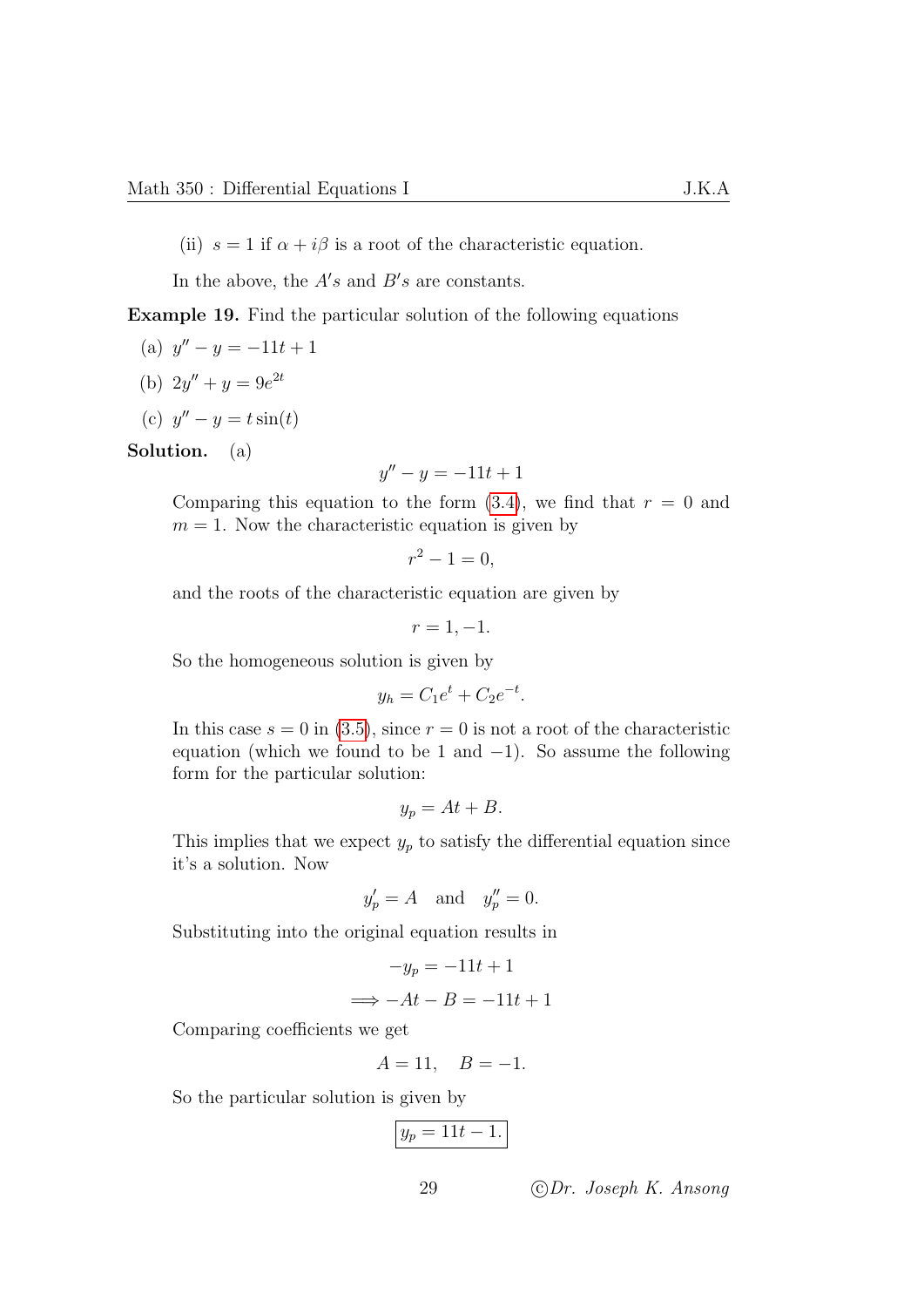- Remark. (1) You may check to see if your answer is correct by substituting  $y_p$  into the differential equation.
	- (2) In this case, we are asked to find only the particular solution. But the general solution of the equation, if desired, is given by  $y = y_h + y_p$ :

$$
y = C_1 e^t + C_2 e^{-t} + 11t - 1.
$$

(b)

$$
y'' - y = t\sin(t)
$$

From the general form [\(3.6\)](#page-31-3), we see that  $\alpha = 0$  and  $\beta = 1$  so that  $\alpha \pm i\beta = \pm i$ . Substituting  $y = e^{rt}$  into the equation results in

$$
\implies r^2 - 1 = 0 \implies r = \pm 1.
$$

Thus,  $s = 0$  in [\(3.6\)](#page-31-3) and  $m = 1$ , so the form of the particular solution is  $y_p = (A_1t + A_0)\cos(t) + (B_1t + B_0)\sin(t)$ . For simplicity, we avoid using constants with subscripts and instead use the following form for the particular solution:

$$
y_p = (At + B)\cos(t) + (Ct + D)\sin(t).
$$
  
\n
$$
\implies y'_p = (A + D + Ct)\cos(t) + (-At - B + C)\sin(t)
$$
  
\n
$$
\implies y''_p = (-At - B + 2C)\cos(t) + (-2A - D - Ct)\sin(t)
$$

Substitute into the original equation to get

$$
(-2At - 2B + 2C)\cos(t) + (-2A - 2D - 2Ct)\sin(t) = t\sin(t)
$$

Comparing coefficients yields:

$$
-2C = 1 \Longrightarrow C = -\frac{1}{2}
$$

$$
-2A = 0 \Longrightarrow A = 0
$$

$$
-2A - 2D = 0 \Longrightarrow D = 0
$$

$$
-2B + 2C = 0 \Longrightarrow B = C = -\frac{1}{2}
$$

Thus,

$$
y_p = -\frac{1}{2}\cos(t) - \frac{1}{2}t\sin(t).
$$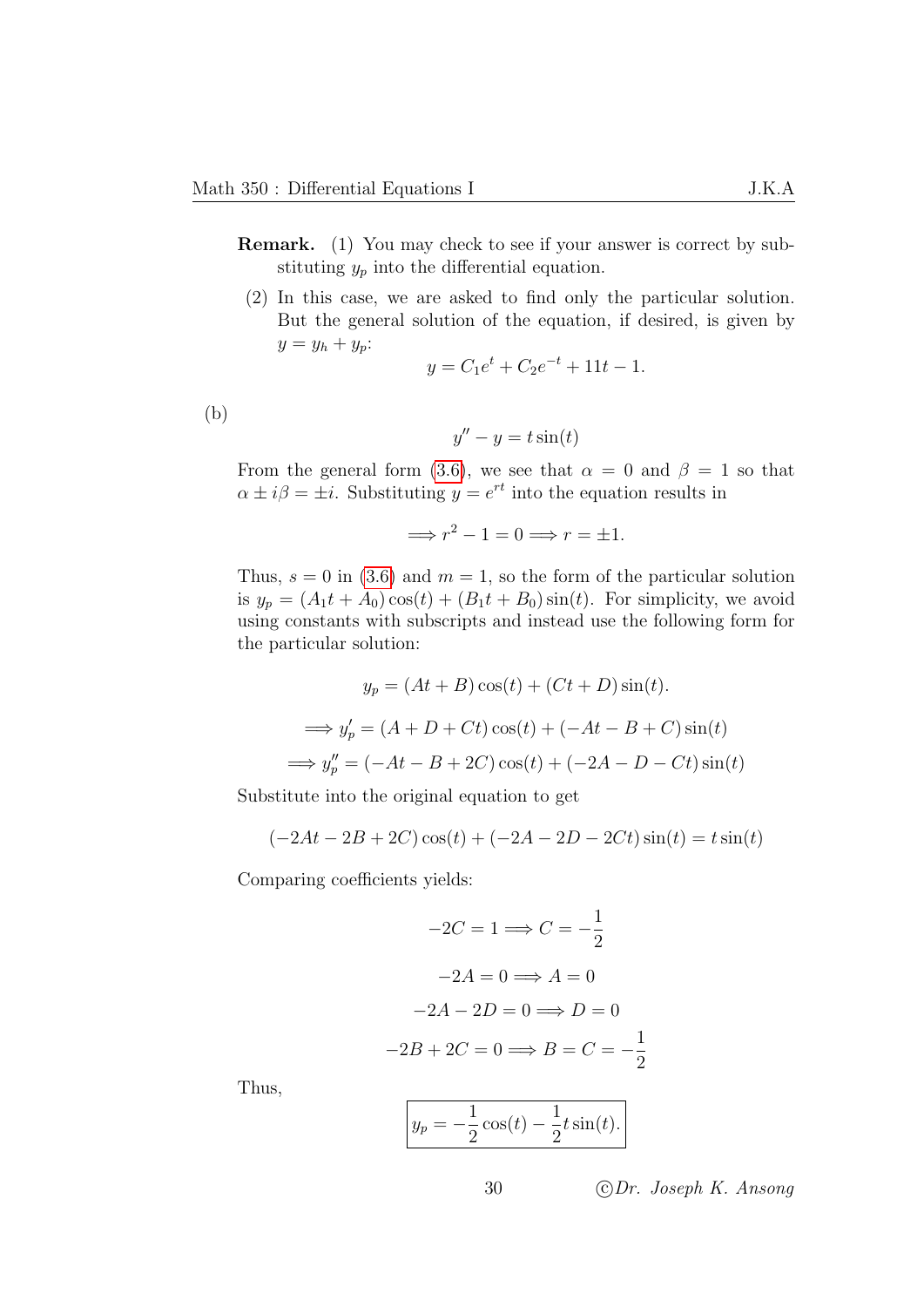(c)

$$
2y'' + y = 9e^{2t}
$$

$$
\implies 2r^2 + 1 = 0 \implies r = \pm \frac{i}{\sqrt{2}}.
$$

Let

$$
y_p = Ae^{2t}
$$

$$
\implies y'_p = 2Ae^{2t}
$$

$$
\implies y''_p = 4Ae^{2t}
$$

Substitute into original equation to get

$$
8Ae^{2t} + Ae^{2t} = 9e^{2t}
$$

$$
\implies 9A = 9 \implies A = 1.
$$

Thus

$$
y_p = e^{2t}.
$$

<span id="page-34-0"></span>Example 20. Find the form of the particular solution to

$$
y'' + 2y' - 3y = f(t)
$$

where  $f(t)$  is

(a) 
$$
7\cos(3t)
$$
 (c)  $t^2\cos(\pi t)$  (e)  $3te^t$ 

(b) 
$$
2te^t \sin(t)
$$
 (d)  $5e^{-3t}$  (f)  $t^2e^t$ 

Solution.

$$
y'' + 2y' - 3y = 0
$$

$$
\implies r^2 + 2r - 3 = 0
$$

$$
(r+3)(r-1) = 0
$$

$$
\implies r = 1, -3.
$$

(a)  $f(t) = 7 \cos(3t)$ 

 $y_p = A \cos(3t) + B \sin(3t)$ 

(b)  $f(t) = 2te^t \sin(t)$ . The form of the particular solution is

$$
y_p = (At + B)e^t \cos(t) + (Ct + D)e^t \sin(t).
$$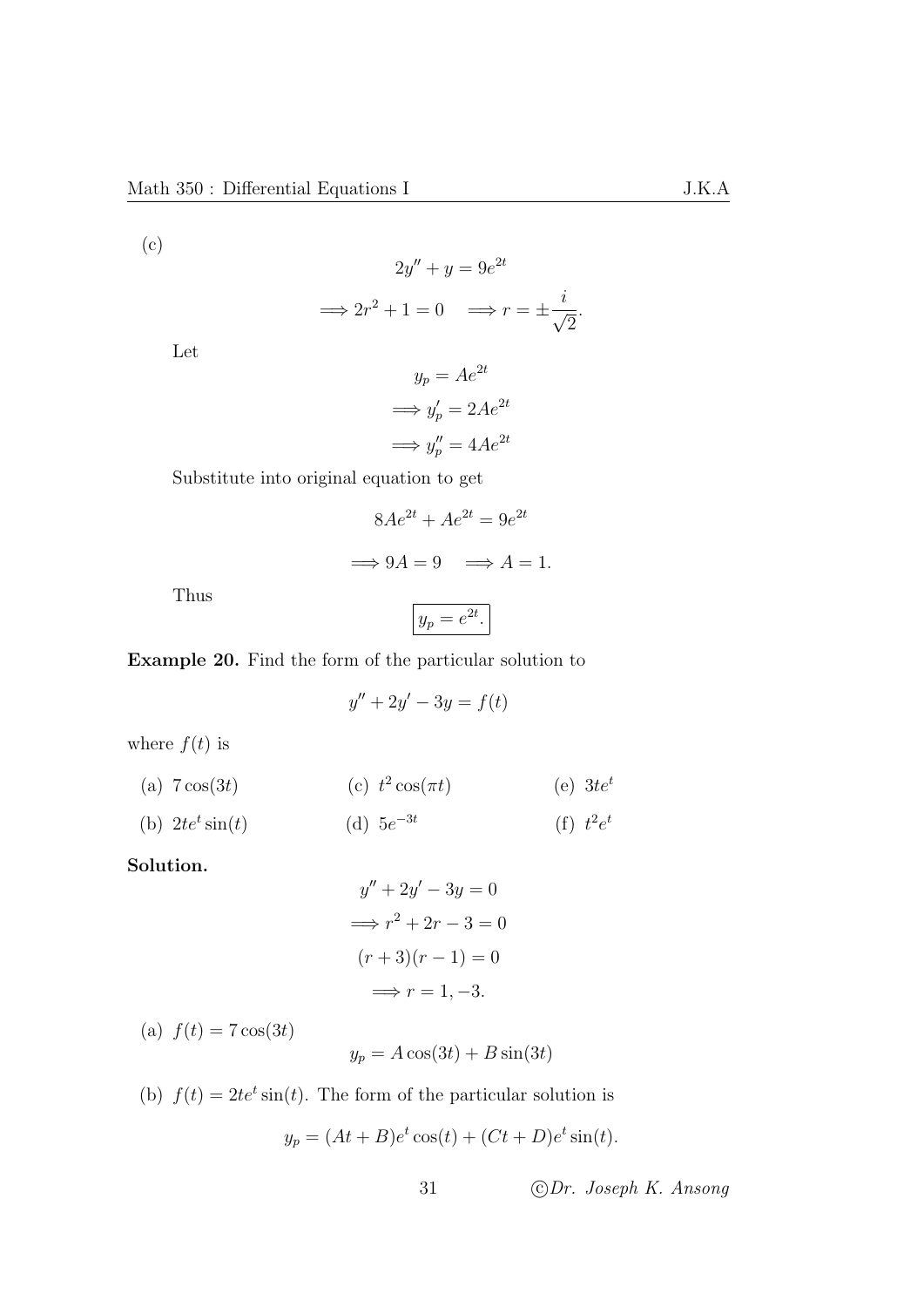**Remark.** Here  $s = 0$  in [\(3.6\)](#page-31-3) because  $1 + i$  is not a root of the characteristic equation. The factors  $(At + B)$  and  $(Ct + D)$  are needed because  $m = 1$  as a result of the linear term 2t in  $f(t)$ .

(c) 
$$
f(t) = t^2 \cos(\pi t)
$$

$$
y_p = (At^2 + Bt + C)\cos(\pi t) + (Dt^2 + Et + F)\sin(\pi t).
$$

**Remark.** Here  $s = 0$  in [\(3.6\)](#page-31-3) because  $0+i\pi$  (or  $i\pi$ ) is not a root of the characteristic equation. The factors  $(At^2 + Bt + C)$  and  $(Dt^2 + Et+F)$ are needed because  $m = 2$  as a result of the quadratic term  $t^2$  in  $f(t)$ .

(d) 
$$
f(t) = 5e^{-3t}
$$

Note that  $r = -3$  is a root of the auxilliary equation, so

$$
y_p = A t e^{-3t}.
$$

**Remark.** In this case,  $s = 1$  in [\(3.5\)](#page-31-2) because  $-3$  is a root of the characteristic equation. The constant A is needed because  $m = 0$  as a result of the constant 5 in  $f(t)$ .

(e)  $f(t) = 3te^{t}$ Note that  $r = 1$  is a root of the auxilliary equation so

$$
y_p = t(At + B)e^t.
$$

**Remark.** In this case,  $s = 1$  in [\(3.5\)](#page-31-2) because 1 is a root of the characteristic equation. The factor  $(At + B)$  is needed because  $m = 1$  as a result of the linear term 3t in  $f(t)$ .

(f)  $f(t) = t^2 e^t$ 

$$
y_p = t(At^2 + Bt + C)e^t.
$$

**Remark.** As in the previous case,  $s = 1$  in [\(3.5\)](#page-31-2) because 1 is a root of the characteristic equation. The factor  $(At^2 + Bt + C)$  is needed because  $m = 2$  as a result of the quadratic term  $t^2$  in  $f(t)$ .

Example 21. Find the form of the particular solution to

$$
y'' - 2y' + y = f(t)
$$

where  $f(t)$  is the same as those in example [\(20\)](#page-34-0):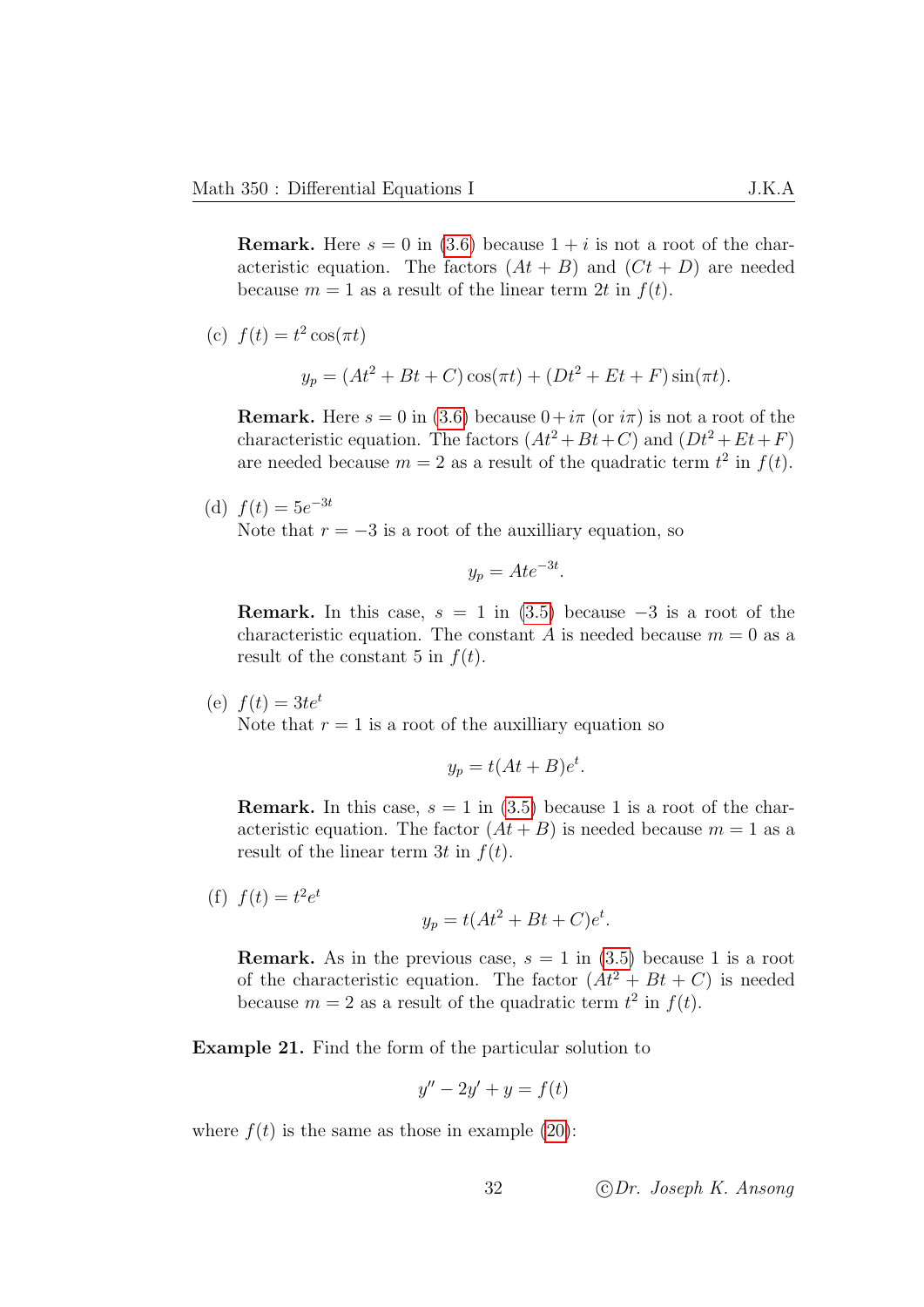- (a)  $7 \cos(3t)$ (c)  $t^2 \cos(\pi t)$ (e)  $3te^t$
- (b)  $2te^t \sin(t)$ (d)  $5e^{-3t}$ (f)  $t^2e^t$

### 3.2.2 The Method of variation of parameters

In the previous section we developed the method of undetermined coefficients for finding particular solutions to the nonhomogeneous equations

<span id="page-36-0"></span>
$$
ay''(t) + by'(t) + cy(t) = f(t),
$$
\n(3.7)

where  $f(t)$  must be of a particular functional form: polynomial, exponential, sine, cosine or a combination of these. For instance, the method could not be used to find a particular solution if  $f(t) = \tan(t)$ . Here, we present the method of variation of parameters which is more general than undetermined coefficients. To proceed, we revisit some of our previous elborations by first solving the corresponding homogeneous equation

$$
ay''(t) + by'(t) + cy(t) = 0,
$$
\n(3.8)

for the complementary solutions  $y_1(t)$  and  $y_2(t)$  to get the general solution

<span id="page-36-3"></span><span id="page-36-1"></span>
$$
y_h = c_1 y_1 + c_2 y_2, \tag{3.9}
$$

where  $c_1$  and  $c_2$  are constants. To obtain a particular solution  $y_p$  to [\(3.7\)](#page-36-0) by the method of variation of parameters, we assume that  $c_1$  and  $c_2$  are now functions of the independent variable t such that  $c_1 = w_1(t)$  and  $c_2 = w_2(t)$ and [\(3.9\)](#page-36-1) becomes

<span id="page-36-2"></span>
$$
y_p = w_1(t)y_1 + w_2(t)y_2.
$$
 (3.10)

The idea by Lagrange, who invented this method, is to determine the funcitons  $w_1(t)$  and  $w_2(t)$  such that [\(3.10\)](#page-36-2) is a particular solution to [\(3.7\)](#page-36-0). Since there are two functions to determine, we expect to have two equations (or conditions) to solve. In other for  $(3.10)$  to satisfy  $(3.7)$ , we need to find the derivatives of  $y_p$ . So from  $(3.10)$ , we have

$$
y'_p = w'_1y_1 + w_1y'_1 + w'_2y_2 + w_2y'_2
$$
  

$$
\implies y'_p = (w'_1y_1 + w'_2y_2) + (w_1y'_1 + w_2y'_2).
$$

To simplify the algebra after taking a second derivative of  $y_p$ , we assume that

<span id="page-36-4"></span>
$$
w_1'y_1 + w_2'y_2 = 0,\t\t(3.11)
$$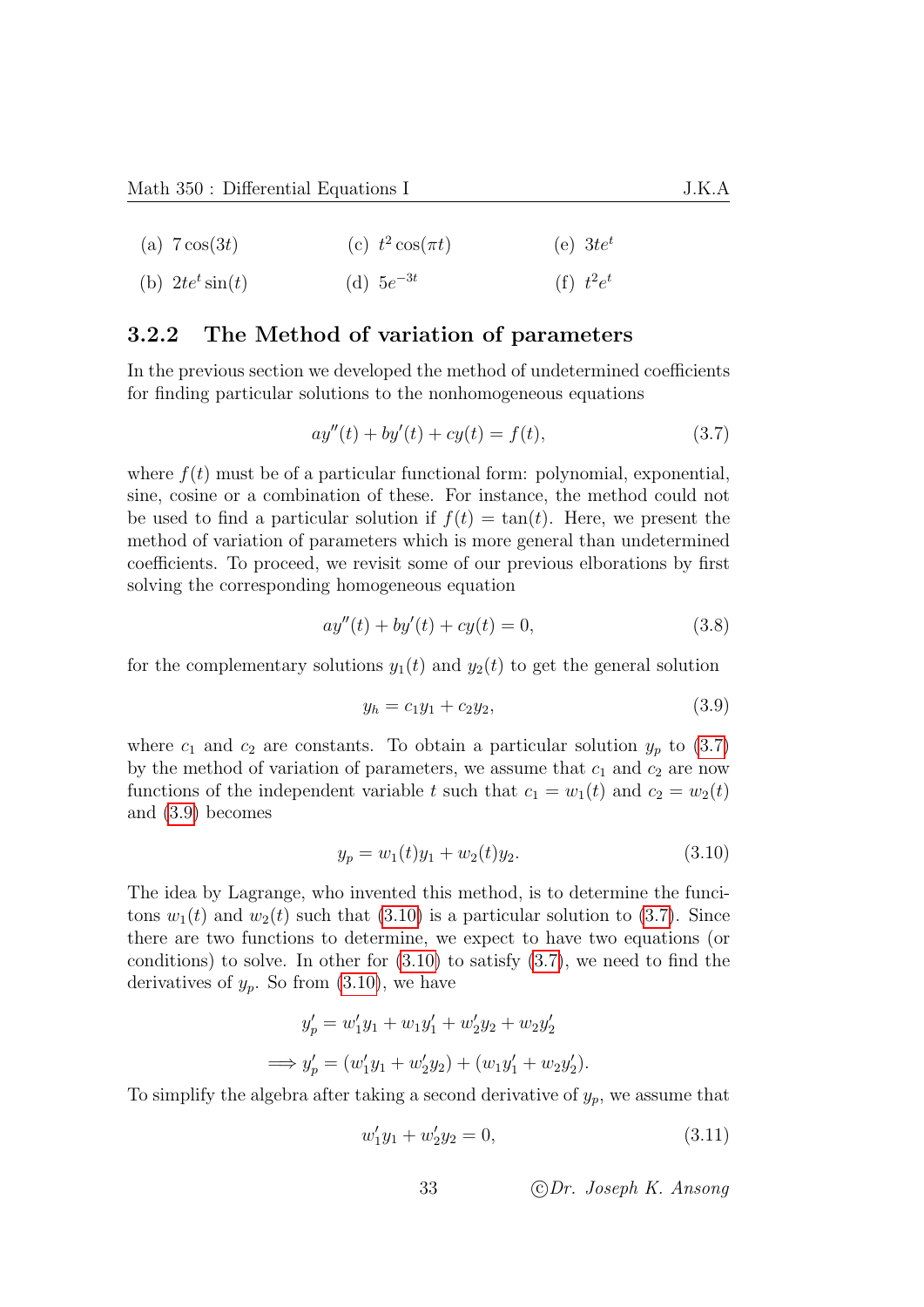which is actually one of the equations we would need to eventually solve for  $w_1$  and  $w_2$ . This assumption implies that

<span id="page-37-1"></span><span id="page-37-0"></span>
$$
y_p' = w_1 y_1' + w_2 y_2',\tag{3.12}
$$

$$
y_p'' = w_1'y_1' + w_1y_1'' + w_2'y_2' + w_2y_2''.
$$
\n(3.13)

Substituting [\(3.10\)](#page-36-2), [\(3.12\)](#page-37-0) and [\(3.13\)](#page-37-1) into [\(3.7\)](#page-36-0) yields

$$
ay_p''(t) + by_p'(t) + cy_p(t) = f(t)
$$

$$
\implies a(w_1y_1'' + w_1'y_1' + w_2y_2'' + w_2'y_2') + b(w_1y_1' + w_2y_2') + c(w_1y_1 + w_2y_2) = f(t),
$$
  

$$
\implies w_1[ay_1'' + by_1' + cy_1] + w_2[ay_2'' + by_2' + cy_2] + a(w_1'y_1' + w_2'y_2') = f(t).
$$

Since  $y_1$  and  $y_2$  are solutions to the homogeneous equation [\(3.8\)](#page-36-3), the expressions in square brackets vanish and so

<span id="page-37-2"></span>
$$
a(w'_1y'_1 + w'_2y'_2) = f(t)
$$
  

$$
w'_1y'_1 + w'_2y'_2 = \frac{f(t)}{a}.
$$
 (3.14)

Thus, equations [\(3.11\)](#page-36-4) and [\(3.14\)](#page-37-2) provides the two equations needed to be solved simultaneously for  $w_1$  and  $w_2$ . We rewrite them below for convenience:

<span id="page-37-3"></span>
$$
w_1'y_1 + w_2'y_2 = 0,\t\t(3.15)
$$

$$
w_1'y_1' + w_2'y_2' = \frac{f(t)}{a}.
$$
\n(3.16)

From  $(3.15)$  we have

<span id="page-37-6"></span><span id="page-37-5"></span><span id="page-37-4"></span>
$$
w_1' = -\frac{y_2}{y_1} w_2',\tag{3.17}
$$

and from [\(3.16\)](#page-37-4) we get

$$
\left(-\frac{y_2}{y_1}w_2'\right)y_1' + w_2'y_2' = \frac{f(t)}{a}
$$
  
\n
$$
\implies w_2'\left(y_2' - \frac{y_1'y_2}{y_1}\right) = \frac{f(t)}{a}
$$
  
\n
$$
\implies w_2'(y_1y_2' - y_1'y_2) = \frac{f(t)y_1}{a}
$$
  
\n
$$
\implies w_2' = \frac{f(t)y_1}{a[y_1y_2' - y_1'y_2]}.
$$
\n(3.18)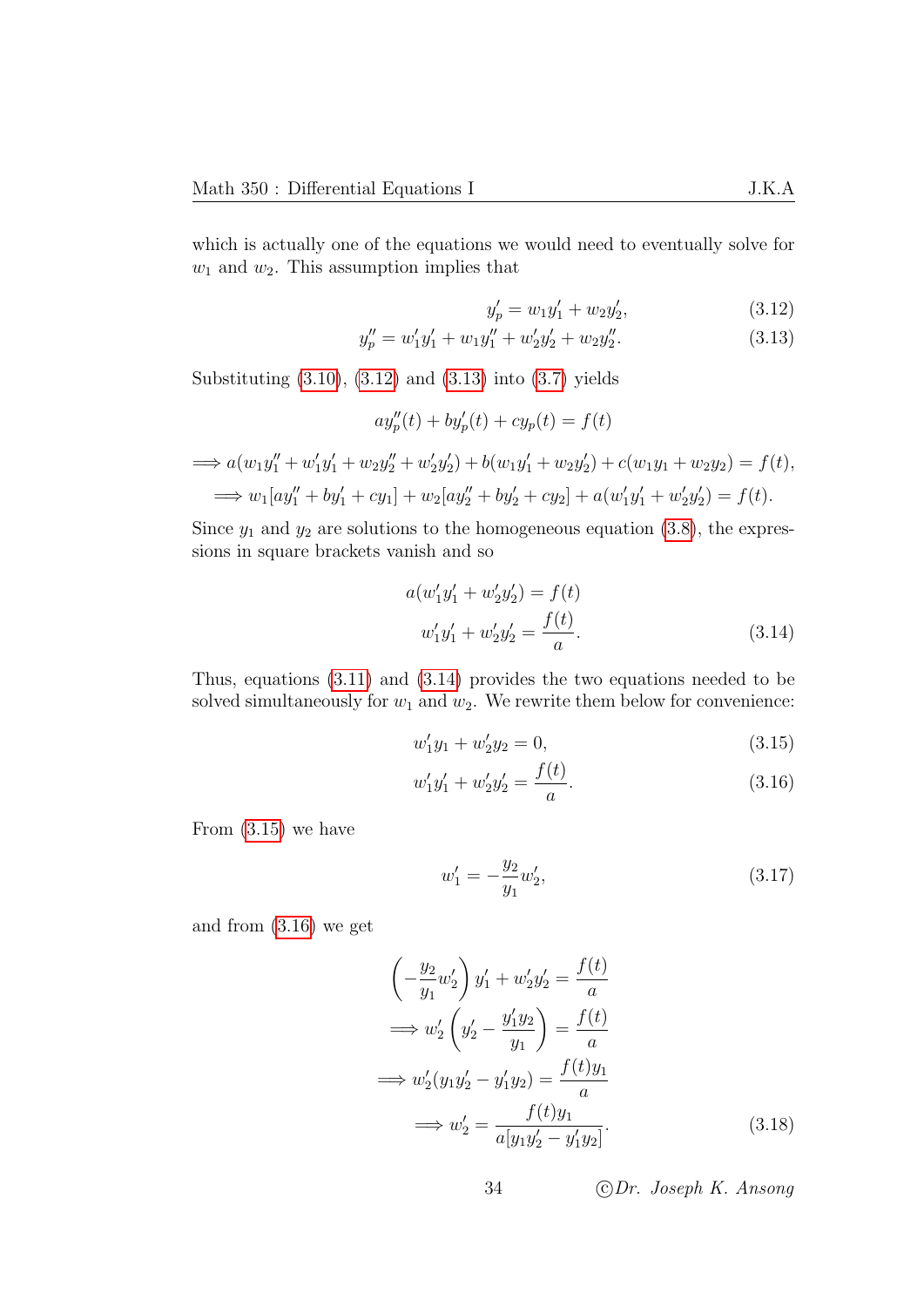From  $(3.17)$  we get

<span id="page-38-0"></span>
$$
w'_1 = -\left(\frac{y_2}{y_1}\right) \cdot \frac{f(t)y_1}{a[y_1y'_2 - y'_1y_2]},
$$
  

$$
\implies w'_1 = -\frac{f(t)y_2}{a[y_1y'_2 - y'_1y_2]}.
$$
(3.19)

It is important to note that the expression in square bracket,  $W(y_1, y_2)$  =  $y_1y_2'-y_1'y_2 \neq 0$ , since it is the Wronskian of the linearly independent solutions  $y_1$  and  $y_2$ . Integrating [\(3.18\)](#page-37-6) and [\(3.19\)](#page-38-0) results in

$$
w_1 = -\int \frac{f(t)y_2}{a[y_1y_2' - y_1'y_2]}dt, \text{ and } w_2 = \int \frac{f(t)y_1}{a[y_1y_2' - y_1'y_2]}dt.
$$
 (3.20)

Hence, the particular solution is given by [\(3.10\)](#page-36-2):

<span id="page-38-1"></span>
$$
y_p = w_1(t)y_1 + w_2(t)y_2
$$

where the variables  $w_1(t)$  and  $w_2(t)$  are given by [\(3.20\)](#page-38-1).

#### Summary: Method of Variation of Parameters

In other to determine a particular solution  $y_p$  to the second order differential equation with constant coefficients:

$$
ay''(t) + by'(t) + cy(t) = f(t),
$$

execute the following steps:

(1) Determine the two linearly independent solutions  $y_1$  and  $y_2$  to the corresponding homogeneous equation  $ay''(t) + by'(t) + cy(t) = 0$ , and let

$$
y_p = w_1(t)y_1(t) + w_2(t)y_2(t).
$$

(2) Determine  $w_1(t)$  and  $w_2(t)$  by simultaneously solving equations [\(3.11\)](#page-36-4) and [\(3.14\)](#page-37-2):

<span id="page-38-2"></span>
$$
w'_1y_1 + w'_2y_2 = 0 w'_1y'_1 + w'_2y'_2 = \frac{f(t)}{a}
$$
 (3.21)

to get  $w_1(t)$  and  $w_2(t)$  as in [\(3.20\)](#page-38-1).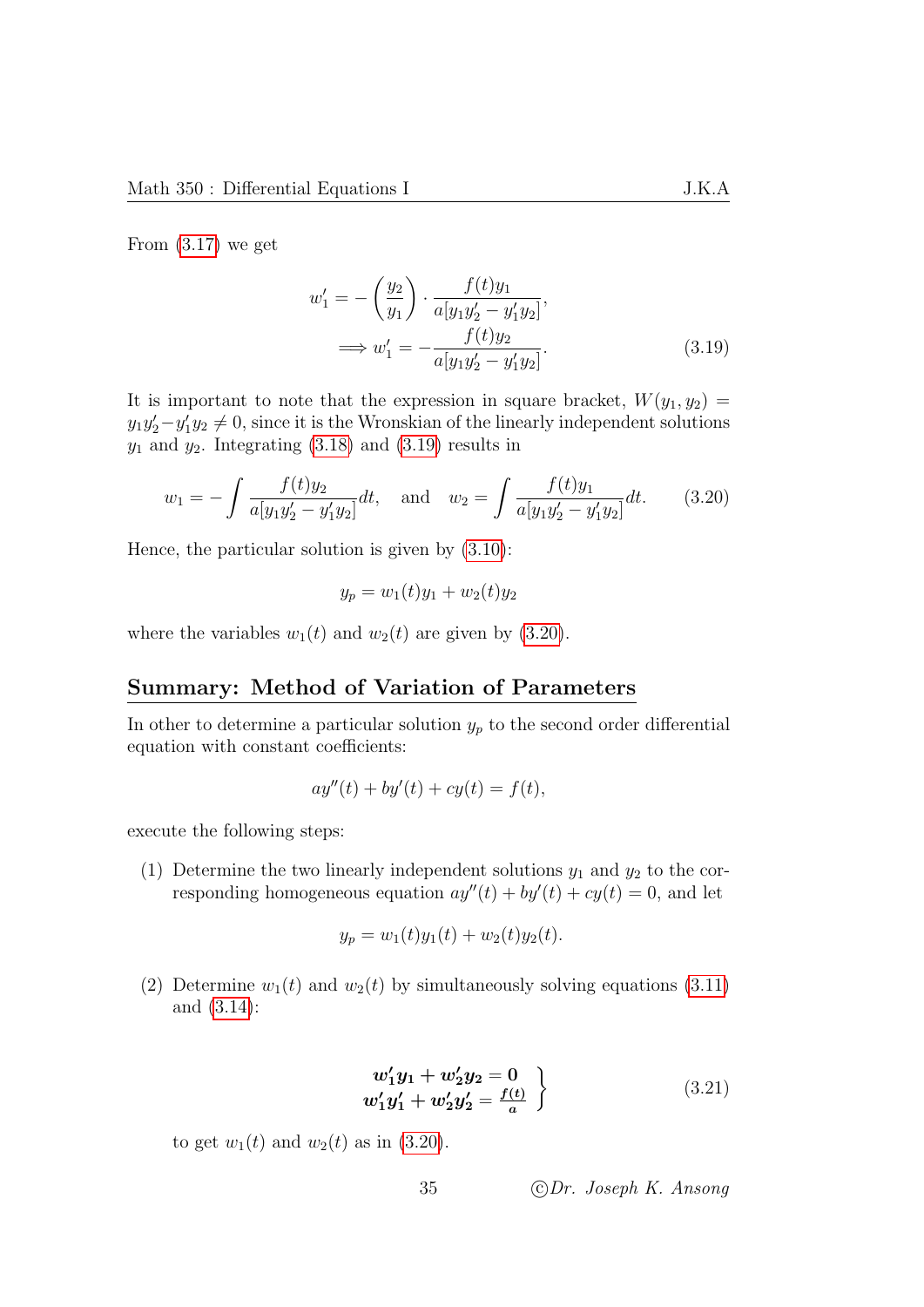(3) Finally, substitute  $w_1(t)$  and  $w_2(t)$  into  $y_p = w_1(t)y_1(t) + w_2(t)y_2(t)$  to get a particular solution.

**Remark.** It is not advisable to memorize the formulas for  $w_1$  and  $w_2$  in [\(3.20\)](#page-38-1) since they can easily be derived from system [\(3.21\)](#page-38-2).

Example 22. Solve the following equation

$$
y'' + y = \sec(t)
$$

Solution. Note that the method of undetermined coefficients cannot be used here because of the nonhomogeneity  $f(t) = \sec(t)$ . So we employ the method of variation of parameters. Considering the corresponding homogeneous equation  $y'' + y = 0$ , we find, after substituting  $y = e^{rt}$ , the characteristic equation

$$
r^2 + 1 = 0, \implies r^2 = -1, \quad r = \pm i.
$$

So the solution to the homogeneous equation is

$$
y_h = c_1 \cos t + c_2 \sin t.
$$

Let the particular solution be

$$
y_p = w_1(t)\cos t + w_2(t)\sin t
$$

and solve the system:

$$
\begin{cases}\n w_1' \cos t + w_2' \sin t = 0, \\
w_1'(-\sin t) + w_2'(\cos t) = \frac{\sec t}{1}\n\end{cases}
$$

Multiplying the first equation by  $\sin t$  and the second by  $\cos t$  and summing them gives

$$
w_2'(\sin^2 t + \cos^2 t) = \cos t \cdot \sec t = 1,
$$
  

$$
\implies w_2' = 1, \implies w_2(t) = t,
$$

since  $\sin^2 t + \cos^2 t = 1$  and  $\sec t = 1/\cos t$ . From the first equation in the system, we get

$$
w'_1 = -\frac{\sin t}{\cos t} w'_2 = -\tan t,
$$
  

$$
w_1 = -\int \tan t dt = -\int \frac{\sin t}{\cos t} dt = \ln|\cos t|.
$$

36 c Dr. Joseph K. Ansong

.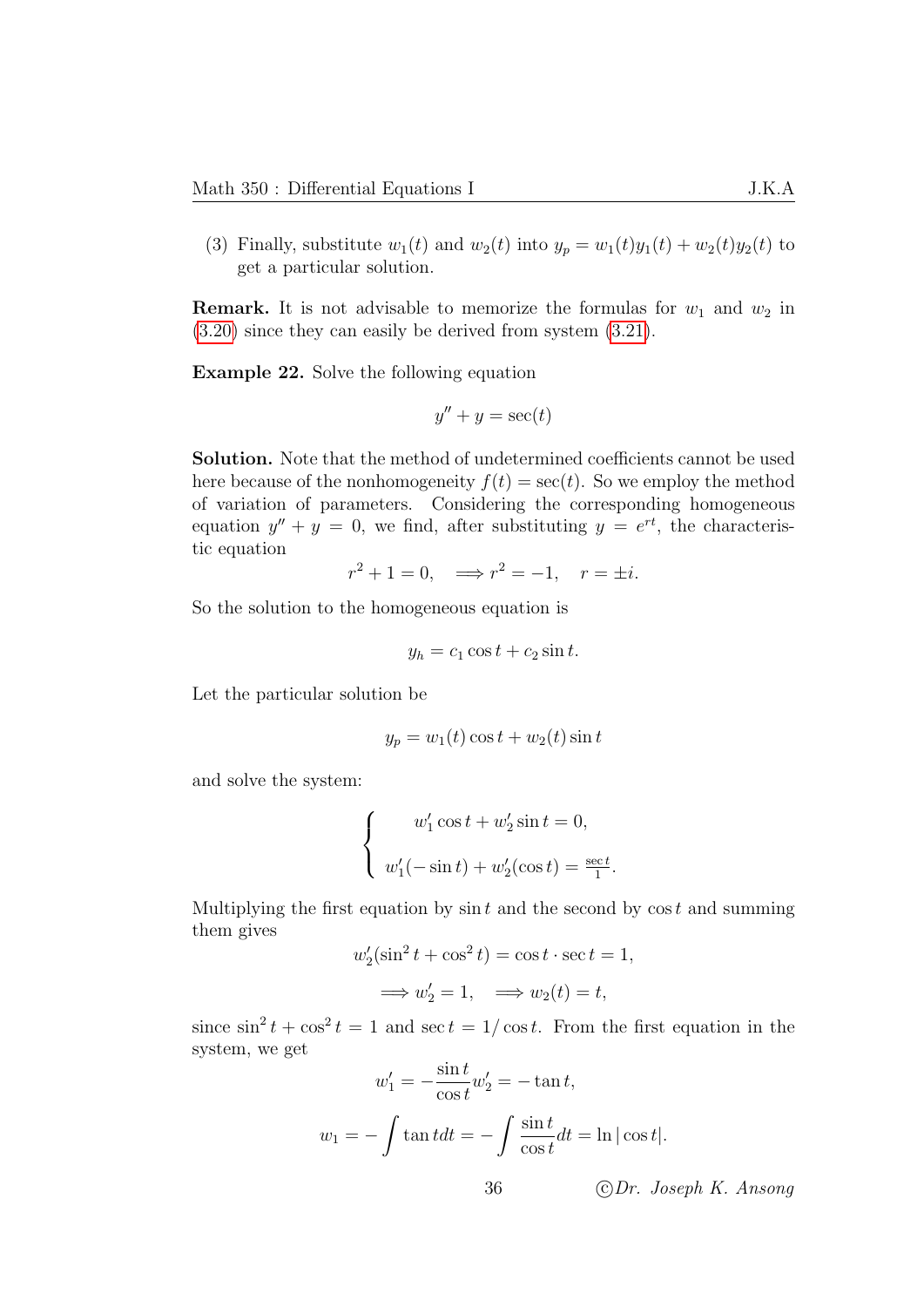In the integrations above, we let the constants of integration be zero because we're looking for just one particular solution. Substituting  $w_1$  and  $w_2$  into the form of the particular solution, we get

$$
y_p = \cos t \ln|\cos t| + t \sin t.
$$

The general solution becomes  $y = y_h + y_p$ :

$$
y = c_1 \cos t + c_2 \sin t + \cos t \ln |\cos t| + t \sin t.
$$

# 3.3 Equations with Variable Coefficients

Second order differential equations with variable coefficients are of the form

<span id="page-40-0"></span>
$$
a(t)y''(t) + b(t)y'(t) + c(t)y(t) = g(t),
$$
\n(3.22)

where the coefficients are now functions of the independent variable  $t$ . Unlike equations with constant coefficients which are amenable to the method of undetermined coefficients or variation of paramaters, there are no straighforward methods for constructing explicit solutions in this case. However, there are some interesting aspects of variable-coefficient equations that we would like to study.

There is a theorem for the existence and uniqueness of solutions for variable-coefficient equations which we will state. We will also take a look at special equations with variable coefficients (known as Cauchy-Euler or Equidimensional equations) that can be solved using an approach similar to what was done for equations with constant coefficients. Finally, we will state the theorem on the method of "Reduction of Order" which states that, given one solution, say  $y_1$ , to the homogeneous variable coeffient equation  $a(t)y''(t) + b(t)y'(t) + c(t)y(t) = 0$ , one can find a second linearly independent solution, say  $y_2$ .

To proceed, we first write [\(3.22\)](#page-40-0) in standard form by dividing through by  $a(t)$  to get an equation of the form

$$
y''(t) + p(t)y'(t) + q(t)y(t) = f(t).
$$
\n(3.23)

Of course, this supposes that  $a(t) \neq 0$  otherwise the whole structure of the equation changes from a second order to a first order equation. The following theorem guarantees the existence and uniqueness of solutions to equations with variable coefficients: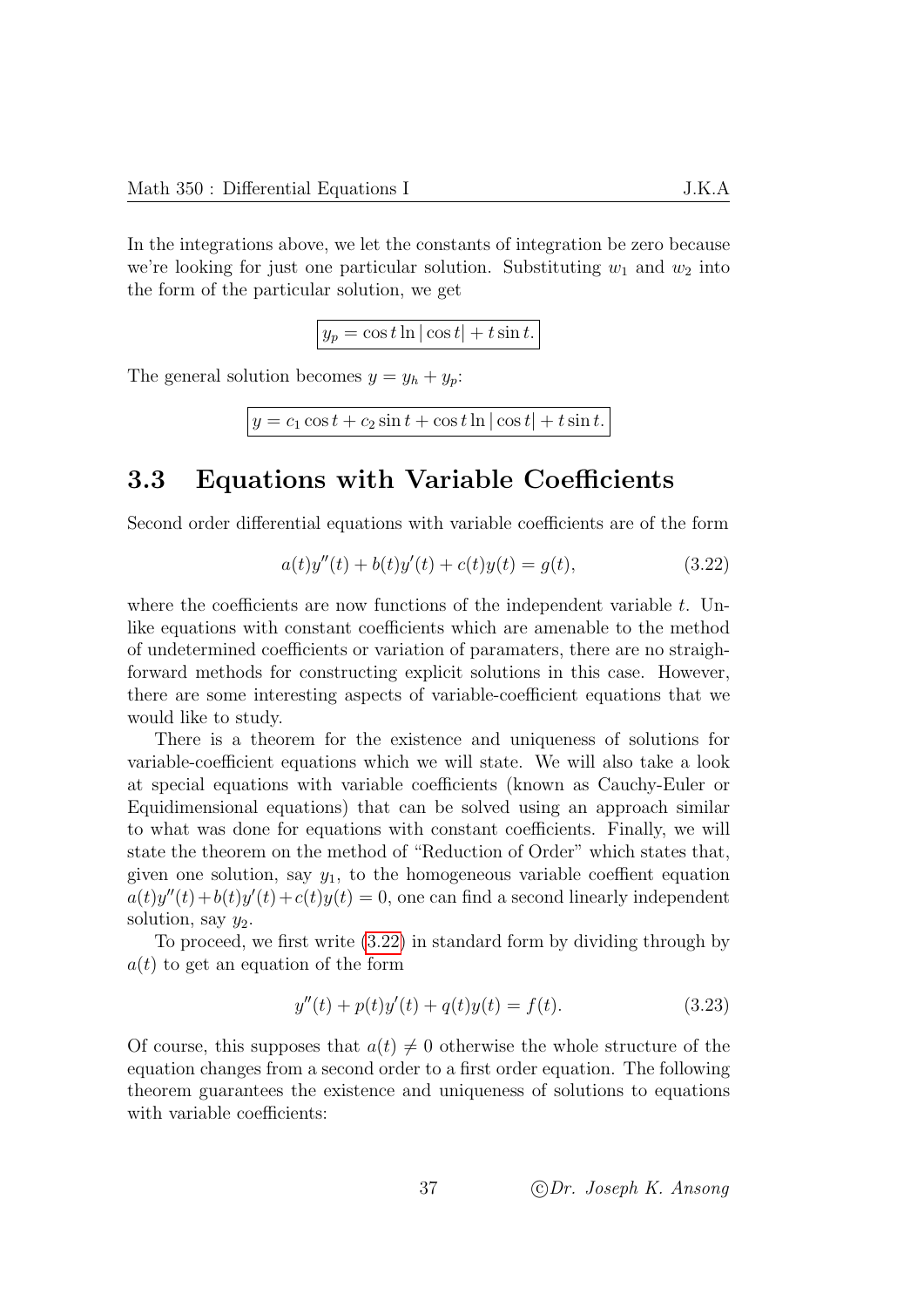<span id="page-41-0"></span>Theorem 2 (Existence and Uniqueness of Solutions). Let the governing functions  $p(t)$ ,  $q(t)$ , and  $f(t)$  in the equation  $y''(t) + p(t)y'(t) +$  $q(t)y(t) = f(t)$  be continuous on an interval I containing the point  $t_0$ . Then for any choice of the initial values  $Y_0$  and  $Y_1$ , there exists a unique solution  $y(t)$  on the interval I to the initial value problem

$$
y''(t) + p(t)y'(t) + q(t)y(t) = f(t); \quad y(t_0) = Y_0, \quad y'(t_0) = Y_1.
$$

The theorem may be used to determine the largest interval for which a unique solution to the differential equation exists, as demonstrated by the following example.

Example 23. Consider the initial value problem

$$
(t-2)y''(t) + y'(t) + t\sqrt{t}y(t) = \ln t; \quad y(1) = 2, \quad y'(1) = -3.
$$

Use Theorem [2](#page-41-0) to determine the largest interval for which a unique solution exists.

Solution. Writing the equation in standard form gives

$$
y''(t) + \frac{1}{t-2}y'(t) + \frac{t\sqrt{t}}{t-2}y(t) = \frac{\ln t}{t-2},
$$

such that

$$
p(t) = \frac{1}{t-2}
$$
,  $q(t) = \frac{t\sqrt{t}}{t-2}$ ,  $f(t) = \frac{\ln t}{t-2}$ .

We see that the functions are all continuous on the intervals  $0 < t < 2$ and  $2 < t < \infty$ . However, the interval  $2 < t < \infty$  does not contain the initial point  $t_0 = 1$  so we neglect it. Thus, the Theorem guarantees a unique solution in the interval  $0 < t < 2$ .

**Remark.** Note from the example above that  $q(t)$  does not exist for  $t < 0$ and does  $f(t)$  exist for  $t \leq 0$ . Also note that the Theorem guarantees the existence of a unique solution but does not provide the solution nor the interval of existence of the solution.

<span id="page-41-1"></span>**Lemma 1 (Linear Dependence of Solutions).** If  $y_1(t)$  and  $y_2(t)$  are any two solutions to

<span id="page-41-2"></span>
$$
y''(t) + p(t)y'(t) + q(t)y(t) = 0,
$$
\n(3.24)

on an interval I where  $p(t)$  and  $q(t)$  are continuous and if the Wronskian

$$
W(y_1, y_2)(t) = \begin{vmatrix} y_1 & y_2 \\ y'_1 & y'_2 \end{vmatrix} = y_1 y'_2 - y'_1 y_2
$$

is zero at any point t of I, then  $y_1$  and  $y_2$  are linearly depedent on I.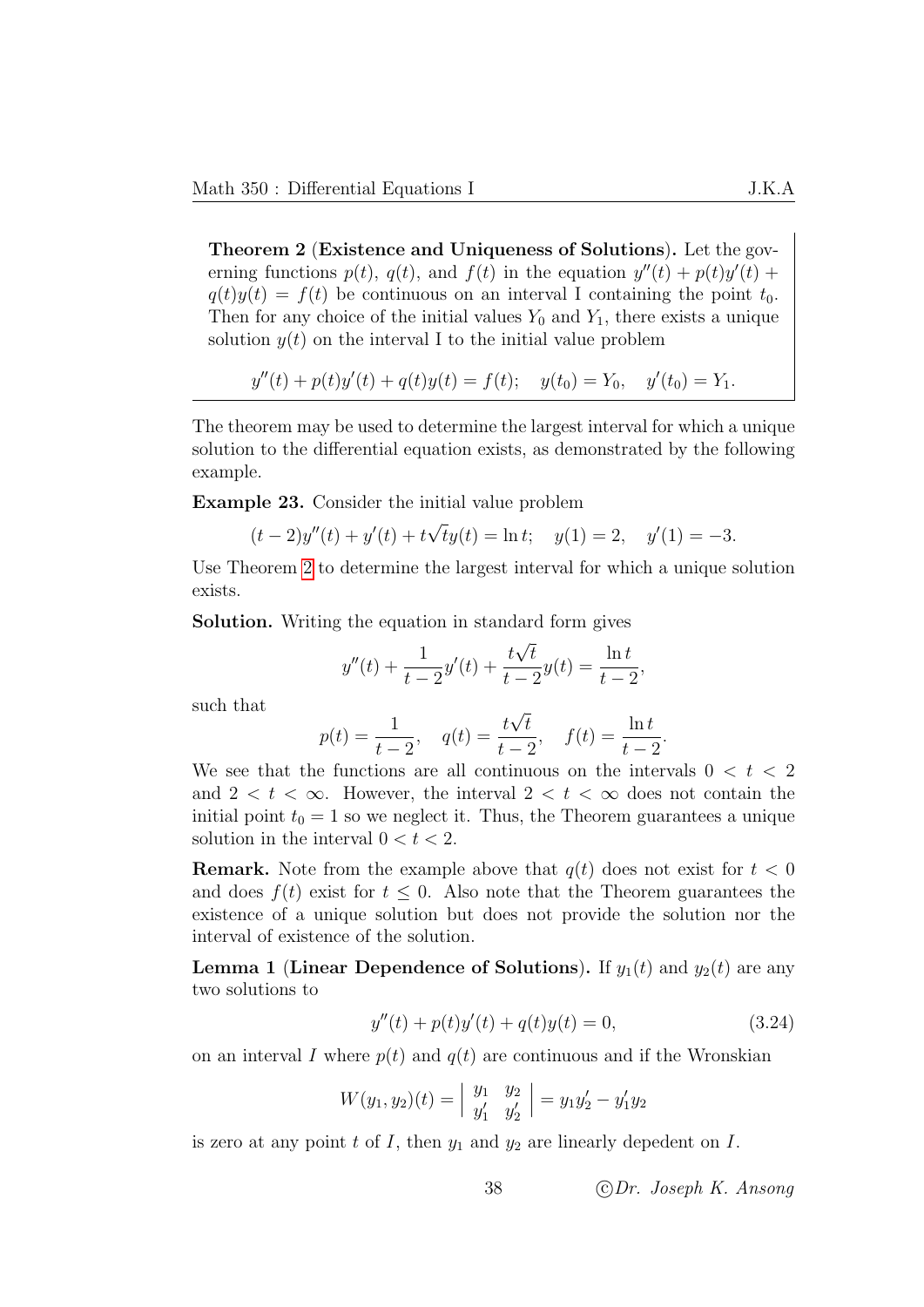Remark. Because we are interested in linearly independent solutions to differential equations, as expounded upon previously, Lemma [1](#page-41-1) provides a simpler approach of determining if two solutions to a variable-coefficient equation are linearly dependent or independent. They're linearly independent if the Wronskian,  $W(y_1, y_2) \neq 0$ .

#### 3.3.1 Representation of Solutions to IVPs

As in equations with constant coefficients, the following Theorem guarantees that two linearly independent solutions,  $y_1$  and  $y_2$ , to equation [\(3.24\)](#page-41-2) with given initial conditions can be combined to get a general solution.

<span id="page-42-1"></span>**Theorem 3.** Suppose  $y_1(t)$  and  $y_2(t)$  are any two linearly independent solutions to the IVP

<span id="page-42-0"></span>
$$
y''(t) + p(t)y'(t) + q(t)y(t) = 0, \quad y(t_0) = Y_0, \quad y'(t_0) = Y_1,\tag{3.25}
$$

on an interval I containing the point  $t_0$ , then unique constants  $c_1$  and  $c_2$ can always be found such that the general solution  $y = c_1y_1(t) + c_2y_2(t)$ satisfies the initial conditions for any  $Y_0$  and  $Y_1$ .

As stated in our introduction to this section, the biggest challenge with variable-coefficient equations is the lack of a general method for explicitly obtaining the solutions  $y_1(t)$  and  $y(t)$  to [\(3.25\)](#page-42-0); apart from some special cases. However, once these solutions are found, Theorem [3](#page-42-1) assures us of a general solution that will always satisfy the initial conditions. Secondly, once these solutions have been obtained for the homogeneous equation [\(3.24\)](#page-41-2), the method of variation of parameters (for variable-coefficient equations) can be used to solve the associated nonhomogeneous equation for a particular solutions as stated below.

**Theorem 4 (Variation of Parameters).** Suppose  $y_1$  and  $y_2$  are two linearly independent solutions to [\(3.24\)](#page-41-2) on an interval I, then a particular solution to

$$
y''(t) + p(t)y'(t) + q(t)y(t) = f(t),
$$
\n(3.26)

is given by

$$
y_p = w_1(t)y_1(t) + w_2(t)y_2(t)
$$

where  $w_1$  and  $w_2$  are determined from the equations

<span id="page-42-3"></span><span id="page-42-2"></span>
$$
w'_1y_1 + w'_2y_2 = 0,w'_1y'_1 + w'_2y'_2 = f(t),
$$
\n(3.27)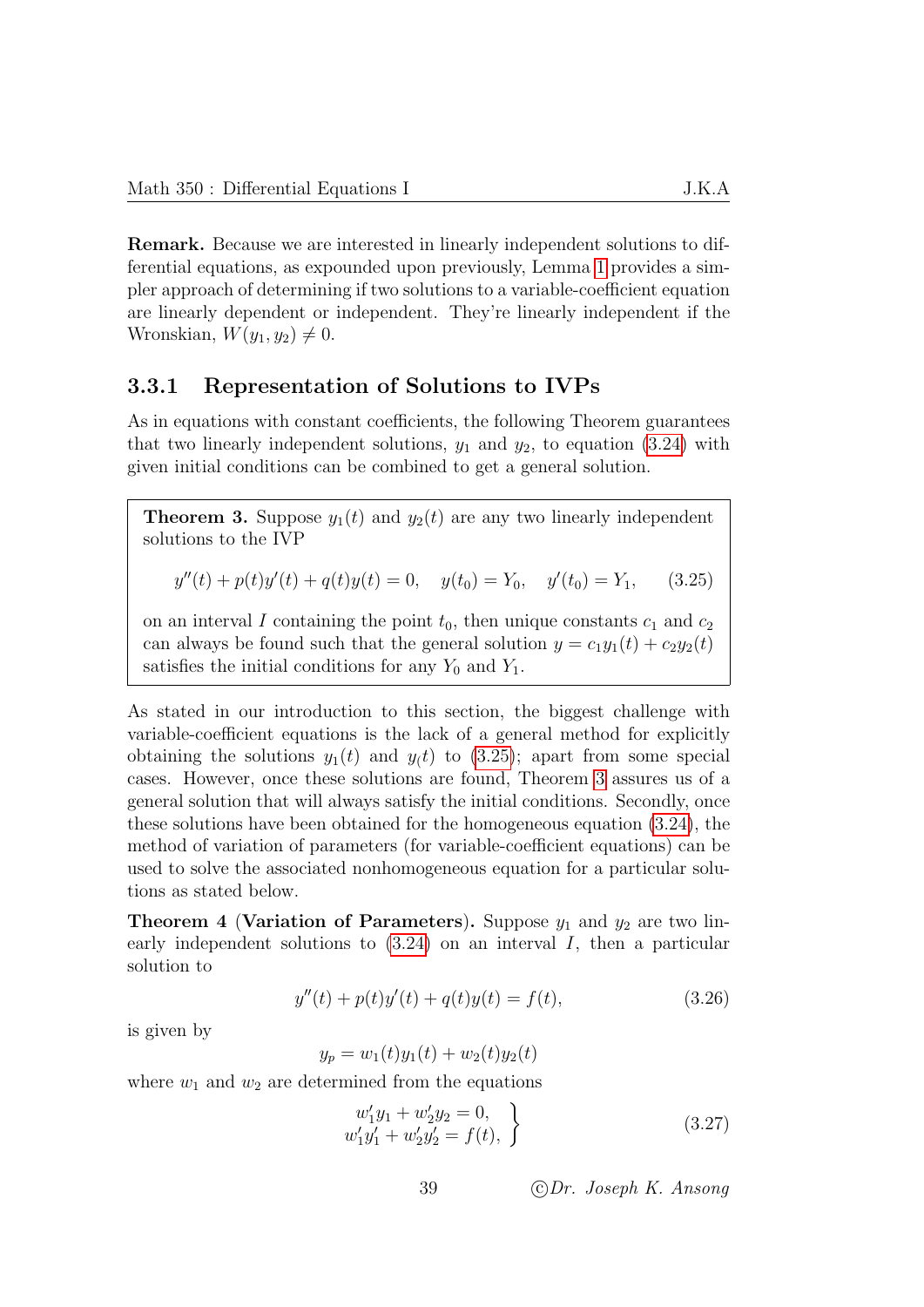with solution

<span id="page-43-0"></span>
$$
w_1 = -\int \frac{f(t)y_2}{W(y_1, y_2)} dt, \text{ and } w_2 = \int \frac{f(t)y_1}{W(y_1, y_2)} dt.
$$
 (3.28)

Remark. As adviced before, equations [\(3.28\)](#page-43-0) can easily be derived from system  $(3.27)$  so it's not advisable to memorize them. Also keep in mind that, as opposed to equations with constant coefficients, system [\(3.27\)](#page-42-2) is obtained from the normalized equation [\(3.26\)](#page-42-3).

Let's do a few examples of finding the general solution,  $y = y_h + y_p$ , using the method of variation of parameters for which the linearly independent solutions  $y_1$  and  $y_2$  are given. After which we will tackle the special case of Cauchy-Euler equations for which  $y_1$  and  $y_2$  can be found explicitly.

Example 24. Find a general solution to the following IVPs using variation of parameters, given that  $y_1$  and  $y_2$  are solutions to the associated homogeneous equation.

(a) 
$$
ty'' - (t+1)y' + y = t^2
$$
,  
\n $y_1 = e^2$ ,  $y_2 = t+1$ .  
\n(b)  $ty'' + (5t-1)y' - 5y = t^2e^{-5t}$ ,  
\n $y_1 = 5t - 1$ ,  $y_2 = e^{-5t}$ .

Solution. (a)

 $ty'' - (t+1)y' + y = t^2$ ,  $y_1 = e^2$ ,  $y_2 = t+1$ .

It is easy to check that  $y_1$  and  $y_2$  are indeed solutions to the homogeneous equation  $ty'' - (t + 1)y' + y = 0$ :

$$
ty''_1 - (t+1)y'_1 + y_1 = te^t - (t+1)e^t + e^t
$$
  
=  $te^t - te^t - e^t + e^t$   
= 0.

Also

$$
ty''_2 - (t+1)y'_2 + y_2 = t(0) - (t+1)(1) + (t+1)
$$
  
= 0 - t - 1 + t + 1  
= 0.

Writing the equation in standard form gives

$$
y'' - \frac{(t+1)}{t}y' + \frac{1}{t}y = t, \quad t \neq 0.
$$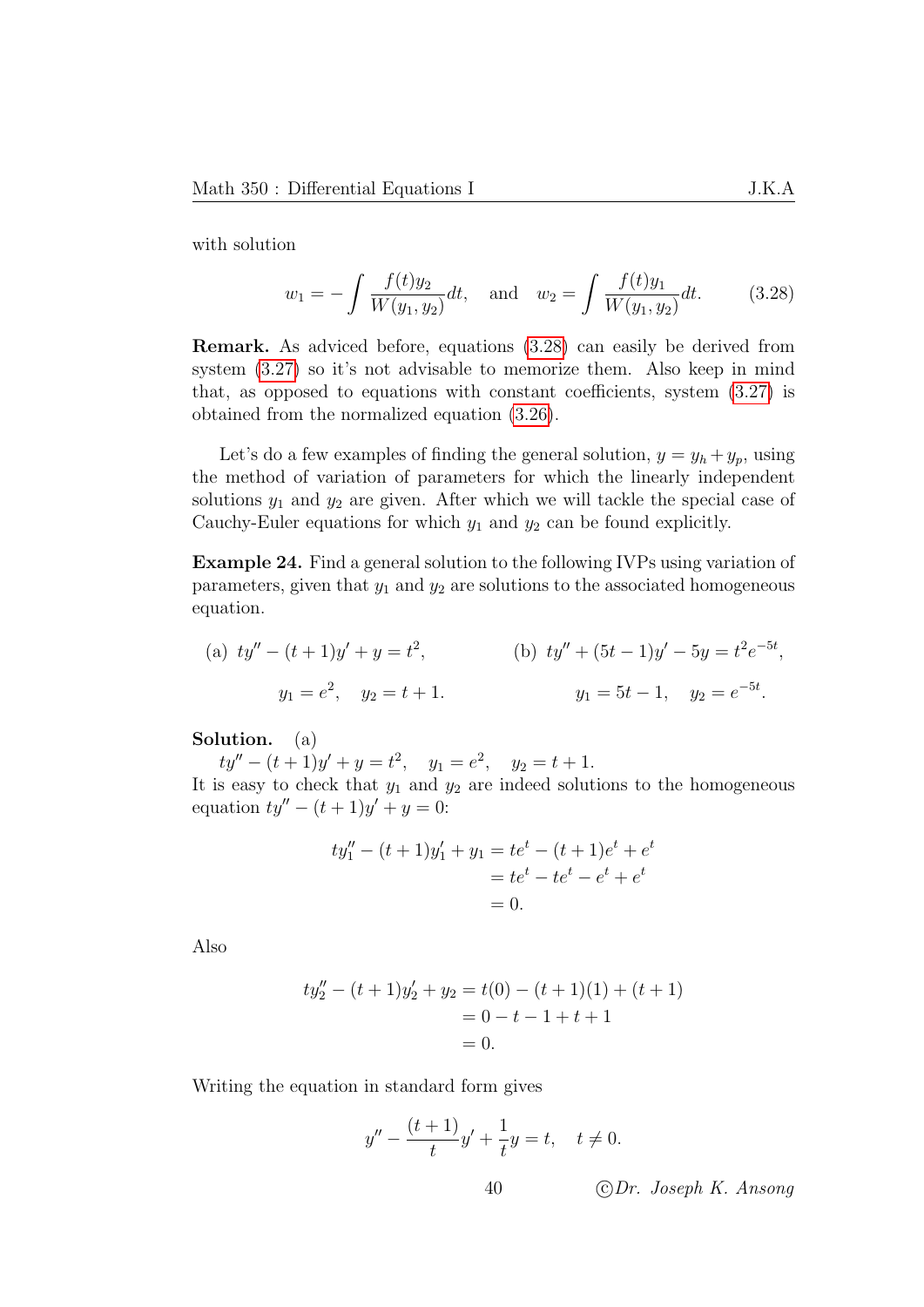Thus,  $f(t) = t$  and

$$
W(y_1, y_2)(t) = \begin{vmatrix} e^t & t+1 \ e^t & 1 \end{vmatrix} = e^t - te^t - e^t = -te^t.
$$

Thus, from [\(3.28\)](#page-43-0), we have

$$
w_1 = -\int \frac{f(t)y_2}{W(y_1, y_2)} dt = \int \frac{t(t+1)}{-te^t} dt = \int (t+1)e^{-t} dt.
$$

Integrating by parts, let

$$
u = t + 1, \quad dv = e^{-t}dt
$$
  
\n
$$
\implies du = dt, \quad \text{and} \quad v = \int e^{-t}dt = -e^{-t},
$$
  
\n
$$
\implies w_1(t) = -(t+1)e^{-t} + \int e^{-t}dt
$$
  
\n
$$
\implies w_1(t) = -te^{-t} - e^{-t} = -te^{-t} - 2e^{-t} = -e^{-t}(t+2).
$$
  
\n
$$
\implies w_1(t) = -e^{-t}(t+2).
$$

Also, we have  $w_2(t)$ :

$$
w_2(t) = \int \frac{f(t)y_1}{W(y_1, y_2)} dt = \int \frac{te^t}{-te^t} dt = -t.
$$

Again, it's redundant to keep the integration constants after integrating for  $w_1$  and  $w_2$ . Finally, we get the particular solution:

$$
y_p = w_1(t)y_1(t) + w_2(t)y_2(t)
$$
  
=  $-e^{-t}(t+2) \cdot e^{t} - t(t+1)$   
=  $-t - 2 - t^2 - t = -t^2 - 2t - 2$ .

Hence, the general solution,  $y = y_h + y_p$ , is given by

$$
y = c_1 e^t + c_2(t+2) - (t^2 + 2t + 2).
$$

So far, we have seen that given two linearly independent solutions  $y_1$  and  $y_2$  to the homogeneous equation of a variable-coefficient equation, we can use the method of variation of parameters to determine a particular solution and hence the general solution. This is because we have no technique of determining  $y_1$  and  $y_2$  in the general case of a variable-coefficient equation. However, given one of the solutions, say  $y_1$  or  $y_2$ , the method of reduction of order can be used to find the other solution. We describe this next.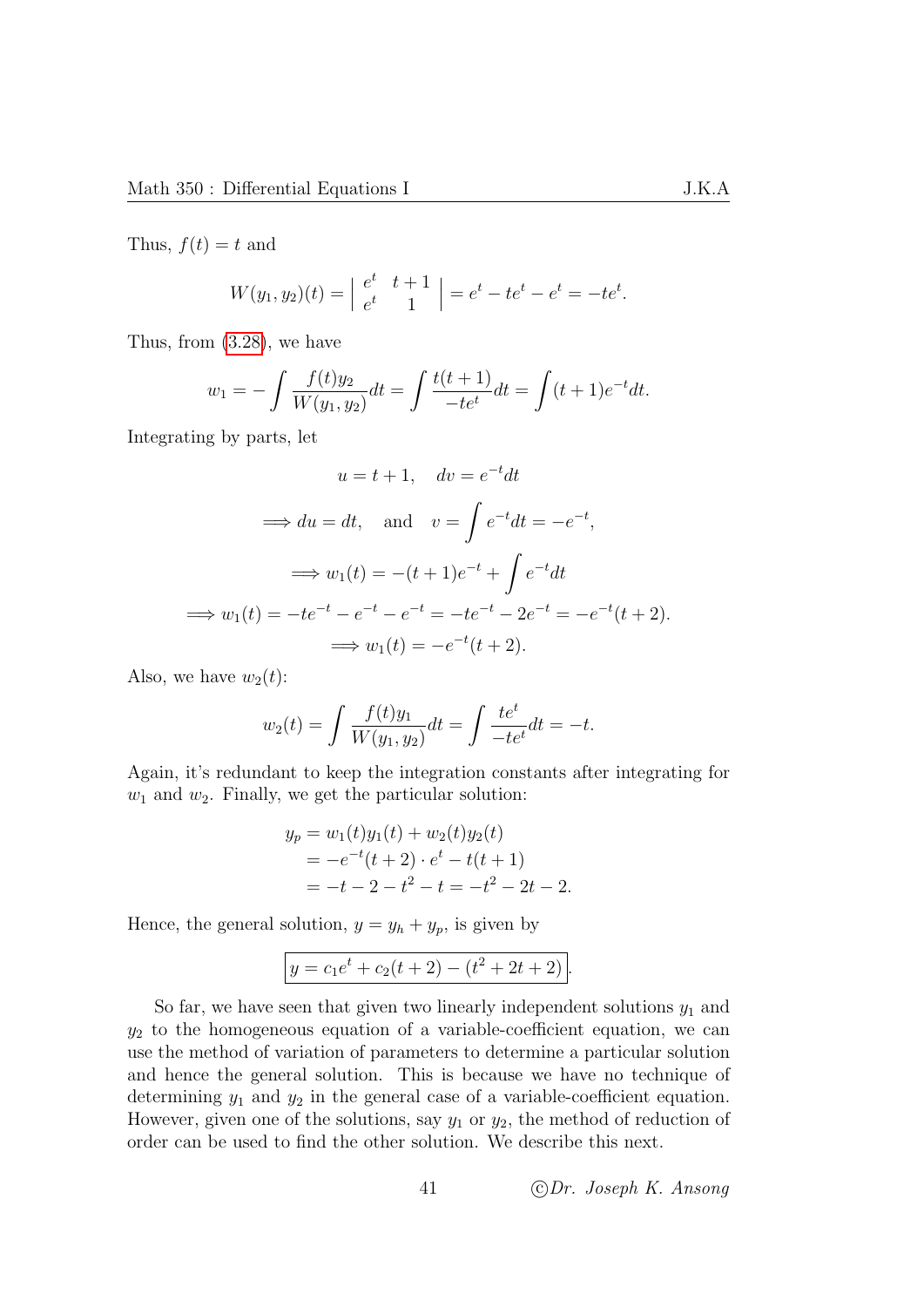### 3.3.2 Reduction of Order

The method of reduction of order is used to construct a second, linearly independent solution, say  $y_2$ , from a known solution, say  $y_1$ . The following Theorem formalizes this procedure.

**Theorem 5.** Suppose  $y_1(t)$  is a non-zero solution to the homogeneous differential equation

$$
y''(t) + p(t)y'(t) + q(t)y(t) = 0,
$$
\n(3.29)

in an interval I. Then

<span id="page-45-0"></span>
$$
y_2(t) = y_1(t) \int \frac{e^{-\int p(t)dt}}{[y_1(t)]^2} dt,
$$
\n(3.30)

is a second, linearly independent solution.

*Proof.* Since  $y_h = cy_1(t)$  is a solution, we assume a second solution to be

$$
y_2 = w(t)y_1(t)
$$

$$
\implies y_2' = w'y_1 + wy_1'
$$

$$
\implies y_2'' = w''y_1 + w'y_1' + w'y_1' + wy_1''
$$

Substituting into [\(3.29\)](#page-45-0) gives

$$
(w''y_1 + w'y'_1 + w'y'_1 + wy''_1) + p(t)(w'y_1 + wy'_1) + q(t)wy_1 = 0,
$$
  
\n
$$
(wy''_1 + pw'y'_1 + qwy_1) + w''y_1 + (2w'y'_1 + pw'y_1) = 0,
$$
  
\n
$$
(y''_1 + py'_1 + qy_1)w + w''y_1 + (2y'_1 + py_1)w' = 0.
$$

The expression in the first bracket vanishes since  $y_1$  is a solution to [\(3.29\)](#page-45-0). Thus

<span id="page-45-1"></span>
$$
w''y_1 + (2y'_1 + py_1)w' = 0.
$$
\n(3.31)

Equation [\(3.31\)](#page-45-1) can be reduced to a first order equation by letting

$$
v = w'.
$$
  
\n
$$
\implies v'y_1 + (2y'_1 + py_1)v = 0,
$$
  
\n
$$
\implies \int \frac{dv}{v} = -\int \frac{(2y'_1 + py_1)}{y_1} dt,
$$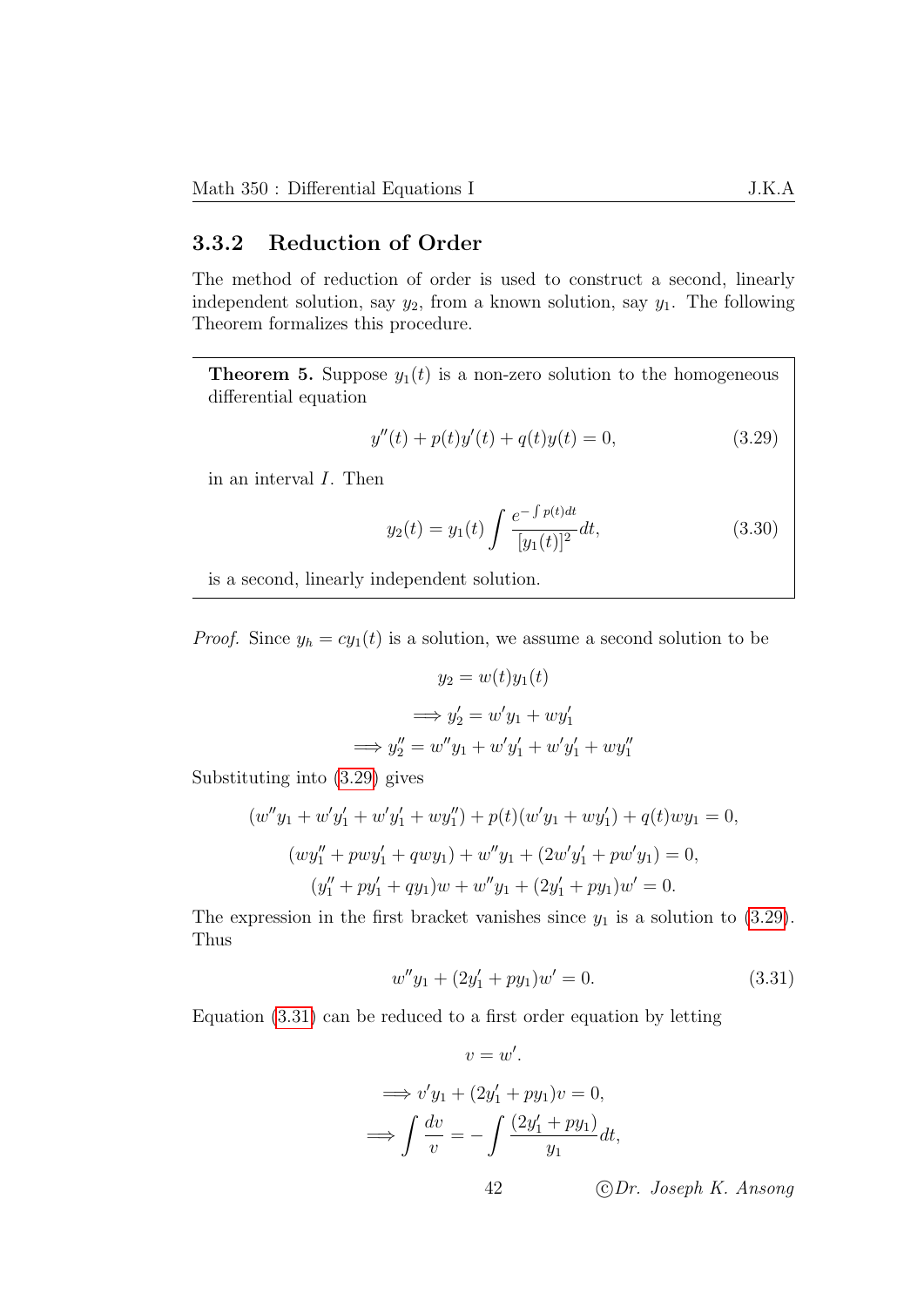$$
\implies \ln|v| = -\int \left(\frac{2y_1'}{y_1} + p\right) dt,
$$
  

$$
\implies \ln|v| = -2\ln|y_1| - \int p(t)dt,
$$
  

$$
\implies \ln|v| = \ln[y_1(t)]^{-2} - \int p(t)dt,
$$
  

$$
\implies v = [y_1(t)]^{-2} \cdot e^{-\int p(t)dt} = \frac{e^{-\int p(t)dt}}{[y_1(t)]^2}
$$

But  $v = w'$ , so we have

$$
w(t) = \int \frac{e^{-\int p(t)dt}}{[y_1(t)]^2} dt.
$$

Now  $y_2(t) = y_1(t)w(t)$ ,

$$
\therefore y_2(t) = y_1(t) \int \frac{e^{-\int p(t)dt}}{[y_1(t)]^2} dt.
$$

Example 25. Given a non-trivial solution  $y_1$  of the following differential equation, use reduction of order to find a second linearly independent solution.

$$
t^2y'' - 2ty' - 4y = 0, \quad y_1 = t^{-1}, \qquad t > 0.
$$

Solution. Writing the equation in standard form gives

$$
y'' - \frac{2}{t}y' - \frac{4}{t^2}y = 0,
$$

so we have  $p(t) = -2t^{-1}$ ,  $q(t) = -4t^{-2}$ .

$$
y_2(t) = y_1(t) \int \frac{e^{-\int p(t)dt}}{[y_1(t)]^2} dt = t^{-1} \int \frac{e^{-\int (-2t^{-1})dt}}{t^{-2}} dt,
$$
  
=  $t^{-1} \int t^2 e^{2\ln t} dt = t^{-1} \int t^4 dt,$   
=  $t^{-1} \cdot \frac{t^5}{5} = \frac{1}{5} t^4.$ 

Thus, the two linearly independent solutions to the equation are  $y_1 = t^{-1}$ and  $y_2 = t^4/5$ .

We next take a look at special equations called Cauchy-Euler or Euler or Equidimensional equations for which it is possible for to determine both linearly independent solutions  $y_1$  and  $y_2$ . In order words, they are special variable-coefficient equations that can be solved explicitly.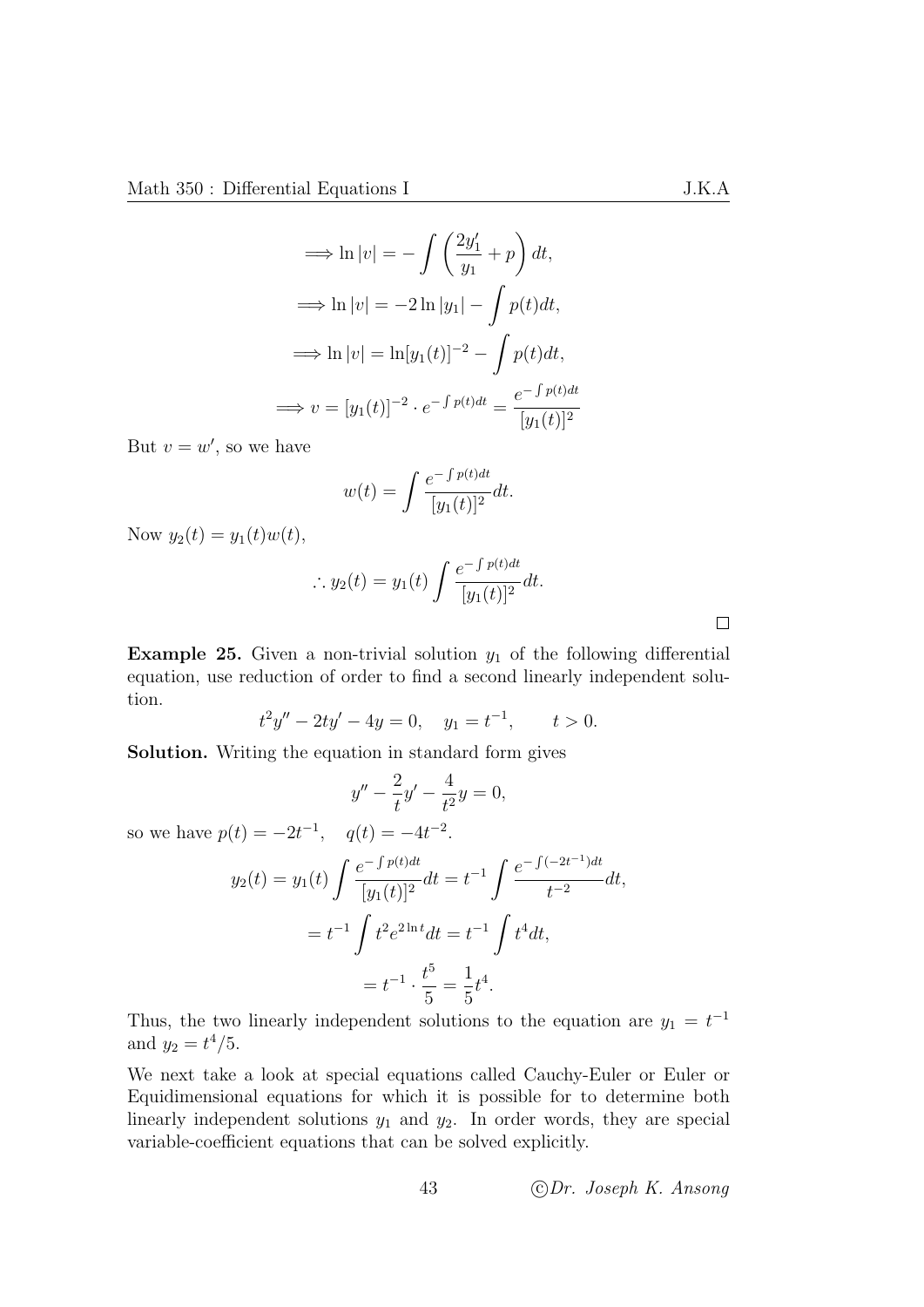#### 3.3.3 Cauchy-Euler (or Equidimensional) Equations

Definition 8. A Cauchy-Euler (or Equidimensional) equation is an equation of the form

<span id="page-47-0"></span>
$$
at^2y''(t) + bty'(t) + cy(t) = f(t),
$$
\n(3.32)

where  $a \neq 0$ , b and c are constants.

Remark. Writing the Equidimensional equation in standard form yields

$$
y''(t) + \frac{bt}{at^2}y'(t) + \frac{c}{at^2}y(t) = \frac{f(t)}{at^2},
$$
  

$$
\implies y''(t) + \frac{b}{at}y'(t) + \frac{c}{at^2}y(t) = \frac{f(t)}{at^2}.
$$

We see that the governing functions are continuous for  $t \neq 0$ . Thus, Theorem [2](#page-41-0) guarantees a unique solution for  $t < 0$  or  $t > 0$ , subject to other restrictions imposed by the function  $f(t)$ .

In what follows, we first construct a **general solution**  $y_h$  to the homogeneous equation

<span id="page-47-3"></span>
$$
at^2y''(t) + bty'(t) + cy(t) = 0.
$$
\n(3.33)

Later, using the method of variation of parameters, we would determine a particular solution  $y_p$  to the nonhomogeneous equation [\(3.32\)](#page-47-0). Once  $y_h$  and  $y_p$ have been obtained, we can easily construct the general solution  $y = y_h + y_p$ .

#### Solution Approach to the homogeneous case

Assume a solution of the form

$$
y(t) = t^r, \qquad t \neq 0,\tag{3.34}
$$

where  $r$  is a constant. Then

<span id="page-47-2"></span><span id="page-47-1"></span>
$$
y'(t) = rt^{r-1},
$$
\n(3.35)

$$
\implies y''(t) = r(r-1)t^{r-2}.\tag{3.36}
$$

Substituting [\(3.34\)](#page-47-1)-[\(3.36\)](#page-47-2) into [\(3.33\)](#page-47-3) gives

$$
at^2[r(r-1)t^{r-2}] + bt[rt^{r-1}] + ct^r = 0,
$$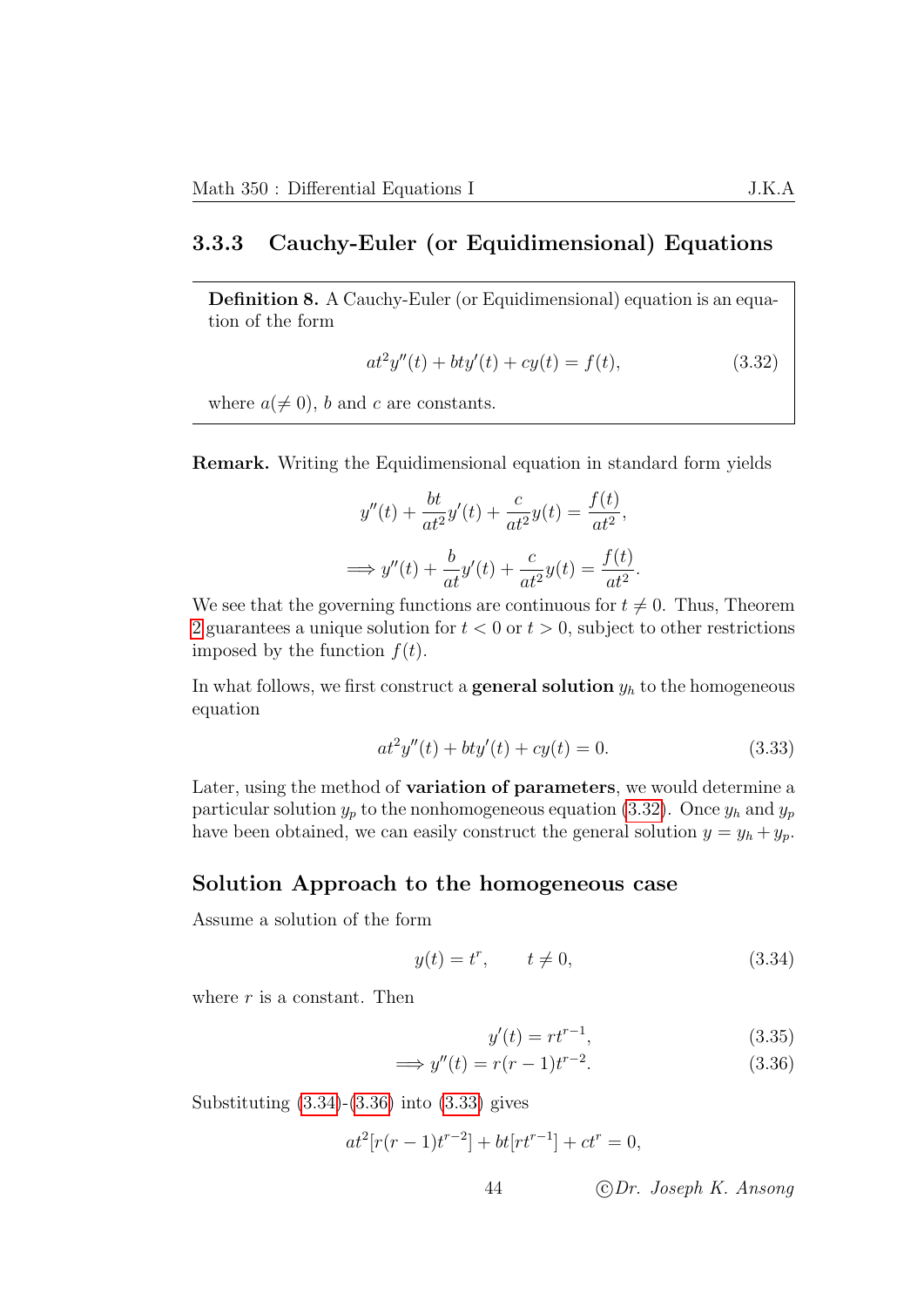$$
\implies ar(r-1)t^r + brt^r + ct^r = 0,
$$
  

$$
\implies [ar(r-1) + br + c]t^r = 0.
$$

Since  $t^r \neq 0$ , we get the associated **characteristic equation**:

<span id="page-48-0"></span>
$$
ar(r-1) + br + c = 0,
$$
\n(3.37)

such that

$$
r = \frac{-(b-a) \pm \sqrt{(b-a)^2 - 4ac}}{2a},
$$
\n(3.38)

with discriminant

$$
D = \sqrt{(b-a)^2 - 4ac}.
$$
 (3.39)

The solution to the characteristic equation [\(3.37\)](#page-48-0) yields three different cases depending on the discrimiant: real distinct roots, repeated roots, and complex roots; as in the case for constant coefficient equations.

(a) For real distinct roots,  $r_1$  and  $r_2$ , the solution of the homogeneous equation is given by

$$
y_h = c_1 t^{r_1} + c_2 t^{r_2}.
$$

(b) For repeated roots, the solution of the homogeneous equation is

$$
y_h = c_1 t^r + c_2 t^r \ln t, \qquad t > 0,
$$

and this can be verified by directly substituting the solution into the homogeneous equation.

(c) For a **complex** root,  $r = \alpha + i\beta$  (or  $r = \alpha - i\beta$ ), we can write

$$
t^{\alpha+i\beta} = t^{\alpha} \cdot t^{i\beta} = t^{\alpha} \cdot e^{i\beta \ln t},
$$

since  $t = e^{\ln t}$ . So we have

$$
t^{\alpha+i\beta} = t^{\alpha} [\cos(\beta \ln t) + i \sin(\beta \ln t)],
$$

after employing Euler's formula:  $e^{i\theta} = \cos \theta + i \sin \theta$ . Using the real and imaginary parts gives the two independent solutions

$$
y_1 = t^{\alpha} \cos(\beta \ln t), \quad y_2 = t^{\alpha} \sin(\beta \ln t),
$$

such that

$$
y_h = c_1 t^{\alpha} \cos{(\beta \ln t)} + c_2 t^{\alpha} \sin{(\beta \ln t)}.
$$

45 c Dr. Joseph K. Ansong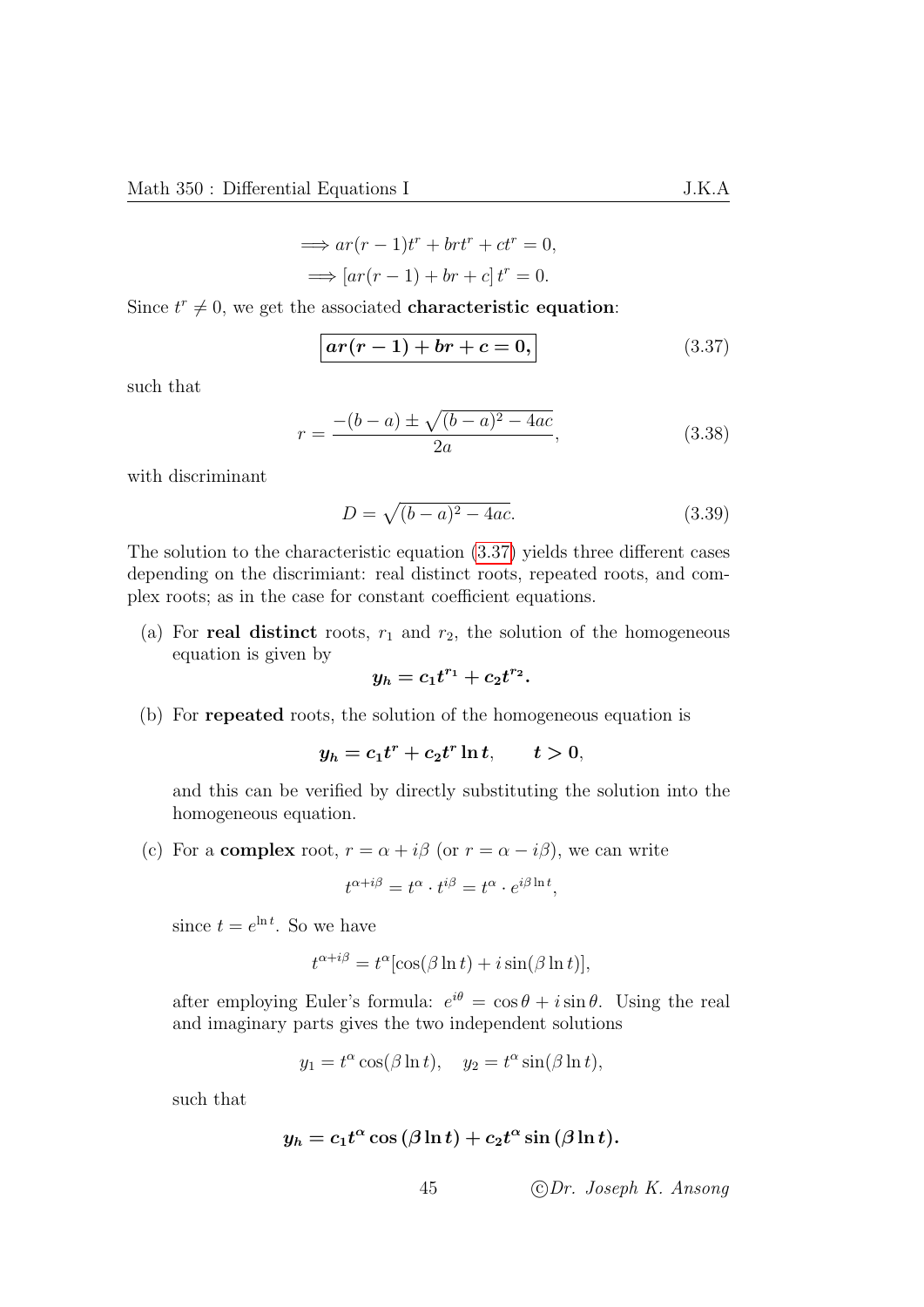Example 26. Determine the general solution to the following equation

$$
at^2y'' + by' + cy = 0, \quad t > 0,
$$

where

- (a)  $a = 1, b = 1, c = -1.$
- (b)  $a = 1, b = -1, c = 5.$
- (c)  $a = 1, b = 5, c = 4.$

**Solution.** (a)  $t^2y'' + y' - y = 0$ 

$$
r = \frac{-(b-a) \pm \sqrt{(b-a)^2 - 4ac}}{2a}
$$

$$
\implies r = \frac{0 \pm \sqrt{4}}{2} = \pm 1.
$$

So we have two distinct roots,  $r_1 = 1$ ,  $r_2 = -1$  Therefore

$$
y_h = c_1 t + c_2 t^{-1}.
$$

(b)  $t^2y'' - y' + 5y = 0$ . We have the roots:

$$
r = \frac{2 \pm \sqrt{4 - 4(5)}}{2} = \frac{2 \pm \sqrt{-16}}{2} = \frac{2 \pm 4i}{2} = 1 \pm 2i.
$$

These are complex roots,  $\alpha \pm i\beta$ , with  $\alpha = 1$  and  $\beta = 2$ . Hence

$$
y_h = c_1 t \cos(2 \ln t) + c_2 t \sin(2 \ln t).
$$

(c)  $t^2y'' + 5y' + 4y = 0$ . We have the roots:

$$
r = \frac{-4 \pm \sqrt{16 - 16}}{2} = -2.
$$

So the roots are repeated,  $r = 2, 2$ , so we get

$$
h_h = c_1 t^{-2} + c_2 t^{-2} \ln t.
$$

Example 27. Solve the initial value problem

$$
9t2y'' + 15ty' + y = 0; \quad y(1) = 1, \quad y'(1) = -\frac{2}{3}.
$$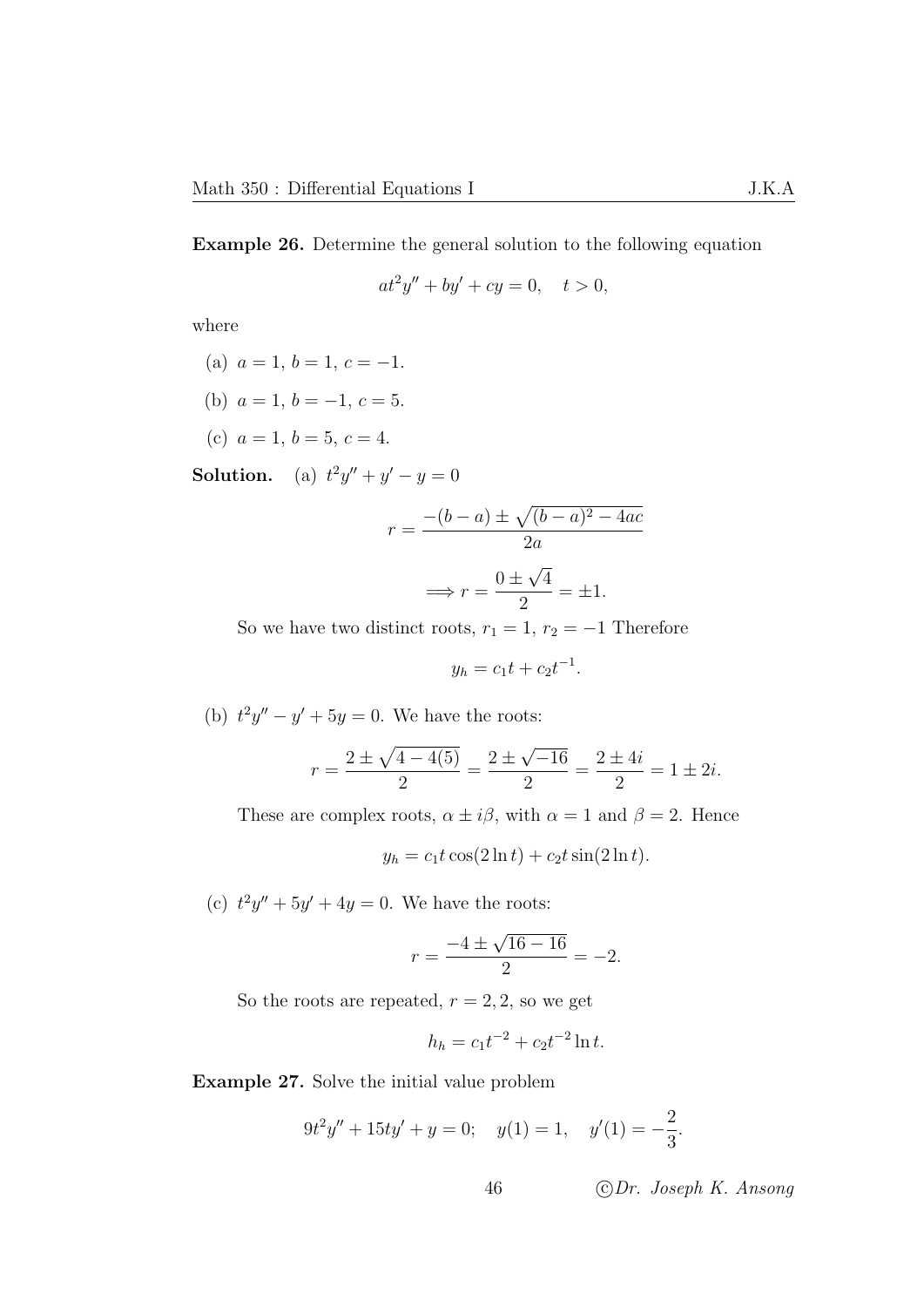Solution. The roots are given by

$$
r = \frac{-(b-a) \pm \sqrt{(b-a)^2 - 4ac}}{2a} = \frac{-6 \pm \sqrt{36 - 4(9)}}{18} = \frac{-6}{18} = -\frac{1}{3}
$$

So we have repeated roots  $r = -1/3$ , and the general solution is given by

$$
y = c_1 t^{-1/3} + c_2 t^{-1/3} \ln t.
$$

Now,

$$
y(1) = 1, \implies c_1 = 1.
$$
  

$$
y' = -\frac{1}{3}c_1t^{-4/3} - \frac{1}{3}c_2t^{-4/3}\ln t + c_2t^{-1/3} \cdot \frac{1}{t}
$$
  

$$
y'(1) = -\frac{2}{3}, \implies -\frac{1}{3} - c_2 = -\frac{2}{3}
$$
  

$$
\implies c_2 = \frac{2}{3} - \frac{1}{3} = \frac{1}{3}.
$$
  

$$
\therefore \boxed{y = t^{-1/3} + \frac{1}{3}t^{-1/3}\ln t}.
$$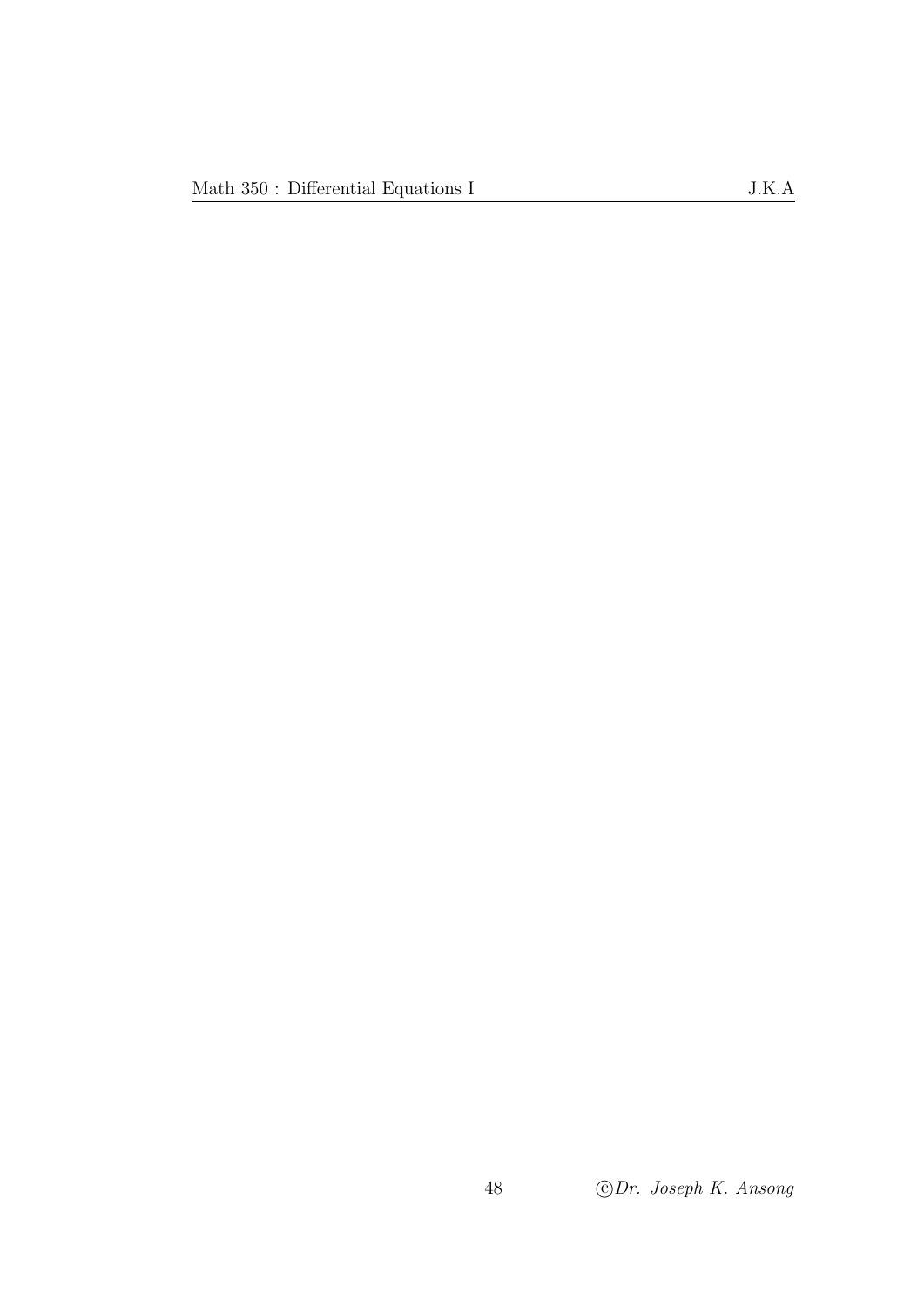# Chapter 4

# Series Solutions of Differential Equations

This method provides a means of computing accurate approximate solutions to differential equations near a point.

# 4.1 Introduction

In this section, we review a few concepts from Calculus needed to understand the approach of series solutions.

**Definition 9.** The Taylor Polynomial of degree n about the point  $x_0$  approximating  $f(x)$  at  $x = x_0$  is given by

$$
P_n(x) = f(x_0) + f'(x_0)(x - x_0) + \frac{f''(x_0)}{2}(x - x_0)^2 + \frac{f'''(x_0)}{3!}(x - x_0)^3 + \dots + \frac{f^n(x_0)}{n!}(x - x_0)^n
$$

$$
\implies \boxed{P_n(x) = \sum_{j=0}^n \frac{f^j(x_0)}{j!}(x - x_0)^j}.
$$

# Motivation

Find the first few Taylor Polynomials approximating the solution around  $x_0 = 0$ :

$$
\begin{cases}\n y'' = 3y' + x^{7/3}y \\
y(0) = 10, \quad y'(0) = 5\n\end{cases}
$$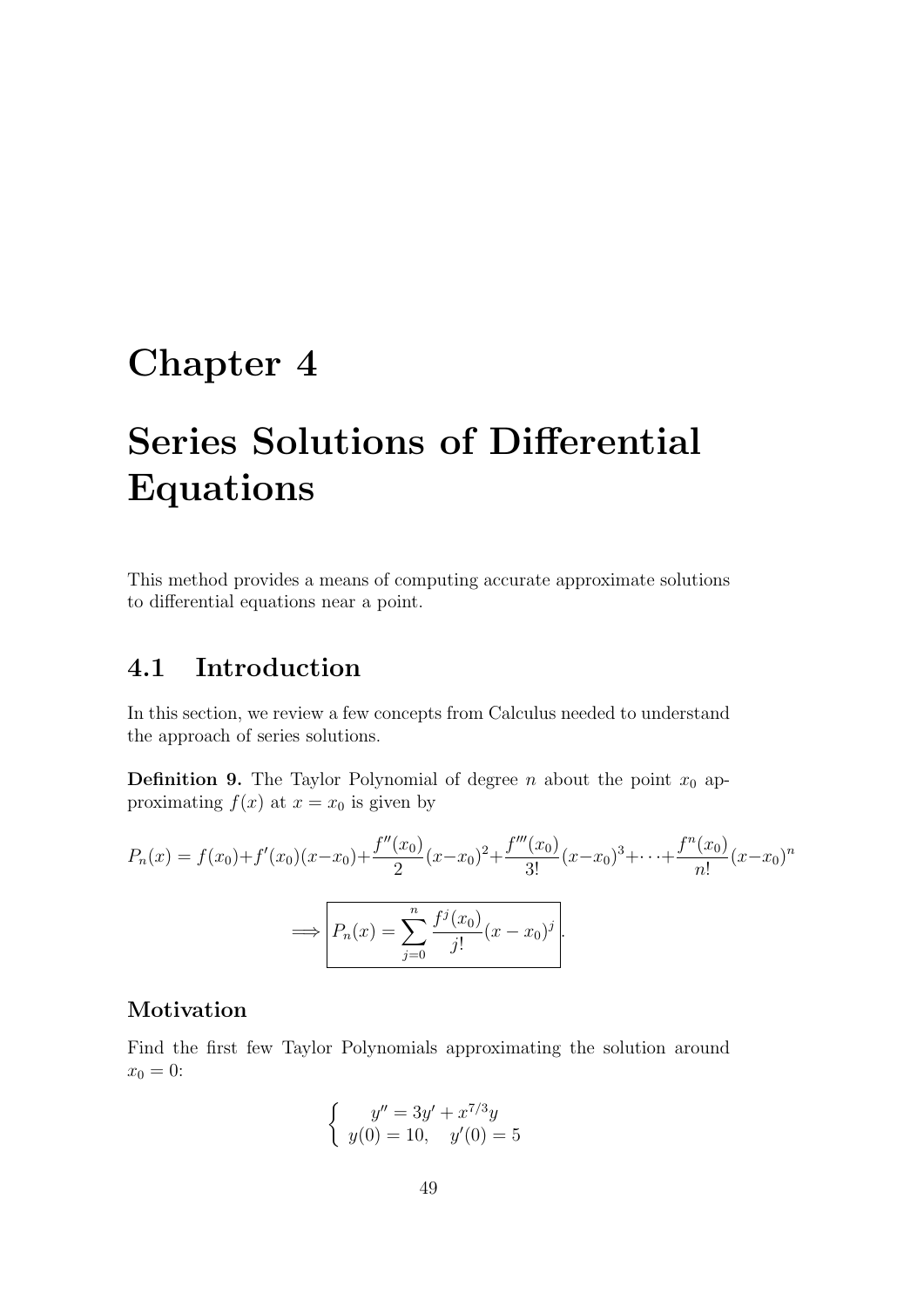#### Solution.

<span id="page-53-0"></span>
$$
y'' = 3y' + x^{7/3}y
$$
 (4.1)  

$$
y(0) = 10, \quad y'(0) = 5
$$

$$
P_n(x) = y(0) + y'(0)x + \frac{y''(0)}{2!}x^2 + \frac{y'''(0)}{3!}x^3 + \dots + \frac{y^n(0)}{n!}x^2.
$$
 (4.2)

Now,

$$
y''(0) = 3y'(0) + 0^{7/3}y(0) = 3(5) + 0 = 15.
$$

From  $(4.1)$ , we have

$$
y''' = 3y'' + \frac{7}{3}x^{4/3}y + x^{7/3}y'
$$
  
\n
$$
\implies y'''(0) = 3y''(0) + \frac{7}{3} \cdot 0^{4/3}y(0) + 0^{7/3} \cdot y'(0) = 3(15) = 45
$$

Similarly, we have

$$
y^{(4)} = 3y''' + \frac{28}{9}x^{1/3}y + \frac{7}{3}x^{4/3}y' + \frac{7}{3}x^{4/3}y' + x^{7/3}y''
$$
  

$$
= 3y''' + x^{7/3}y'' + \frac{14}{3}x^{4/3}y' + \frac{28}{9}x^{1/3}y
$$
  

$$
\implies y^{(4)}(0) = 3y'''(0) + 0^{7/3} \cdot y''(0) + \frac{14}{3} \cdot 0^{4/3}y'(0) + \frac{28}{9} \cdot 0^{1/3}y(0)
$$
  

$$
= 3y'''(0) + 0 + 0 + 0 = 3(45) = 135.
$$

Also,

$$
y^{(5)} = 3y^{(4)} + \frac{7}{3}x^{4/3}y'' + x^{7/3}y''' + \frac{56}{9}x^{1/3}y' + \frac{14}{3}x^{4/3}y'' + \frac{28}{27}x^{-2/3}y' + \frac{28}{9}x^{1/3}y'
$$

Note that at  $x = 0$  the fifth derivative  $y^{(5)}$  does not exist because of the term  $(28/27)x^{-2/3}y$ . So the Taylor Polynomial

$$
P_4(x) = 10 + 5x + \frac{15}{2}x^2 + \frac{45}{6}x^3 + \frac{135}{24}x^4,
$$

approximates the solution to the differential equation near  $x = 0$ .

# Power Series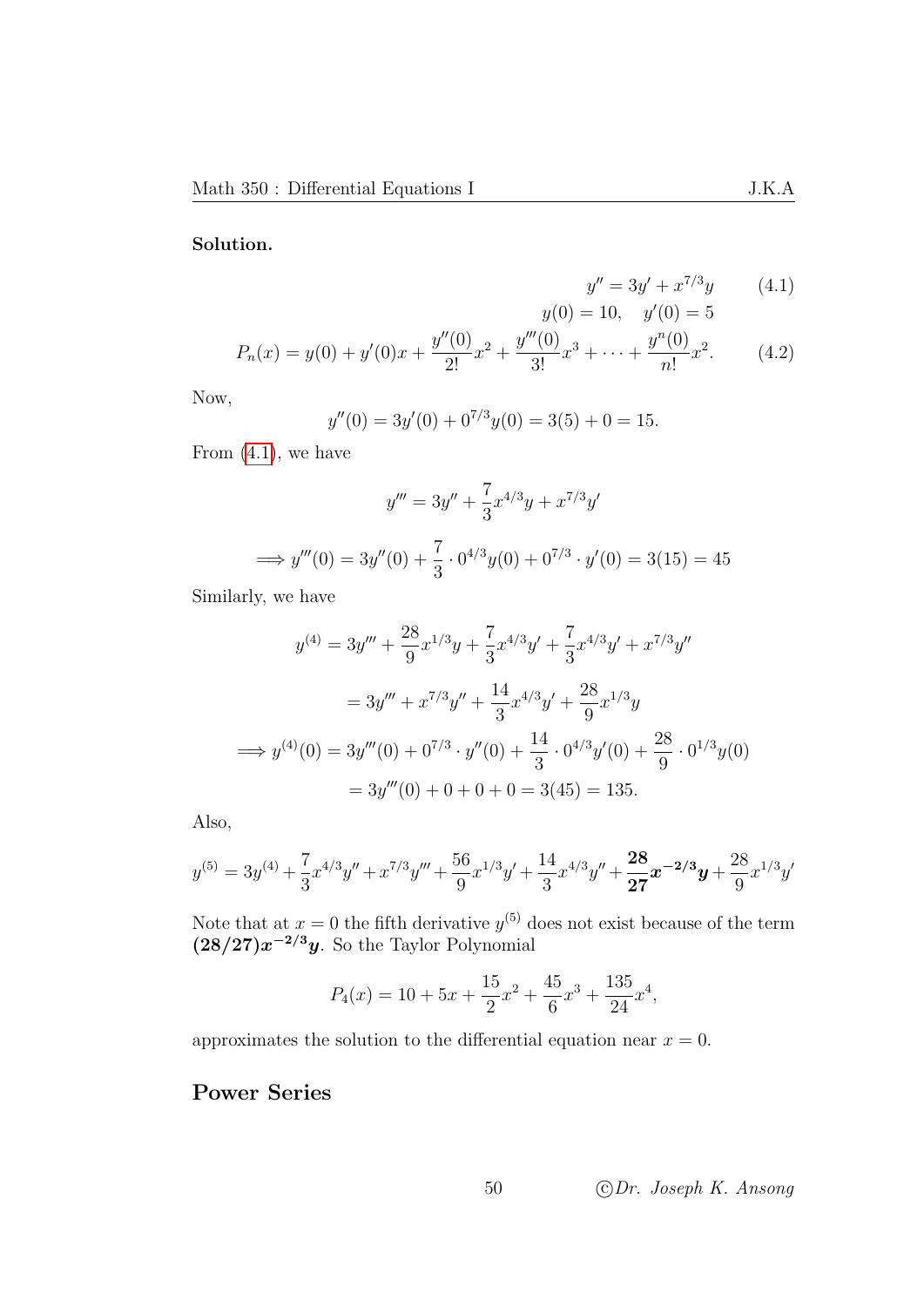**Definition 10.** A Power Series about the point  $x_0$  is an expression of the form

$$
\sum_{n=0}^{\infty} a_n (x - x_0)^n = a_0 + a_1 (x - x_0) + a_2 (x - x_0)^2 + \cdots
$$
 (4.3)

where the  $a_n$ 's are constants. Equation [\(4.3\)](#page-54-0) converges at  $x = c$  if

<span id="page-54-0"></span>
$$
\lim_{N \to \infty} \sum_{n=0}^{N} a_n (c - x_0)^n
$$

exists (as a finite number).

Theorem 6 (Radius of Convergence). For each power series of the form [\(4.3\)](#page-54-0), there is a number  $\rho(0 \leq \rho \leq \infty)$ , called the **radius of** convergence of the power series, such that [\(4.3\)](#page-54-0) converges absolutely for  $|x-x_0| < \rho$  and diverges for  $|x-x_0| > \rho$ . If the series converges for all x, then  $\rho = \infty$ , and if it converges only at  $x = x_0$  then  $\rho = 0$ .

**Theorem 7 (Ratio Test).** Suppose the coefficients  $a_n$  are nonzero for large values of n and

$$
\lim_{n \to \infty} \left| \frac{a_{n_1}}{a_n} \right| = L, \quad (0 \le L \le \infty)
$$

then the radius of convergence of the power series

$$
\sum_{n=0}^{\infty} a_n (x - x_0)^n
$$

is  $\rho =$ 1 L , with  $\rho = \infty$  if  $L = 0$  and  $\rho = 0$  if  $L = \infty$ .

Example 28. Determine the interval of convergence of the power series

$$
\sum_{n=0}^{\infty} \frac{(-2)^n}{n+1} (x-3)^n
$$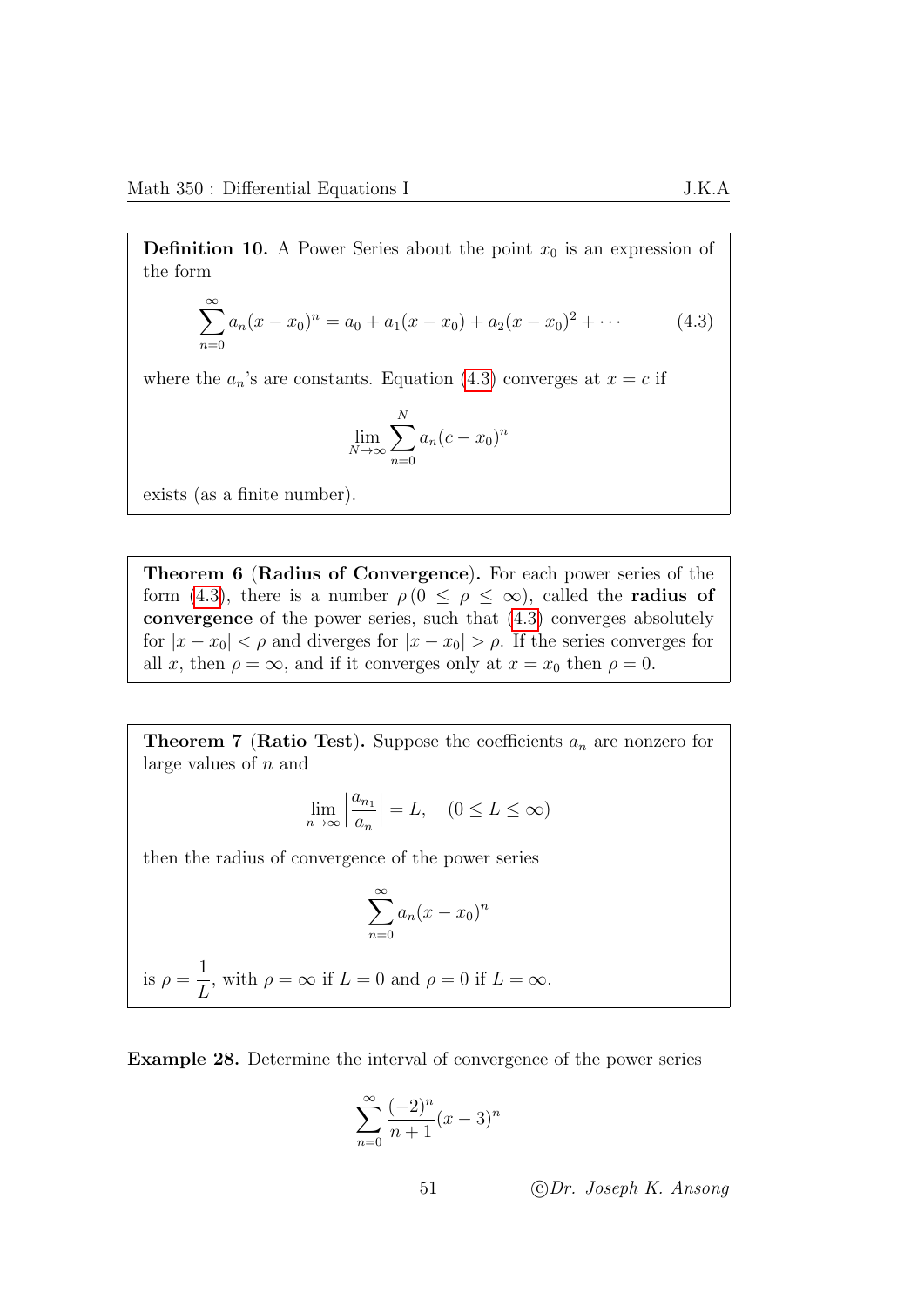Solution.

$$
a_n = \frac{(-2)^n}{n+1},
$$
  
\n
$$
\implies \lim_{n \to \infty} \left| \frac{a_{n+1}}{a_n} \right| = \lim_{n \to \infty} \left| \frac{(-2)^{n+1}}{n+2} \cdot \frac{(n+1)}{(-2)^n} \right|
$$
  
\n
$$
= \lim_{n \to \infty} \left| \frac{(-2)^n (-2)}{(-2)^n} \cdot \frac{n+1}{n+2} \right|
$$
  
\n
$$
= 2 \lim_{n \to \infty} \left| \frac{n+1}{n+2} \right| = 2 \lim_{n \to \infty} \left| \frac{1+1/n}{1+2/n} \right| = 2 = L
$$
  
\n
$$
\therefore \rho = \frac{1}{2}
$$

Therefore the series converges for  $|x-3| < \frac{1}{2}$  $\frac{1}{2}$ .

Theorem 8. If  $\sum_{n=1}^{\infty}$  $n=0$  $a_n(x-x_0)^n = 0$  for all x in some open interval, then each coefficient  $a_n$  equals zero.

**Remark.** If  $f(x) = \sum_{n=0}^{\infty}$  $n=0$  $a_n(x-x_0)^n$ , then within the radius of convergence, we can differentiate and also integrate  $f(x)$  so that

$$
f'(x) = \sum_{n=0}^{\infty} n a_n (x - x_0)^{n-1}, \quad |x - x_0| < \rho,
$$

$$
\int f(x)dx = \sum_{n=0}^{\infty} \frac{a_n}{n+1} (x - x_0)^{n+1} + C, \qquad |x - x_0| < \rho.
$$

## Analytic Function

**Definition 11.** A function f is said to be analytic at  $x_0$  if, in an open interval about  $x_0$ , this function is the sum of a power series  $\sum_{n=1}^{\infty}$  $n=0$  $a_n(x-x_0)^n$ that has a positive radius of convergence.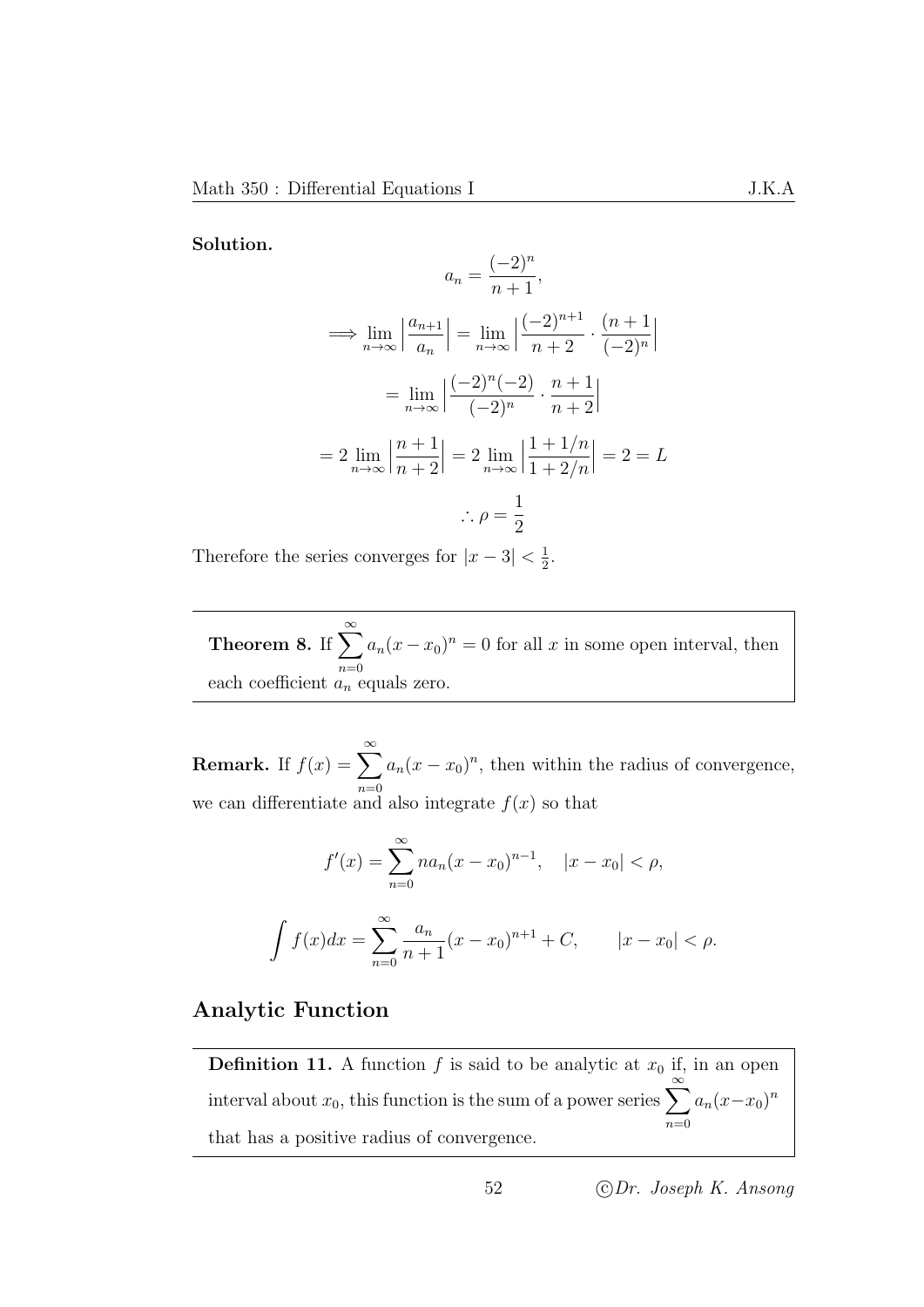The following are examples of analytic functions with their corresponding power series representations:

$$
e^{x} = 1 + x + \frac{x^{2}}{2!} + \frac{x^{3}}{3!} + \dots = \sum_{n=0}^{\infty} \frac{x^{n}}{n!}
$$
  

$$
\sin x = x - \frac{x^{3}}{3!} + \frac{x^{5}}{5!} - \dots = \sum_{n=0}^{\infty} \frac{(-1)^{n}}{(2n+1)!} x^{(2n+1)}
$$
  

$$
\cos x = 1 - \frac{x^{2}}{2!} + \frac{x^{4}}{4!} - \dots = \sum_{n=0}^{\infty} \frac{(-1)^{n}}{(2n)!} x^{2n}
$$

But  $\ln x$  is analytic for  $x > 0$ :

$$
\ln x = (x - 1) - \frac{(x - 1)^2}{2} + \frac{(x - 1)^3}{3} - \dots = \sum_{n=1}^{\infty} \frac{(-1)^{(n-1)}}{n} (x - 1)^n.
$$

# 4.2 Power Series Solutions to Linear Differential Equations

In this section, we try to find the power series solutions to linear differential equations with polynomial coefficients. Consider the equation

$$
a_2(x)y'' + a_1(x)y' + a_0y = 0.
$$
\n(4.4)

Writing the equation in standard form gives

<span id="page-56-0"></span>
$$
y'' + p(x)y' + q(x)y = 0,
$$
\n(4.5)

where

$$
p(x) = \frac{a_1(x)}{a_2(x)},
$$
  $q(x) = \frac{a_0(x)}{a_2(x)}.$ 

Definition 12 (Ordinary and Singular Points). A point  $x_0$  is called an **ordinary point** of [\(4.4\)](#page-56-0) if  $p = a_1/a_2$  and  $q = a_0/a_2$  are analytic at  $x_0$ . If  $x_0$  is not an ordinary point, it is called a **singular point** of the equation.

Example 29. Determine all the singular points of

$$
xy'' + x(1-x)^{-1}y' + (\sin x)y = 0
$$

53 c Dr. Joseph K. Ansong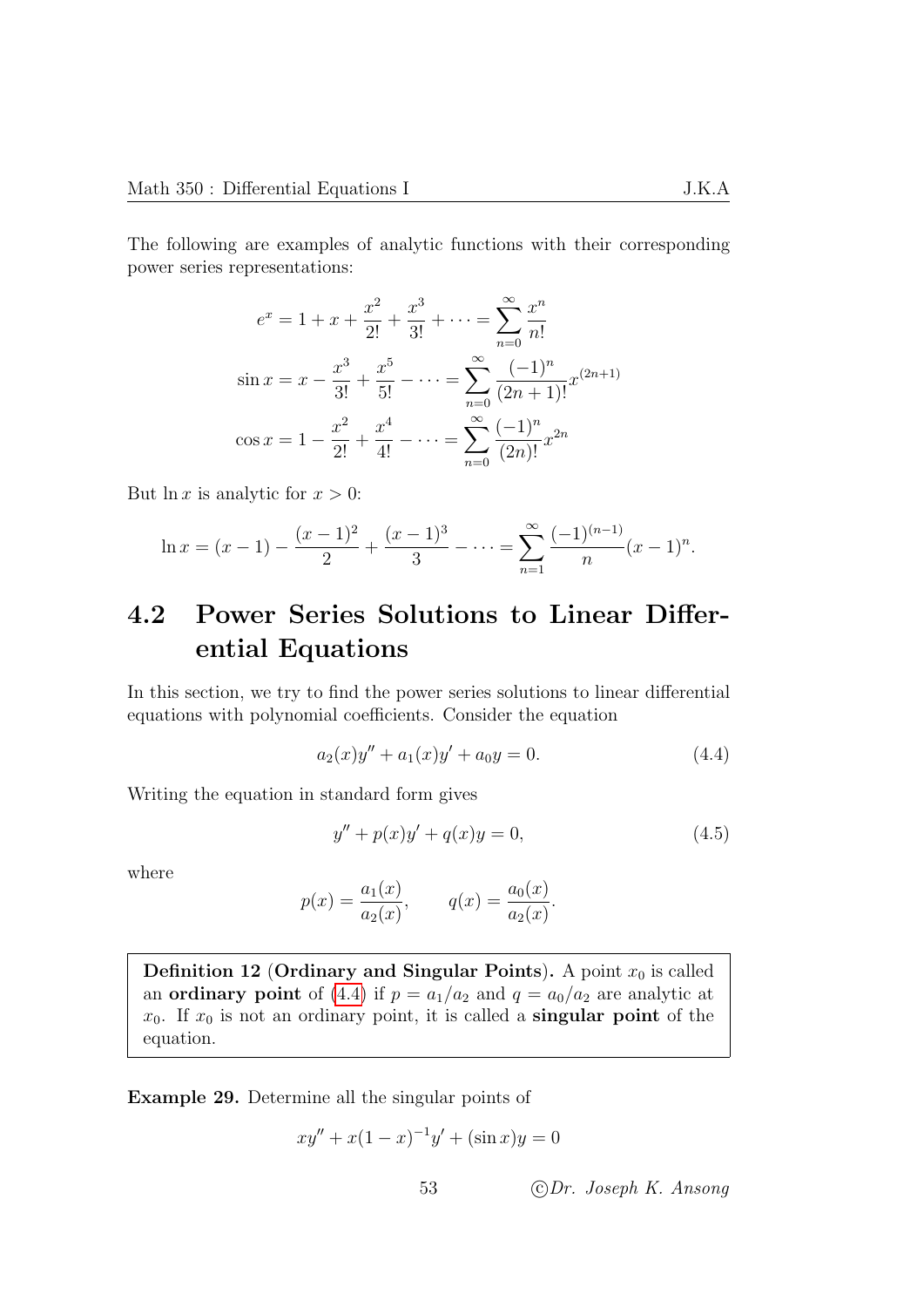#### Solution.

$$
y'' + \frac{x}{x(1-x)}y' + \frac{\sin x}{x}y = 0.
$$

Let

$$
p(x) = \frac{x}{x(1-x)} = \frac{1}{1-x}, \qquad q(x) = \frac{\sin x}{x}.
$$

Thus,  $p(x)$  is analytic except at  $x = 1$ . The point  $x = 0$  is called a **removable** singularity of  $p(x)$  since we can cancel out x to get  $p = 1/(1-x)$ . Note that  $q(x)$  is a ratio of analytic functions, so we write

$$
q(x) = \frac{x - \frac{x^3}{3!} + \frac{x^5}{5!} - \dots}{x} = 1 - \frac{x^2}{3!} + \frac{x^4}{4!} - \dots
$$

Therefore  $q(x)$  is analytic for all x. Thus, the only singular point of the equation is  $x = 1$ .

**Example 30.** Find a power series solution about  $x = 0$  to

<span id="page-57-2"></span>
$$
y' + 2xy = 0.\tag{4.6}
$$

Solution.

Remark. Note that we can solve the differential equation by separation of variables:

$$
\frac{dy}{y} = -2xdx, \implies \ln|y| = -x^2 + C_1, C_1 = \text{constant},
$$
  

$$
\therefore y = Ce^{-x^2}, C = \text{constant},
$$

For a power series solution, note that the coefficient of  $y$ , that is  $2x$ , is analytic everywhere, so  $x = 0$  is an ordinary point. Thus, we expect a power series solution of the form

<span id="page-57-1"></span><span id="page-57-0"></span>
$$
y(x) = \sum_{n=0}^{\infty} a_n x^n = a_0 + a_1 x + a_2 x^2 + \cdots
$$
 (4.7)

$$
\implies y'(x) = \sum_{n=1}^{\infty} n a_n x^{n-1} = a_1 + 2a_2 x + 3a_3 x^2 + \cdots
$$
 (4.8)

Substituting  $(4.7)-(4.8)$  $(4.7)-(4.8)$  $(4.7)-(4.8)$  into  $(4.6)$  yields

$$
\sum_{n=1}^{\infty} n a_n x^{n-1} + 2x \sum_{n=0}^{\infty} a_n x^n = 0,
$$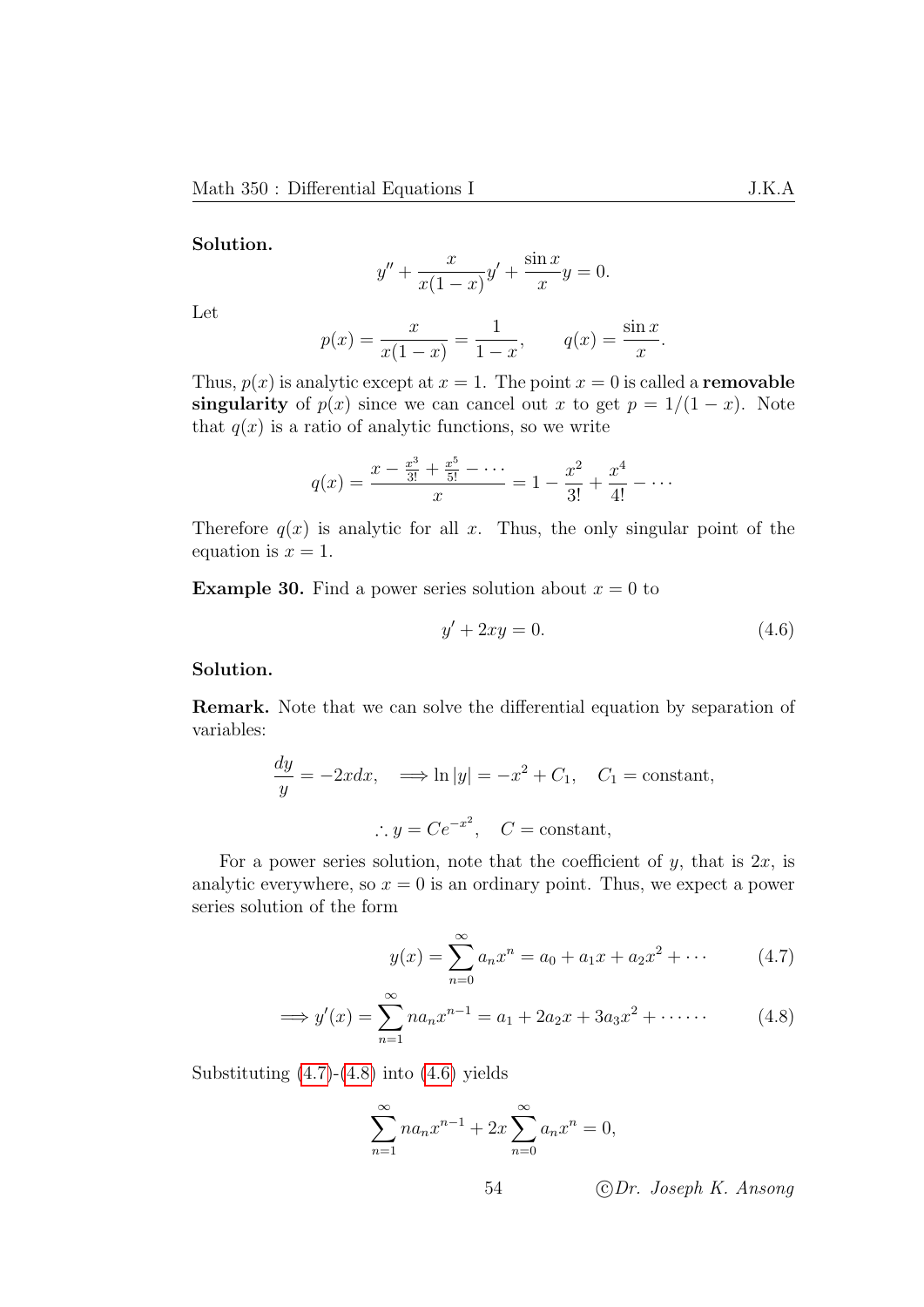$$
\implies \sum_{n=1}^{\infty} n a_n x^{n-1} + \sum_{n=0}^{\infty} 2 a_n x^{n+1} = 0.
$$

We can let both series have the same power of x by setting  $k = n - 1$  in the first equation and  $k = n + 1$  in the second to get

$$
\sum_{k=0}^{\infty} (k+1)a_{k+1}x^k + \sum_{k=1}^{\infty} 2a_{k-1}x^k = 0.
$$

Now, to be able to combine the two series, we let both of them start from the same value of  $k$  such that

$$
a_1 + \sum_{k=1}^{\infty} (k+1)a_{k+1}x^k + \sum_{k=1}^{\infty} 2a_{k-1}x^k = 0,
$$
  

$$
\implies a_1 + \sum_{k=1}^{\infty} [(k+1)a_{k+1} + 2a_{k-1}]x^k = 0.
$$

Now, each coefficient must vanish. Thus

$$
a_1 = 0
$$

and we get the recurrence relation from the second term on the left-hand side:

$$
(k+1)a_{k+1} + 2a_{k-1}, \quad k \ge 1
$$

$$
\implies a_{k+1} = -\frac{2}{k+1}a_{k-1}, \quad k \ge 1
$$

Substituting values of  $k$  into the recurrence relation gives the following:

$$
k = 1: \quad a_2 = -\frac{2}{2}a_0 = -a_0
$$
  
\n
$$
k = 2: \quad a_3 = -\frac{2}{3}a_1 = 0
$$
  
\n
$$
k = 3: \quad a_4 = -\frac{2}{4}a_2 = \frac{1}{2}a_0
$$
  
\n
$$
k = 4: \quad a_5 = -\frac{2}{5}a_3 = 0
$$
  
\n
$$
k = 5: \quad a_6 = -\frac{2}{6}a_4 = -\frac{1}{3} \cdot \frac{1}{2}a_0 = -\frac{1}{3!}a_0
$$
  
\n
$$
k = 6: \quad a_7 = -\frac{2}{7}a_5 = 0
$$
  
\n
$$
k = 7: \quad a_8 = -\frac{2}{8}a_6 = -\frac{1}{4} \cdot \frac{1}{3!}a_0 = \frac{1}{4!}a_0
$$
  
\n
$$
k = 8: \quad a_9 = -\frac{2}{9}a_7 = 0
$$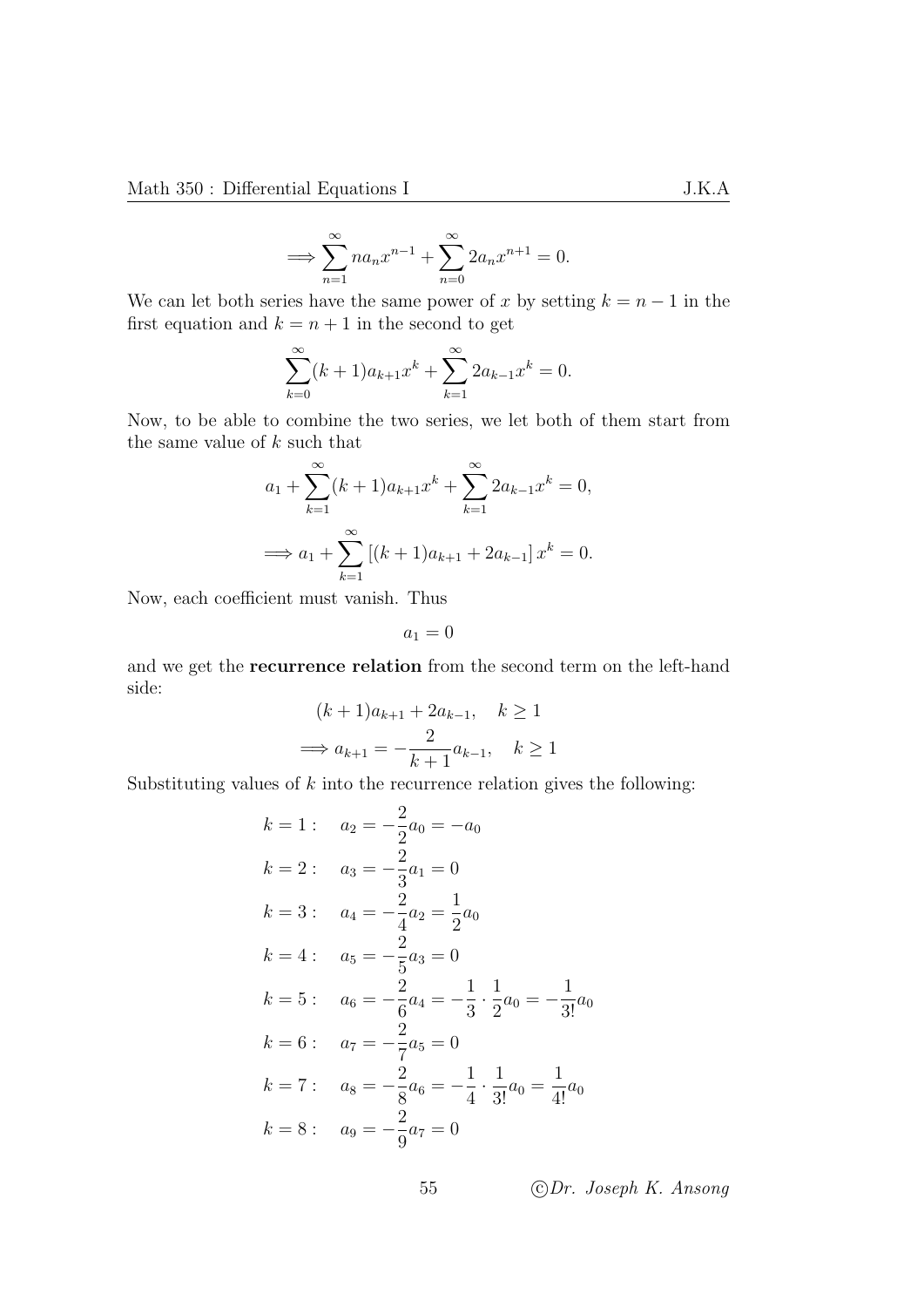From the relation above, notice that

$$
a_{2n} = \frac{(-1)^n}{n!} a_0, \quad n = 1, 2, \cdots
$$

$$
a_{2n+1} = 0, \quad n = 0, 1, 2, \cdots
$$

which are the even and odd terms of  $(4.7)$  respectively. Substituting them into [\(4.7\)](#page-57-0) gives

$$
y(x) = a_0 - a_0 x^2 + \frac{1}{2!} a_0 x^4 + \cdots
$$

$$
\therefore y(x) = a_0 \sum_{n=0}^{\infty} \frac{(-1)^n}{n!} x^{2n}, \qquad (4.9)
$$

where  $a_0$  is an arbitrary constant (as expected since the equation is first order).

**Remark.** (a)  $e^x = \sum_{n=1}^{\infty}$ 

$$
\implies e^{-x^2} = \sum_{n=0}^{\infty} \frac{(-x^2)^n}{n!} = \sum_{n=0}^{\infty} \frac{(-1)^n x^{2n}}{n!}
$$

This implies that

$$
y(x) = a_0 e^{-x^2}
$$

as found by the method of separation of variables.

(b) Applying the ratio test to [\(4.9\)](#page-59-0) gives

 $n=0$ 

 $x^n$  $n!$ 

$$
\lim_{n \to \infty} \left| \frac{a_{n+1}}{a_n} \right| = \lim_{n \to \infty} \left| \frac{(-1)^{n+1}}{(n+1)!} \cdot \frac{n!}{(-1)^n} \right|
$$

$$
= \lim_{n \to \infty} \left| \frac{(-1)(-1)^n}{(n+1) \cdot n!} \cdot \frac{n!}{(-1)^n} \right| = \lim_{n \to \infty} \left| \frac{(-1)}{n+1} \right| = 0 = L
$$

$$
\therefore \rho = \frac{1}{L} = \infty.
$$

Thus  $(4.9)$  converges for all x.

(c) Let  $a_0 = 1$ . Then  $(4.9)$  yields

$$
y(x) = 1 - x^2 + \frac{1}{2}x^4 - \frac{1}{6}x^6 + \dots
$$

<span id="page-59-0"></span>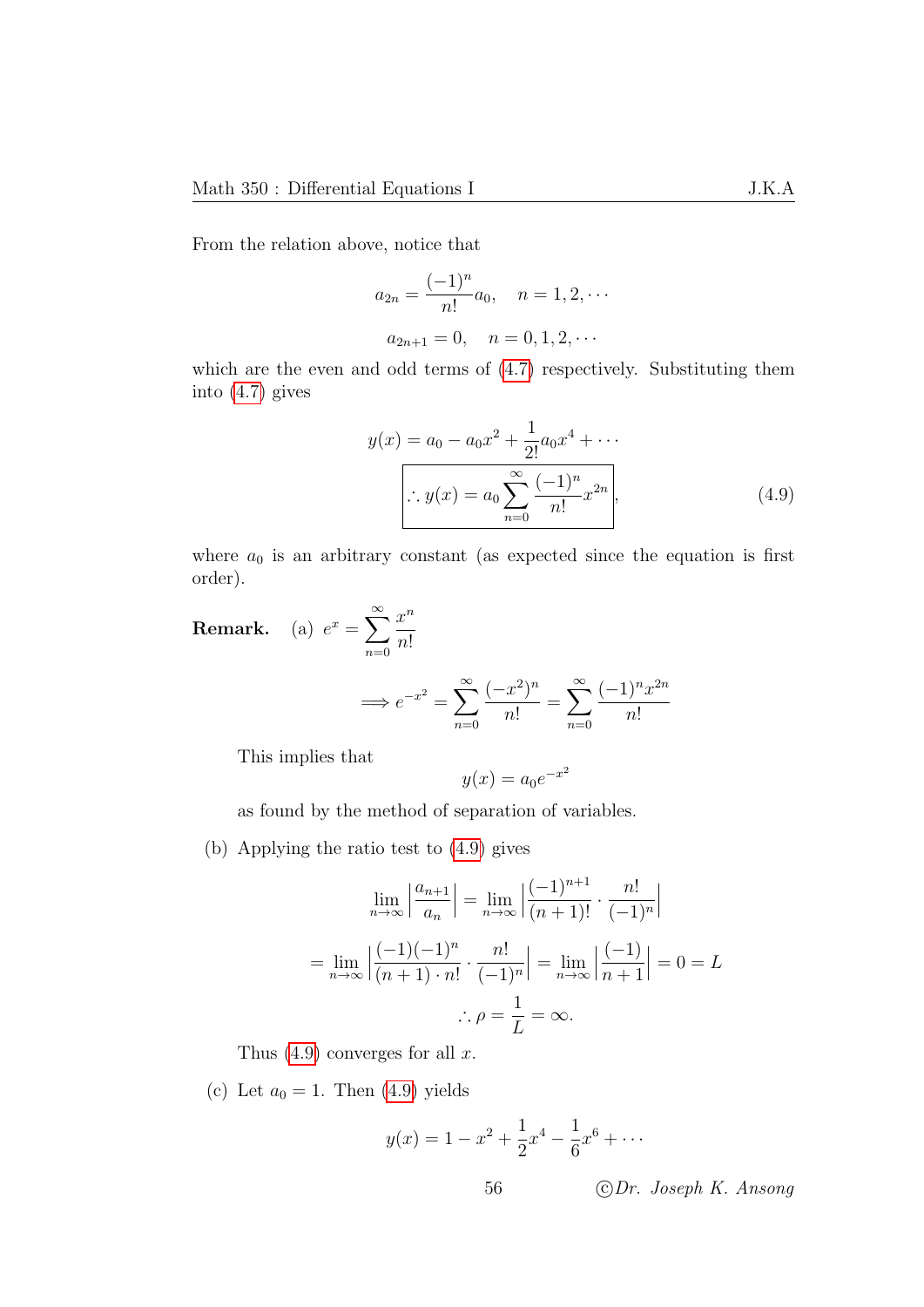Figure XX shows the actual solution to the differential equation together with various partial sums of the power series solution. We observe that by using more terms we get better approximations to the solution around  $x = 0$ . However, partial sums diverge as  $x \to \pm \infty$ since they are polynomials, but the actual solution approaches zero as  $x \to \pm \infty$ .

Example 31. Find a power series solution of the differential equation about  $x = 2$ :

<span id="page-60-2"></span><span id="page-60-1"></span><span id="page-60-0"></span>
$$
y'' - y = 0.\t\t(4.10)
$$

Solution. We seek a solution of the form

$$
y(x) = \sum_{n=0}^{\infty} a_n (x - 2)^n
$$
(4.11)  

$$
\implies y'(x) = \sum_{n=0}^{\infty} n a_n (x - 2)^{n-1} = \sum_{n=1}^{\infty} n a_n (x - 2)^{n-1}
$$
  

$$
\implies y''(x) = \sum_{n=1}^{\infty} n(n-1) a_n (x - 2)^{n-2} = \sum_{n=2}^{\infty} n(n-1) a_n (x - 2)^{n-2}
$$
(4.12)

Substituting  $(4.11)-(4.12)$  $(4.11)-(4.12)$  $(4.11)-(4.12)$  into  $(4.10)$ , we get

$$
\sum_{n=2}^{\infty} n(n-1)a_n(x-2)^{n-2} - \sum_{n=0}^{\infty} a_n(x-2)^n = 0
$$

Letting  $k = n - 2$  in the first series and  $k = n$  in the second gives

$$
\sum_{k=0}^{\infty} (k+2)(k+1)a_{k+2}(x-2)^k - \sum_{k=0}^{\infty} a_k(x-2)^k = 0
$$
  

$$
\implies \sum_{k=0}^{\infty} [(k+2)(k+1)a_{k+2} - a_k] (x-2)^k = 0
$$

The coefficient of each power vanishes, resulting in

(k + 2)(k + 1)ak+2 − a<sup>k</sup> = 0 =⇒ ak+2 = 1 (<sup>k</sup> + 2)(<sup>k</sup> + 1)ak, k <sup>≥</sup> <sup>0</sup>. 57 c Dr. Joseph K. Ansong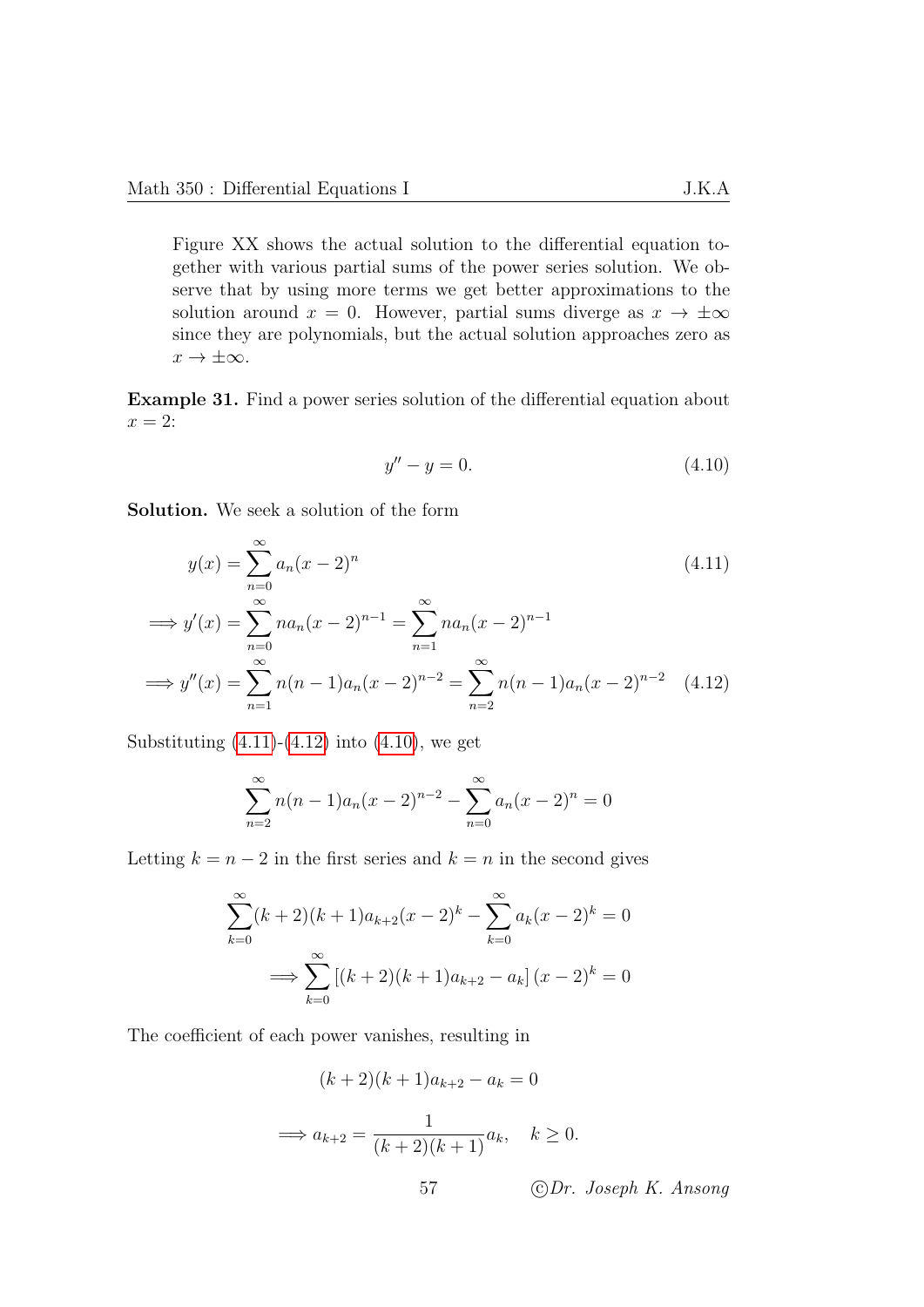Substituting values of  $k$  into the recurrence relation above gives:

$$
k = 0: \quad a_2 = \frac{1}{2 \cdot 1} a_0
$$
  
\n
$$
k = 1: \quad a_3 = \frac{1}{3 \cdot 2 \cdot 1} a_1
$$
  
\n
$$
k = 2: \quad a_4 = \frac{1}{4 \cdot 3} a_2 = \frac{1}{4 \cdot 3 \cdot 2 \cdot 1} a_0
$$
  
\n
$$
k = 3: \quad a_5 = \frac{1}{5 \cdot 4} a_3 = \frac{1}{5 \cdot 4 \cdot 3 \cdot 2 \cdot 1} a_1
$$
  
\n
$$
k = 4: \quad a_6 = \frac{1}{6 \cdot 5} a_4 = \frac{1}{6 \cdot 5 \cdot 4 \cdot 3 \cdot 2 \cdot 1} a_0
$$
  
\n
$$
\vdots = \vdots \quad \vdots = \vdots
$$

From the relations above, we can establish the following two recurrence relations: 1

$$
a_{2n} = \frac{1}{(2n)!} a_0, \quad n = 1, 2, \cdots
$$

$$
a_{(2n+1)} = \frac{1}{(2n+1)!} a_1, \quad n = 1, 2, \cdots
$$

From [\(4.11\)](#page-60-0) we have

$$
y(x) = a_0 + a_1(x - 2) + a_2(x - 2)^2 + a_3(x - 2)^3 + a_4(x - 2)^4 + \cdots
$$
  
\n
$$
= [a_0 + a_2(x - 2)^2 + a_4(x - 2)^4 + \cdots] +
$$
  
\n
$$
[a_1(x - 2) + a_3(x - 2)^3 + a_5(x - 2)^5 + \cdots]
$$
  
\n
$$
= \sum_{n=0}^{\infty} \frac{1}{(2n)!} a_0(x - 2)^{2n} + \sum_{n=0}^{\infty} \frac{1}{(2n+1)!} a_1(x - 2)^{2n+1}
$$
  
\n
$$
\therefore y(x) = \sum_{n=0}^{\infty} \left[ \frac{1}{(2n)!} (x - 2)^{2n} a_0 + \frac{1}{(2n+1)!} (x - 2)^{2n+1} a_1 \right]
$$
 (4.13)

Remark. We first note again that the differential equation could have been solved much easily using our previous methods. Secondly, given initial conditions; say  $y(2) = 1$  and  $y'(2) = -1$ , we can determine  $a_0$  and  $a_1$ . From [\(4.13\)](#page-61-0) we have

<span id="page-61-0"></span>
$$
y(2) = a_0 = 1,
$$

and

$$
y'(x) = 2a_2(x - 2) + \dots + a_1 + 3a_3(x - 2)^2 + \dots
$$
  
 $\implies y'(2) = a_1 = -1.$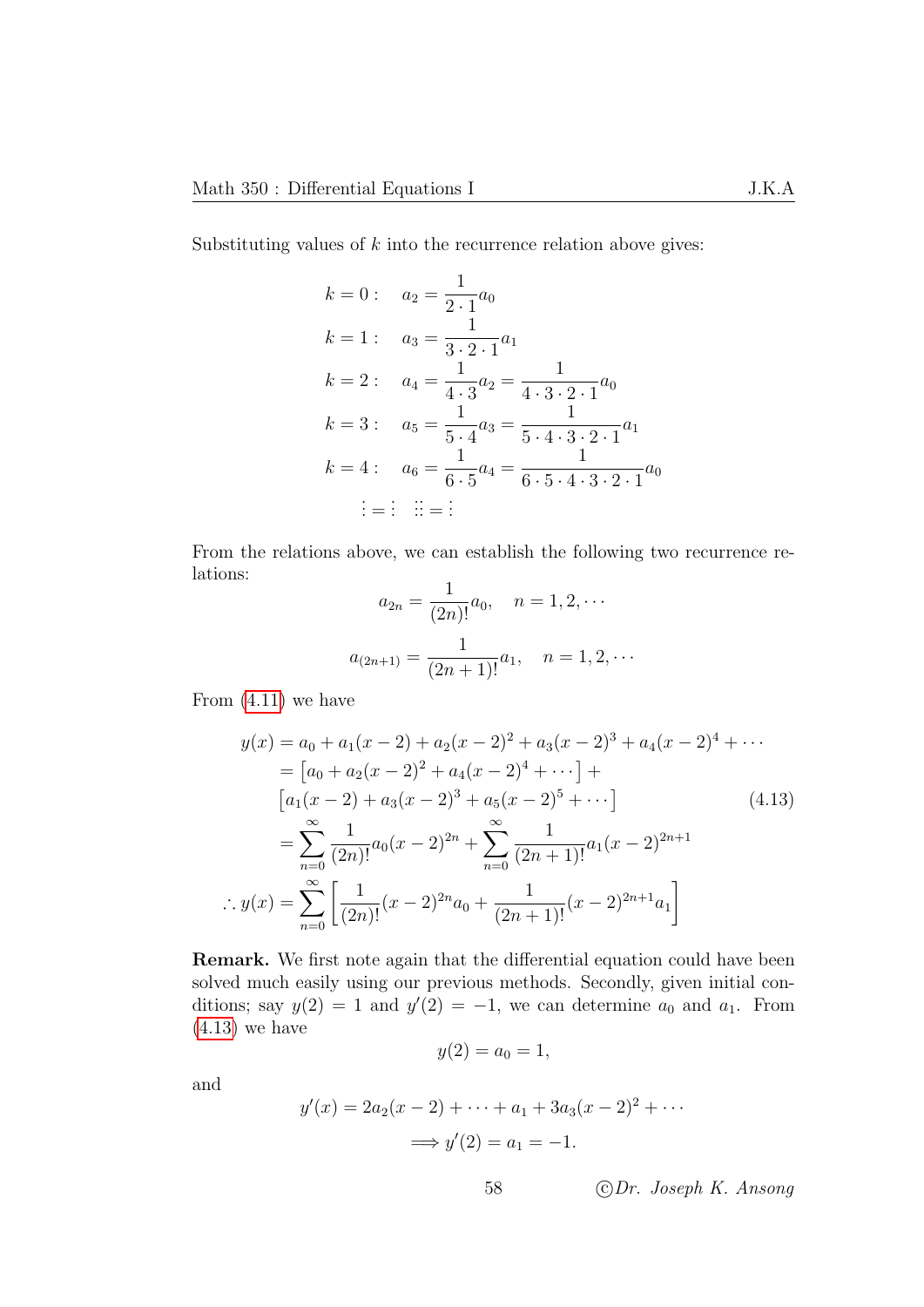Thus,

$$
y(x) = \sum_{n=0}^{\infty} \left[ \frac{1}{(2n)!} (x-2)^{2n} - \frac{1}{(2n+1)!} (x-2)^{2n+1} \right].
$$

**Example 32.** Find the first few terms in a power series solution about  $x = 0$ for a general solution to

<span id="page-62-2"></span><span id="page-62-1"></span><span id="page-62-0"></span>
$$
(1+x^2)y'' - y' + y = 0.
$$
\n(4.14)

**Solution.** Note that  $x = 0$  is an ordinary point of the equation so we look for a solution of the form

$$
y(x) = \sum_{n=0}^{\infty} a_n x^n
$$
\n(4.15)

$$
\implies y'(x) = \sum_{n=0}^{\infty} n a_n x^{n-1} = \sum_{n=1}^{\infty} n a_n x^{n-1}
$$
\n(4.16)

$$
\implies y''(x) = \sum_{n=1}^{\infty} n(n-1)a_n x^{n-2} = \sum_{n=2}^{\infty} n(n-1)a_n x^{n-2}
$$
 (4.17)

Substitute  $(4.15)-(4.17)$  $(4.15)-(4.17)$  $(4.15)-(4.17)$  into  $(4.14)$  to get

$$
(1+x^2)\sum_{n=2}^{\infty}n(n-1)a_n x^{n-2} - \sum_{n=1}^{\infty}na_n x^{n-1} + \sum_{n=0}^{\infty}a_n x^n = 0
$$
  
\n
$$
\implies \sum_{n=2}^{\infty}n(n-1)a_n x^{n-2} + \sum_{n=2}^{\infty}n(n-1)a_n x^n - \sum_{n=1}^{\infty}na_n x^{n-1} + \sum_{n=0}^{\infty}a_n x^n = 0
$$
  
\n
$$
\implies \sum_{k=0}^{\infty}(k+2)(k+1)a_{k+2}x^k + \sum_{k=2}^{\infty}k(k-1)a_k x^k - \sum_{k=0}^{\infty}(k+1)a_{k+1}x^k + \sum_{k=0}^{\infty}a_k x^k = 0
$$
  
\n
$$
\implies 2a_2 + 6a_3x - a_1 - 2a_2x + a_0 + a_1x +
$$
  
\n
$$
\sum_{k=2}^{\infty}[(k+2)(k+1)a_{k+2} + k(k-1)a_k - (k+1)a_{k+1} + a_k]x^k = 0.
$$
  
\n
$$
\implies (2a_2 - a_1 + a_0) + (6a_3 - 2a_2 + a_1)x +
$$
  
\n
$$
\sum_{k=2}^{\infty}[(k+2)(k+1)a_{k+2} + (k+1)a_{k+1} + (k^2 - k + 1)a_k] = 0.
$$
  
\n59 *CDr. Joseph K. Ansong*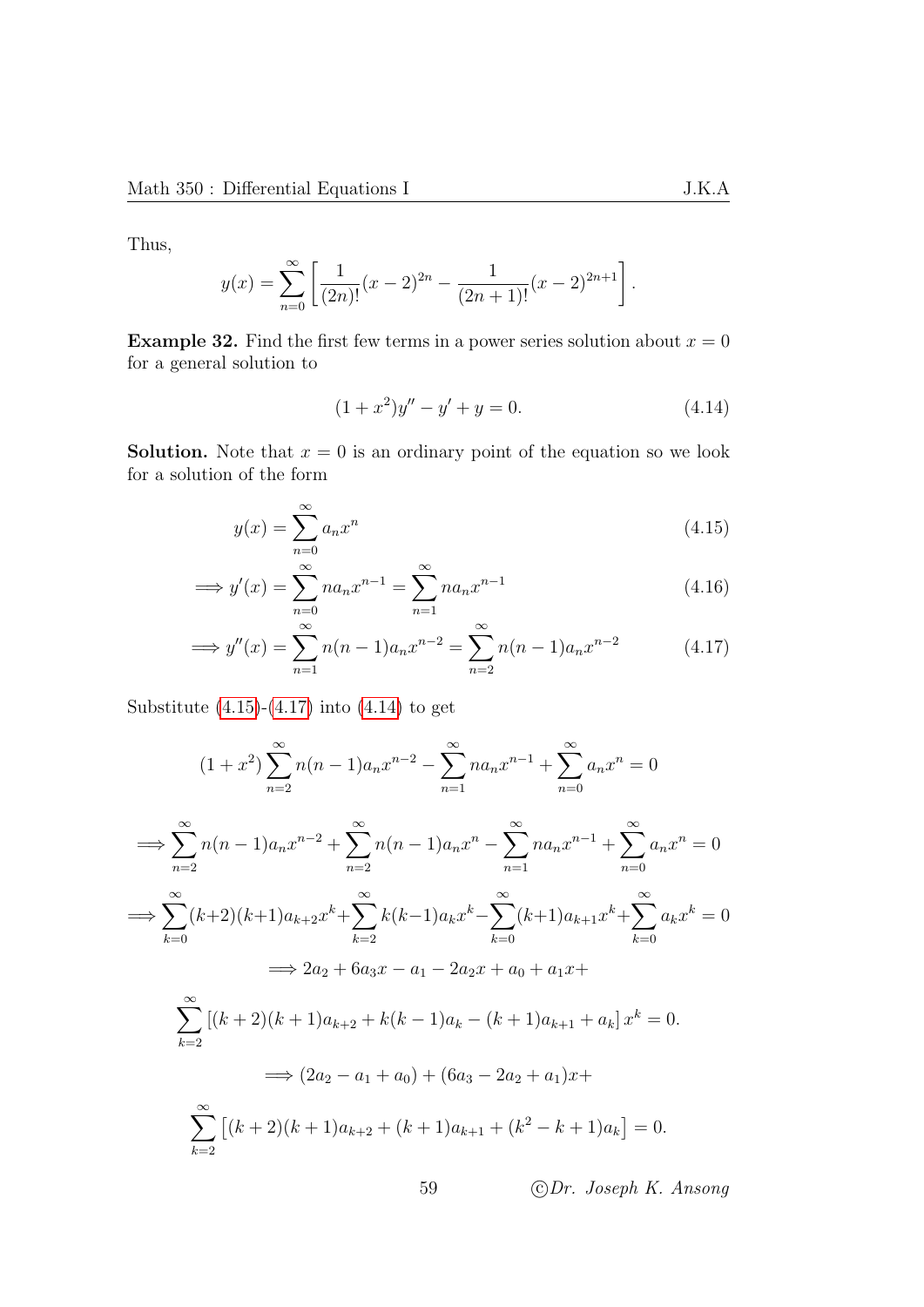Thus, we have

<span id="page-63-2"></span><span id="page-63-1"></span><span id="page-63-0"></span>
$$
2a_2 - a_1 + a_0 = 0 \tag{4.18}
$$

$$
6a_3 - 2a_2 + a_1 = 0 \tag{4.19}
$$

$$
(k+2)(k+1)a_{k+2} + (k+1)a_{k+1} + (k^2 - k + 1)a_k = 0
$$
\n(4.20)

From [\(4.18\)](#page-63-0) and [\(4.19\)](#page-63-1) we get the relations

$$
a_2 = \frac{a_1 - a_0}{2},
$$
  

$$
a_3 = \frac{2a_2 - a_1}{6} = \frac{a_1 - a_0 - a_1}{6} = -\frac{a_0}{6},
$$

and [\(4.20\)](#page-63-2) gives the recurrence relation

$$
a_{k+2} = \frac{(k+1)a_{k+1} - (k^2 - k + 1)a_k}{(k+2)(k+1)}, \qquad k \ge 2.
$$

So we have

$$
k = 2: \quad a_4 = \frac{3a_3 - 3a_2}{4 \cdot 3} = \frac{3(\frac{-a_0}{6}) - 3(\frac{a_1 - a_0}{2})}{12}
$$
  
\n
$$
= \frac{\frac{-a_0}{2} - (\frac{3a_1 - 3a_0}{2})}{12} = \frac{-a_0 - 3a_1 + 3a_0}{24}
$$
  
\n
$$
= \frac{2a_0 - 3a_1}{24}
$$
  
\n
$$
k = 3: \quad a_5 = \frac{4a_4 - 7a_3}{5 \cdot 4} = \frac{4(\frac{2a_0 - 3a_1}{24}) - 7(\frac{-a_0}{6})}{20}
$$
  
\n
$$
= \frac{2a_0 - 3a_1 + 7a_0}{120} = \frac{9a_0 - 3a_1}{120} = \frac{3a_0 - a_1}{40}
$$
  
\n
$$
k = 4: \quad a_6 = \frac{5a_5 - 13a_4}{6 \cdot 5} = \frac{5(\frac{3a_0 - a_1}{40}) - 13(\frac{2a_0 - 3a_1}{24})}{30}
$$
  
\n
$$
= \frac{(\frac{3a_0 - a_1}{8}) - (\frac{26a_0 - 39a_1}{24})}{30}
$$
  
\n
$$
= \frac{9a_0 - 3a_1 - 26a_0 + 39a_1}{720}
$$
  
\n
$$
= \frac{36a_1 - 17a_0}{720}
$$

From [\(4.15\)](#page-62-0) we have

$$
y(x) = a_0 + a_1x + a_2x^2 + a_3x^3 + a_4x^4 + a_5x^5 + a_6x^6 + \cdots
$$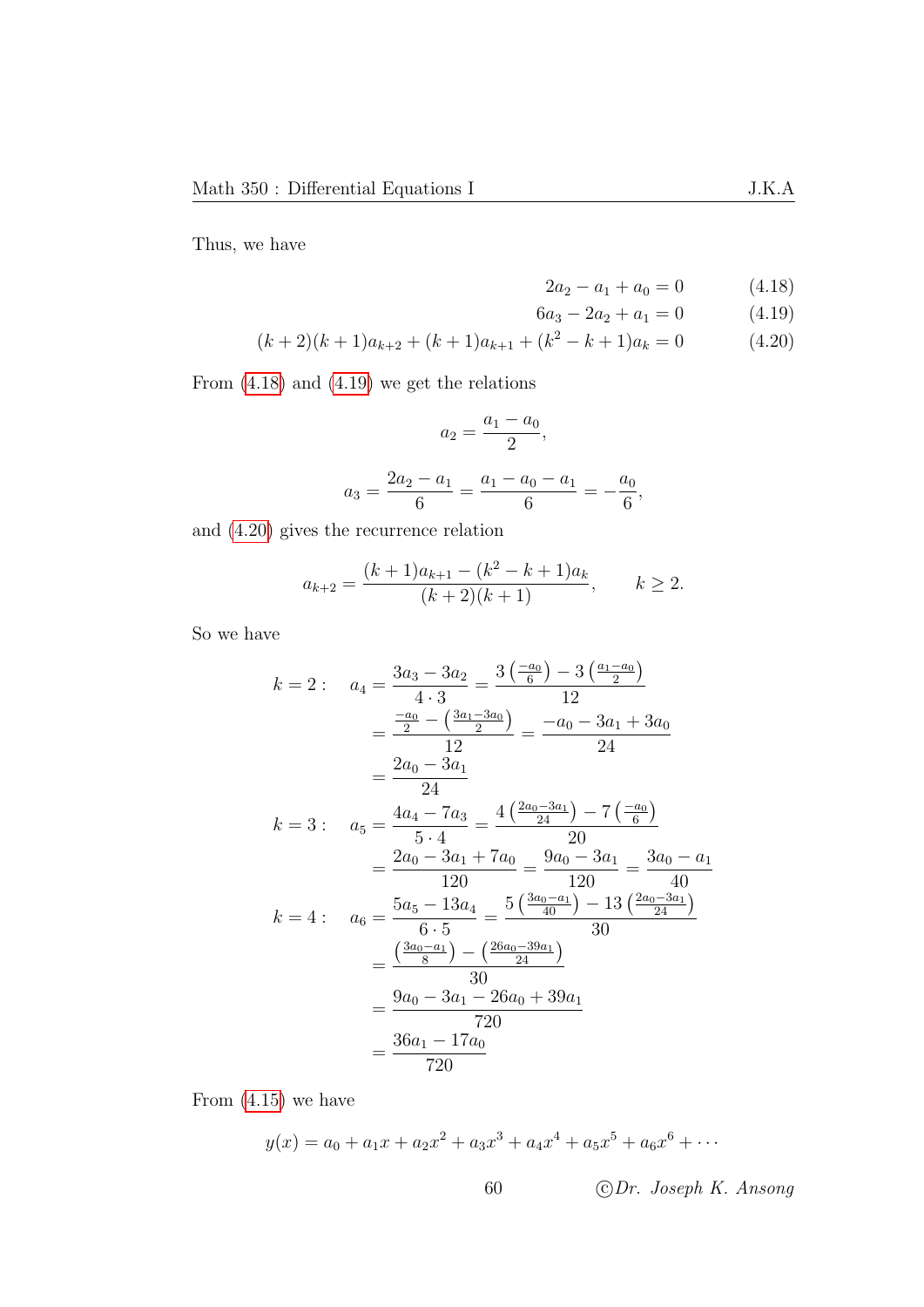$$
\implies y(x) = a_0 + a_1 x + \left(\frac{a_1 - a_0}{2}\right) x^2 - \frac{a_0}{6} x^3 + \left(\frac{2a_0 - 3a_1}{24}\right) x^4 + \left(\frac{3a_0 - a_1}{40}\right) x^5 + \left(\frac{36a_1 - 17a_0}{720}\right) x^6 + \cdots \quad (4.21)
$$

**Remark.** Given initial conditions, we can determine  $a_0$  and  $a_1$ , and  $(4.21)$ gives approximations to the solution of the differential equation about  $x = 0$ . But how useful are the partial sums; for example when  $x = 0.3$  or  $x = 2.4$ ? Note that we don't have a general form for  $a_n$  so we cannot use the wellknown tests to find the radius of convergence. The following theorem helps us to determine the radius of convergence in cases like this.

<span id="page-64-3"></span>**Theorem 9.** Suppose  $x_0$  is an ordinary point for the differential equation

<span id="page-64-0"></span>
$$
y''(x) + p(x)y'(x) + q(x)y(x) = 0.
$$
 (4.22)

Then [\(4.22\)](#page-64-1) has two linearly independent analytic solutions of the form

<span id="page-64-2"></span><span id="page-64-1"></span>
$$
y(x) = \sum_{n=0}^{\infty} a_n (x - x_0)^n.
$$
 (4.23)

Moreover, the radius of convergence of any power series solution of the form given by  $(4.23)$  is at least as large as the distance from  $x_0$  to the nearest singular point (real or complex-valued) of equation [\(4.22\)](#page-64-1).

Remark. (a) Recall that the distance between any two complex numbers  $z_1 = a + ib$  and  $z_2 = c + id$  is given by

$$
|z_1 z_2| = \sqrt{(a-c)^2 + (b-d)^2}.
$$

(b) We are now in a position to address the concerns raised after the previous example as demonstrated in the example below.

Example 33. Find the minimum value for the radius of convergence of a power series solution about the point  $x_0$ :

$$
(1+x^2)y'' - y' + y = 0, \qquad x_0 = 0.
$$

Solution. Writing the equation in standard form gives

$$
y'' - \frac{1}{1+x^2}y' + \frac{1}{1+x^2}y = 0.
$$
  
61 \t\tCDr. Joseph K. Ansong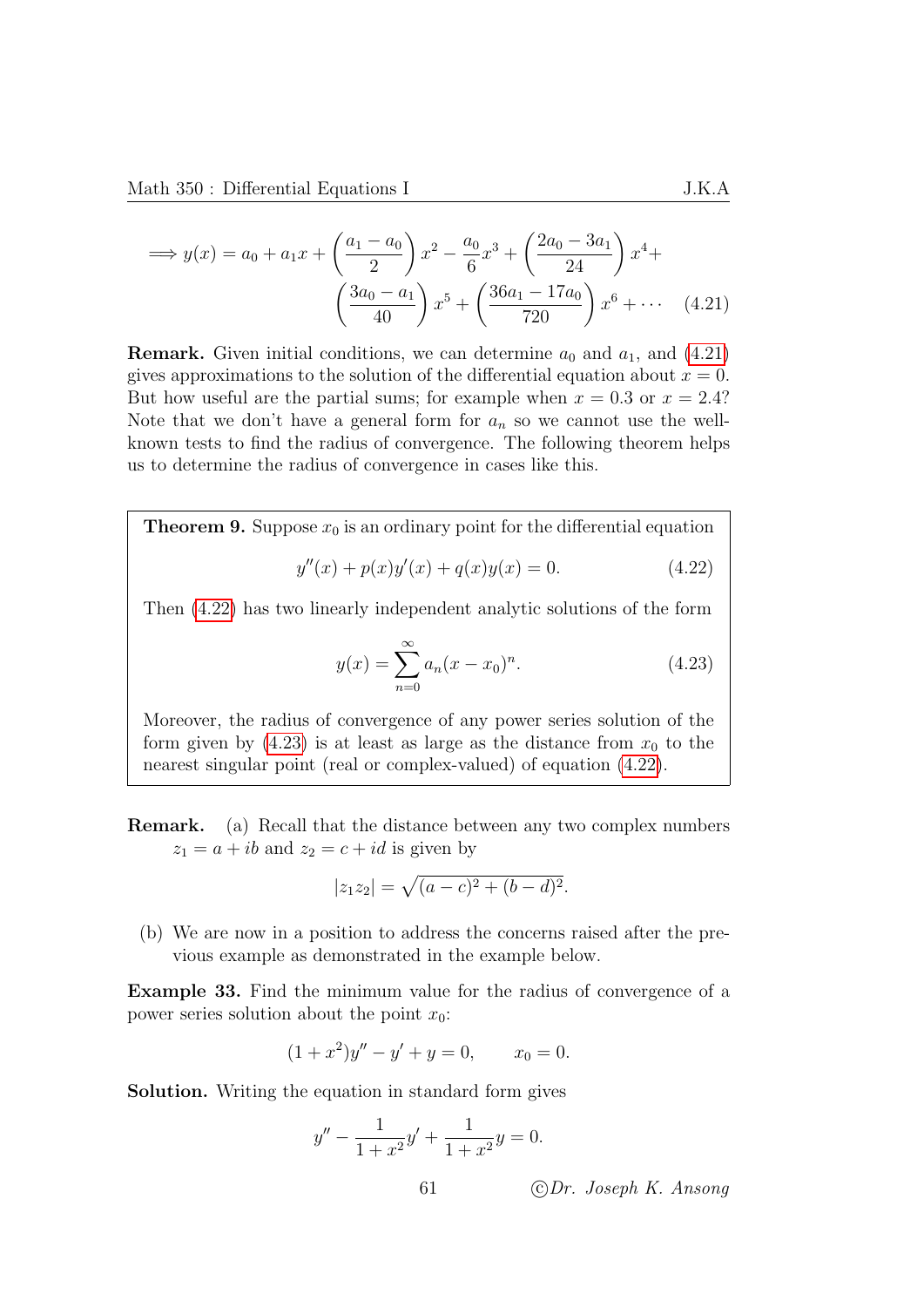Singular points occur when

$$
1 + x^2 = 0, \qquad x = \pm i.
$$

Now,  $x_0 = 0$  is an ordinary point and the distance from  $x = 0$  to either  $x = \pm i$ is 1. So the radius of convergence is at least 1. Thus, using the Theorem [9,](#page-64-3) the partial sums of the series solution will converge to the solution for  $-1 < x < 1$ .

Example 34. Find the minimum value for the radius of convergence of a power series solution about the point  $x_0$ :

- (a)  $2y'' + xy' + y = 0;$   $x_0 = 0.$
- (b)  $(x^2 5x + 6)y'' 3xy' y = 0;$   $x_0 = 0.$
- (c)  $(x+1)y'' 3xy' + 2y = 0;$   $x_0 = 1.$

(d) 
$$
(1 + x + x^2)y'' - 3y' = 0;
$$
  $x_0 = 1.$ 

**Solution.** (a)  $y'' + \frac{x}{2}$ 2  $y' + \frac{1}{2}$  $\frac{1}{2}y = 0,$   $x_0 = 0.$ Now,

$$
\implies p(x) = \frac{1}{2}x, \qquad q(x) = \frac{1}{2},
$$

are analytic with no singular points. So the distance between the ordinary point  $x = 0$  and the nearest singular point is infinite. Thus, the radius of convergence is infinite.

(b) 
$$
(x^2 - 5x + 6)y'' - 3xy' - y = 0
$$
,  $x_0 = 0$ .  

$$
y'' - \frac{3x}{(x^2 - 5x + 6)}y' - \frac{1}{(x^2 - 5x + 6)}y = 0;
$$

Singular points occur for

$$
x^{2} - 5x + 6 = (x - 2)(x - 3) = 0
$$
  

$$
\implies x = 2 \text{ or } x = 3.
$$

Now  $x = 0$  is an ordinary point. The distance from 0 to 2 is 2, and from 0 to 3 is 3. Since 2 is the nearest singular point to 0, Theorem [9](#page-64-3) implies that the radius of convergence is at least 2.

 $x = 0.$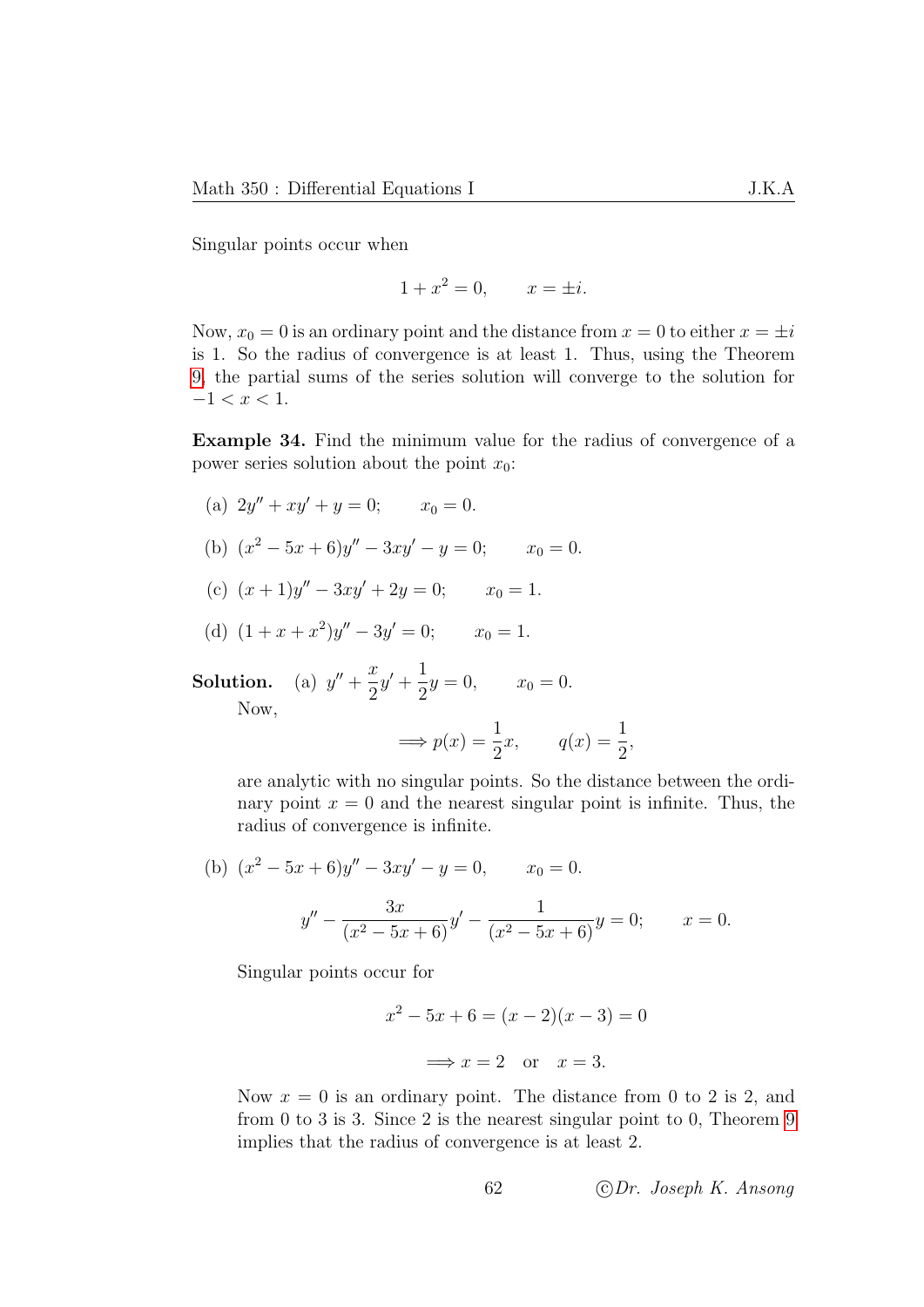(c)  $(x+1)y'' - 3xy' + 2y = 0;$   $x_0 = 1.$ 

$$
y'' - \frac{3x}{x+1}y' + \frac{2}{x+1} = 0; \qquad x = 1.
$$

The Singular point is  $x = -1$ . The radius of convergence is given by

$$
\rho = \sqrt{(-1 - 1)^1} = 2.
$$

(d)  $(1 + x + x^2)y'' - 3y' = 0;$   $x_0 = 1.$ 

$$
y'' - \frac{3}{(1+x+x^2)}y' = 0; \qquad x_0 = 1.
$$

Singular points occur for

$$
1 + x + x2 = x2 + x + 1 = 0
$$

$$
\implies x = \frac{-1 \pm \sqrt{1 - 4}}{2} = -\frac{1}{2} \pm \frac{\sqrt{3}}{2}i
$$

Now  $x_0 = 1$  is an ordinary point and the distance,  $\rho$ , from  $x = 1$  to each of the singular points is given by

$$
\rho = \sqrt{\left(1 + \frac{1}{2}\right)^2 + \left(\frac{\sqrt{3}}{2}\right)^2} = \sqrt{\frac{9}{4} + \frac{3}{4}}
$$

$$
\implies \rho = \sqrt{\frac{12}{4}} = \sqrt{3}.
$$

So the radius of convergence is  $\rho =$ 3.

# 4.2.1 Expanding About  $x = 0$

It is easier to expand power series about  $x = 0$ . A shift in variable enables every power series to be expanded about  $x = 0$  as shown below.

Example 35. Find the first few terms in a power series exapansion about  $x = 1$  for a general solution to

$$
2y'' + xy' + y = 0.
$$

Determine the radius of convergence of the series.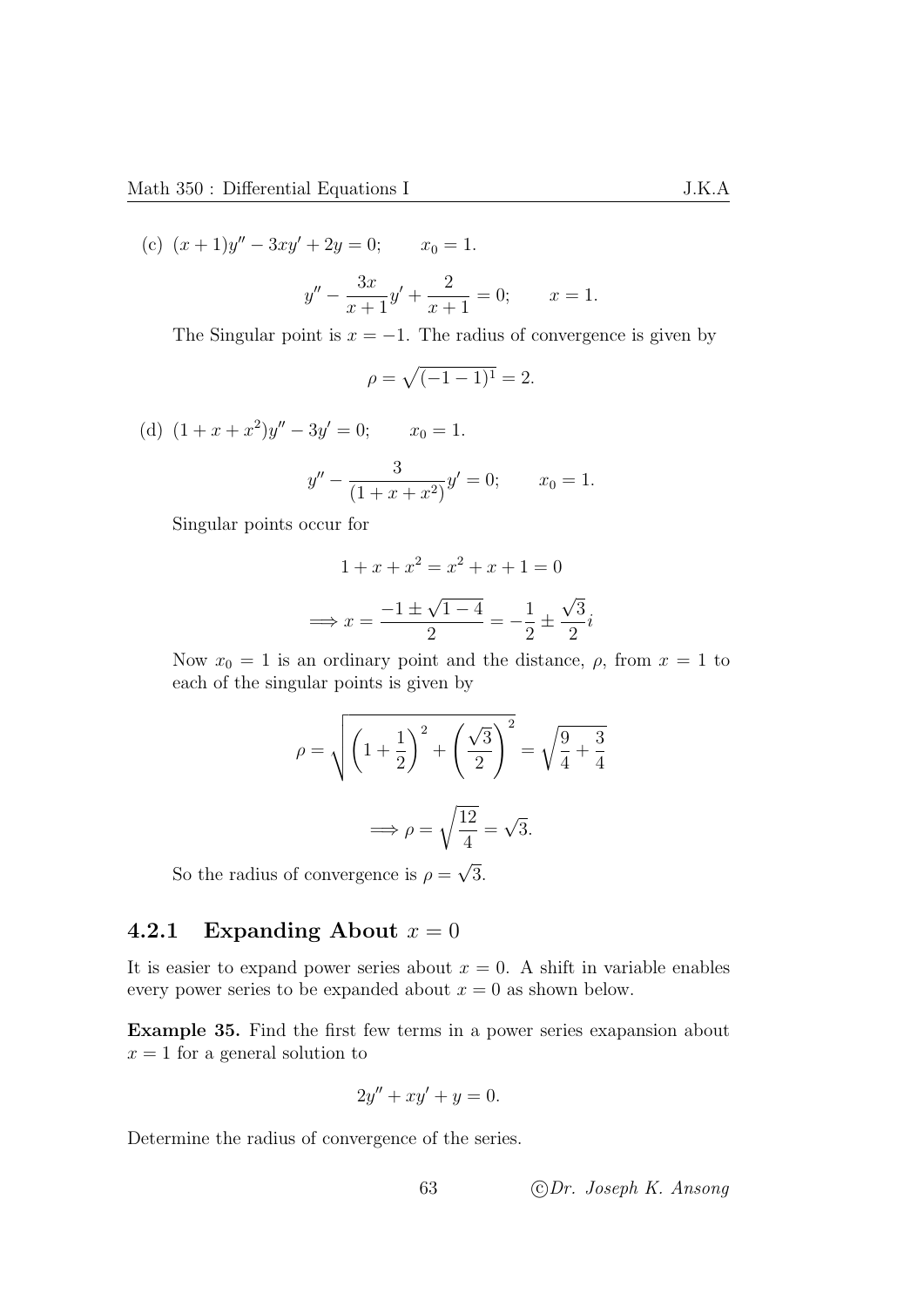#### Solution.

<span id="page-67-0"></span>
$$
2y'' + xy' + y = 0.\t\t(4.24)
$$

 $x = 1$  is an ordinary point. So we expect a solution of the form

$$
y(x) = \sum_{n=0}^{\infty} a_n (x - 1)^n.
$$
 (4.25)

The radius of convergence is infinite. To shift from  $x_0 = 1$  to say  $t_0 = 0$ , let

$$
t = x - 1 \quad \Longrightarrow x = t + 1
$$

Let  $Y(t) = y(t + 1)$ . Applying the Chain Rule:

$$
\frac{dY}{dt} = \frac{dy(t+1)}{dt} = \frac{dy}{dx} \cdot \frac{dx}{dt} = \frac{dy}{dx},
$$

since  $dx/dt = 1$ . Thus, we have

$$
\frac{dy}{dx} = \frac{dY}{dt} \quad \text{and} \quad \frac{d^2y}{dx^2} = \frac{d^2Y}{dt^2}.
$$

So equation [\(4.24\)](#page-67-0) becomes

$$
2\frac{d^2Y}{dt^2} + (t+1)\frac{dY}{dt} + Y = 0,
$$

and we seek solutions of the form

$$
Y(t) = \sum_{n=0}^{\infty} a_n t^n.
$$

We can now proceed as usual to get the solution as

$$
Y(t) = a_0 \left( 1 - \frac{1}{4}t^2 + \frac{1}{24}t^3 + \cdots \right) + a_1 \left( t - \frac{1}{4}t^2 - \frac{1}{8}t^3 + \cdots \right).
$$

Setting  $t = x - 1$ , yields the solution with the correct variables as

$$
y(x) = a_0 \left\{ 1 - \frac{1}{4}(x-1)^2 + \frac{1}{24}(x-1)^3 + \dots \right\} + a_1 \left\{ (x-1) - \frac{1}{4}(x-1)^2 - \frac{1}{8}(x-1)^3 + \dots \right\}
$$

### 4.2.2 Series Solutions about Regular Singular Points

64 c Dr. Joseph K. Ansong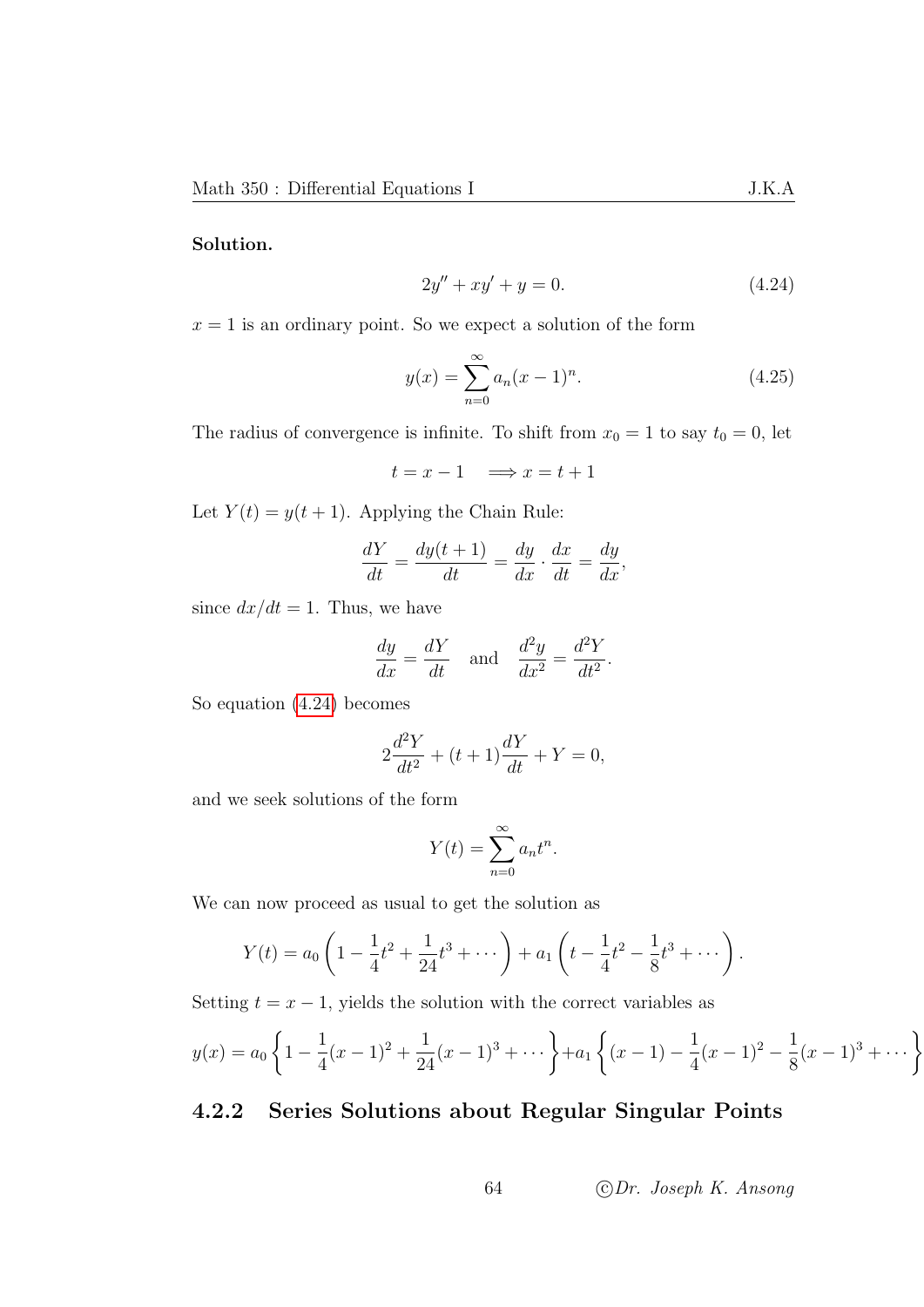**Definition 13.** A singular point  $x_0$  of

$$
y''(x) + p(x)y'(x) + q(x)y(x) = 0,
$$
\n(4.26)

is said to be a **regular singular point** if both  $(x - x_0)p(x)$  and  $(x (x_0)^2 q(x)$  are analytic at  $x_0$ . Otherwise  $x_0$  is called an **irregular singular** point.

<span id="page-68-0"></span>Example 36. Classify the singular points of the equation

$$
(x2 - 1)2y''(x) + (x + 1)y'(x) - y(x) = 0.
$$

Solution.

$$
y''(x) + \frac{(x+1)}{(x^2-1)^2}y'(x) - \frac{1}{(x^2-1)^2}y(x) = 0.
$$

Thus,

$$
p(x) = \frac{(x+1)}{(x^2-1)^2} = \frac{(x+1)}{[(x-1)(x+1)]^2} = \frac{1}{(x-1)^2(x+1)}
$$

$$
q(x) = \frac{-1}{(x^2-1)^2} = \frac{-1}{(x-1)^2(x+1)^2}
$$

Thus, the singular points are

 $x = 1$  and  $x = -1$ .

For  $x = 1$ , we have

$$
(x-1)p(x) = \frac{1}{(x-1)(x+1)}
$$

which is not analytic at  $x = 1$ . So  $x = 1$  is an irregular singular point. (Note that we don't need to proceed to analyze  $(x-1)^2q(x)$ . For  $x = -1$ , we have

$$
(x+1)p(x) = \frac{1}{(x-1)^2},
$$

which is analytic at  $x = -1$ . Now

$$
(x+1)^2 q(x) = \frac{-1}{(x-1)^2},
$$

which is also analytic at  $x = -1$ . So  $x = -1$  is a regular singular point.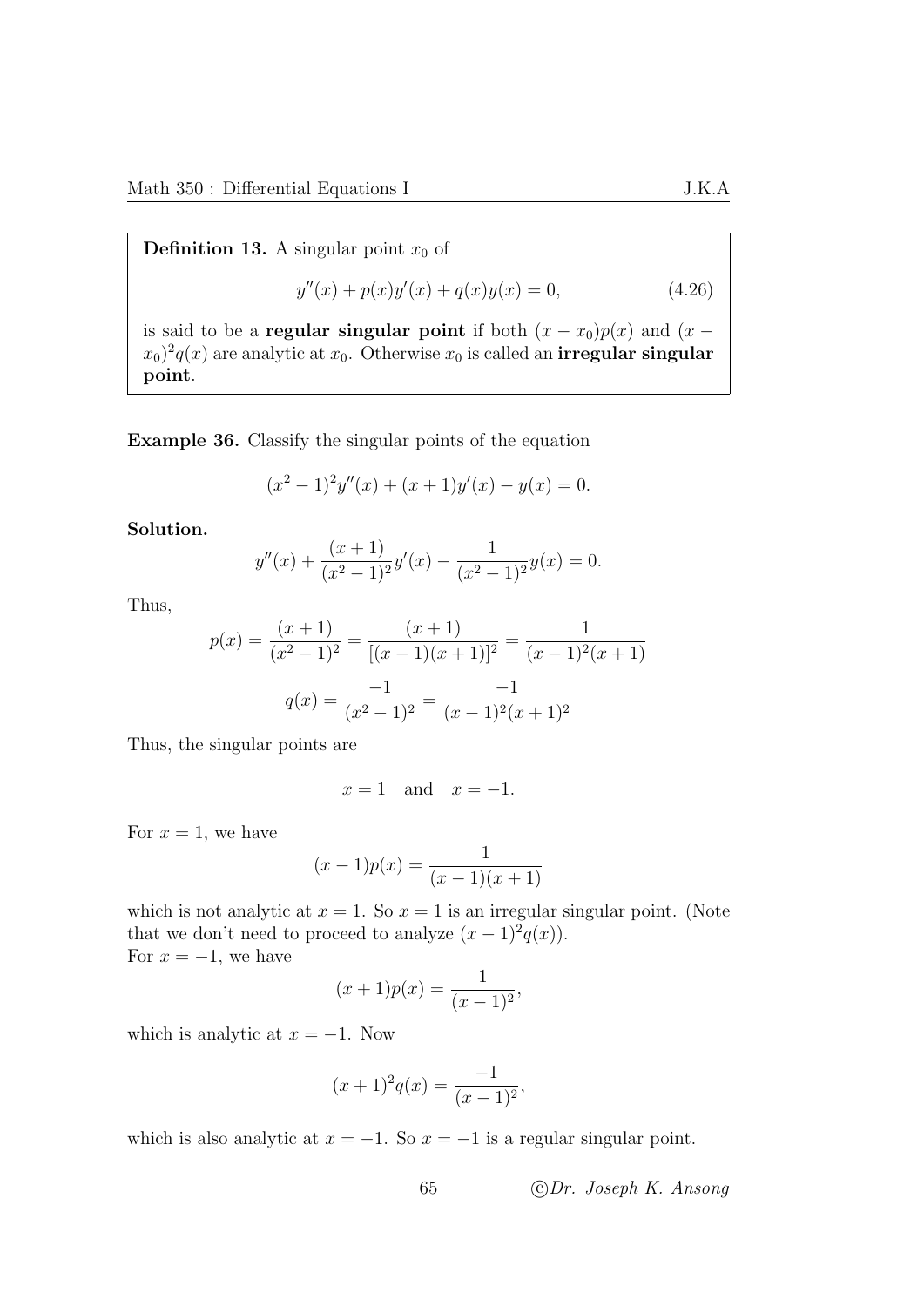### 4.2.3 Method of Frobenius

This is a method used to find a series solution to

<span id="page-69-2"></span>
$$
y''(x) + p(x)y'(x) + q(x)y(x) = 0,
$$
\n(4.27)

about a regular singular point, say  $x_0$ . The idea is that, since  $y = x^r$  is the form of a solution to Cauchy-Euler equations  $(ax^2y'' + bxy' + cy = 0, x > 0)$ , we expect, at a regular singular point  $x = 0$ , a solution of the form

$$
y(x) = W(r, x) = x^r \sum_{n=0}^{\infty} a_n x^n, \quad x > 0
$$

$$
\implies W(r, x) = \sum_{n=0}^{\infty} a_n x^{n+r}, \quad (4.28)
$$

with  $a_0 \neq 0$ . Now

<span id="page-69-0"></span>
$$
W' = \sum_{n=0}^{\infty} (n+r)a_n x^{n+r-1},
$$
\n(4.29)

$$
\implies W'' = \sum_{n=0}^{\infty} (n+r)(n+r-1)a_n x^{n+r-2},
$$
\n(4.30)

Also, since  $xp(x)$  and  $x^2q(x)$  are analytic, we can expand them as

$$
xp(x) = \sum_{n=0}^{\infty} a_n x^n,
$$
  

$$
\implies p(x) = \sum_{n=0}^{\infty} a_n x^{n-1},
$$
 (4.31)

and

<span id="page-69-1"></span>
$$
q(x) = \sum_{n=0}^{\infty} a_n x^{n-2}.
$$
 (4.32)

Substituting  $(4.28)-(4.32)$  $(4.28)-(4.32)$  $(4.28)-(4.32)$  into  $(4.27)$  we get

$$
\sum_{n=0}^{\infty} (n+r)(n+r-1)a_n x^{n+r-2} + \left(\sum_{n=0}^{\infty} p_n x^{n-1}\right) \left(\sum_{n=0}^{\infty} (n+r)a_n x^{n+r-1}\right) + \left(\sum_{n=0}^{\infty} q_n x^{n-2}\right) \left(\sum_{n=0}^{\infty} a_n x^{n+r}\right) = 0
$$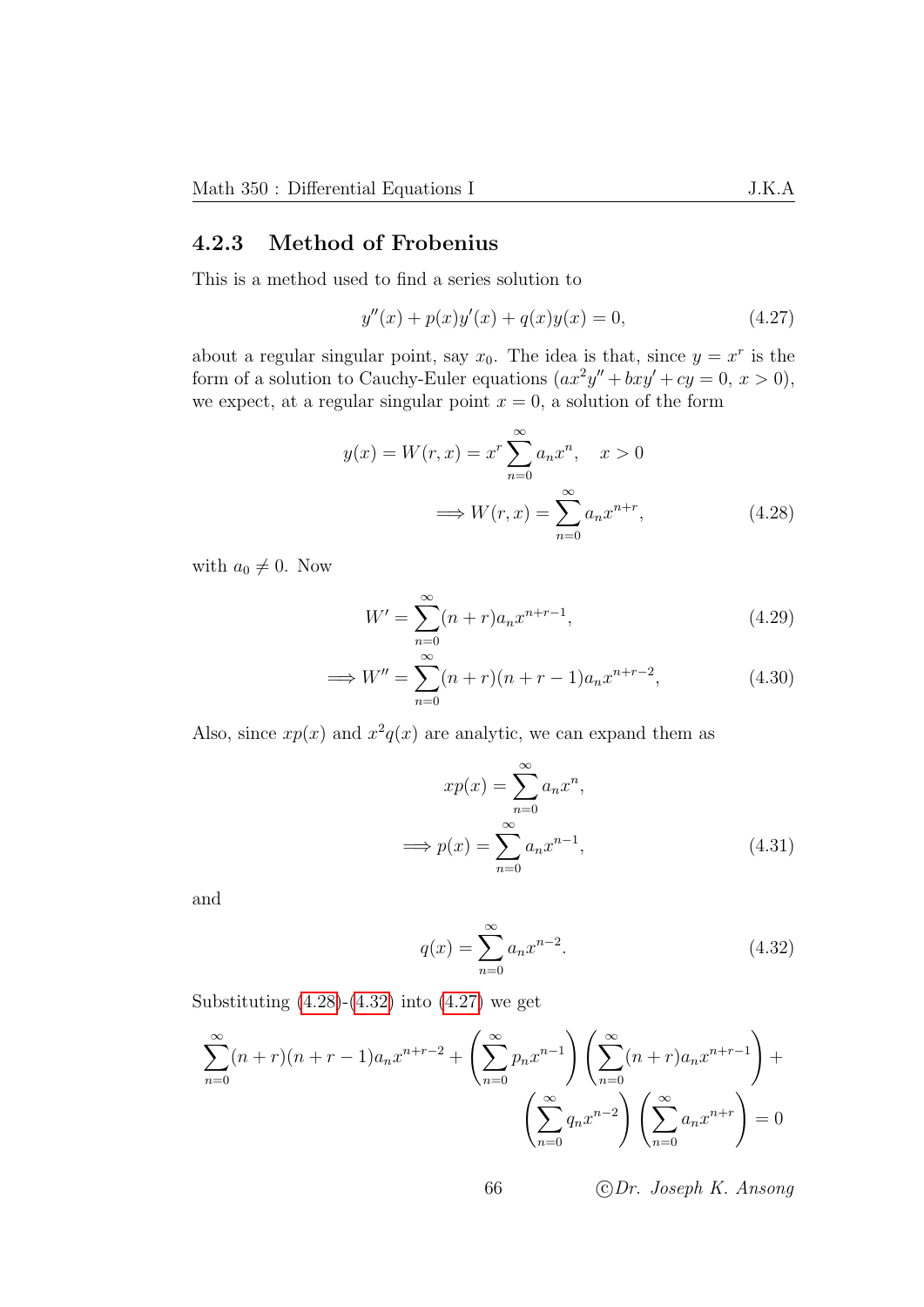Expanding and grouping like terms results in the equation

$$
[r(r-1) + p_0r + q_0] a_0x^{r-2} + \cdots = 0
$$

where  $x^{r-2}$  is the lowest power in this case. Equating each coefficient to zero results in the indicial equation:

$$
r(r-1)p_0r + q_0 = 0, \quad a_0 \neq 0,
$$

as defined formerly below.

**Definition 14 (Indicial Equation).** If  $x_0$  is a regular singular point of  $y'' + p(x)y' + q(x)y = 0$ , then the **indicial equation** for  $x_0$  is

$$
r(r-1) + p_0r + q_0 = 0,
$$

where

$$
p_0 := \lim_{x \to x_0} (x - x_0)p(x)
$$
 and  $q_0 := \lim_{x \to x_0} (x - x_0)^2 q(x)$ .

The roots of the indicial equation are called exponents or indices of the singularity  $x_0$ .

Example 37. Find the indicial equation and exponents at the singularity  $x = -1$  of

$$
(x2 - 1)2y''(x) + (x + 1)y'(x) - y(x) = 0.
$$

Solution. We analyzed this equation in example [36,](#page-68-0) where we found that  $x = -1$  is a regular singular point, and

$$
p(x) = \frac{1}{(x-1)^2(x+1)} \text{ and } q(x) = \frac{-1}{(x-1)^2(x+1)^2}.
$$
  

$$
p_0 = \lim_{x \to -1} (x+1)p(x) = \lim_{x \to -1} \frac{1}{(x-1)^2} = \frac{1}{4}
$$
  

$$
q_0 = \lim_{x \to -1} (x+1)^2 q(x) = \lim_{x \to -1} \frac{-1}{(x-1)^2} = -\frac{1}{4}
$$

So the indicial equation  $r(r-1) + p_0r + q_0 = 0$  becomes

$$
r(r-1) + \frac{1}{4}r - \frac{1}{4} = 0,
$$
  

$$
\implies 4r(r-1) + r - 1 = 0, \implies 4r^2 - 3r - 1 = 0
$$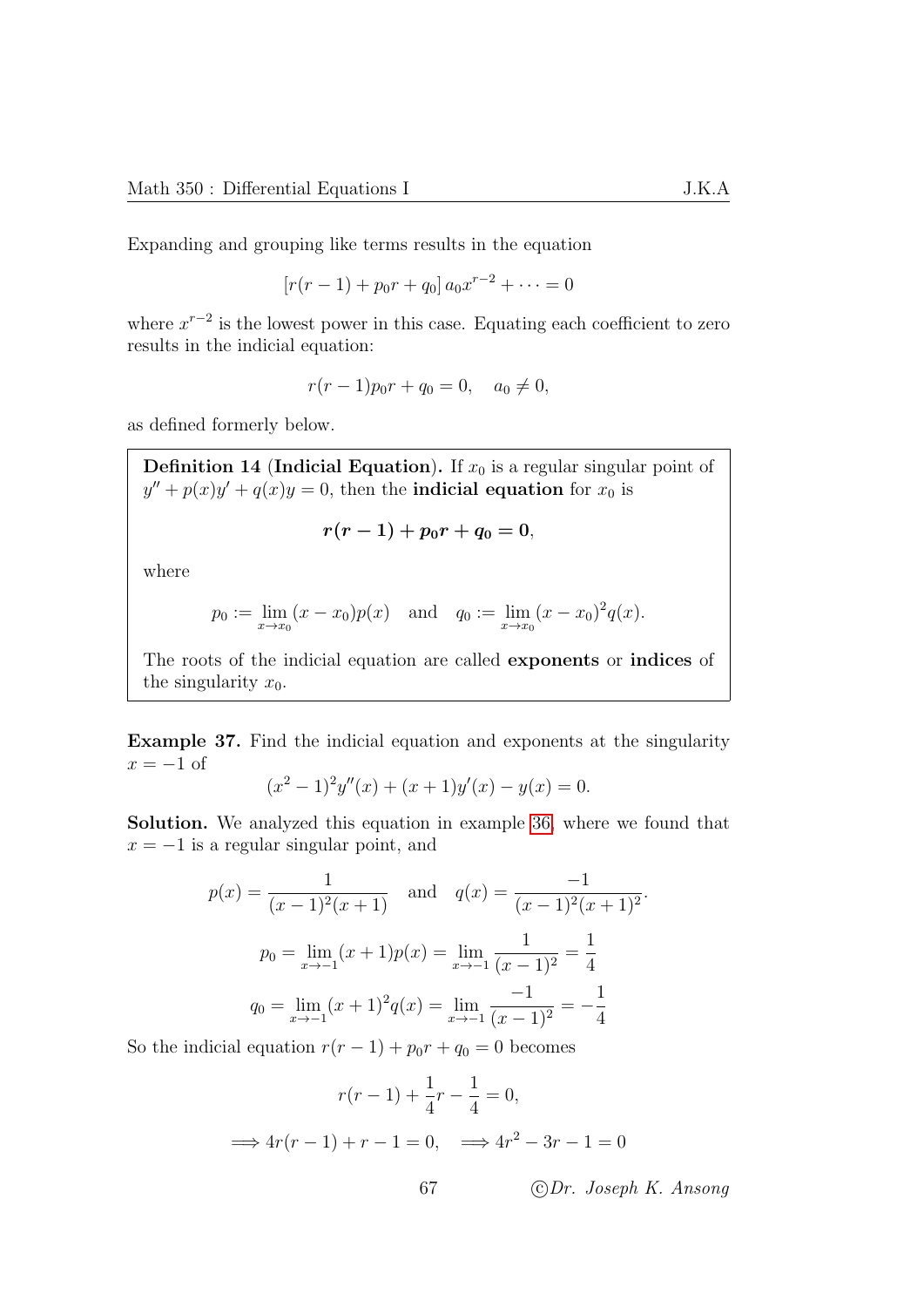$$
\implies 4r^2 - 4r + r - 1 = 0, \implies 4r(r - 1) + (r - 1) = 0
$$
  

$$
\implies (r - 1)(4r + 1) = 0.
$$

So the exponents are:

<span id="page-71-0"></span>
$$
r=1, \quad -\frac{1}{4}.
$$

The Frobenius Theorem stated next enables us to find one series solution of a variable-coefficient equation.

**Theorem 10 (Frobenius Theorem).** If  $x_0$  is a regular singular point of

$$
y''(x) + p(x)y'(x) + q(x)y(x) = 0,
$$
\n(4.33)

then there exists at least one series solution of the form

$$
W(r,x) = (x - x_0) \sum_{n=0}^{\infty} a_n (x - x_0)^n = \sum_{n=0}^{\infty} a_n (x - x_0)^{n+r},
$$

where  $r = r_1$  is the larger root of the associated indicial equation. Moreover, this series converges for all x such that  $0 < x - x_0 < \rho$ , where  $\rho$  is the distance from  $x_0$  to the nearest other singular point (real or complex) of [\(4.33\)](#page-71-0).

Example 38. Find the series expansion about the regular singular point  $x = 0$  for a solution to

$$
(x+2)x^{2}y''(x) - xy'(x) + (1+x)y(x) = 0, \quad x > 0.
$$
 (4.34)

Solution. Writing the equation in standard form gives

$$
y''(x) - \frac{x}{(x+2)x^2}y'(x) + \frac{(1+x)}{(x+2)x^2}y(x) = 0
$$

So we have

$$
p(x) = \frac{-x}{(x+2)x^2} = \frac{-1}{(x+2)x}.
$$

$$
q(x) = \frac{1+x}{(x+2)x}.
$$

Thus,

$$
p_0 = \lim_{x \to 0} x p(x) = \lim_{x \to 0} \frac{-1}{x+2} = -\frac{1}{2}
$$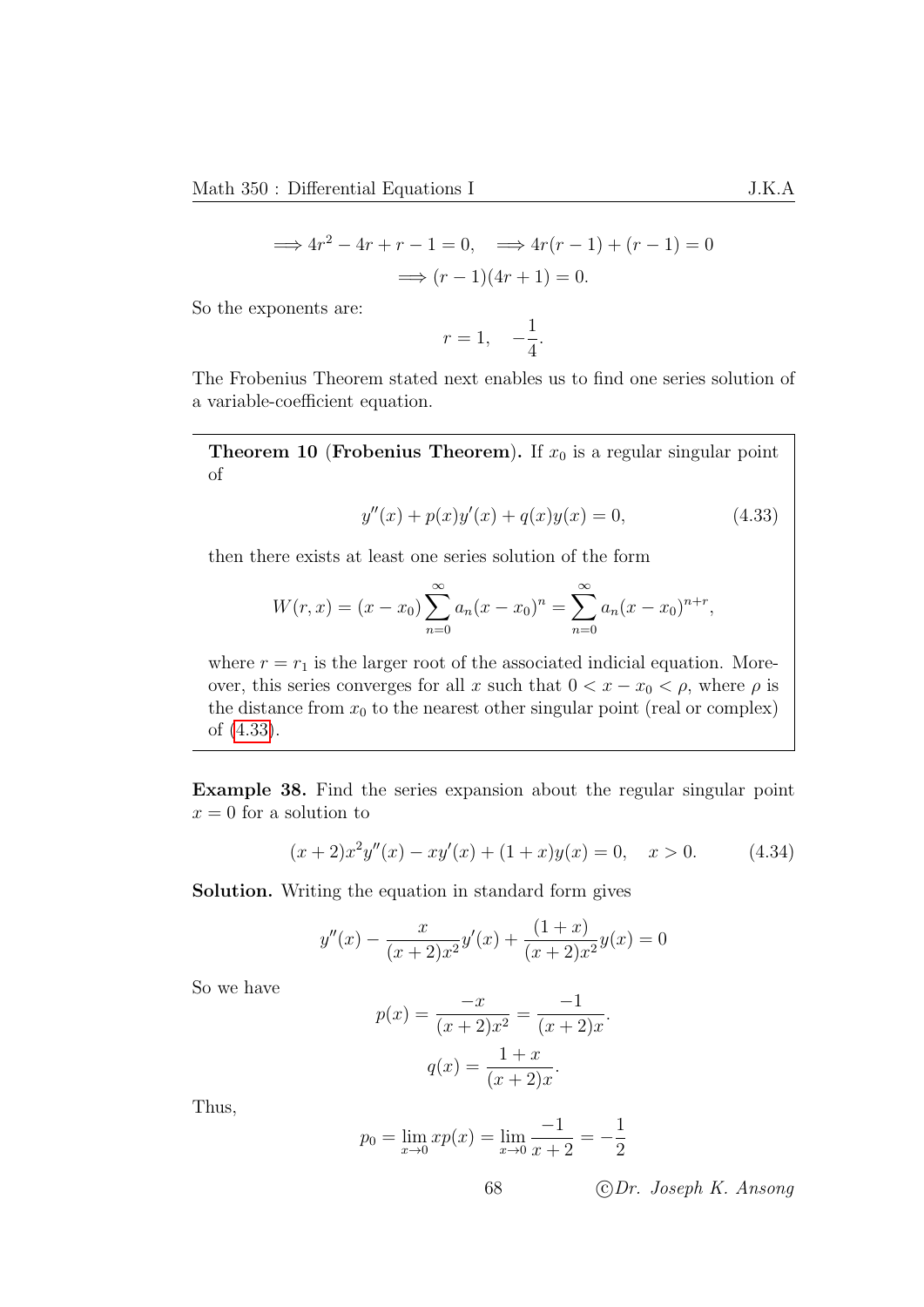$$
q_0 = \lim_{x \to 0} x^2 q(x) = \lim_{x \to 0} \frac{1+x}{x+2} = \frac{1}{2}
$$

The indicial equation  $r(r-1) + p_0r + q_0 = 0$  becomes

$$
r(r-1) - \frac{1}{2}r + \frac{1}{2} = 0,
$$
  

$$
2r^2 - 2r - r + 1 = 0, \quad 2r^2 - 3r + 1 = 0
$$
  

$$
\implies (r-1)(2r - 1) = 0
$$

So the exponents are

$$
r = 1, \quad \text{and} \quad r = \frac{1}{2}.
$$

So we seek a solution of the form

$$
W(r, x) = x^r \sum_{n=0}^{\infty} a_n x^n = \sum_{n=0}^{\infty} a_n x^{n+r}
$$

To obtain the constants  $a_n$ , we apply Frobenius Theorem and use the larger root  $r = 1$  to get one solution  $y_1(x) = W(1, x)$  such that

<span id="page-72-0"></span>
$$
W(1, x) = \sum_{n=0}^{\infty} a_n x^{n+1}
$$
\n
$$
\implies W' = \sum_{n=0}^{\infty} (n+1) a_n x^n
$$
\n
$$
\implies W'' = \sum_{n=0}^{\infty} (n+1) n a_n x^{n-1}
$$
\n(4.35)

Substitute the above expressions into [\(4.34\)](#page-71-0) to get

$$
(x+2)x^{2} \sum_{n=0}^{\infty} (n+1)na_{n}x^{n-1} - x \sum_{n=0}^{\infty} (n+1)a_{n}x^{n} +
$$

$$
(1+x) \sum_{n=0}^{\infty} a_{n}x^{n+1} = 0
$$

This may be written as

$$
\sum_{k=2}^{\infty} \left[ (k-1)(k-2) + 1 \right] a_{k-2} x^k + \sum_{k=1}^{\infty} \left[ 2k(k-1) - k + 1 \right] a_{k-1} x^k = 0
$$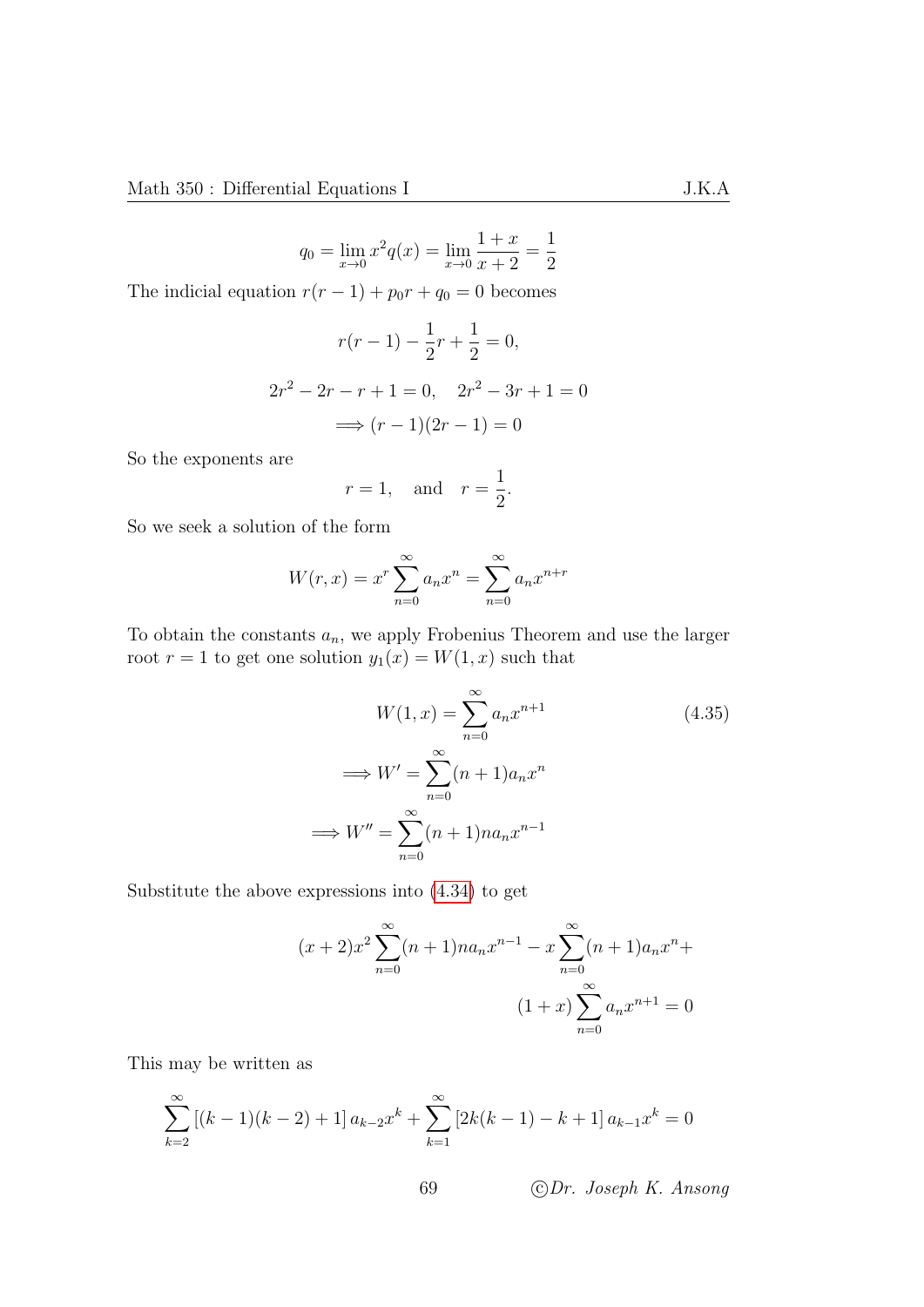Combining the summations results in

$$
(k2 - 3k + 3)ak-2 + (2k - 1)(k - 1)ak-1 = 0
$$
  

$$
\implies ak-1 = -\frac{k2 - 3k + 3}{(2k - 1)(k - 1)}ak-2, \quad k \ge 2.
$$

Thus, we get

$$
a_1 = -\frac{1}{3}a_0
$$
  
\n
$$
a_2 = \frac{1}{10}a_0
$$
  
\n
$$
a_3 = -\frac{1}{30}a_0
$$
  
\n
$$
\vdots = \vdots
$$

From [\(4.35\)](#page-72-0) we have

$$
W(1, x) = a_0 x + a_1 x^2 + a_2 x^3 + a_3 x^4 + \cdots
$$
  
\n
$$
\implies W(1, x) = a_0 x - \frac{1}{3} a_0 x^2 + \frac{1}{10} a_0 x^3 - \frac{1}{30} a_0 x^4 + \cdots
$$
  
\n
$$
\therefore y_1(x) = a_0 x \left( 1 - \frac{1}{3} x + \frac{1}{10} x^2 - \frac{1}{30} x^3 + \cdots \right); \quad x > 0
$$

### 4.2.4 Form of a Second Linearly Independent Solution

**Theorem 11.** Let  $x_0$  be a regular singular point for

 $y'' + p(x)y' + q(x)y = 0$ 

and let  $r_1$  and  $r_2$  be the roots of the associated indicial equation, where  $\mathbb{R}(r_1) \geq \mathbb{R}(r_2).$ 

(a) If  $r_1-r_2$  is not an integer, then there exist two linearly independent solutions of the form

$$
y_1(x) = \sum_{n=0}^{\infty} a_n (x - x_0)^{n+r_1}, \quad a_0 \neq 0,
$$
 (4.36)

$$
y_2(x) = \sum_{n=0}^{\infty} b_n (x - x_0)^{n+r_2}, \quad b_0 \neq 0.
$$
 (4.37)

(b) If  $r_1 = r_2$ , then there exist two linearly independent solutions of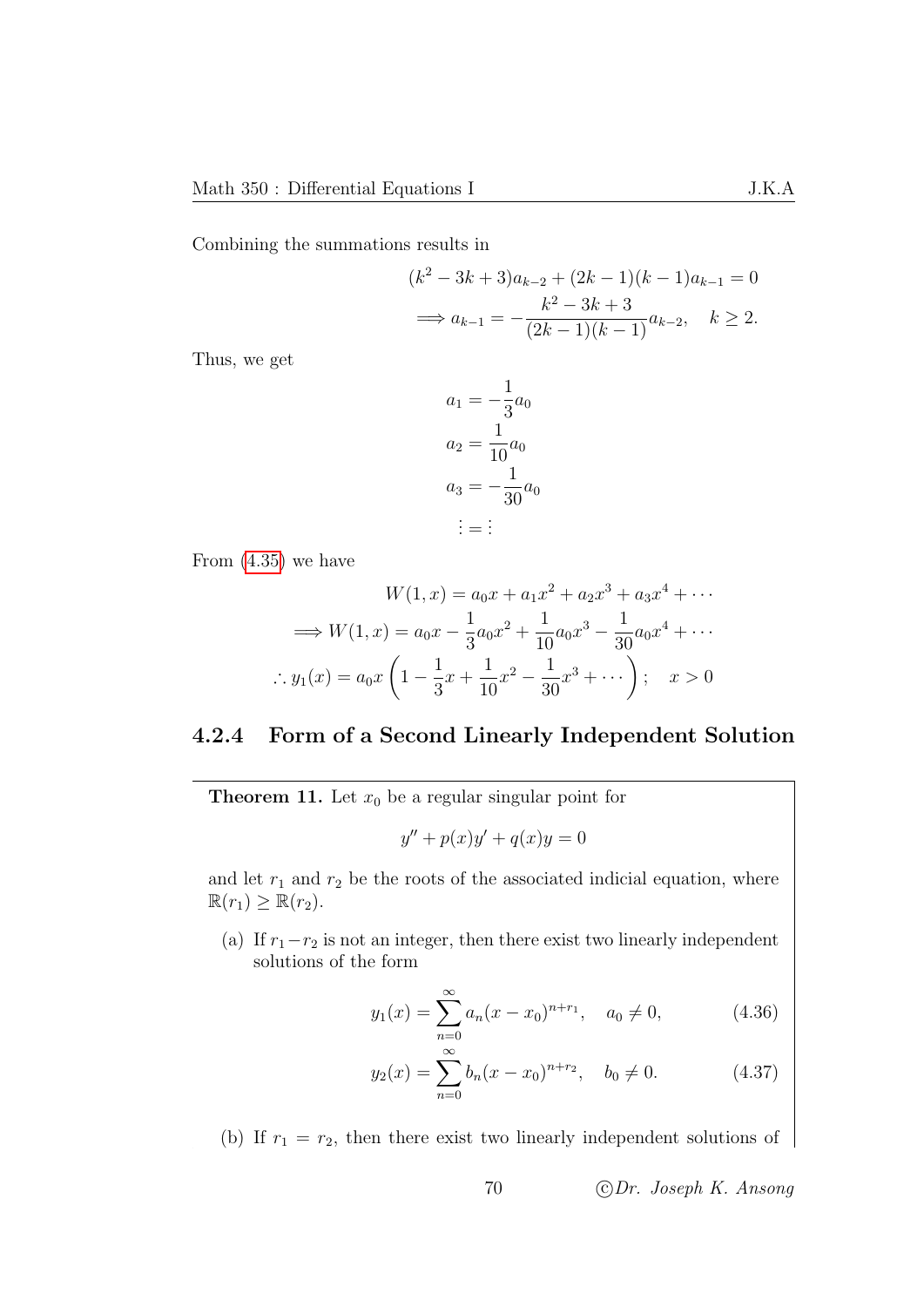the form

$$
y_1(x) = \sum_{n=0}^{\infty} a_n (x - x_0)^{n+r_1}, \quad a_0 \neq 0,
$$
\n(4.38)

$$
y_2(x) = y_1(x) \ln(x - x_0) + \sum_{n=0}^{\infty} b_n(x - x_0)^{n+r_2}, \quad b_0 \neq 0. \quad (4.39)
$$

(b) If  $r_1 - r_2$  is a positive integer, then there exist two linearly independent solutions of the form

$$
y_1(x) = \sum_{n=0}^{\infty} a_n (x - x_0)^{n+r_1}, \quad a_0 \neq 0,
$$
\n(4.40)

$$
y_2(x) = Cy_1(x)\ln(x - x_0) + \sum_{n=0}^{\infty} b_n(x - x_0)^{n+r_2}, \quad b_0 \neq 0. \tag{4.41}
$$

where  $C$  is a constant that could be zero.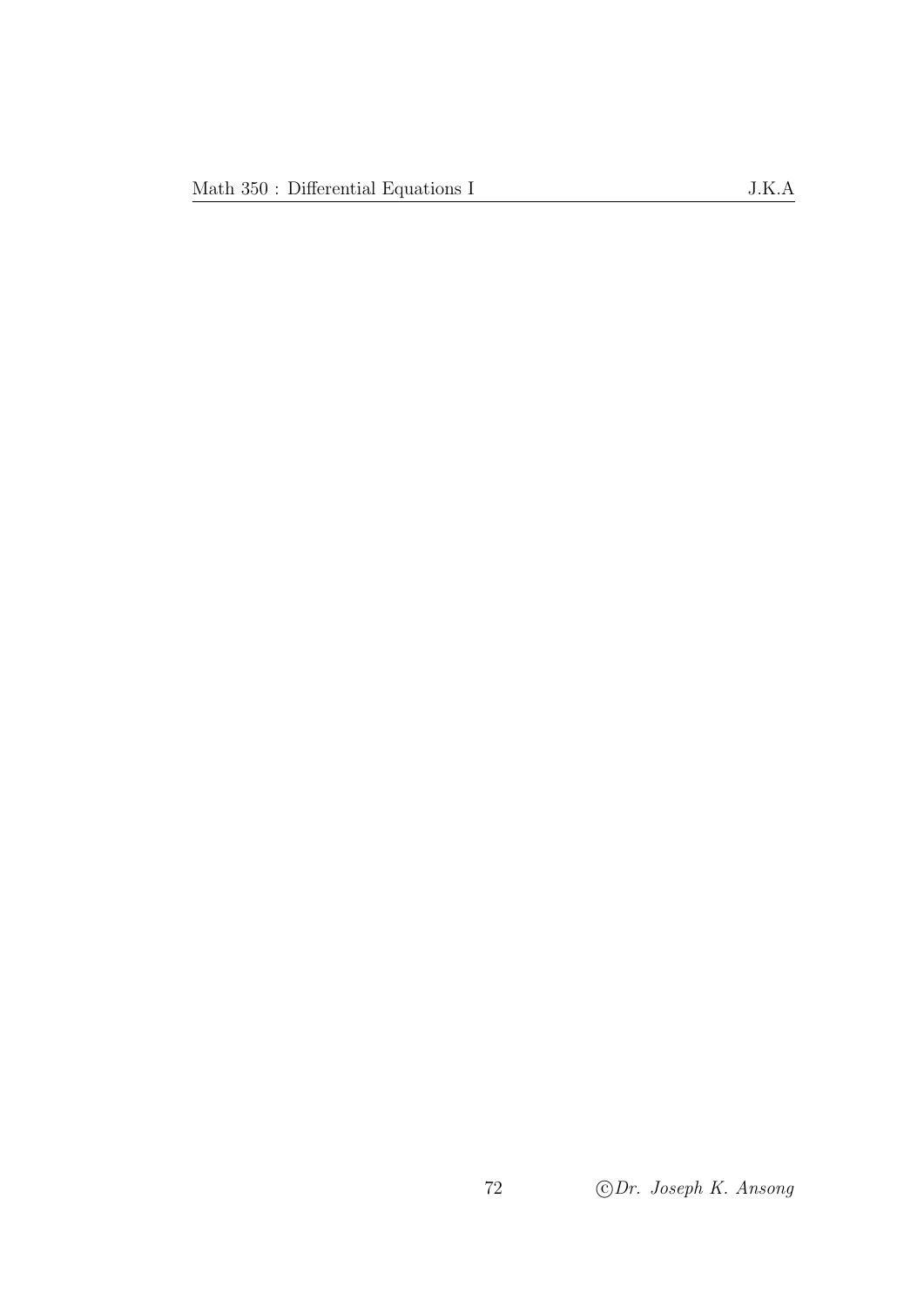## Chapter 5

## Laplace Transforms

**Definition 15.** Let  $f(t)$  be a function on  $[0, \infty)$ . The Laplace transform of f is the function F or  $\mathcal{L}{f}$  defined by the integral

<span id="page-76-0"></span>
$$
F(s) := \int_0^\infty e^{-st} f(t) dt.
$$
\n(5.1)

The domain of  $F(s)$  is all the values of s for which the integral in [\(5.1\)](#page-76-0) exists.

Remark. (1) The integral in [\(5.1\)](#page-76-0) is an improper integral so to integrate we effect

$$
\int_0^\infty e^{-st} f(t) dt = \lim_{N \to \infty} \int_0^N e^{-st} f(t) dt
$$

whenever the limit exists.

- (2) The transform is used to convert constant coefficient differential equations from the t−domain to (simpler) algebraic equations in the x−domain.
- (3) Consider the equation

$$
ay'' + by' + cy = f(t)
$$
\n
$$
(5.2)
$$

Laplace transforms are more useful if  $f(t)$  is not a continuous function. Besides, Laplace transforms are more simpler to use in solving certain more complicated nonhomogeneous differential equations.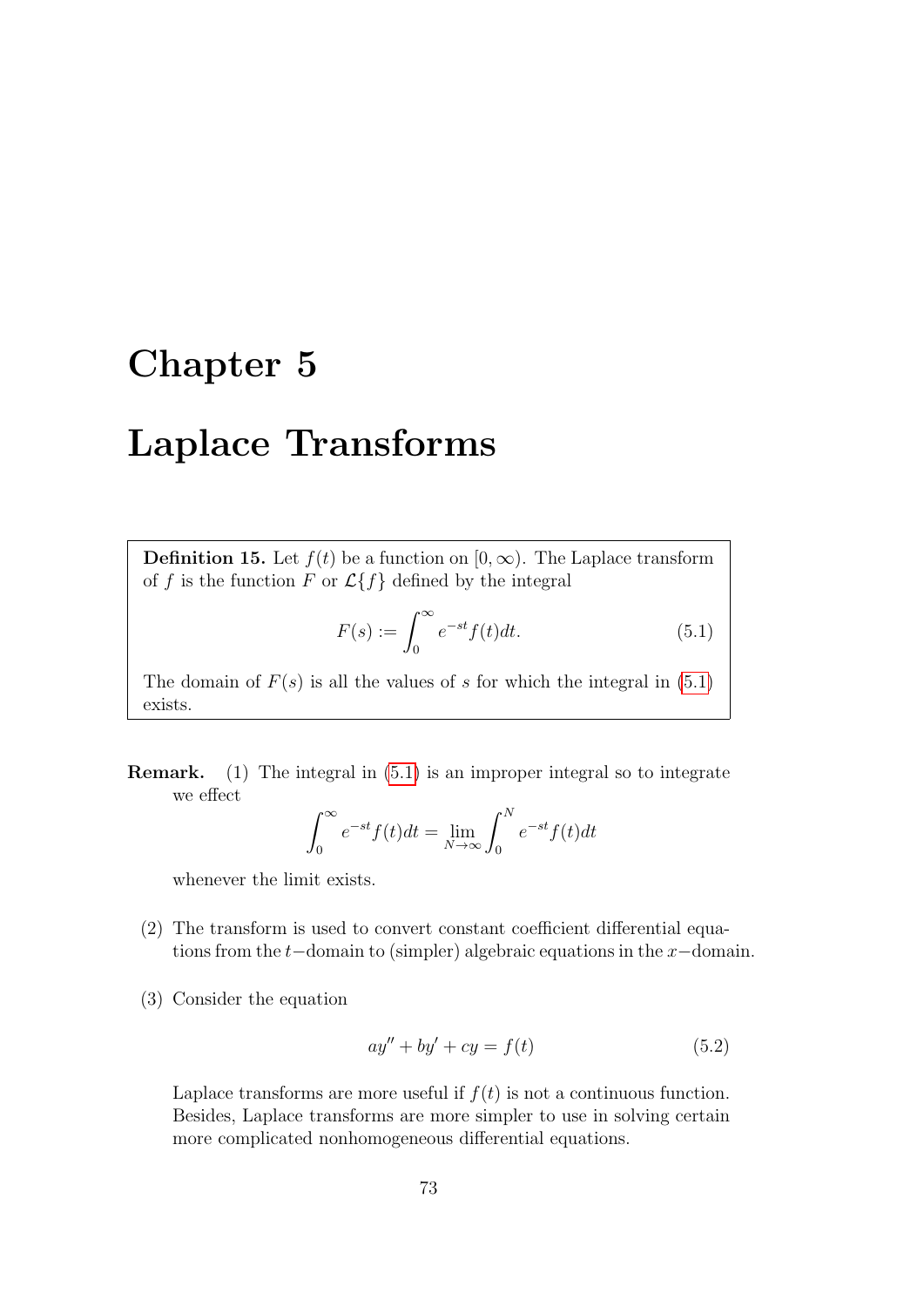

Figure 5.1: Schematic of the mixing problem

#### MOTIVATION: Mixing Problem

The rate of change of the amount of salt in a tank,  $x(t)$ , is governed by the differential equation

$$
\frac{dx}{dt} + \frac{3}{500}x = f(t), \quad x(0) = 30,
$$

where

$$
f(t) = \begin{cases} 2.4 \text{km/min}, & 0 < t < 10, \text{Value A} \\ 1.2 \text{km/min}, & t > 10, \text{Value B} \end{cases} \tag{5.3}
$$

Using the Laplace transform to solve the mixing problem is much easier than our previous methods.

Example 39. Determine the Laplace transform of

(a) 
$$
f(t) = 1
$$
,  $t \ge 1$ .  
\n(b)  $f(t) = e^{at}$ ,  $a = \text{constant}$   
\n(c)  $f(t) = \begin{cases} 0, & 0 < t < 2, \\ t, & t > 2. \end{cases}$ 

Solution. (a)

$$
F(s) = \int_0^\infty e^{-st} f(t) dt = \lim_{N \to \infty} \int_0^N e^{-st} \cdot 1 dt
$$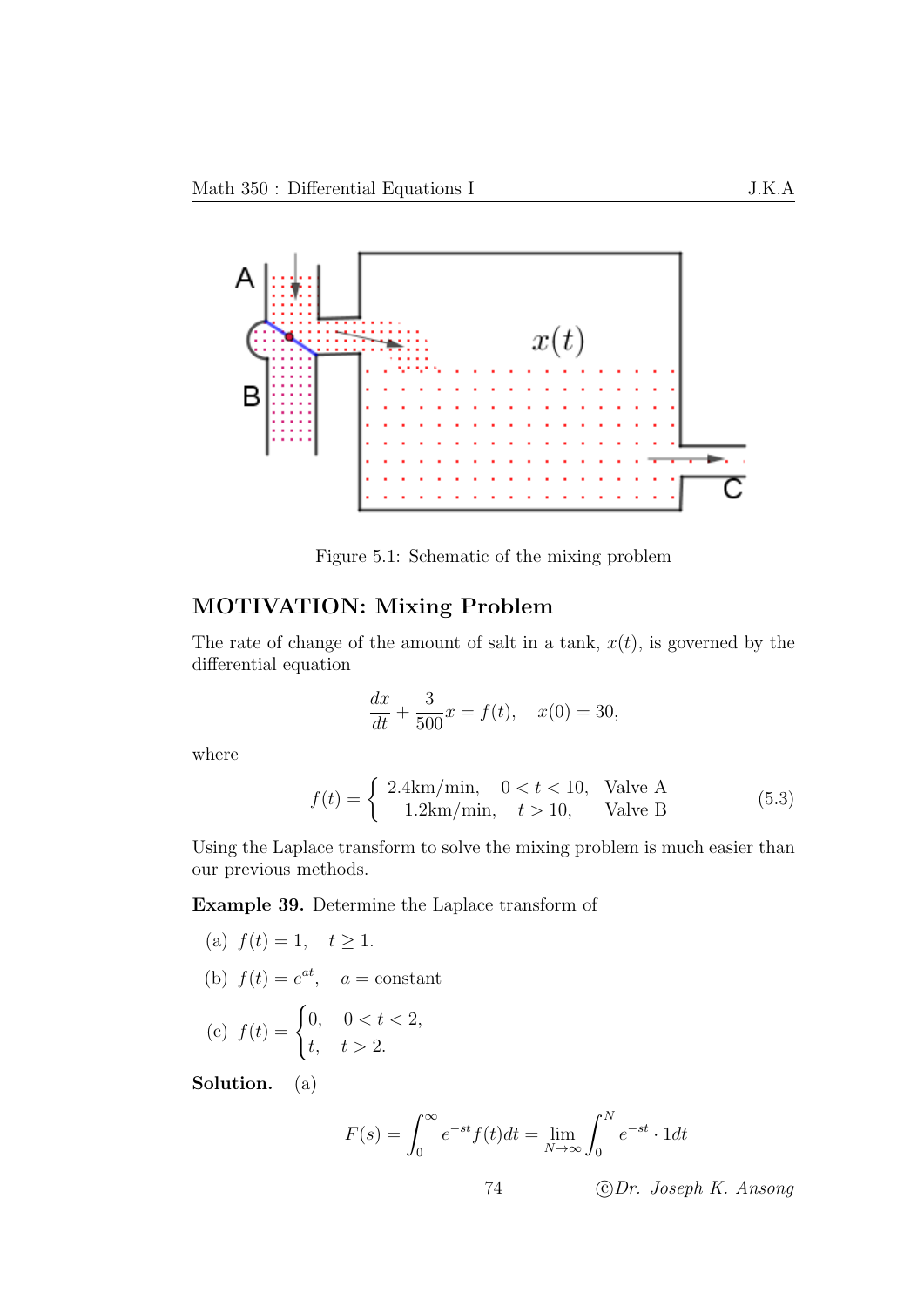$$
= \lim_{N \to \infty} \left[ -\frac{1}{s} e^{-st} \right]_0^N = \lim_{N \to \infty} \left[ -\frac{1}{s} e^{-sN} + \frac{1}{s} \right]
$$

$$
\therefore F(s) = \frac{1}{s}, \text{ for } s > 0.
$$

If  $s \leq 0$  the integral diverges, so

$$
F(s) = \frac{1}{s} \quad \forall s > 0.
$$

(b)

$$
F(s) = \int_0^\infty e^{-st} e^{at} dt = \lim_{N \to \infty} \int_0^N e^{-(s-a)t} dt
$$

$$
= \lim_{N \to \infty} \left[ -\frac{1}{s-a} e^{-(s-a)t} \right]_0^N = \lim_{N \to \infty} \left[ -\frac{1}{(s-a)} e^{-(s-a)N} + \frac{1}{(s-a)} \right]
$$

$$
\therefore F(s) = \frac{1}{s-a}, \quad \text{for} \quad s-a > 0 \quad \text{or} \quad s > a.
$$

If  $s \le a$  the integral diverges, so the domain of  $F(s)$  is all  $s > a$ .

$$
\therefore \mathcal{L}\{e^{at}\} = \frac{1}{s-a} \quad \forall s > a.
$$

(c) 
$$
f(t) = \begin{cases} 0, & 0 < t < 2, \\ t, & t > 2. \end{cases}
$$
  

$$
F(s) = \int_0^\infty e^{-st} f(t) dt = \int_0^2 e^{-st} \cdot 0 dt + \int_2^\infty e^{-st} dt
$$

$$
= \lim_{N \to \infty} \int_2^N t e^{-st} dt
$$

We integrate by parts. Let

$$
u = t, \qquad dv = e^{-st}dt
$$

$$
\implies du = dt, \qquad v = -\frac{1}{s}e^{-st}
$$

$$
\implies F(s) = \lim_{N \to \infty} \left\{ \left[ -\frac{1}{s}te^{-st} \right]_2^N + \int_2^N \frac{1}{s}e^{-st}dt \right\}
$$

$$
= \lim_{N \to \infty} \left\{ -\frac{1}{s}Ne^{-sN} + \frac{2}{s}e^{-2s} + \left[ -\frac{1}{s^2}e^{-st} \right]_2^N \right\}
$$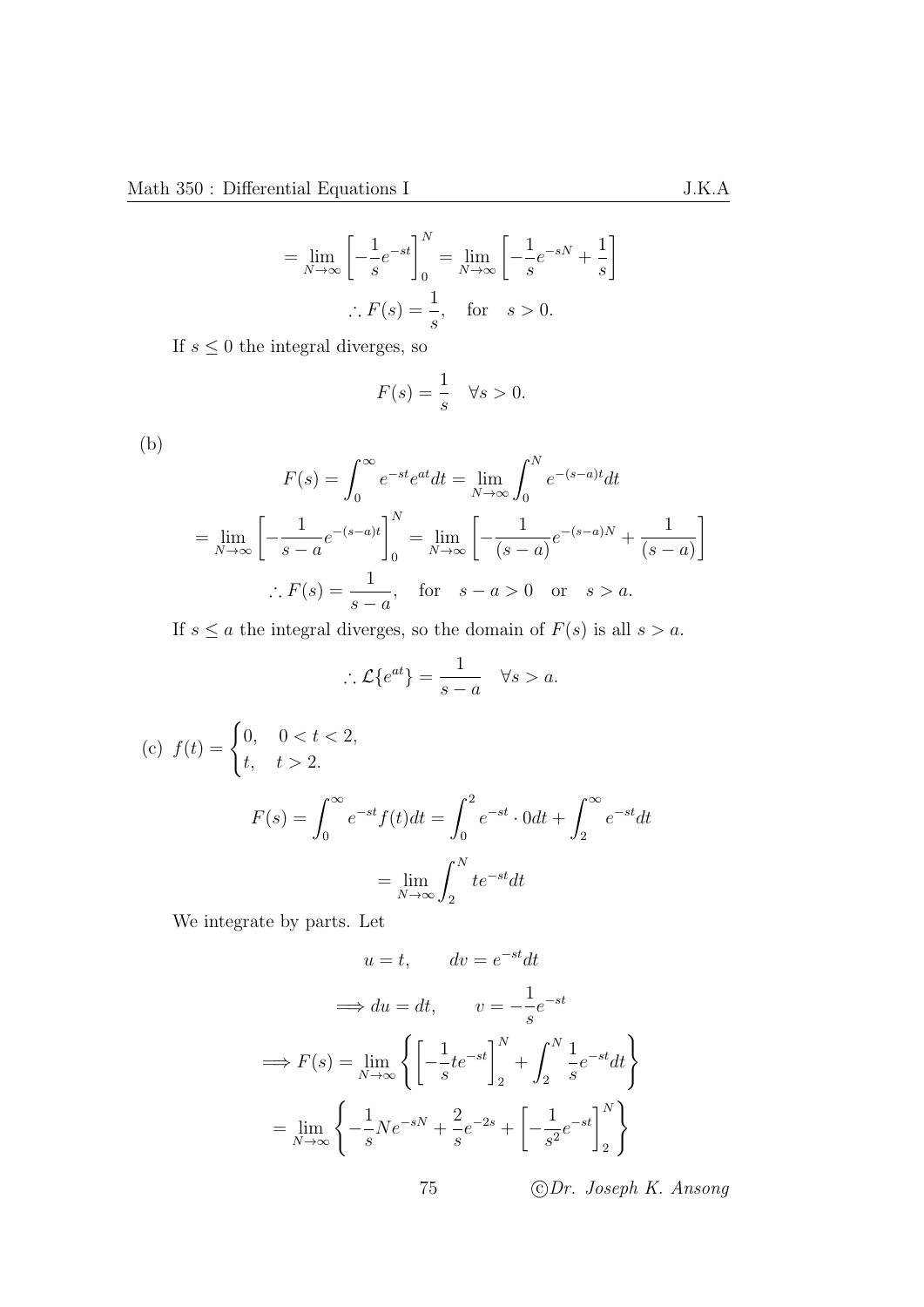$=\lim_{N\to\infty}\left\{-\frac{1}{s}\right\}$ s  $Ne^{-sN} + \frac{2}{s}$ s  $e^{-2s} - \frac{1}{a}$  $\frac{1}{s^2}e^{-sN} + \frac{1}{s^2}$  $\frac{1}{s^2}e^{-2s}$ 

After taking the limit, we get

$$
F(s) = \frac{2}{s}e^{-2s} + \frac{1}{s^2}e^{-2s}, \quad s > 0.
$$
  
 
$$
\therefore F(s) = e^{-2s} \left(\frac{2s+1}{s^2}\right), \quad s > 0.
$$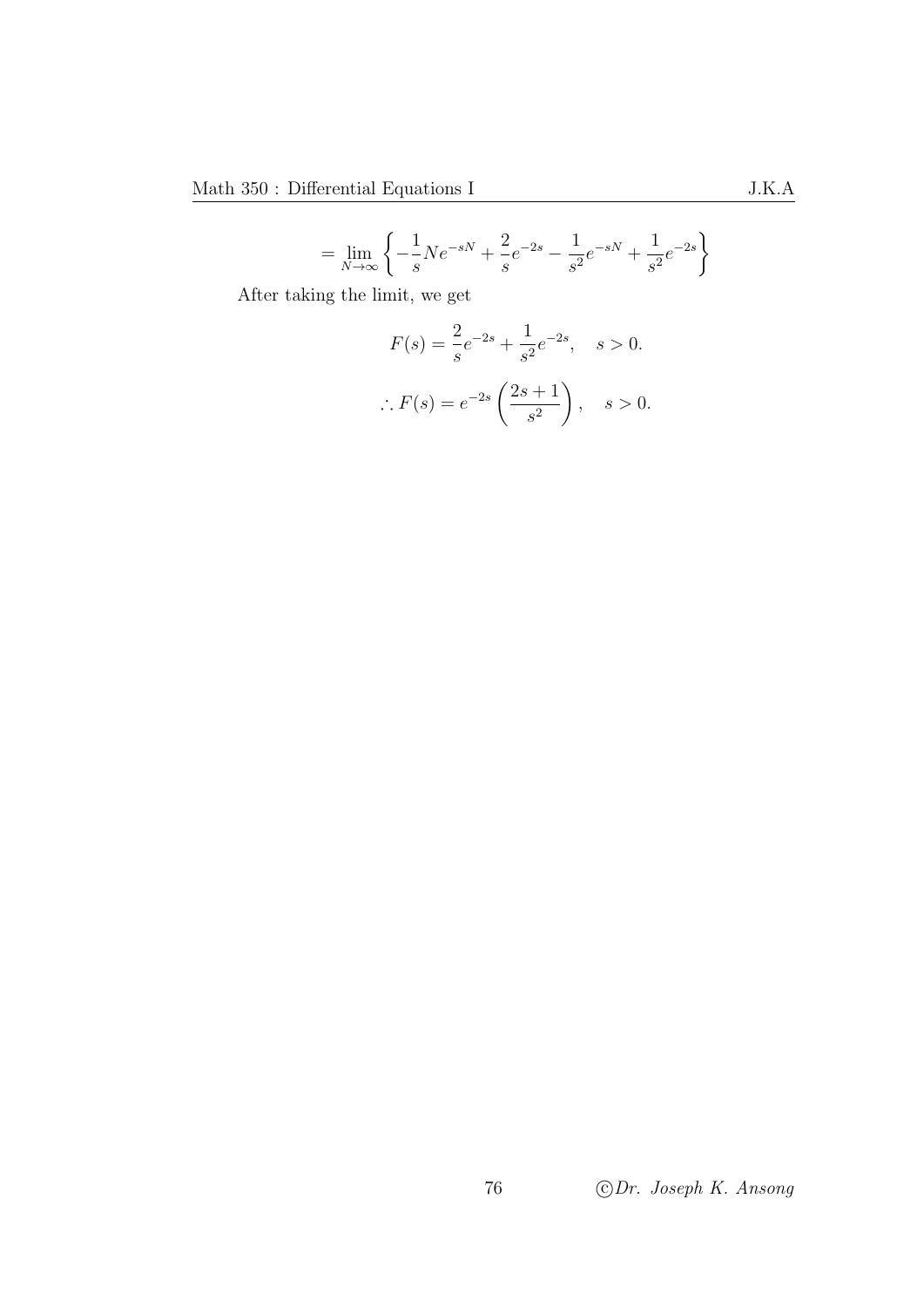#### 5.0.5 Table of Laplace Transforms

Table [5.1](#page-80-0) shows some Laplace transforms.

| 1                             | $\frac{1}{s}, \quad s > 0$             |
|-------------------------------|----------------------------------------|
| $e^{at}$                      | $\frac{1}{s-a}, \quad s > a$           |
| $t^n, n = 1, 2, \cdots$       | $\frac{n!}{s^{n+1}}, \quad s > 0$      |
| $\sin bt$                     | $\frac{b}{s^2+b^2}, \quad s>0$         |
| $\cos bt$                     | $\frac{s}{s^2+b^2}, \quad s>0$         |
| $e^{at}t^n, n = 1, 2, \cdots$ | $\frac{n!}{(s-a)^{n+1}}, \quad s > a$  |
| $e^{at}\sin bt$               | $\frac{b}{(s-a)^2 + b^2}, \quad s > a$ |
| $e^{at}\cos bt$               | $\frac{s-a}{(s-a)^2+b^2}, \quad s > a$ |
|                               |                                        |

<span id="page-80-0"></span>Table 5.1: A brief table of Laplace transforms

Example 40. Use the Table of Laplace transforms to compute the Laplace transform of

(a)  $f(t) = te^{3t}$ (b)  $f(t) = \cos 2t$ (c)  $f(t) = e^{2t} \cos(3t)$ (d)  $f(t) = t^2$ (e)  $f(t) = e^{-3t} \sin 2t$ (f)  $f(t) = t^2 e^{4t}$ 

**Solution.** Let  $\mathcal{L}{f(t)} = F(s)$ .

(a)  $f(t) = te^{3t}$ . We use the relation

$$
\mathcal{L}\lbrace e^{at}t^n\rbrace = \frac{n!}{(s-a)^{n+1}}, \quad s > a,
$$

with  $n = 1$  and  $a = 3$ . Thus

$$
F(s) = \frac{1}{(s-3)^2}.
$$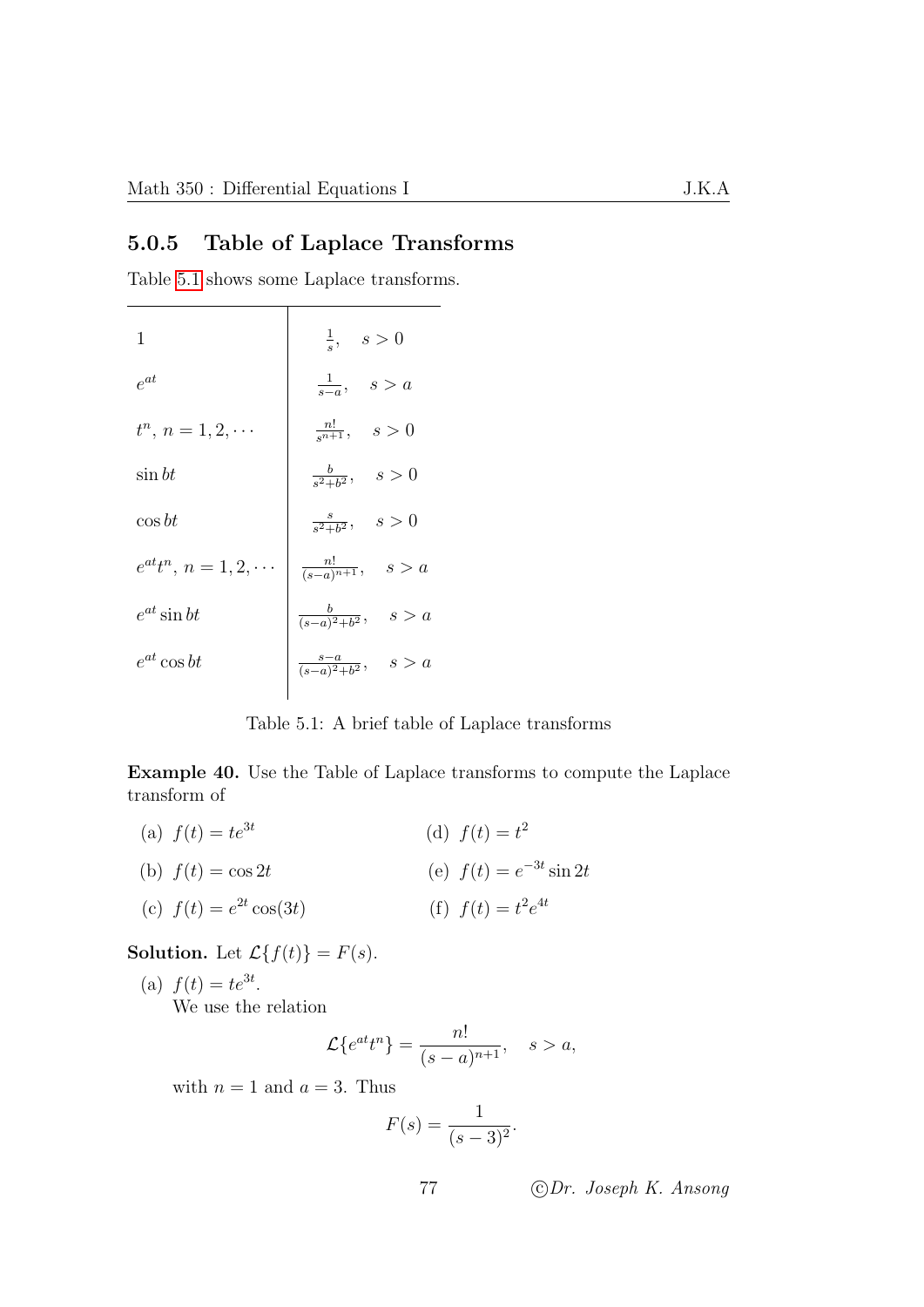(b)  $f(t) = \cos 2t$ . We apply

$$
\mathcal{L}\{\cos bt\} = \frac{s}{s^2 + b^2}, \quad s > 0
$$

with  $b = 2$ . Thus

$$
F(s) = \frac{s}{s^2 + 4}.
$$

(c)  $f(t) = e^{2t} \cos(3t)$ . We use

$$
\mathcal{L}\lbrace e^{at}\cos bt\rbrace = \frac{s-a}{(s-a)^2 + b^2}, \quad s > a
$$

with  $a = 2$  and  $b = 3$ . So we get

$$
F(s) = \frac{s-2}{(s-2)^2 + 9}, \quad s > 2.
$$

#### 5.0.6 Properties of Laplace Transforms

1.  $\mathcal{L}{f+g} = \mathcal{L}{f} + \mathcal{L}{g}$ 2.  $\mathcal{L}{cf} = c\mathcal{L}{f}$   $c = \text{constant}$ . 3.  $\mathcal{L}\{e^{at}f(t)\}(s) = \mathcal{L}\{f\}(s-a)$ 4.  $\mathcal{L}{f}'(s) = s\mathcal{L}{f}(s) - f(0)$ 5.  $\mathcal{L}\lbrace f'' \rbrace (s) = s^2 \mathcal{L}\lbrace f \rbrace (s) - sf(0) - f'(0)$ 6.  $\mathcal{L}\lbrace f^n \rbrace (s) = s^n \mathcal{L}\lbrace f \rbrace (s) - s^{n-1} f(0) - s^{n-2} f'(0) - \cdots - f^{n-1}(0).$ 7.  $\mathcal{L}\lbrace t^n f(t) \rbrace (s) = (-1)^n \frac{d^n}{dt^n}$  $ds^n$  $(\mathcal{L}{f}(s))$ .

Example 41. Determine the Lapace transform of the following expressions

(a)  $3t^2 - e^{2t}$ 

(b) 
$$
e^{-2t} \sin 2t + e^{3t}t^2
$$

**Solution.** (a)  $3t^2 - e^{2t}$ 

$$
\mathcal{L}\{3t^2 - e^{2t}\} = \mathcal{L}\{3t^2\} + \mathcal{L}\{e^{2t}\} = 3\mathcal{L}\{t^2\} + \mathcal{L}\{e^{2t}\}
$$

$$
= 3\left(\frac{2!}{s^3}\right) + \frac{1}{s-2}, \quad s > 0
$$

$$
= \frac{6}{s^3} + \frac{1}{s-2}, \quad s > 0.
$$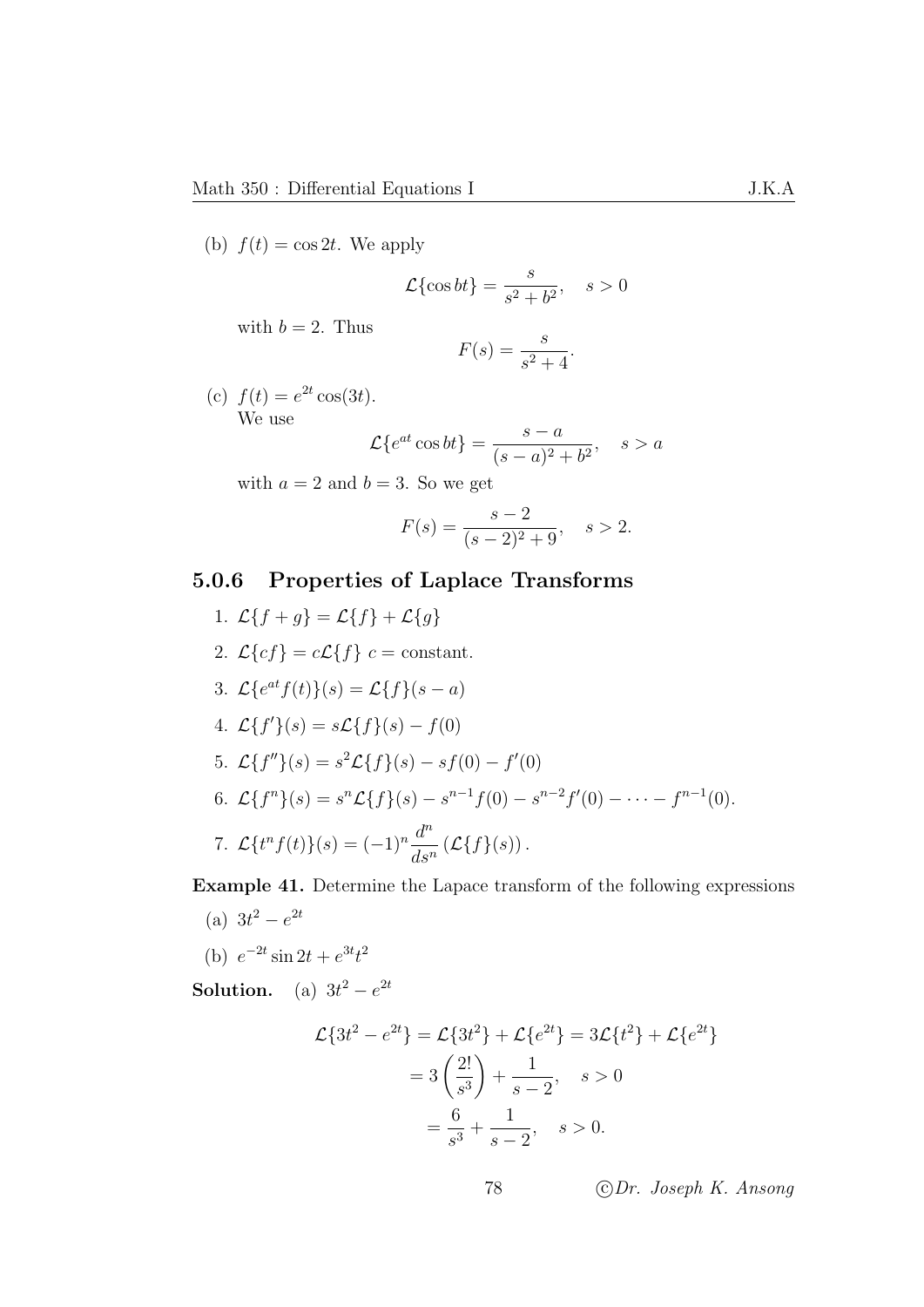(b) 
$$
e^{-2t} \sin 2t + e^{3t}t^2
$$
. Using  $\mathcal{L}\{e^{at}f(t)\}(s) = \mathcal{L}\{f\}(s-a)$ , we have  

$$
\mathcal{L}\{\sin 2t\} = \frac{2}{s^2 + 4} \implies \mathcal{L}\{e^{-2t} \sin 2t\} = \frac{2}{(s+2)^2 + 4}
$$

Also, employing  $\mathcal{L}\lbrace t^n f(t) \rbrace (s) = (-1)^n \frac{d^n}{dt^n}$  $ds^n$  $(\mathcal{L}{f}(s))$  gives

$$
\mathcal{L}\{e^{3t}\} = \frac{1}{s-3}, \quad \Longrightarrow \mathcal{L}\{t^2e^{3t}\} = (-1)^2\frac{d^2}{ds^2}\left(\frac{1}{s-3}\right) = \frac{2}{(s-3)^3}.
$$

Example 42. Determine

- (a)  $\mathcal{L}\lbrace t \cos bt \rbrace$
- (b)  $\mathcal{L}\lbrace t^2 \cos bt \rbrace$

**Solution.** (a)  $\mathcal{L}\lbrace t \cos bt \rbrace$ . Now

$$
\mathcal{L}\{\cos bt\} = \frac{s}{s^2 + b^2}
$$

$$
\implies \mathcal{L}\{t\cos bt\} = (-1)\frac{d}{ds}\left(\frac{s}{s^2 + b^2}\right)
$$

$$
= -\left[\frac{(s^2 + b^2) - s(2s)}{(s^2 + b^2)^2}\right] = -\left[\frac{s^2 - 2s^2 + b^2}{(s^2 + b^2)^2}\right]
$$

$$
= \frac{s^2 - b^2}{(s^2 + b^2)^2}.
$$

(b)  $\mathcal{L}\lbrace t^2 \cos bt \rbrace$ . Using the results in (a), it can be shown that

$$
\mathcal{L}\lbrace t^2 \cos bt \rbrace = \mathcal{L}\lbrace t \cdot t \cos bt \rbrace = \frac{2s^3 - 6sb^2}{(s^2 + b^2)^3}.
$$

#### 5.0.7 Inverse Laplace Transforms

**Definition 16.** Given a function  $F(s)$ , if there is a function  $f(t)$  that is continuous on  $[0, \infty)$  and satisfies  $\mathcal{L}{f} = F$ , then  $f(t)$  is the inverse Laplace transform of  $F(s)$ :

$$
f(t) = \mathcal{L}^{-1}{F}
$$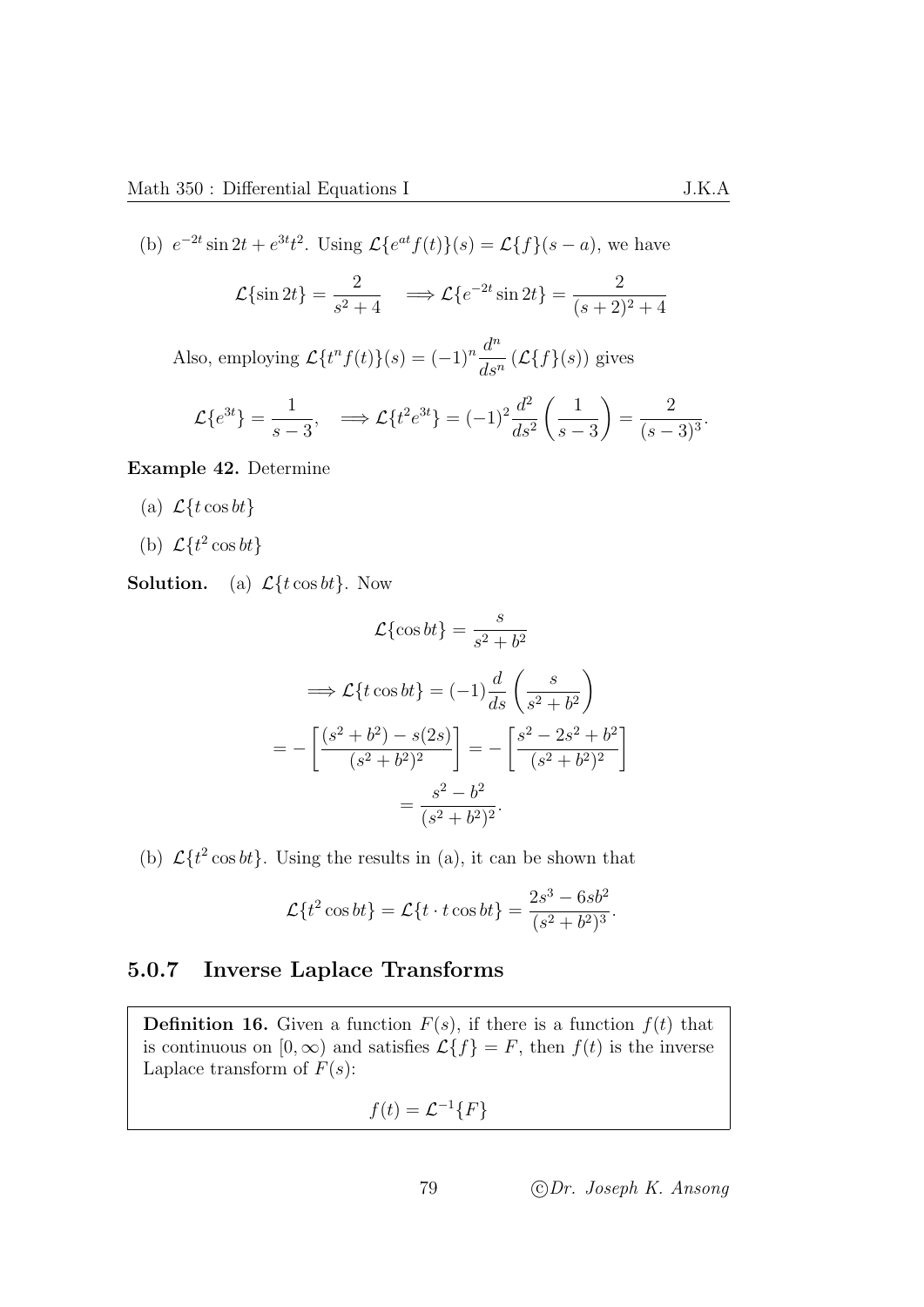#### Properties of Inverse Laplace Transforms

1. 
$$
\mathcal{L}^{-1}{F_1 + F_2} = \mathcal{L}^{-1}{F_1} + \mathcal{L}^{-1}{F_2}
$$

1.  $\mathcal{L}^{-1}{cF} = c\mathcal{L}^{-1}{F}$ ,  $c = \text{constant}$ .

#### Motivation

Given the IVP:

<span id="page-83-0"></span>
$$
\begin{cases}\ny''(t) - y(t) = 0 \\
y(0) = 0, \quad y'(0) = 1.\n\end{cases}
$$
\n(5.4)

Let  $\mathcal{L}{y} = Y(s)$ . Then [\(5.4\)](#page-83-0) becomes, after taking the Laplace transform,

$$
\mathcal{L}{y''} - \mathcal{L}{y} = 0
$$
  
\n
$$
\implies [s^2Y(s) - sy(0) - y'(0)] - Y(s) = 0
$$
  
\n
$$
\implies s^2Y(s) - 1 - Y(s) = 0
$$
  
\n
$$
\implies Y(s)[s^2 - 1] = 1
$$
  
\n
$$
\implies Y(s) = \frac{1}{s^2 - 1}.
$$

But we want the solution of the IVP to be  $y(t)$ . To get this, we need to find the inverse transform of  $Y(s)$ . Let

$$
Y(s) = \frac{1}{s^2 - 1} = \frac{1}{(s - 1)(s + 1)} \equiv \frac{A}{s - 1} + \frac{B}{s + 1}
$$
  
\n
$$
\implies 1 \equiv A(s + 1) + B(s - 1)
$$
  
\n
$$
s = 1, \implies A = \frac{1}{2}
$$
  
\n
$$
s = -1, \implies B = -\frac{1}{2}
$$
  
\n
$$
\therefore Y(s) = \frac{1}{2} \cdot \frac{1}{s - 1} - \frac{1}{2} \cdot \frac{1}{s + 1}
$$

Thus,

$$
y(t) = \mathcal{L}^{-1}{Y} = \frac{1}{2}\mathcal{L}^{-1}\left\{\frac{1}{s-1}\right\} - \frac{1}{2}\mathcal{L}^{-1}\left\{\frac{1}{s+1}\right\}
$$

From the Table of Laplace transforms, we get

$$
y(t) = \frac{1}{2}e^t - \frac{1}{2}e^{-t} = \frac{e^t - e^{-t}}{2}
$$

$$
\therefore \boxed{y(t) = \sinh(t).}
$$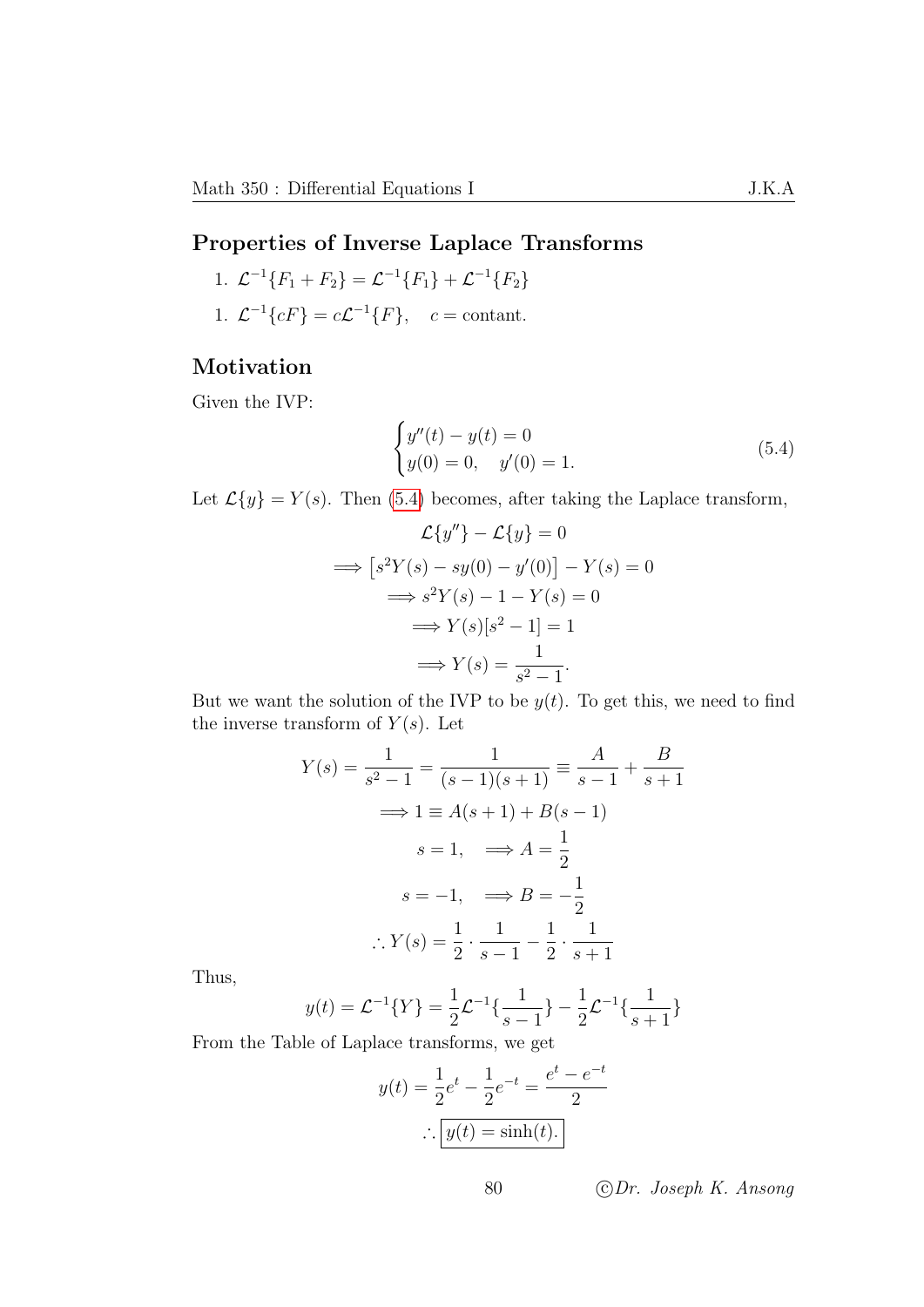Remark. Note that the motivational example above could have been solved much more easily with our previous methods for homogeneous differential equations with constant coefficients. However, the example demonstrates some of the capabilities of the Laplace transform approach. And as mentioned earlier, it is a much more powerful approach, for instance, in cases where the initial conditions are discontinuous as we'll encounter later.

**Example 43.** Determine  $\mathcal{L}^{-1}{F}$ , where

(a) 
$$
F(s) = \frac{2}{s^2 + 4}
$$
  
\n(b)  $F(s) = \frac{2}{s^3}$   
\n(c)  $F(s) = \frac{4}{s^2 + 9}$   
\n(d)  $F(s) = \frac{s - 1}{s^2 - 2s + 5}$ 

**Solution.** Determine  $\mathcal{L}^{-1}{F}$ , where

(a)  $F(s) = \frac{2}{2}$  $s^2 + 4$ Note that

$$
\mathcal{L}\{\sin bt\} = \frac{b}{s^2 + b^2} \Longrightarrow \mathcal{L}^{-1}\{\frac{b}{s^2 + b^2}\} = \sin bt.
$$

Let 
$$
b = 2
$$
,  $\Longrightarrow$   $\mathcal{L}^{-1}{F} = \sin 2t$ .

(b)  $F(s) = \frac{2}{s}$  $s^3$  $t^n \to \frac{n!}{n!}$  $\frac{n!}{s^{n+1}}, \quad \Longrightarrow t^2 \to \frac{2!}{s^3}$  $s^3$  $\implies$   $\mathcal{L}^{-1}{F} = t^2$ . (c)  $F(s) = \frac{4}{3}$  $s^2 + 9$ 

$$
F(s) = \frac{4}{s^2 + 9} = \frac{4}{3} \cdot \frac{3}{s^2 + 9}
$$

$$
\implies \mathcal{L}^{-1}{F(s)} = \frac{4}{3}\mathcal{L}^{-1}\left\{\frac{3}{s^2 + 3^2}\right\} = \frac{4}{3}\sin 3t.
$$

(d) 
$$
F(s) = \frac{s-1}{s^2 - 2s + 5}
$$
  

$$
F(s) = \frac{s-1}{s^2 - 2s + 5} = \frac{s-1}{(s-1)^2 + 4}.
$$
 By completing the square.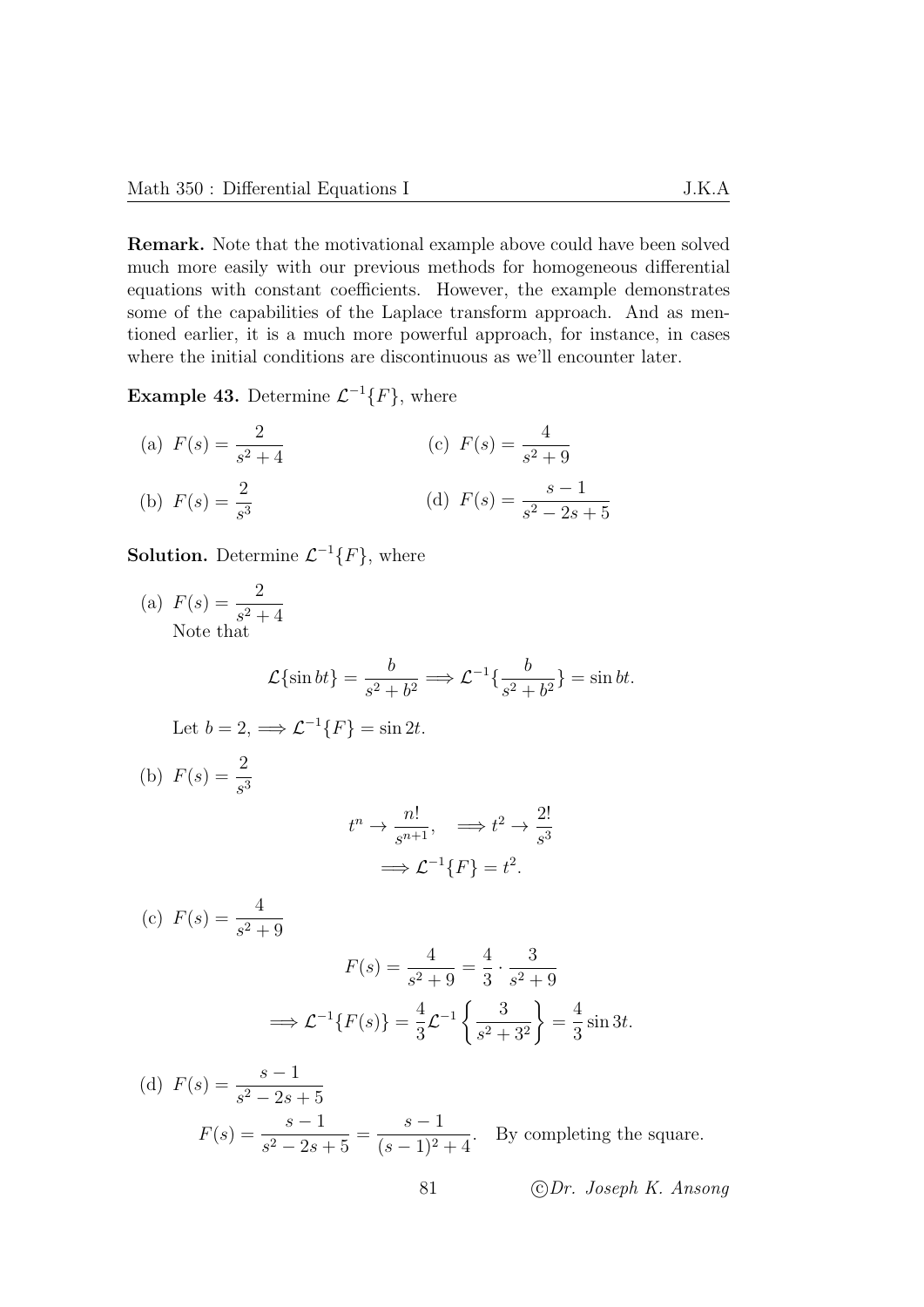Note that

$$
\cos bt = \frac{s}{s^2 + b^2}
$$
, and  $e^{at} \cos bt = \frac{s - a}{(s - a)^2 + b^2}$ .

Thus, if we let  $a = 1$  and  $b = 2$ , we get

$$
\mathcal{L}^{-1}\left\{\frac{s-1}{s^2-2s+5}\right\} = \mathcal{L}^{-1}\left\{\frac{s-1}{(s-1)^2+4}\right\} = e^t \cos 2t.
$$

**Remark.** To compute  $\mathcal{L}^{-1}$  of rational functions, review and apply the techniques of partial fractions as demonstrated by the following examples.

**Example 44.** Determine  $\mathcal{L}^{-1}{F}$ .

- (a)  $F(s) = \frac{7s-1}{(s+1)(s+2)}$  $\frac{1}{(s+1)(s+2)(s-3)}$ . Non-repeated linear factors
- (b)  $F(s) = \frac{s^2 + 9s + 2}{(s+1)^2}$  $\frac{3}{(s-1)^2(s+3)}$ . Repeated linear factors
- (c)  $F(s) = \frac{2s^2 + 10s}{(s s) + 5}$  $\frac{2s+16s}{(s^2-2s+5)(s+1)}$ . Quadratic factors

**Solution.** Determine  $\mathcal{L}^{-1}{F}$ .

(a) 
$$
F(s) = \frac{7s - 1}{(s + 1)(s + 2)(s - 3)}
$$
  
\n
$$
\frac{7s - 1}{(s + 1)(s + 2)(s - 3)} = \frac{A}{s + 1} + \frac{B}{s + 2} + \frac{C}{s - 3}
$$
\n
$$
7s - 1 \equiv A(s + 2)(s - 3) + B(s + 1)(s - 3) + C(s + 1)(s + 2)
$$
\n
$$
s = -1: \quad -8 = -4A \implies A = 2
$$
\n
$$
s = -2: \quad -15 = 5B \implies B = -3
$$
\n
$$
s = 3: \quad 20 = 20C \implies C = 1.
$$
\n
$$
\implies \frac{7s - 1}{(s + 1)(s + 2)(s - 3)} = \frac{2}{s + 1} + \frac{-3}{s + 2} + \frac{1}{s - 3}
$$
\n
$$
\therefore \mathcal{L}^{-1}{F} = 2e^{-t} - 3e^{-2t} + e^{3t}.
$$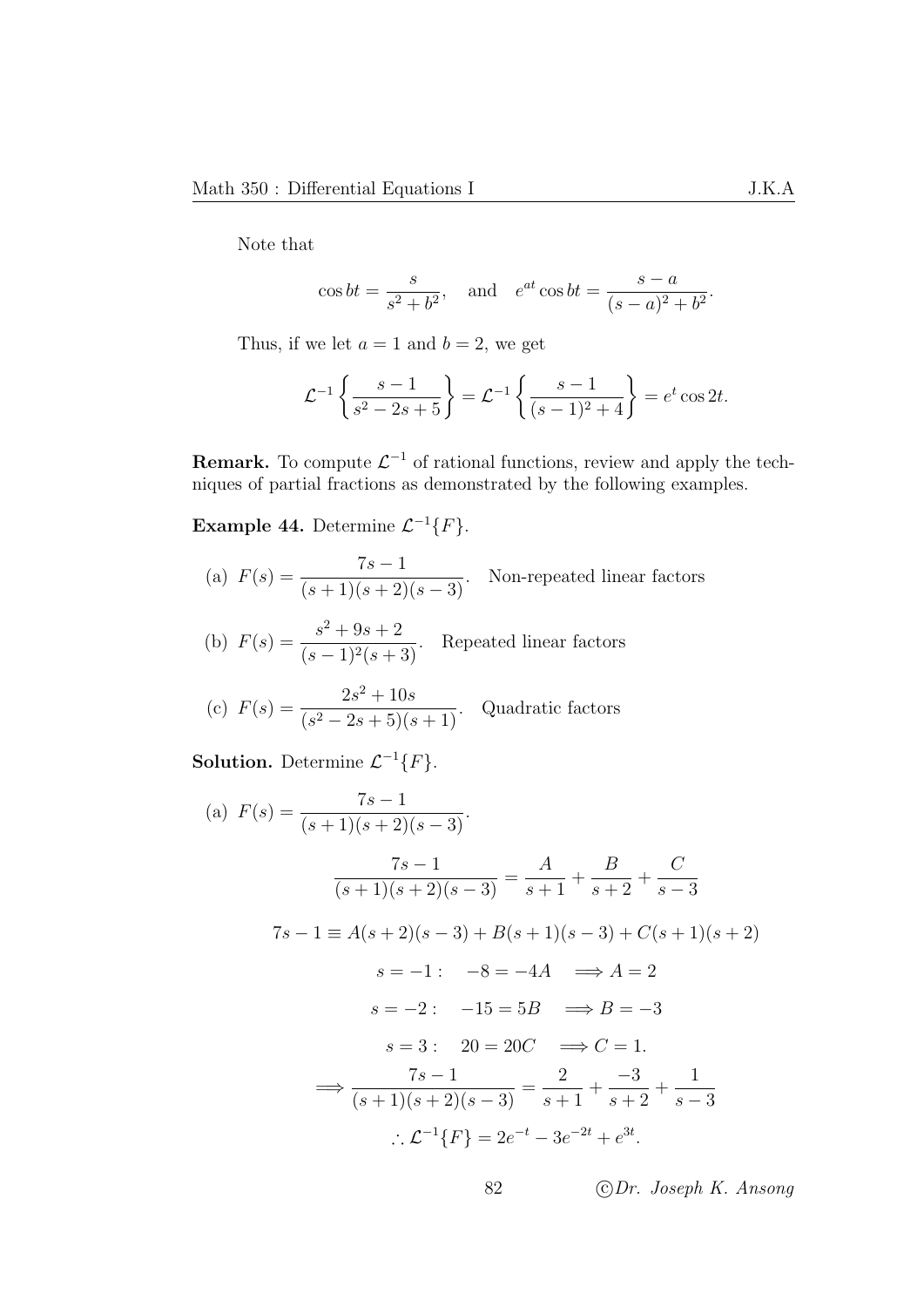(b) 
$$
F(s) = \frac{s^2 + 9s + 2}{(s - 1)^2(s + 3)}
$$
.  
\n
$$
F(s) = \frac{s^2 + 9s + 2}{(s - 1)^2(s + 3)} = \frac{A}{s - 1} + \frac{B}{(s - 1)^2} + \frac{C}{s + 3}
$$
\n
$$
\implies s^2 + 9s + 2 = A(s - 1)(s + 3) + B(s + 3) + C(s - 1)^2
$$
\n
$$
s = 1: 12 = 4B \implies B = 3
$$
\n
$$
s = -3: -16 = 16C \implies C = -1
$$
\n
$$
s = 1: 2 = -3A + 9 - 1 = -3A + 8
$$
\n
$$
\implies -6 = -3A \implies A = 2.
$$
\n
$$
\implies F(s) = \frac{2}{s - 1} + \frac{3}{(s - 1)^2} - \frac{1}{s + 3}
$$
\n
$$
\therefore \mathcal{L}^{-1}{F} = 2e^t + 3te^t - e^{-3t}.
$$

(c)  $F(s) = \frac{2s^2 + 10s}{(s - s) + 5(s)}$  $\frac{2s+10s}{(s^2-2s+5)(s+1)}.$ 

By completing the square, we have  $s^2 - 2s + 5 = (s - 1)^2 + 4$ . Thus

$$
F(s) = \frac{2s^2 + 10s}{[(s-1)^2 + 4](s+1)} = \frac{2s^2 + 10s}{[(s-1)^2 + 2^2](s+1)}
$$
  
\n
$$
\equiv \frac{A(s-1) + 2B}{(s-1)^2 + 4} + \frac{C}{s+1}
$$
  
\n
$$
\Rightarrow 2s^2 + 10s = [A(s-1) + 2B](s+1) + C[(s-1)^2 + 4]
$$
  
\n
$$
s = 1: 12 = 4B + 4C \Rightarrow 3 = B + C
$$
  
\n
$$
s = -1: -8 = 8C \Rightarrow C = -1
$$
  
\n
$$
\Rightarrow 3 = B - 1 \Rightarrow B = 4.
$$
  
\n
$$
s = 0: 0 = -A + 8 - 5 \Rightarrow A = 3.
$$
  
\n
$$
\Rightarrow F(s) = \frac{3(s-1) + 8}{(s-1)^2 + 4} - \frac{1}{s+1}
$$
  
\n
$$
\Rightarrow F(s) = 3\frac{(s-1)}{(s-1)^2 + 2^2} + 4\frac{2}{(s-1)^2 + 2^2} - \frac{1}{s+1}
$$
  
\n
$$
\therefore \mathcal{L}^{-1}{F(s)} = 3e^t \cos 2t + 4e^t \sin 2t - e^{-t}.
$$

**EXERCISE 2.** Determine  $\mathcal{L}^{-1}{F}$ .

1) 
$$
F(s) = \frac{2s+8}{(s-1)^2+4}
$$
  
2) 
$$
F(s) = \frac{7s^2+23s+30}{(s-2)(s^2+2s+5)}
$$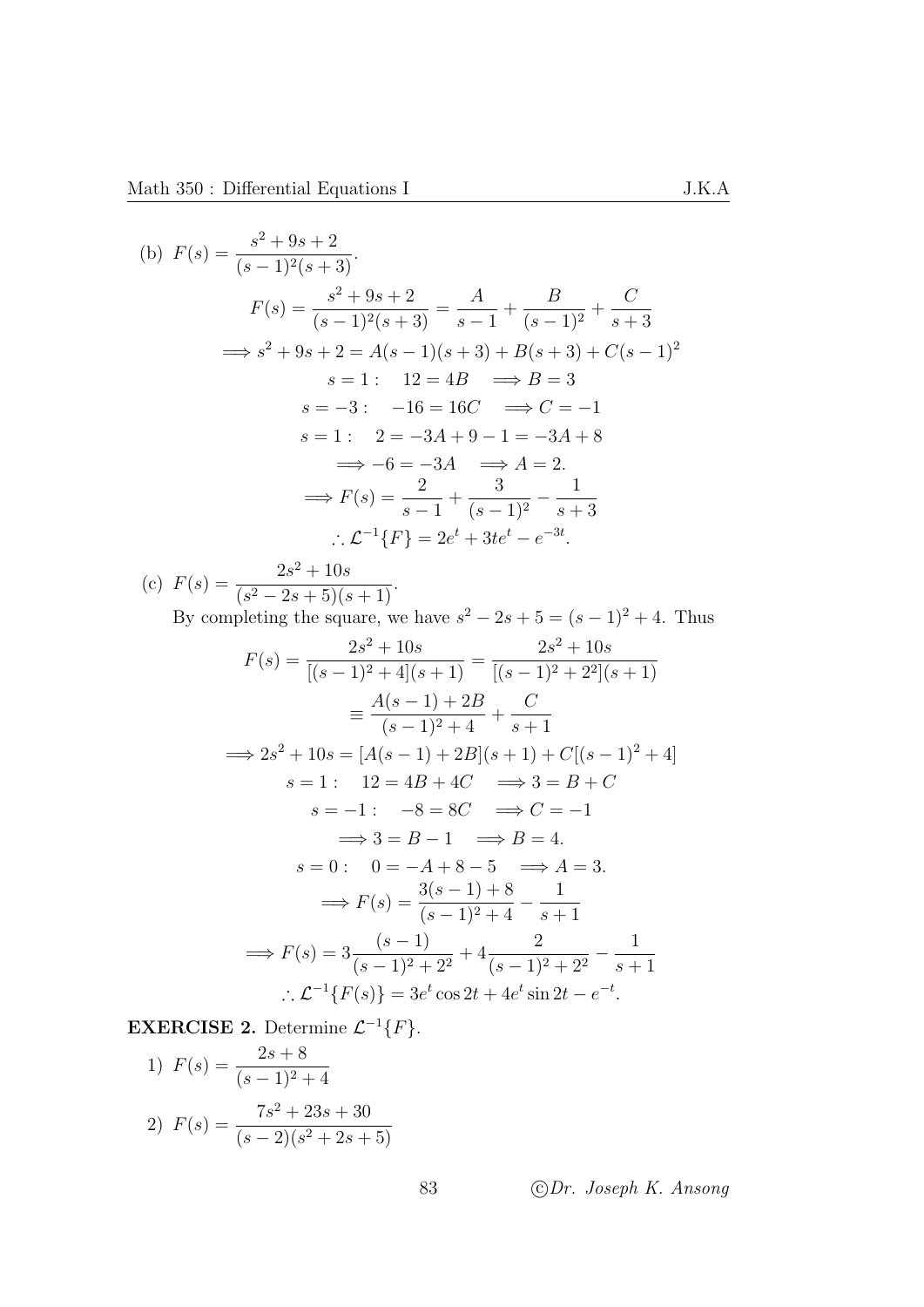#### 5.0.8 Solving IVPs Using Laplace Transforms

#### Solution Approach

- (a) Take the Laplace transform of both sides of the differential equation.
- (b) Get an equation for the Laplace transform of the solution, say  $y(t)$ , and solve for it, say  $Y(s)$ .
- (c) Find the inverse Laplace transform of  $Y(s)$  to get the solution, say  $y(t)$ .

Example 45. Use Laplace transforms to solve the following IVPs.

- (a)  $y'' 2y' + 5y = 0$ ;  $y(0) = 2$ ,  $y'(0) = 4$ .
- (b)  $y'' + 6y' + 9y = 0$ ;  $y(0) = -1$ ,  $y'(0) = 6$ .

Solution. (a)  $y'' - 2y' + 5y = 0$ ;  $y(0) = 2$ ,  $y'(0) = 4$ . Taking the Laplace transform of the equation gives

$$
\mathcal{L}{y''} - 2\mathcal{L}{y'} + 5\mathcal{L}{y} = 0
$$
  
\n
$$
\implies [s^2Y(s) - sy(0) - y'(0)] - 2[sY(s) - y(0)] + 5Y(s) = 0.
$$
  
\n
$$
\implies s^2Y(s) - 2s - 4 - 2sY(s) + 4 + 5Y(s) = 0
$$
  
\n
$$
\implies Y(s)[s^2 - 2s + 5] - 2s = 0
$$
  
\n
$$
\implies Y(s) = \frac{2s}{s^2 - 2s + 5}.
$$

Thus, we have

$$
\therefore y(t) = \mathcal{L}^{-1}{Y(s)}
$$

Now,

$$
Y(s) = \frac{2s}{s^2 - 2s + 5} = \frac{2(s - 1) + 2}{(s - 1)^2 + 4} = 2\frac{s - 1}{(s - 1)^2 + 4} + \frac{2}{(s - 1)^2 + 4}
$$

$$
\implies y(t) = 2\mathcal{L}^{-1}\left\{\frac{s - 1}{(s - 1)^2 + 4}\right\} + \mathcal{L}^{-1}\left\{\frac{2}{(s - 1)^2 + 4}\right\}
$$

$$
\therefore \boxed{y(t) = 2e^t \cos 2t + e^t \sin 2t.}
$$

Check: We may verify that our solution is correct using our previous technique. The roots of the characteristic equation can be found from

$$
r^2 - 2r + 5 = 0.
$$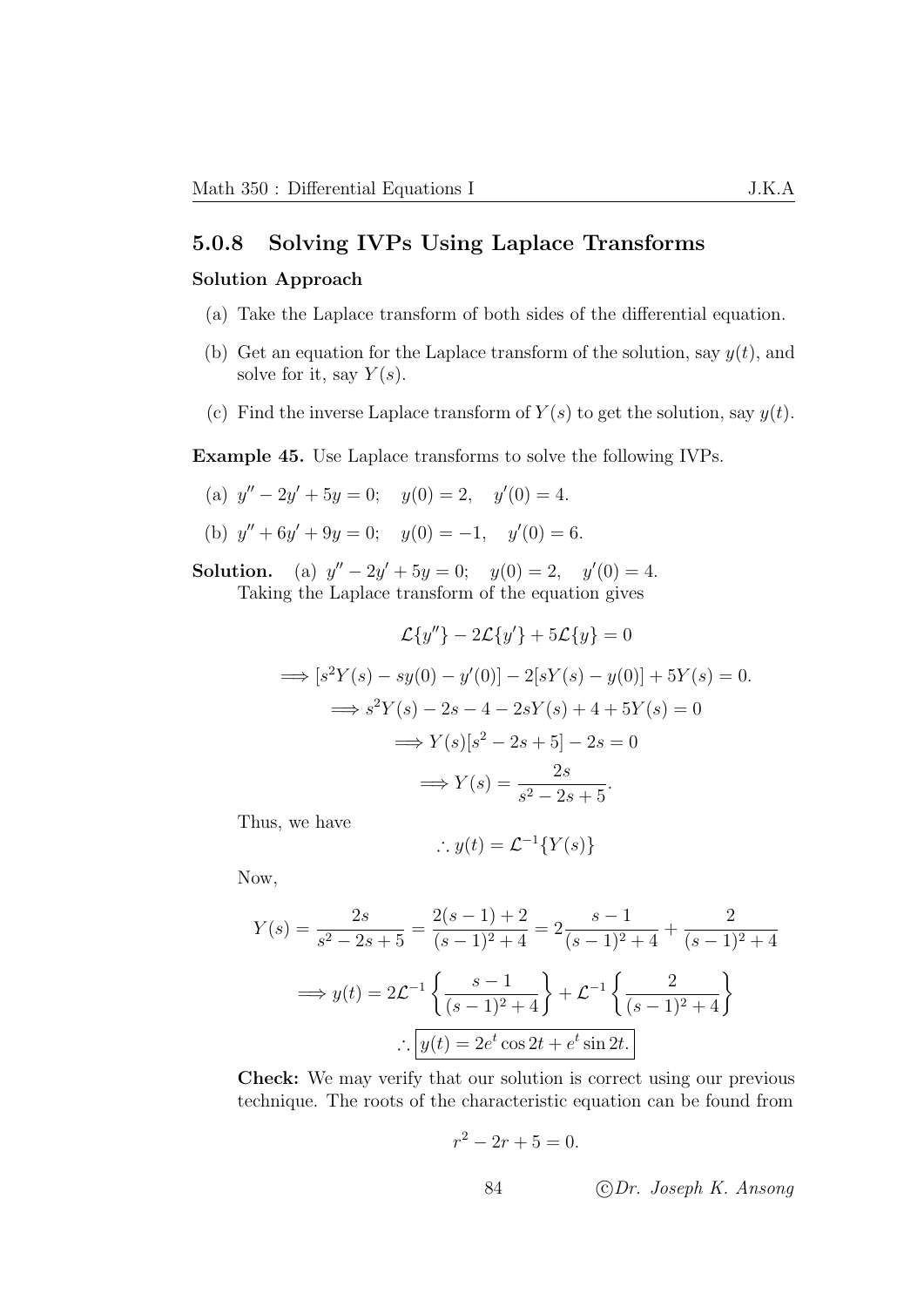$$
\implies r = \frac{2 \pm \sqrt{4 - 20}}{2} = \frac{2 \pm 4i}{2} = 1 \pm 2i
$$

$$
\implies y(t) = C_1 e^t \cos 2t + C_2 e^t \sin 2t
$$

We next apply the initial conditions. Now

$$
y' = C_1 e^t \cos 2t - 2C_1 e^t \sin 2t + C_2 e^t \sin 2t + 2C_2 e^t \cos 2t
$$
  

$$
y(0) = 2 \implies 2 = C_1
$$
  

$$
y'(0) = 4 \implies 4 = C_1 + 2C_2 \implies C_2 = 1
$$
  

$$
\therefore y(t) = 2e^t \cos 2t + e^t \sin 2t,
$$

which is the same as the solution we got using Laplace transforms.

(b) 
$$
y'' + 6y' + 9y = 0
$$
;  $y(0) = -1$ ,  $y'(0) = 6$ .  
Taking the Laplace transform of the equation gives

$$
\mathcal{L}{y''} + 6\mathcal{L}{y'} + 9\mathcal{L}{y} = 0
$$
  
\n
$$
\implies [s^2Y(s) - sy(0) - y'(0)] + 6[sY(s) - y(0)] + 9Y(s) = 0.
$$
  
\n
$$
\implies s^2Y(s) + s - 6 + 6sY(s) + 6 + 9Y(s) = 0
$$
  
\n
$$
\implies Y(s)[s^2 + 6s + 9] + s = 0
$$
  
\n
$$
\implies Y(s) = \frac{-s}{s^2 + 6s + 9} = \frac{-s}{(s+3)^2}.
$$
  
\n
$$
\implies Y(s) = \frac{-(s-3) + 3}{(s+3)^2} = -\frac{1}{s+3} + \frac{3}{(s+3)^2}
$$
  
\n
$$
\implies \mathcal{L}^{-1}{Y(s)} = -e^{-3t} + 3te^{-3t}
$$
  
\n
$$
\therefore \boxed{y(t) = -e^{-3t} + 3te^{-3t}}.
$$

The next set of examples reveal some of the advantages of the Laplace transform approach compared to the other techniques.

**Example 46.** Solve for the Laplace transform,  $Y(s)$ , of  $y(t)$ .

(a) 
$$
y'' + 4y = g(t)
$$
,  $y(0) = -1$ ,  $y'(0) = 0$ ,  
where  

$$
g(t) = \begin{cases} t, & t < 2 \\ 5, & t > 2 \end{cases}
$$

(b) 
$$
y'' - 3y' + 2y = \cos t
$$
  
\n $y(0) = 0, \quad y'(0) = -1.$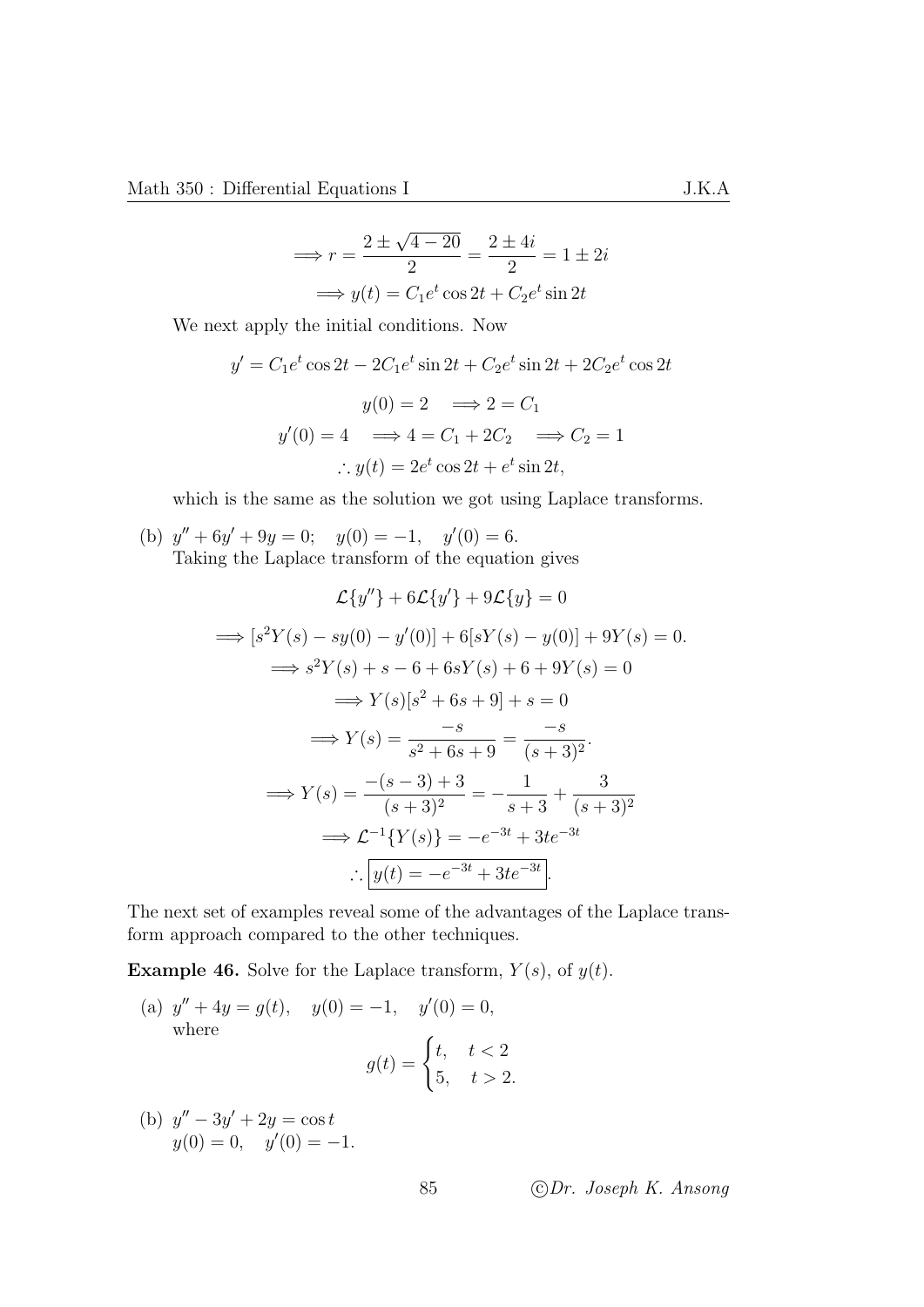**Solution.** (a) Let the Laplace transform of  $g(t)$  be  $G(s)$ . Taking the Laplace transform of the equation results in

$$
\mathcal{L}{y''} + 4\mathcal{L}{y} = \mathcal{L}{g}
$$

$$
\implies [s^2Y(s) - sy(0) - y'(0)] + 4Y(s) = G(s).
$$
(5.5)

Now, from definition of the Laplace transform, we have

$$
G(s) = \int_0^2 t e^{-st} dt + \int_2^\infty 5 e^{-st} dt
$$

Let

<span id="page-89-0"></span>
$$
I_1 = \int_0^2 t e^{-st} dt
$$

Integrating by parts, we let  $u = t$ ,  $dv = e^{-st}dt$ 

$$
\implies du = dt, \quad v = -\frac{1}{s}e^{-st}
$$
\n
$$
\implies I_1 = -\frac{t}{s}e^{-st} + \frac{1}{s}\int_0^2 e^{-st}dt
$$
\n
$$
= \left[ -\frac{t}{s}e^{-st} - \frac{1}{s^2}e^{-st} \right]_0^2
$$
\n
$$
= \left( -\frac{2}{s}e^{-2s} - \frac{1}{s^2}e^{-2s} \right) - \left( -\frac{1}{s^2} \right)
$$
\n
$$
\implies I_1 = -\left( \frac{2s+1}{s^2} \right)e^{-2s} + \frac{1}{s^2}.
$$

Let

$$
I_2 = \int_2^{\infty} 5e^{-st} dt = \lim_{N \to \infty} \int_2^N 5e^{-st} dt
$$

$$
= \lim_{N \to \infty} \left[ -\frac{5}{s} e^{-st} \right]_2^N = \lim_{N \to \infty} \left[ -\frac{5}{s} e^{-Ns} + \frac{5}{s} e^{-2s} \right]
$$

$$
\implies I_2 = \frac{5}{s} e^{-2s}, \quad s > 0.
$$

Thus,

$$
G(s) = I_1 + I_2 = \frac{1}{s^2} - \left(\frac{2s+1}{s^2}\right)e^{-2s} + \frac{5}{s}e^{-2s}.
$$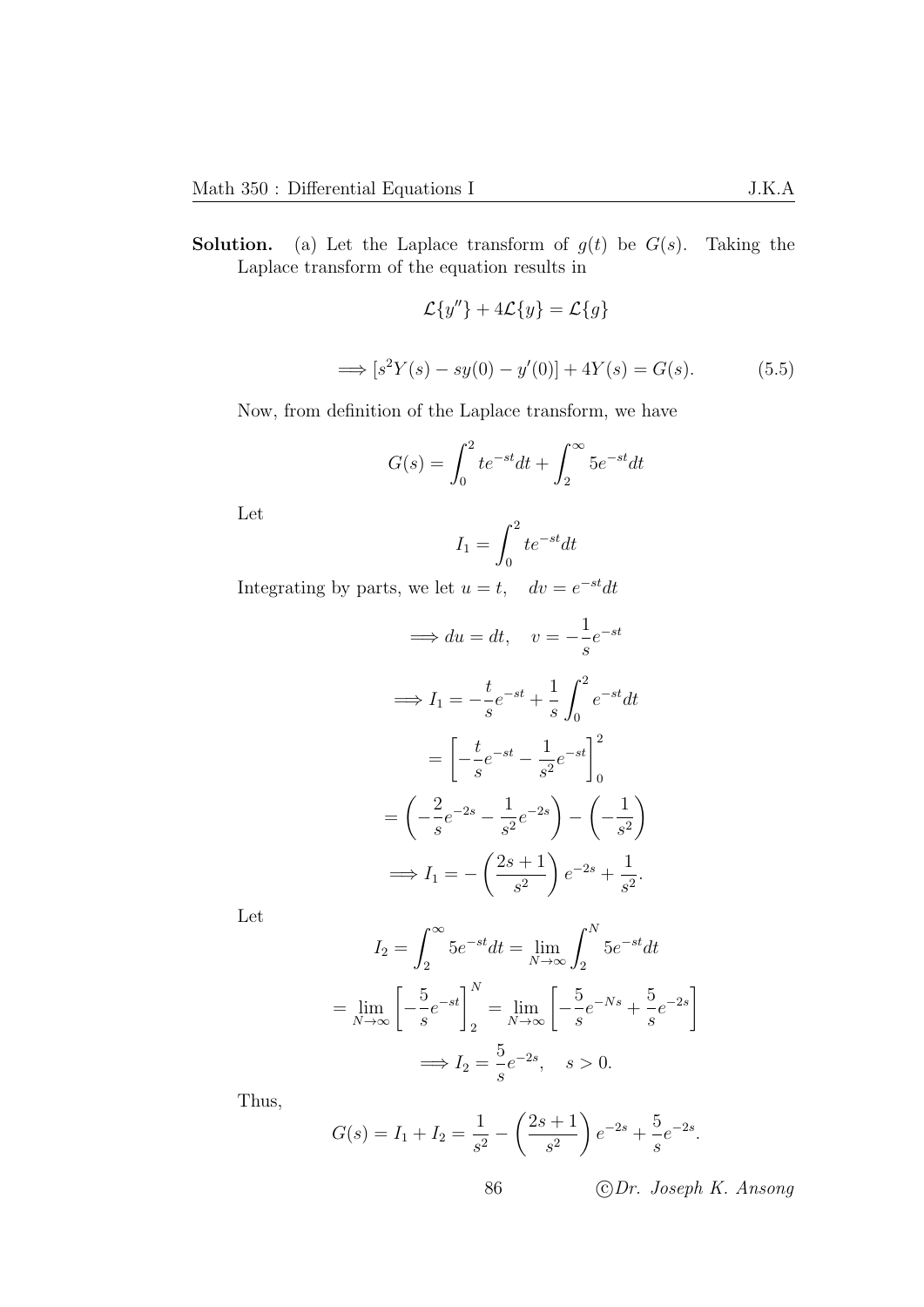From [\(5.5\)](#page-89-0), we have

$$
s^{2}Y(s) + s + 4Y(s) = G(s)
$$
  
\n
$$
\implies Y(s)[s^{2} + 4] = \frac{1}{s^{2}} - \frac{2}{s}e^{-2s} - \frac{1}{s^{2}}e^{-2s} + \frac{5}{s}e^{-2s} - s
$$
  
\n
$$
\implies Y(s) = \frac{1}{s^{2}(s^{2} + 4)} - \frac{2}{s(s^{2} + 4)}e^{-2s} - \frac{1}{s^{2}(s^{2} + 4)}e^{-2s} + \frac{5}{s(s^{2} + 4)}e^{-2s} - \frac{s}{(s^{2} + 4)}
$$
  
\n
$$
\implies Y(s) = \frac{1}{s^{2}(s^{2} + 4)} + \frac{3}{s(s^{2} + 4)}e^{-2s} - \frac{1}{s^{2}(s^{2} + 4)}e^{-2s} - \frac{s}{(s^{2} + 4)}
$$
  
\n
$$
\therefore Y(s) = \frac{1 + (3s - 1)e^{-2s} - s^{3}}{s^{2}(s^{2} + 4)}.
$$
  
\n(5.6)

<span id="page-90-1"></span>This question does not ask for the actual solution,  $y(t)$ . But to determine the actual solution, you could find the inverse Laplace transform of [\(5.7\)](#page-90-0) or [\(5.6\)](#page-90-1).

(b) This is much easier, try it.

#### 5.0.9 IVPs with Non-zero Initial Conditions

We use the following example to illustrate how to solve IVPs with non-zero initial conditions.

Example 47. Solve the IVP using Laplace transforms:

$$
z''(t) + 5z'(t) - 6z(t) = 21e^{t-1}
$$
\n(5.8)

<span id="page-90-0"></span>
$$
z(1) = -1, \quad z'(1) = 9. \tag{5.9}
$$

**Solution.** The idea is to shift the initial condition to start from  $t = 0$ . To do that, let

<span id="page-90-2"></span>
$$
y(t) = z(t+1),
$$

where the 1 in  $t + 1$  is because the initial value is 1.

$$
\implies
$$
  $y'(t) = z'(t+1)$ , and  $y''(t) = z''(t+1)$ .

In equation [\(5.8\)](#page-90-2), replace t by  $t + 1$  to get

$$
z''(t+1) + 5z'(t+1) - 6z(t+1) = 21e^t.
$$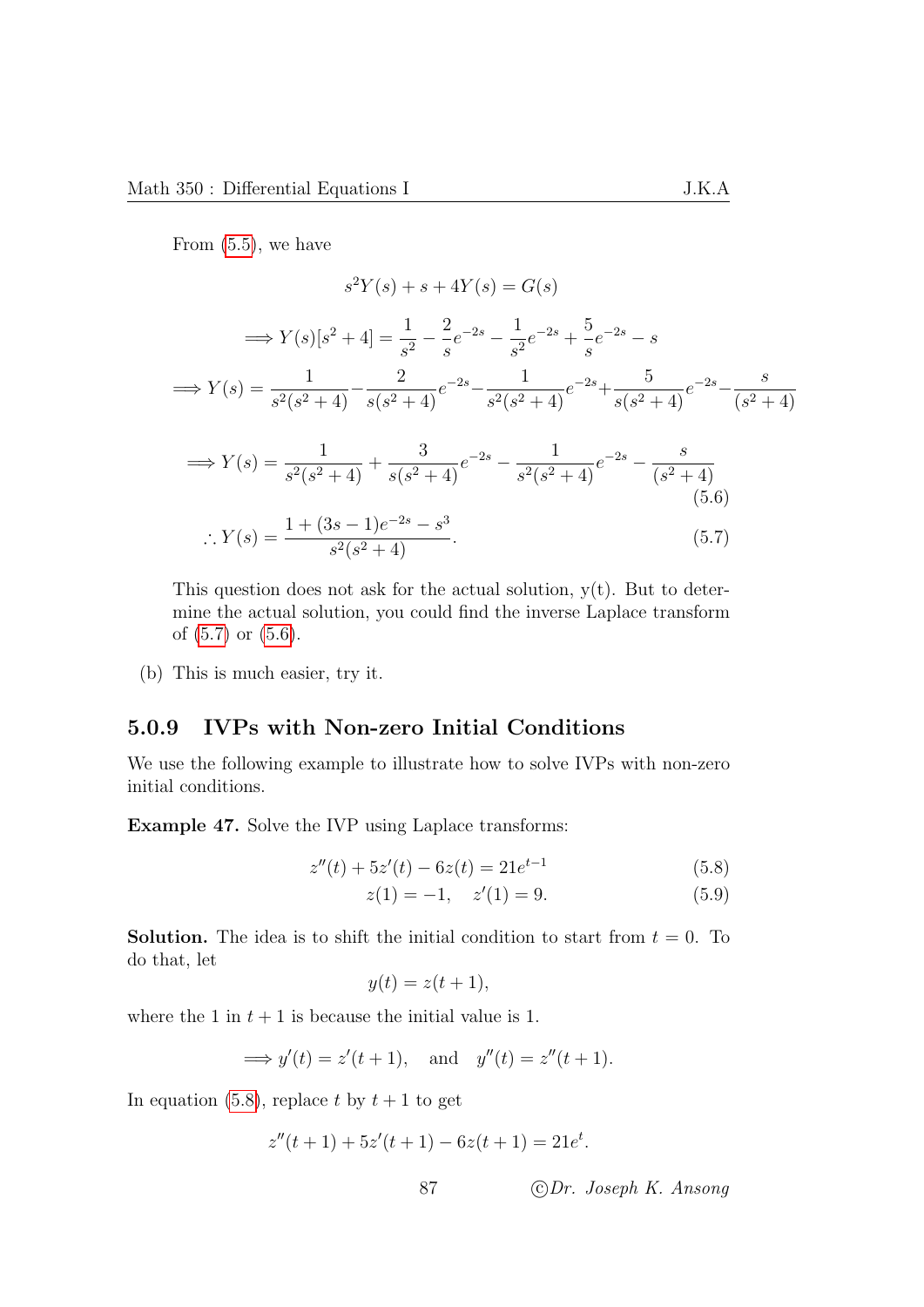So we get a new IVP:

<span id="page-91-0"></span>
$$
y'' + 5y' - 6y = 21e^t
$$
 (5.10)  

$$
y(0) = z(1) = -1, \text{ and } y'(0) = z'(1) = 9.
$$

We can now solve as usual by taking the Laplace transform of [\(5.10\)](#page-91-0) to get

$$
[s^{2}Y(s) - sy(0) - y'(0)] + 5[sY(s) - y(0)] - 6Y(s) = \frac{21}{s - 1}
$$
  
\n
$$
\implies [s^{2}Y(s) + s - 9] + 5sY(s) + 5 - 6Y(s) = \frac{21}{s - 1}
$$
  
\n
$$
\implies Y(s)[s^{2} + 5s - 6] + s - 4 = \frac{21}{s - 1}
$$
  
\n
$$
\implies Y(s)(s^{2} + 5s - 6) = \frac{21}{s - 1} + 4 - s
$$
  
\n
$$
\implies Y(s) = \frac{21}{(s - 1)(s^{2} + 5s - 6)} + \frac{4 - s}{(s^{2} + 5s - 6)}
$$
  
\n
$$
= \frac{21}{(s - 1)(s^{2} + 5s - 6)} - \frac{1}{(s + 6)} + \frac{3}{(s - 1)(s + 6)}
$$
  
\n
$$
\implies Y(s) = \frac{21 + 3(s - 1)}{(s - 1)^{2}(s + 6)} - \frac{1}{(s + 6)}
$$
  
\n
$$
\implies \frac{3(s + 6)}{(s - 1)^{2}(s + 6)} - \frac{1}{(s + 6)}
$$
  
\n
$$
= \frac{3}{(s - 1)^{2}} - \frac{1}{(s + 6)}
$$

Taking the inverse Laplace transform gives

$$
y(t) = 3te^{t} - e^{-6}.
$$
  

$$
\implies z(t+1) = 3te^{t} - e^{-6t}
$$

We can now replace  $t$  by  $t-1$  to get

$$
z(t) = 3(t-1)e^{t-1} - e^{-6(t-1)}.
$$

## 5.0.10 Transforms of Discontinuous Functions Unit Step Function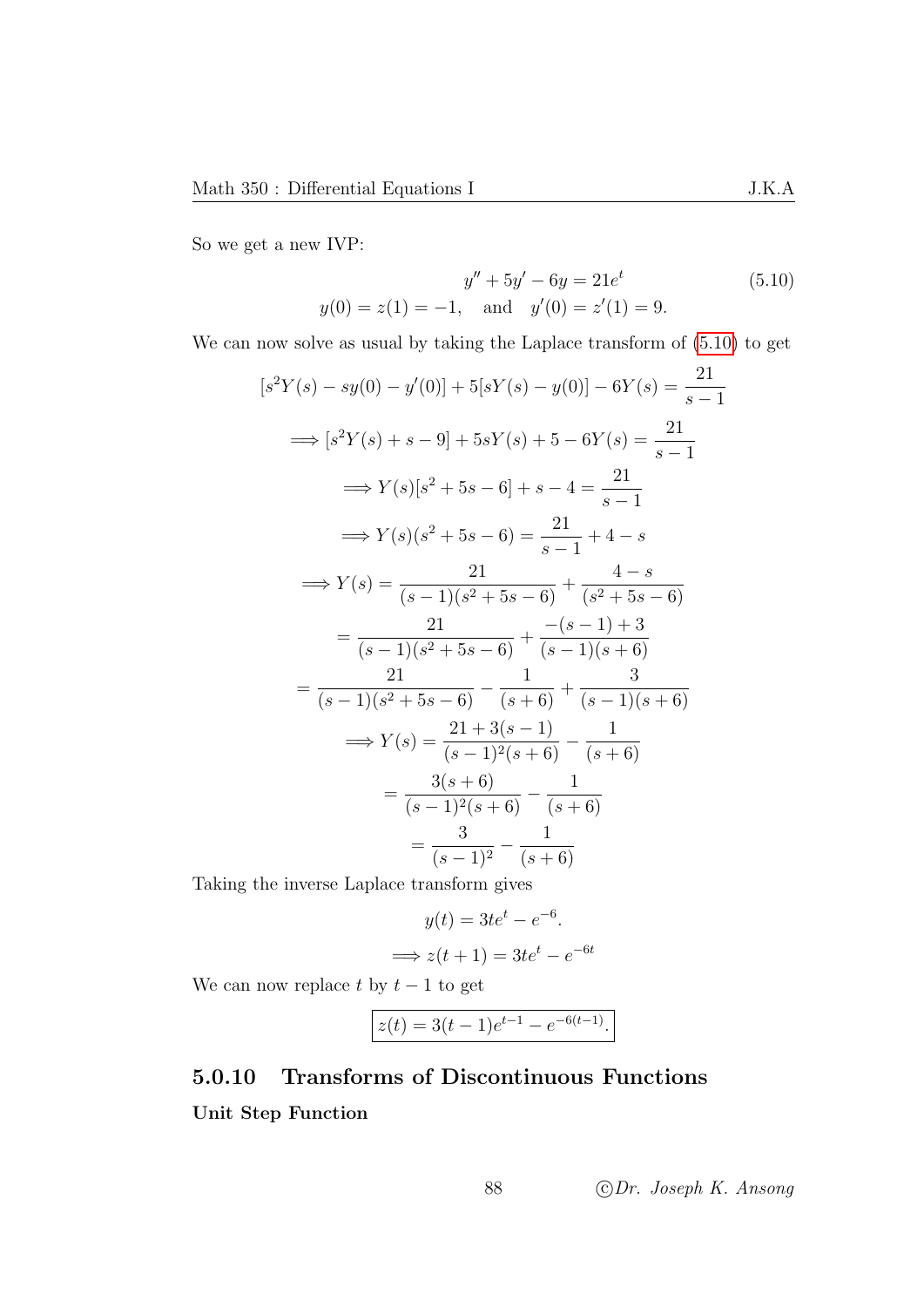**Definition 17.** The unit step function or Heaviside function  $u(t)$  is defined by

$$
u(t) = \begin{cases} 0, & t < 0 \\ 1, & t > 0. \end{cases}
$$

See Figure [5.2.](#page-92-0)



<span id="page-92-0"></span>Figure 5.2: The unit step function

**Remark.** (a) The jump can be moved to a different location, say  $t = a$ :

$$
u(t-a) = \begin{cases} 0, & t-a < 0 \\ 1, & t-a > 0 \end{cases} = \begin{cases} 0, & t < a \\ 1, & t > a \end{cases}
$$

(b) The height of the jump can also be changed by multiplying by a constant, say  $M$ :

<span id="page-92-1"></span>
$$
Mu(t-a) = \begin{cases} 0, & t < a \\ M, & t > a \end{cases}
$$

Figure [5.3](#page-92-1) illustrates some of these properties.



**Example 48.** Write the given function,  $f(t)$ , in terms of unit step functions.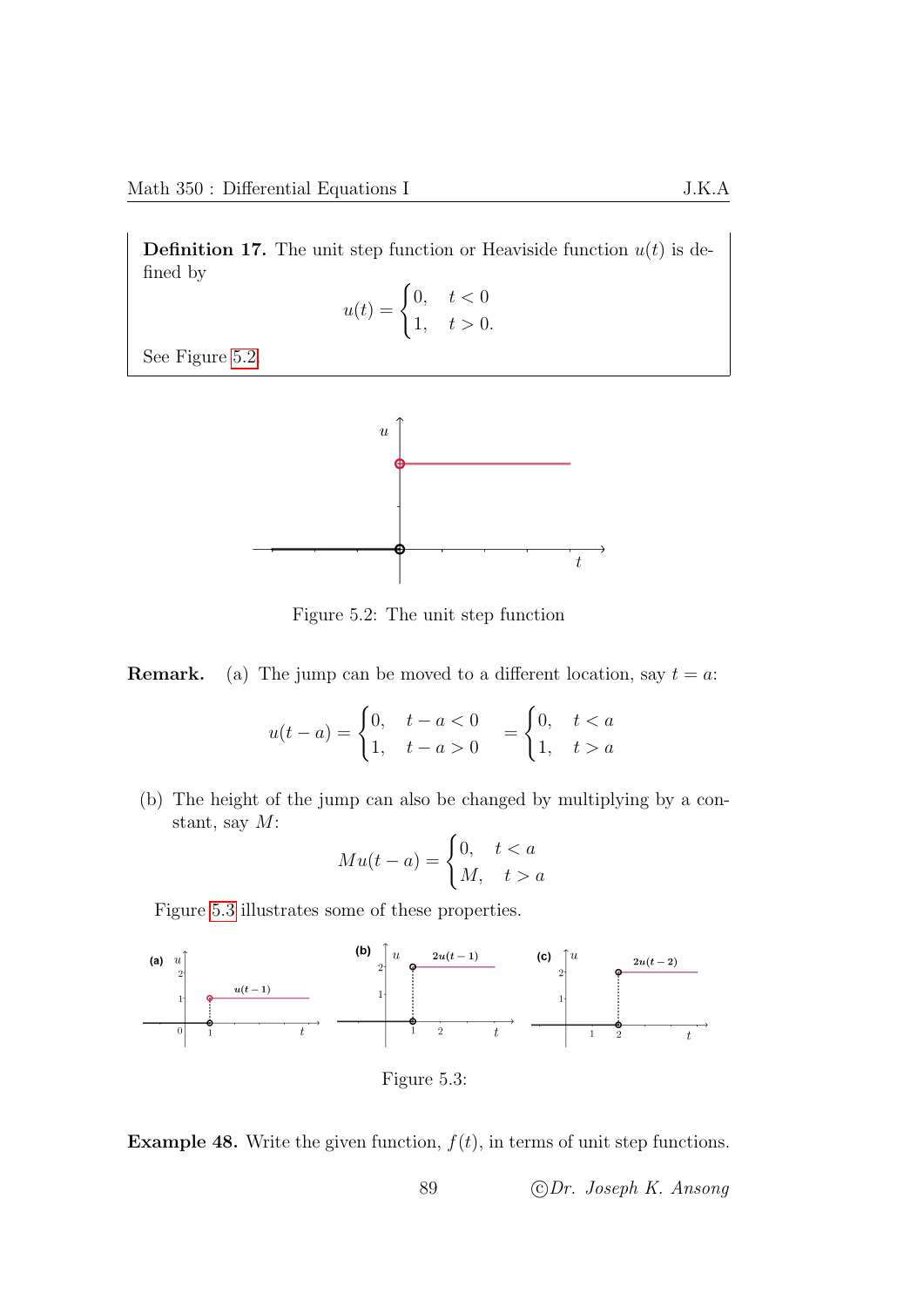(a) 
$$
f(t) = \begin{cases} 3, & t < 2 \\ 1, & 2 < t < 5. \end{cases}
$$

(b) 
$$
f(t) = \begin{cases} 3, & t < 2 \\ 1, & 2 < t < 5 \\ t, & 5 < t < 8 \\ \frac{t^2}{10}, & t > 8 \end{cases}
$$

**Solution.** (a)  $f(t) = \begin{cases} 3, & t < 2 \\ 1, & t \end{cases}$ 1,  $2 < t < 5$ .

The function is sketched in Figure [5.4.](#page-93-0) We see that it is equal to 3 until t reaches 2, then it jumps by −2 units to the value 1. Thus, it can be written as

$$
f(t) = 3 - 2u(t - 2).
$$



<span id="page-93-0"></span>Figure 5.4:

(b) 
$$
f(t) = \begin{cases} 3, & t < 2 \\ 1, & 2 < t < 5 \\ t, & 5 < t < 8 \\ \frac{t^2}{10}, & t > 8 \end{cases}
$$

The function is sketched in Figure [5.5,](#page-94-0) and is can be written as

$$
f(t) = 3 - 2u(t - 2) + (t - 1)u(t - 5) + \left(\frac{t^2}{10} - t\right)u(t - 8).
$$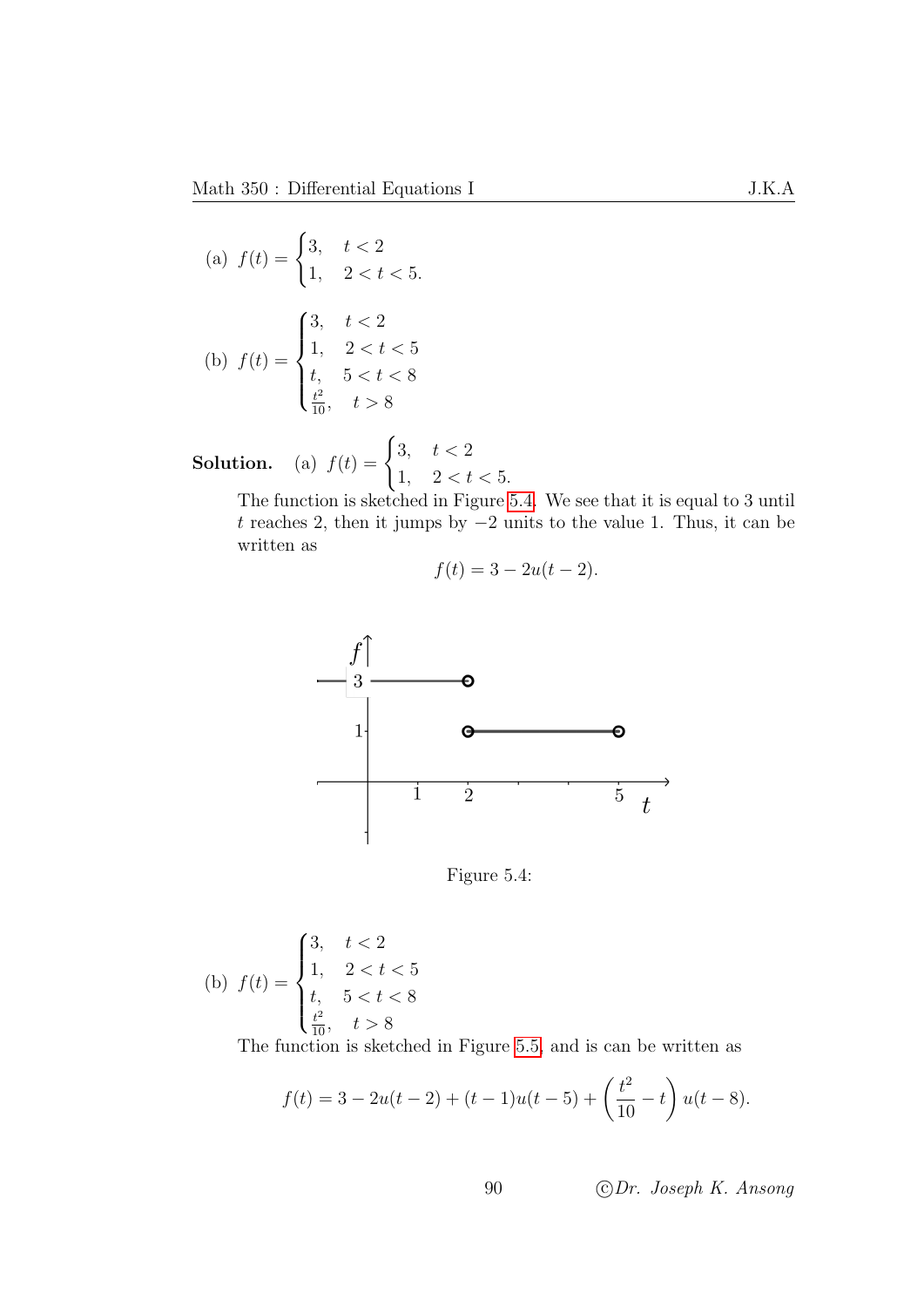

<span id="page-94-0"></span>Figure 5.5:

## 5.0.11 Properties

(1) 
$$
\mathcal{L}{u(t-a)}(s) = \frac{e^{-as}}{s}, \quad s > 0.
$$

$$
(2) \mathcal{L}^{-1}\left\{\frac{e^{-as}}{s}\right\} = u(t-a)
$$

(3) 
$$
\mathcal{L}{f(t-a)u(t-a)}(s) = e^{-as}F(s)
$$

(4) 
$$
\mathcal{L}^{-1}\left\{e^{-as}F(s)\right\}(t) = f(t-a)u(t-a)
$$

(5)  $\mathcal{L}\left\{g(t)u(t-a)\right\}(s) = e^{-as}\mathcal{L}\left\{g(t+a)\right\}(s).$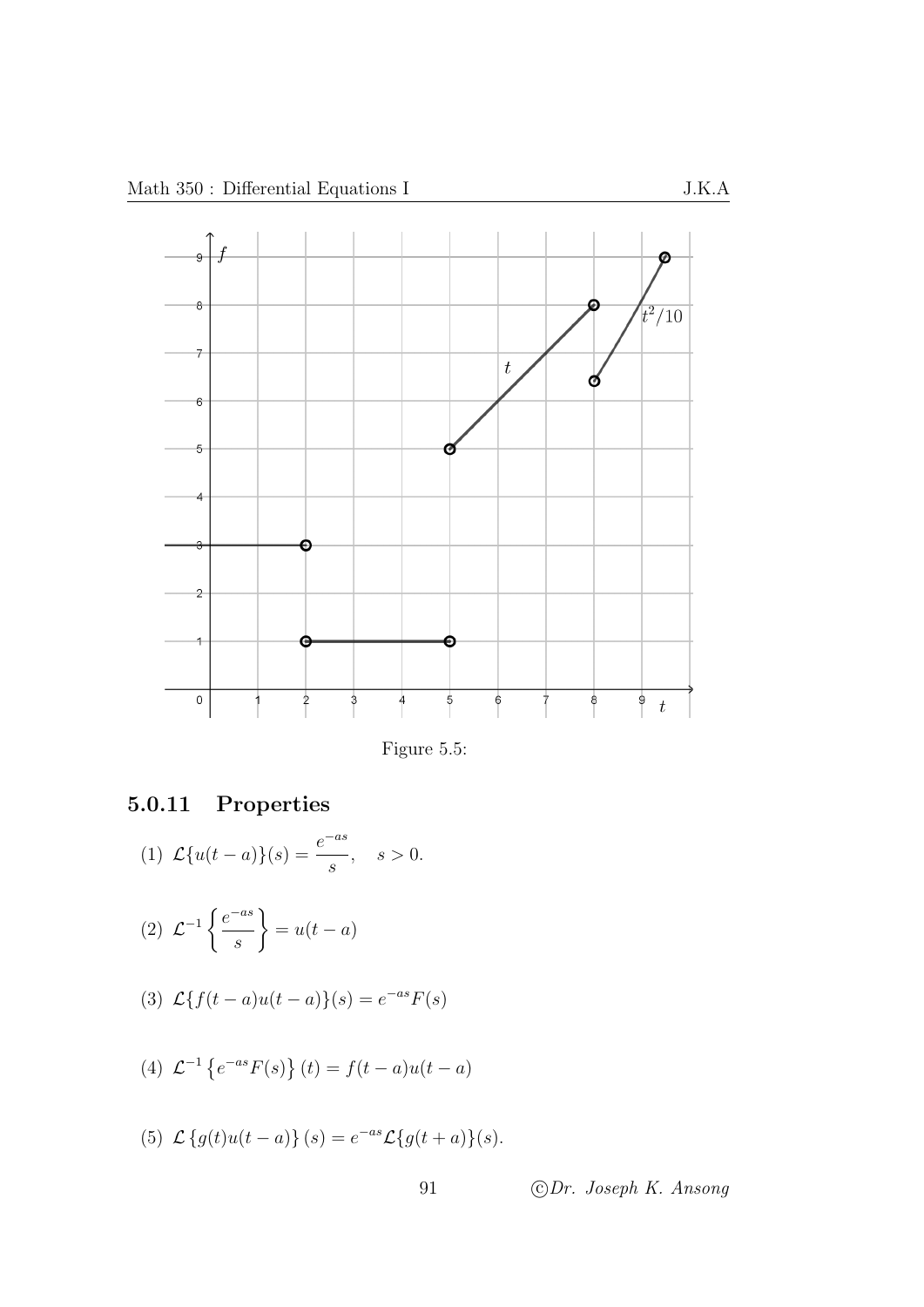Proof. (3) 
$$
\mathcal{L}{f(t-a)u(t-a)}(s) = \int_0^\infty e^{-st}f(t-a)u(t-a)dt
$$
  
\nBut  
\n
$$
u(t-a) = \begin{cases} 0, & t < a \\ 1, & t > a \end{cases}
$$
\n
$$
\implies \mathcal{L}{f(t-a)u(t-a)}(s) = \int_a^\infty e^{-st}f(t-a)dt
$$
\nLet  $v = t-a$ ,  $\implies dv = dt$ .  
\n
$$
\implies \mathcal{L}{f(t-a)u(t-a)}(s) = \int_0^\infty e^{-s(v+a)}f(v)dv
$$
\n
$$
= e^{-as} \int_0^\infty e^{-sv}f(v)dv
$$
\n
$$
\therefore \mathcal{L}{f(t-a)u(t-a)}(s) = e^{-as}F(s).
$$
\n(1) Let  $f = 1$  in property (3). Since  $\mathcal{L}{1} = 1/s$ , we get  
\n
$$
\mathcal{L}{u(t-a)}(t) = \frac{e^{-as}}{s}.
$$

(5) From property (3) let  $g(t) = f(t-a)$ . Then  $f(t) = g(t+a)$ . Thus  $\mathcal{L}\left\{g(t)u(t-a)\right\}(s) = e^{-as}\mathcal{L}\left\{g(t+a)\right\}(s).$ 

 $\hfill \square$ 

### Example 49. Determine the Laplace transform of

(a)  $(t-1)^2u(t-1)$ (b)  $t^2u(t-2)$ (c)  $u(t-1) - u(t-4)$ .

## **Solution.** (a)  $(t-1)^2u(t-1)$

From property (3), we have

$$
\mathcal{L}{f(t-a)u(t-a)}(s) = e^{-as}\mathcal{L}{f(t)}(s) = e^{-as}F(s)
$$

Let

$$
f(t-a) = (t-1)^2 \quad \text{and} \quad a = 1.
$$

$$
\implies f(t) = t^2 \quad \implies F(s) = \frac{2!}{s^3} = \frac{2}{s^3}
$$

$$
\implies \mathcal{L}\{(t-1)^2u(t-1)\} = e^{-s} \cdot \frac{2}{s^3} = \frac{2e^{-s}}{s^3}.
$$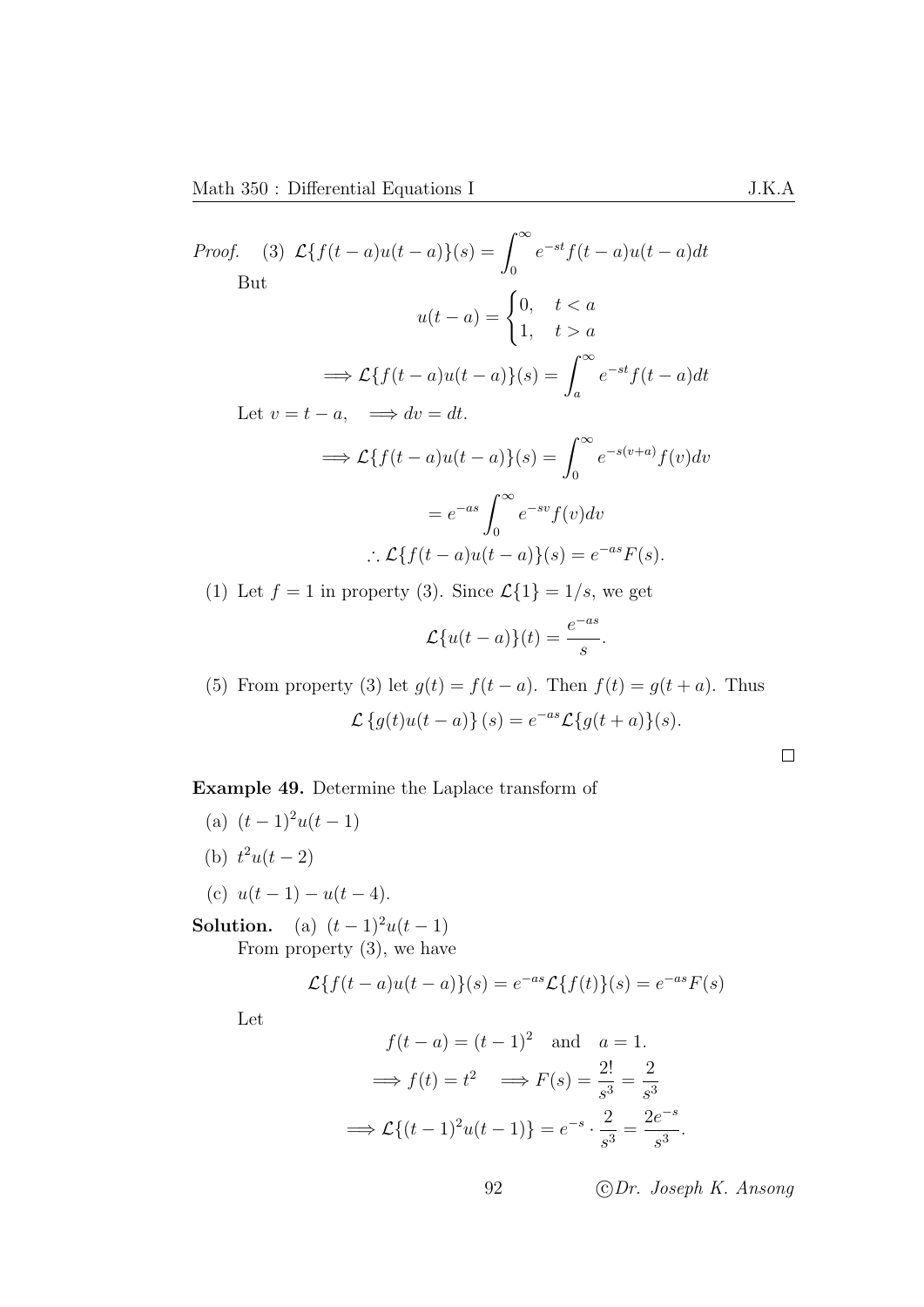(b)  $t^2u(t-2)$ From property (5), we have  $\mathcal{L}\left\{g(t)u(t-a)\right\}(s) = e^{-as}\mathcal{L}\left\{g(t+a)\right\}(s)$ .

$$
g(t) = t^2, \quad a = 2.
$$
  
\n
$$
\implies g(t+a) = (t+2)^2 = e^2 + 4t + 4
$$
  
\n
$$
\implies \mathcal{L}{g(t+a)} = \mathcal{L}{g(t+2)} = \frac{2}{s^3} + \frac{4}{s^2} + \frac{4}{s}
$$
  
\n
$$
\implies \mathcal{L}{t^2u(t-2)} = e^{-2s} \left(\frac{2}{s^3} + \frac{4}{s^2} + \frac{4}{s}\right).
$$

(c) Let  $q = u(t-1) - u(t-4)$ .

$$
\mathcal{L}{q} = \frac{e^{-s}}{s} - \frac{e^{-4s}}{s}.
$$

Example 50. Determine the inverse Laplace transform of

(a) 
$$
q = \frac{e^{-3s}}{s^2}
$$
  
\n(b)  $q = \frac{e^{-2s}}{s-1}$   
\n(c)  $q = \frac{e^{-2s} - 3e^{-4s}}{s+2}$   
\n(d)  $q = \frac{se^{-3s}}{s^2 + 4s + 5}$ 

**Solution.** (a)  $q =$  $e^{-3s}$  $s^2$ 

$$
q = \frac{e^{-3s}}{s^2} = e^{-3s} \cdot \frac{1}{s^2}
$$

Use the property

$$
\mathcal{L}^{-1}\left\{e^{-as}F(s)\right\}(t) = f(t-a)u(t-a)
$$

$$
F(s) = \frac{1}{s^2} \implies f(t) = t, \quad a = 3
$$

$$
\implies f(t-3) = (t-3)
$$

$$
\implies \mathcal{L}^{-1}\left\{e^{-3s}\frac{1}{s^2}\right\} = (t-3)u(t-3).
$$

(b)  $q =$  $e^{-2s}$  $s - 1$ 

Use the property

$$
\mathcal{L}^{-1}\left\{e^{-as}F(s)\right\}(t) = f(t-a)u(t-a)
$$
  
93 \t\t\t $\textcircled{1}$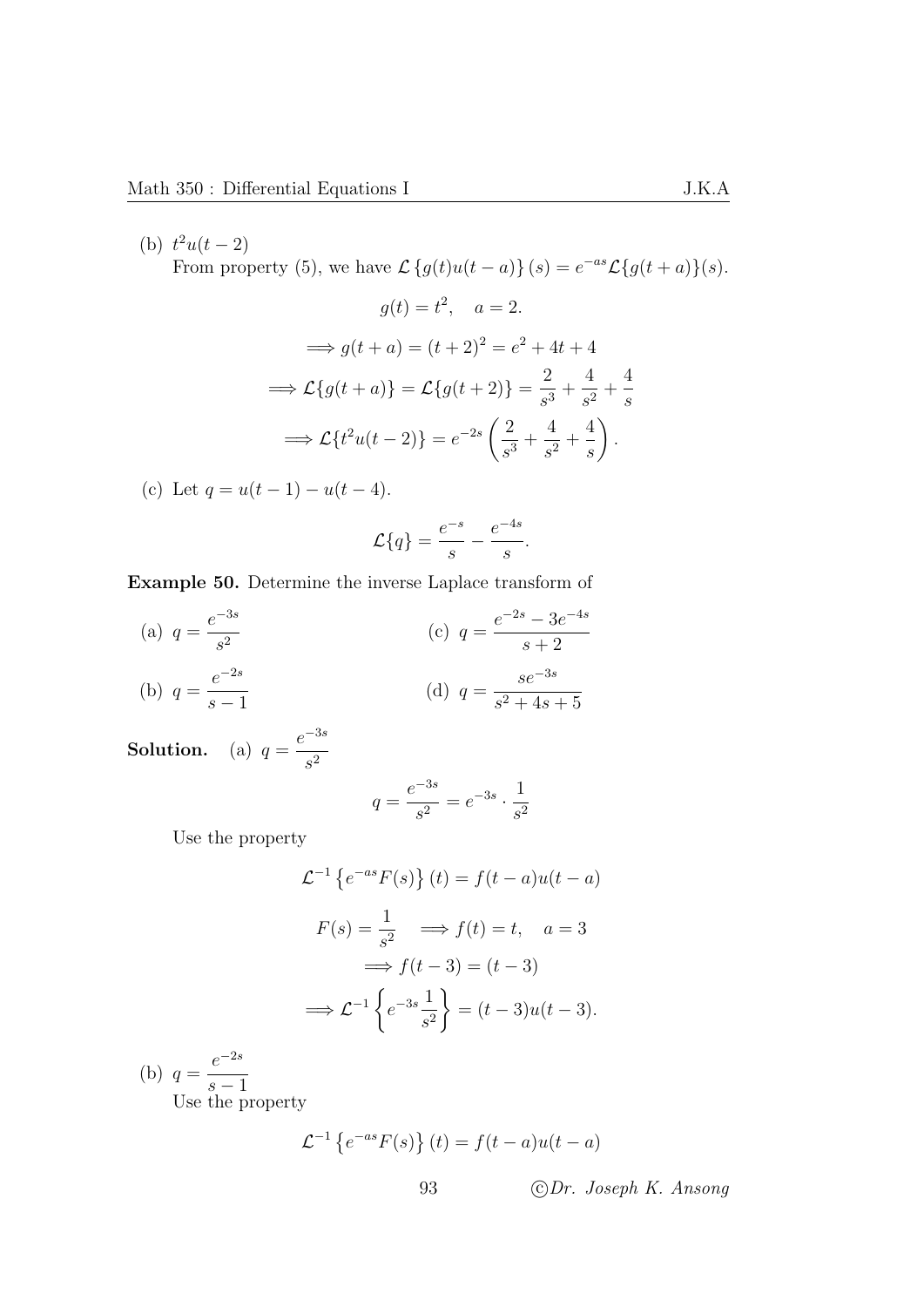$$
F(s) = \frac{1}{s - 1} \implies f(t) = e^t, \quad a = 2
$$

$$
f(t - 2) = e^{t - 2}
$$

$$
\implies \mathcal{L}^{-1}{q} = e^{t - 2}u(t - 2).
$$

(c) 
$$
q = \frac{e^{-2s} - 3e^{-4s}}{s+2}
$$

$$
\implies q = e^{-2s} \cdot \frac{1}{s+2} - 3e^{-4s} \cdot \frac{1}{s+2}
$$

Use the property

$$
\mathcal{L}^{-1}\left\{e^{-as}F(s)\right\}(t) = f(t-a)u(t-a)
$$

For

$$
e^{-2s} \cdot \frac{1}{s+2}, \quad F(s) = \frac{1}{s+2}, \quad a = 2
$$
  
\n
$$
\implies f(t) = e^{-2t} \implies f(t-2) = e^{-2(t-2)}
$$
  
\n
$$
\implies f(t-2) = e^{-2t+4}
$$
  
\n
$$
\implies \mathcal{L}^{-1} \left\{ e^{-2s} \cdot \frac{1}{s+2} \right\} = e^{-2t+4} u(t-2).
$$

For

$$
e^{-4s} \cdot \frac{1}{s+2}, \quad F(s) = \frac{1}{s+2}, \quad a = 4
$$

$$
\implies f(t-4) = e^{-2(t-4)} = e^{-2t+8}
$$

$$
\implies \mathcal{L}^{-1} \left\{ e^{-4s} \cdot \frac{1}{s+2} \right\} = e^{-2t+8} u(t-4).
$$

$$
\therefore \mathcal{L}^{-1} \{q\} = e^{-2t+4} u(t-2) - 3e^{-2t+8} u(t-4).
$$

(d) 
$$
q = \frac{se^{-3s}}{s^2 + 4s + 5}
$$
  
 $\implies q = e^{-3s} \cdot \frac{s}{s^2 + 4s + 5}$ 

But

$$
\frac{s}{s^2 + 4s + 5} = \frac{(s+2) - 2}{(s+2)^2 + 1} = \frac{(s+2)}{(s+2)^2 + 1} - 2\frac{1}{(s+2)^2 + 1}
$$

$$
\implies q = e^{-3s} \cdot \frac{(s+2)}{(s+2)^2 + 1} - 2e^{-3s} \cdot \frac{1}{(s+2)^2 + 1}
$$

s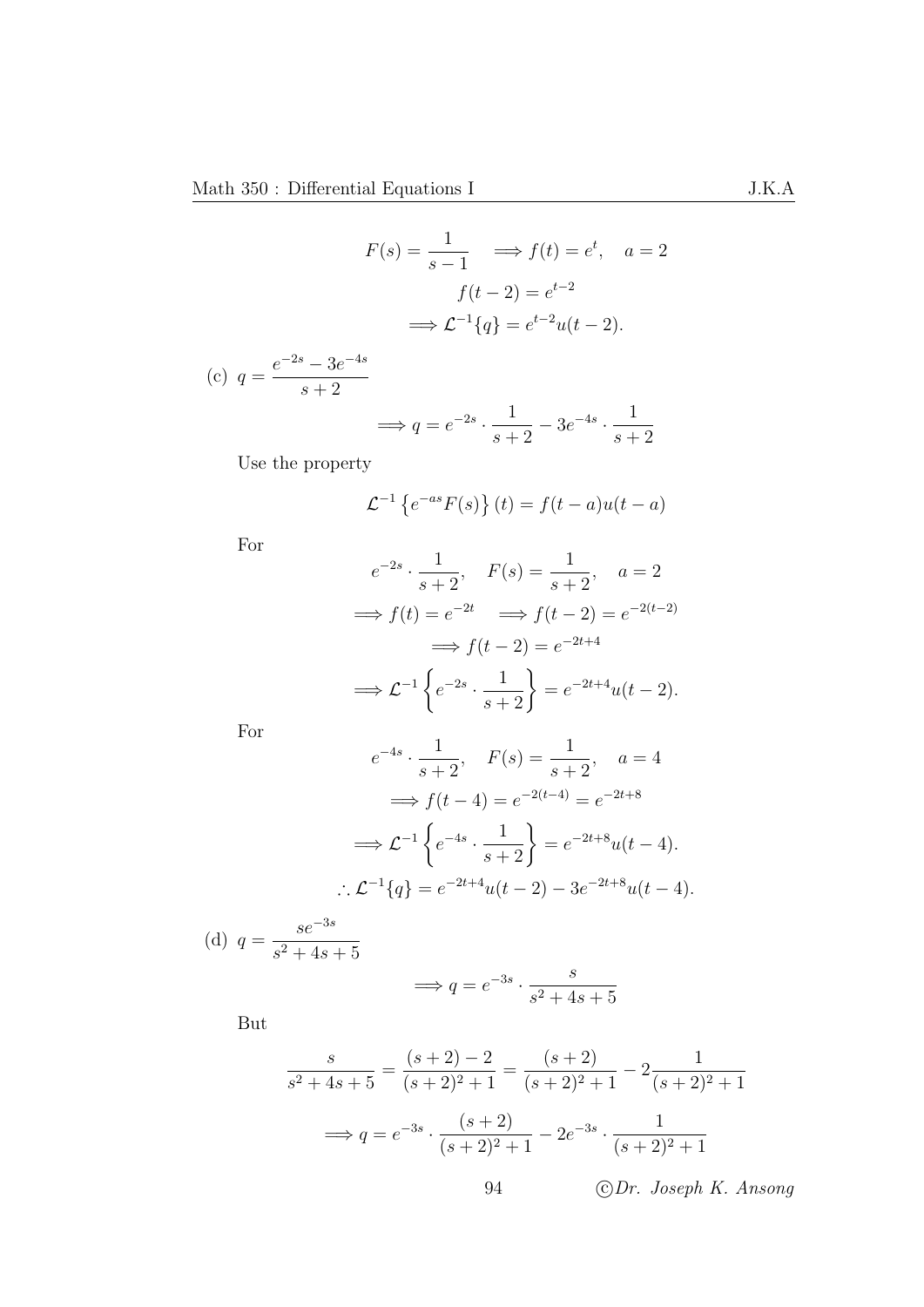Use the property

$$
\mathcal{L}^{-1}\left\{e^{-as}F(s)\right\}(t) = f(t-a)u(t-a)
$$

Let

$$
F_1(s) = \frac{(s+2)}{(s+2)^2 + 1}
$$

$$
\implies f_1(t) = e^{-2t} \cos t \implies f_1(t-a) = e^{-2(t-3)} \cos(t-3)
$$

Let

$$
F_2(s) = \frac{1}{(s+2)^2 + 1}
$$
  
\n
$$
\implies f_2(t) = e^{-2t} \sin t \implies f_2(t-3) = e^{-2(t-3)} \sin(t-3)
$$
  
\n
$$
\implies \mathcal{L}^{-1}{q} = e^{-2(t-3)} \cos(t-3)u(t-3) - 2e^{-2(t-3)} \sin(t-3)u(t-3)
$$
  
\n
$$
\therefore \boxed{\mathcal{L}^{-1}{q} = e^{-2(t-3)} [\cos(t-3) - 2\sin(t-3)]u(t-3).}
$$

Example 51. Solve the IVP using Laplace transforms.

(a) 
$$
y'' + y = u(t-3)
$$
,  $y(0) = 0$ ,  $y'(0) = 1$ .

(b)  $y'' + 5y' + 6y = g(t)$ ,  $y(0) = 0$ ,  $y'(0) = 2$ , where  $\frac{1}{2}$ 

$$
g(t) = \begin{cases} 0, & 0 \le t < 1, \\ t, & 1 < t < 5, \\ 1, & t > 5. \end{cases}
$$

Solution. (a)  $y'' + y = u(t-3)$ ,  $y(0) = 0$ ,  $y'(0) = 1$ . Taking the Laplace transform of the equation:

$$
\mathcal{L}{y''} + \mathcal{L}{y} = \mathcal{L}{u(t-3)}
$$
  
\n
$$
\implies [s^2Y(s) - sy(0) - y'(0)] + Y(s) = \frac{e^{-3s}}{s}
$$
  
\n
$$
\implies s^2Y - 1 + Y = \frac{e^{-3s}}{s}
$$
  
\n
$$
\implies Y(s)(s^2 + 1) = \frac{e^{-3s}}{s} + 1
$$
  
\n
$$
\implies Y(s) = \frac{e^{-3s}}{s(s^2 + 1)} + \frac{1}{s^2 + 1} = e^{-3s} \cdot \frac{1}{s(s^2 + 1)} + \frac{1}{s^2 + 1}
$$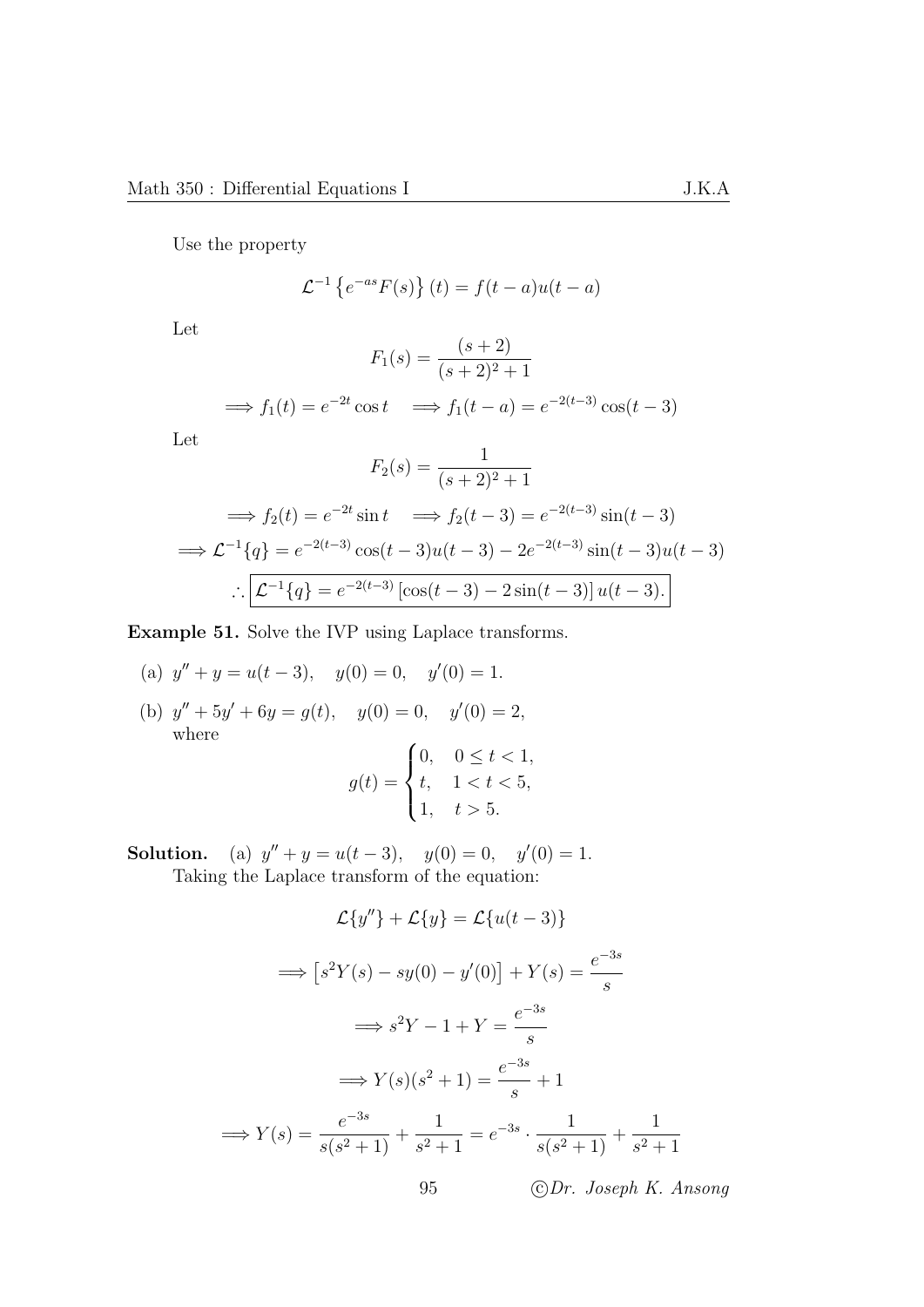Note that

$$
\mathcal{L}^{-1}\left\{\frac{1}{s^2+1}\right\} = \sin t.
$$

Now,

$$
\frac{1}{s^2 + 1} = \frac{A}{s} + \frac{Bs + C}{s^2 + 1}
$$

$$
\implies 1 = A(s^2 + 1) + (Bs + C)s
$$

$$
s = 0: \quad 1 = A
$$
  
\n
$$
s = 1: \quad 1 = 2A + B + C
$$
  
\n
$$
\implies B + C = -1
$$
  
\n
$$
s = -1: \quad 1 = 2 - (-B + C) = 2 + B - C
$$
  
\n
$$
\implies B - C = -1
$$
  
\n
$$
\implies 2B = -2 \implies B = -1
$$
  
\n
$$
\implies C = -1 + 1 = 0
$$

Thus,

$$
\frac{1}{s^2 + 1} = \frac{1}{s} - \frac{s}{s^2 + 1}
$$

$$
\implies \mathcal{L}^{-1} \left\{ \frac{1}{s^2 + 1} \right\} = 1 - \cos t
$$

$$
\implies y(t) = \mathcal{L}^{-1} \left\{ \frac{e^{-3s}}{s(s^2 + 1)} \right\} + \mathcal{L}^{-1} \left\{ \frac{1}{s^2 + 1} \right\}
$$

$$
\therefore \boxed{y(t) = [1 - \cos(t - 3)]u(t - 3) + \sin t.}
$$

(b)

<span id="page-99-0"></span>
$$
y'' + 5y' + 6y = g(t),
$$
  
\n
$$
y(0) = 0, \quad y'(0) = 2,
$$
\n(5.11)

where

$$
g(t) = \begin{cases} 0, & 0 \le t < 1, \\ t, & 1 < t < 5, \\ 1, & t > 5, \end{cases}
$$

is sketched in Figure [5.6.](#page-100-0)  $g(t)$  can be written as

$$
g(t) = tu(t-1) + (1-t)u(t-5).
$$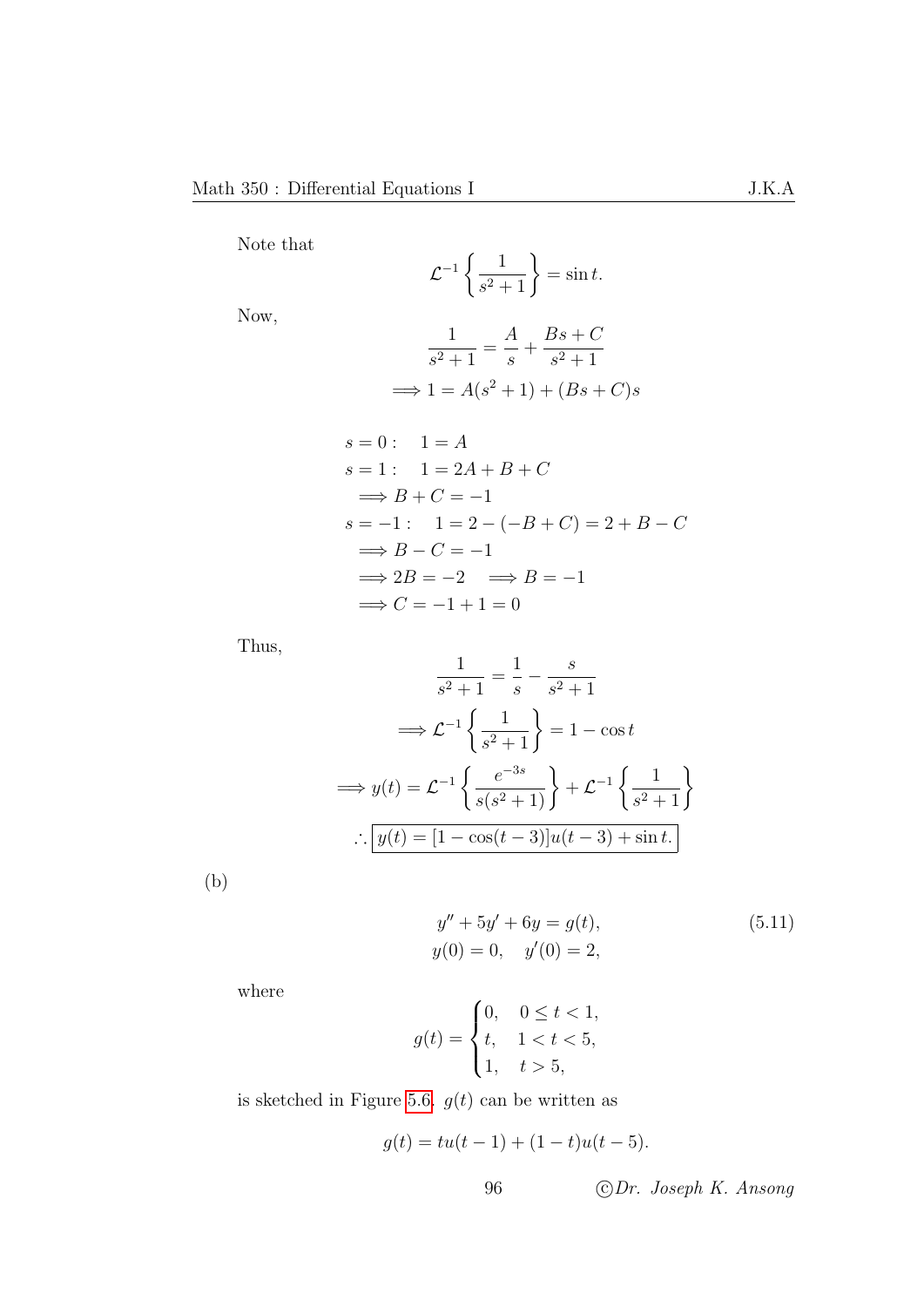

<span id="page-100-0"></span>Figure 5.6:

Let the Laplace transform of  $g(t)$  be  $G(s)$ .

$$
G(s) = \mathcal{L}{g(t)} = \mathcal{L}{tu(t-1)} + \mathcal{L}{(1-t)u(t-5)}
$$

For  $\mathcal{L}\lbrace tu(t-1)\rbrace$ , we use the property

$$
\mathcal{L}{f(t)u(t-a)} = e^{-as}\mathcal{L}{f(t+a)}
$$

$$
f(t) = t, \quad a = 1
$$

$$
\implies \mathcal{L}{f(t+a)} = \mathcal{L}{(t+1)} = \frac{1}{s^2} + \frac{1}{s}
$$

$$
\implies \mathcal{L}{tu(t-1)} = e^{-s}\left(\frac{1}{s^2} + \frac{1}{s}\right)
$$

For  $\mathcal{L}\{(1-t)u(t-5)\}\)$ , we again use the property

$$
\mathcal{L}{f(t)u(t-a)} = e^{-as}\mathcal{L}{f(t+a)}, \quad a = 5.
$$

Now  $f(t) = 1 - t \implies f(t + a) = 1 - (t + 5) = -4 - t.$  $\implies \mathcal{L}{f(t+a)} = \mathcal{L}{-4-t}$  $\sqrt{ }$  $-$ <sup>4</sup> s  $-\frac{1}{4}$  $s^2$  $\setminus$  $\implies \mathcal{L}\{(1-t)u(t-5)\}=e^{-5s}\left($  $-$ <sup>4</sup> s  $-\frac{1}{4}$  $s^2$  $\setminus$ .  $\therefore G(s) = e^{-s} \left( \frac{1}{s} \right)$  $rac{1}{s^2}$  + 1 s  $\setminus$  $-4 \frac{e^{-5s}}{2}$ s  $-\frac{1}{4}$  $rac{1}{s^2}e^{-5s}$ .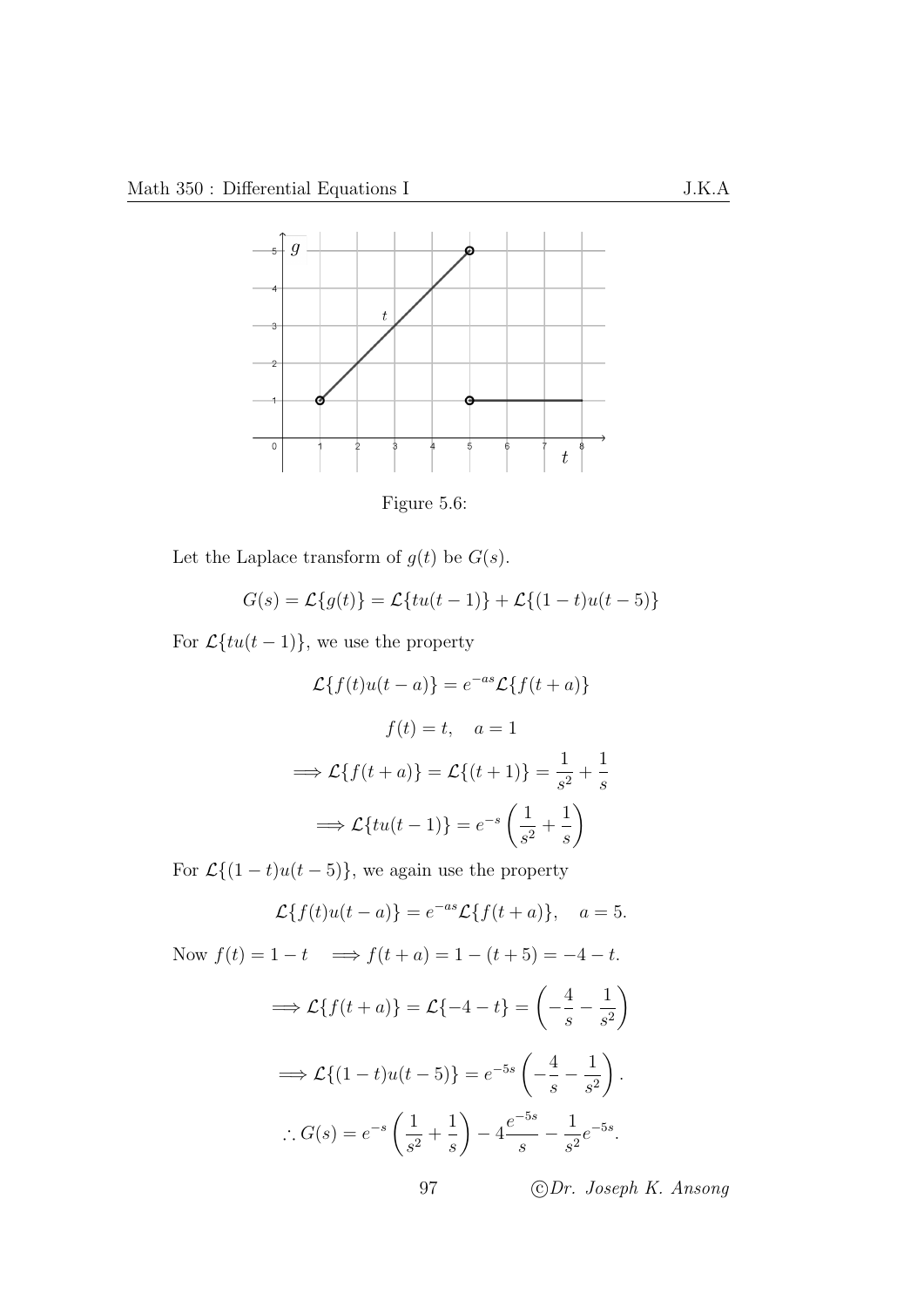Now, from the differential equation [\(5.11\)](#page-99-0):

$$
[s^{2}Y(s) - sy(0) - y'(0)] + 5[sY(s) - y(0)] + 6Y(s) = G(s).
$$
  
\n
$$
\implies (s^{2}Y - 2) + 5sY + 6Y = G(s)
$$
  
\n
$$
\implies Y(s)(s^{2} + 5s + 6) = G(s) + 2
$$
  
\n
$$
\implies Y(s) = \frac{G(s)}{s^{2} + 5s + 6} + \frac{2}{s^{2} + 5s + 6}
$$
  
\n
$$
s^{2} + 5s + 6 = (s + 2)(s + 3)
$$

Thus,

$$
Y(s) = e^{-s} \frac{(s+1)}{s^2(s+2)(s+3)} - 4e^{-5s} \frac{1}{s(s+2)(s+3)} + \frac{2}{(s+2)(s+3)} - e^{-5s} \frac{1}{s^2(s+2)(s+3)}
$$

$$
Y(s) = e^{-s} \frac{(s+1)}{s^2(s+2)(s+3)} + \frac{2}{(s+2)(s+3)} - e^{-5s} \left[ \frac{4}{s(s+2)(s+3)} + \frac{1}{s^2(s+2)(s+3)} \right]
$$

$$
Y(s) = e^{-s} \frac{(s+1)}{s^2(s+2)(s+3)} + \frac{2}{(s+2)(s+3)} - e^{-5s} \left[ \frac{4s+1}{s^2(s+2)(s+3)} \right]
$$
(5.12)

<span id="page-101-0"></span>We next simplify each term in [\(5.12\)](#page-101-0) using partial fractions and find their inverse.

$$
Y_1(s) = \frac{(s+1)}{s^2(s+2)(s+3)} \equiv \frac{A}{s} + \frac{B}{s^2} + \frac{C}{s+2} + \frac{D}{s+3}
$$
  
\n
$$
\implies s+1 = As(s+2)(s+3) + B(s+2)(s+3) + Cs^2(s+3) + Ds^2(s+2)
$$
  
\n
$$
s = 0: \quad 1 = 6B \quad \implies B = \frac{1}{6}
$$
  
\n
$$
s = -2: \quad -1 = 4C \quad \implies C = -\frac{1}{4}
$$
  
\n
$$
s = -3: \quad -2 = -9D \quad \implies D = \frac{2}{9}
$$
  
\n
$$
s = 1: \quad 2 = 12A + 12\left(\frac{1}{6}\right) + 4\left(-\frac{1}{4}\right) + 3\left(\frac{2}{9}\right)
$$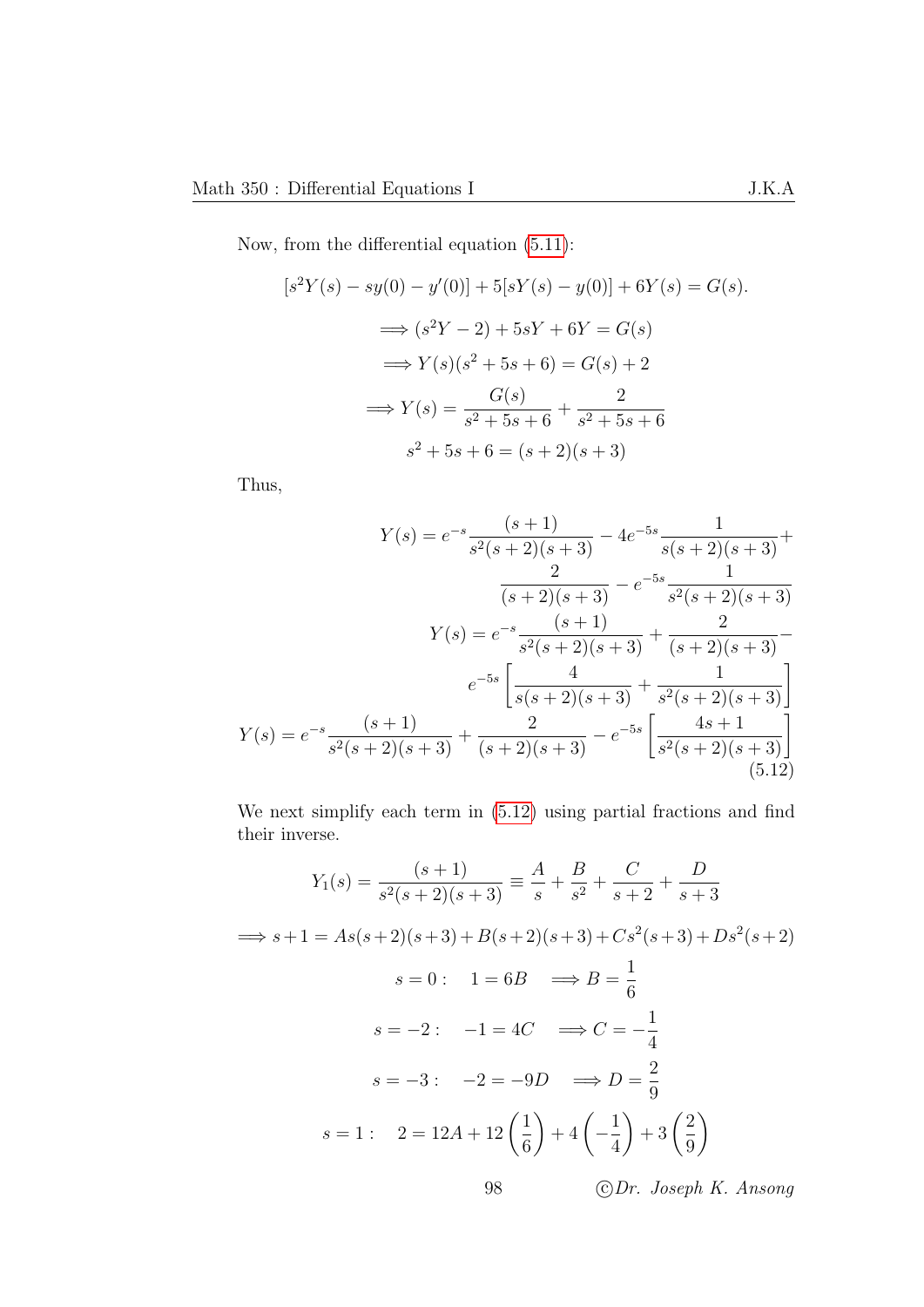$$
\Rightarrow 2 = 12A + 2 - 1 + \frac{2}{3}
$$

$$
\Rightarrow 12A = 1 - \frac{2}{3} = \frac{1}{3}
$$

$$
\Rightarrow A = \frac{1}{36}.
$$

Thus,

$$
\frac{(s+1)}{s^2(s+2)(s+3)} = \frac{1}{36} \left(\frac{1}{s}\right) + \frac{1}{6} \left(\frac{1}{s^2}\right) - \frac{1}{4} \left(\frac{1}{s+2}\right) + \frac{2}{9} \left(\frac{1}{s+3}\right)
$$

$$
\implies \mathcal{L}^{-1}\{Y_1(s)\} = \frac{1}{36} + \frac{1}{6}t - \frac{1}{4}e^{-2t} + \frac{2}{9}e^{-3t}
$$

Thus,

$$
\mathcal{L}^{-1}\left\{e^{-s}\frac{(s+1)}{s^2(s+2)(s+3)}\right\} = \left[\frac{1}{36} + \frac{1}{6}(t-1) - \frac{1}{4}e^{-2(t-1)} + \frac{2}{9}e^{-3(t-1)}\right]u(t-1)
$$
\n(5.13)

From  $(5.12)$ , we let

<span id="page-102-0"></span>
$$
\frac{2}{(s+2)(s+3)} \equiv \frac{A}{s+2} + \frac{B}{s+3}
$$
  
\n
$$
\implies 2 = A(s+3) + B(s+2)
$$
  
\n
$$
s = -2: 2 = A
$$
  
\n
$$
s = -3: 2 = -B \implies B = -2
$$
  
\n
$$
\implies \frac{2}{(s+2)(s+3)} = \frac{2}{s+2} - \frac{2}{s+3}
$$
  
\n
$$
\implies \mathcal{L}\left\{\frac{2}{(s+2)(s+3)}\right\} = 2e^{-2t} - 2e^{-3t} \tag{5.14}
$$

From  $(5.12)$ , we let

$$
\frac{4s+1}{s^2(s+2)(s+3)} \equiv \frac{A}{s} + \frac{B}{s^2} + \frac{C}{s+2} + \frac{D}{s+3}
$$
  

$$
\implies 4s+1 = As(s+2)(s+3) + B(s+2)(s+3) + Cs^2(s+3) + Ds^2(s+2)
$$
  

$$
s = 0: \quad 1 = 6B \quad \implies B = \frac{1}{6}
$$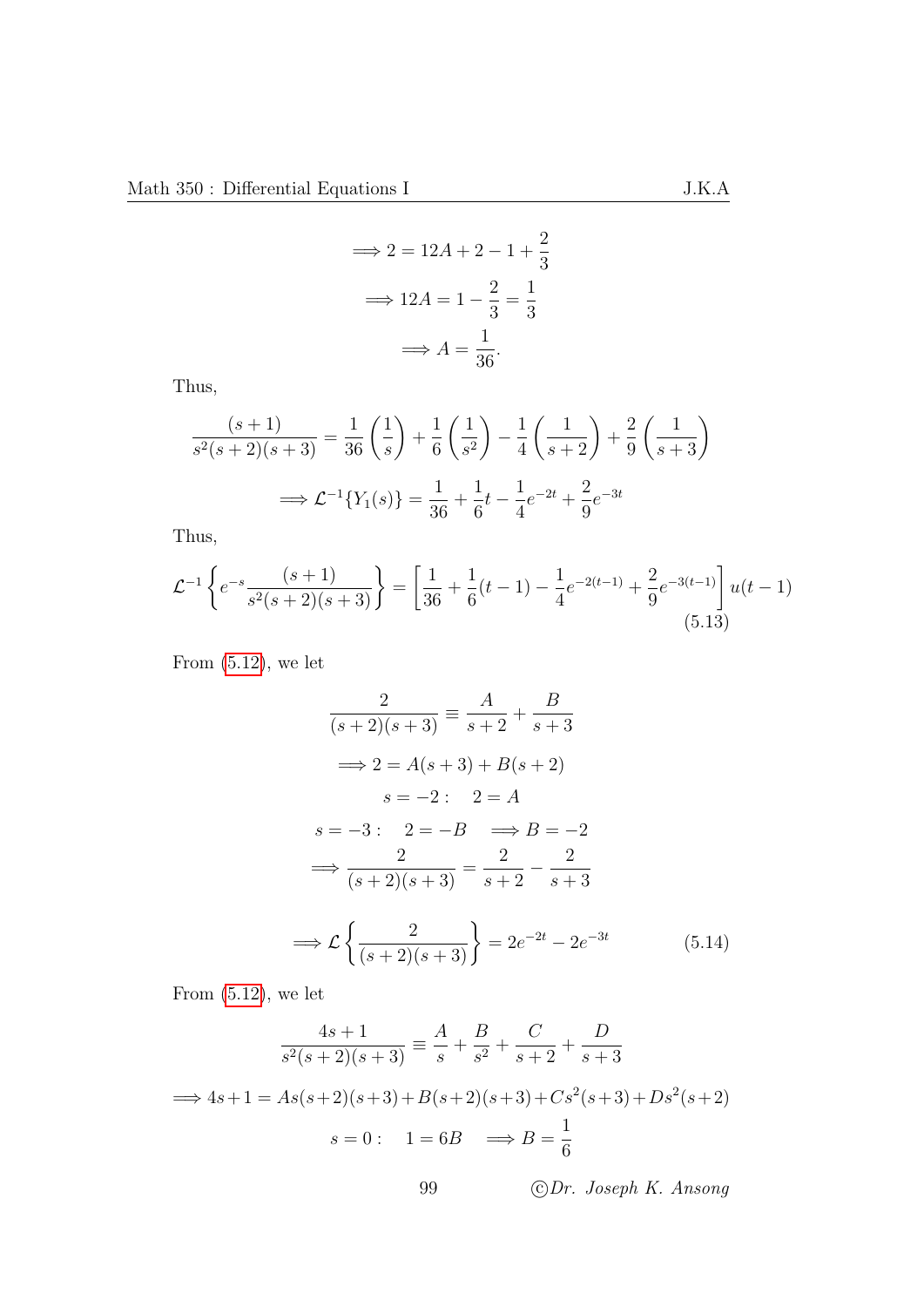$$
s = -2: \quad -7 = 4C \quad \Longrightarrow C = -\frac{7}{4}
$$
  
\n
$$
s = -3: \quad -11 = -9D \quad \Longrightarrow D = \frac{11}{9}
$$
  
\n
$$
s = 1: \quad 5 = 12A + \left(\frac{1}{6}\right)(3)(4) - \left(-\frac{7}{4}\right)(4) + \left(\frac{11}{9}\right)(3)
$$
  
\n
$$
\Longrightarrow 5 = 12A + 2 - 7 + \frac{11}{3} = -\frac{4}{3}
$$
  
\n
$$
\Longrightarrow 12A = 5 + \frac{4}{3} = \frac{19}{3}
$$
  
\n
$$
\Longrightarrow A = \frac{19}{36}
$$

So,

$$
\frac{4s+1}{s^2(s+2)(s+3)} = \frac{19}{36} \left(\frac{1}{s}\right) + \frac{1}{6} \left(\frac{1}{s^2}\right) - \frac{7}{4} \left(\frac{1}{s+2}\right) + \frac{11}{9} \left(\frac{1}{s+3}\right)
$$

$$
\implies \mathcal{L}^{-1} \left\{\frac{4s+1}{s^2(s+2)(s+3)}\right\} = \frac{19}{36} + \frac{1}{6}t - \frac{7}{4}e^{-2t} + \frac{11}{9}e^{-3t}
$$

Thus,

$$
\mathcal{L}^{-1}\left\{e^{-5s}\frac{4s+1}{s^2(s+2)(s+3)}\right\} = \left[\frac{19}{36} + \frac{1}{6}(t-5) - \frac{7}{4}e^{-2(t-5)} + \frac{11}{9}e^{-3(t-5)}\right]u(t-5)
$$
\n(5.15)

From [\(5.12\)](#page-101-0) we have

$$
y(t) = \left\{ e^{-s} \frac{(s+1)}{s^2(s+2)(s+3)} \right\} + \left\{ \frac{2}{(s+2)(s+3)} \right\} - \left\{ e^{-5s} \left[ \frac{4s+1}{s^2(s+2)(s+3)} \right] \right\}
$$
(5.16)

Substituting  $(5.13)-(5.15)$  $(5.13)-(5.15)$  $(5.13)-(5.15)$  into  $(5.16)$ , we finally get

$$
y(t) = \left[\frac{1}{36} + \frac{1}{6}(t-1) - \frac{1}{4}e^{-2(t-1)} + \frac{2}{9}e^{-3(t-1)}\right]u(t-1) -
$$
  

$$
\left[\frac{19}{36} + \frac{1}{6}(t-5) - \frac{7}{4}e^{-2(t-5)} + \frac{11}{9}e^{-3(t-5)}\right]u(t-5) + e^{-2t} - 2e^{-3t}.
$$

EXERCISE 3. Solve the IVP using Laplace transforms

<span id="page-103-1"></span><span id="page-103-0"></span>
$$
y'' + y = u(t - 2) - u(t - 4)
$$
  

$$
y(0) = 1, \quad y'(0) = 0.
$$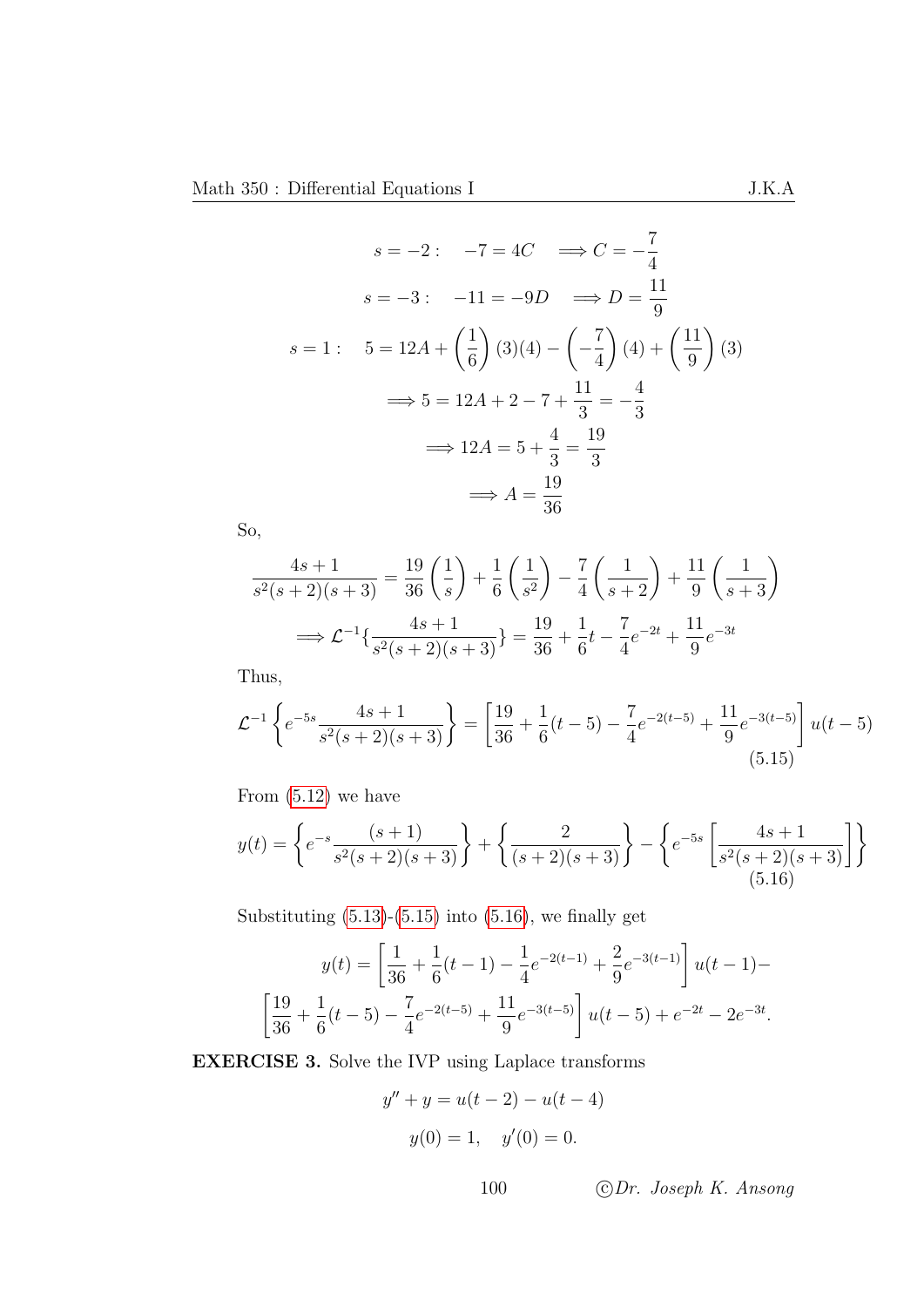Solution. Taking the Laplace transform of the equation, we get

<span id="page-104-0"></span>
$$
[s^{2}Y - sy(0) - y'(0)] + Y = \frac{e^{-2s}}{s} - \frac{e^{-4s}}{s}
$$
  
\n
$$
\implies s^{2}Y - s + Y = \frac{e^{-2s}}{s} - \frac{e^{-4s}}{s}
$$
  
\n
$$
\implies Y(s)(s^{2} + 1) = e^{-2s}\frac{1}{s} - e^{-4s}\frac{1}{s} + s
$$
  
\n
$$
Y(s) = e^{-2s}\frac{1}{s(s^{2} + 1)} - e^{-4s}\frac{1}{s(s^{2} + 1)} + \frac{s}{(s^{2} + 1)}
$$
  
\n
$$
\frac{1}{s(s^{2} + 1)} = \frac{A}{s} + \frac{Bs + C}{s^{2} + 1}
$$
  
\n
$$
\implies 1 = A(s^{2} + 1) + (Bs + C)s
$$
  
\n
$$
s = 0: 1 = A
$$
  
\n
$$
s = 1: 1 = 2 + B + C \implies B + C = -1
$$
  
\n
$$
s = -1: 1 = 2 - (-B + C) \implies B - C = -1
$$
  
\n
$$
\implies 2B = -2 \implies B = -1
$$
  
\n
$$
\implies C = -1 + 1 = 0
$$
  
\n
$$
\implies \frac{1}{s(s^{2} + 1)} = \frac{1}{s} - \frac{s}{s^{2} + 1}
$$
  
\n
$$
\mathcal{L}^{-1}\left\{\frac{1}{s(s^{2} + 1)}\right\} = 1 - \cos t
$$
  
\n
$$
\implies \mathcal{L}^{-1}\left\{e^{-2s}\frac{1}{s(s^{2} + 1)}\right\} = [1 - \cos(t - 2)]u(t - 2),
$$

and

Let

$$
\mathcal{L}^{-1}\left\{e^{-4s}\frac{1}{s(s^2+1)}\right\} = [1-\cos(t-4)]u(t-4).
$$

Also

$$
\mathcal{L}^{-1}\left\{\frac{s}{s^2+1}\right\} = \cos t
$$

Hence, from [\(5.17\)](#page-104-0), we get

$$
y(t) = [1 - \cos(t - 2)]u(t - 2) - [1 - \cos(t - 4)]u(t - 4) + \cos t.
$$